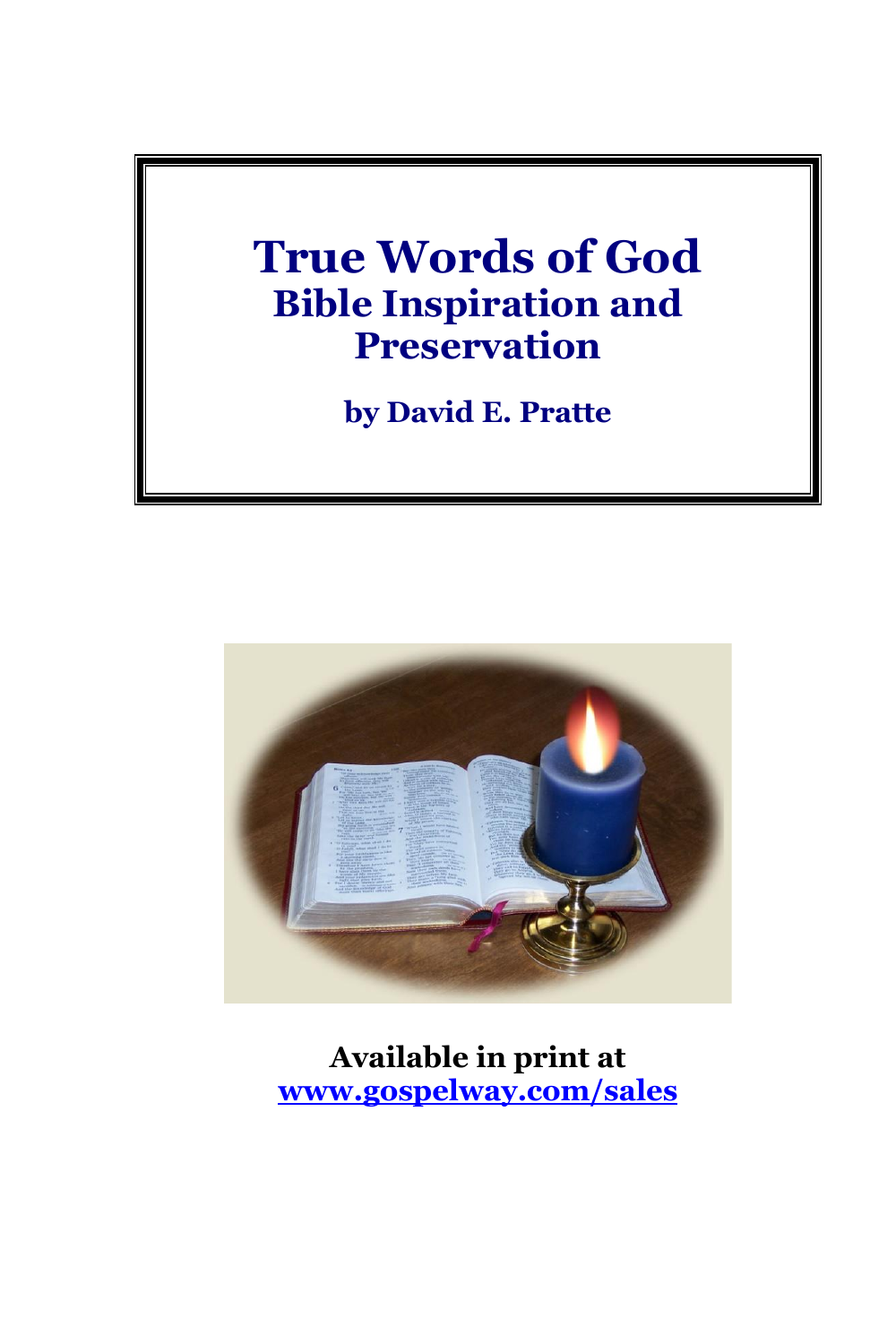# **True Words of God: Bible Inspiration and Preservation**

© Copyright David E. Pratte, 2004, 2014 All rights reserved

> ISBN-13: 978-1502988959 ISBN-10: 150298895X

### **Note carefully: No teaching in any of our materials is intended or should ever be construed to justify or to in any way incite or encourage personal vengeance or physical violence against any person.**

# **"He who glories, let him glory in the Lord" – 1 Corinthians 1:31**

## **"And he saith unto me, These are true words of God" – Revelation 19:9 (American Standard Version)**

Front page photo: public domain

Acknowledgements

Unless otherwise indicated, Scripture quotations are generally from the New King James Version (NKJV), copyright 1982, 1988 by Thomas Nelson, Inc. used by permission. All rights reserved.

Scripture quotations marked (NASB) are from *Holy Bible, New American Standard* La Habra, CA: The Lockman Foundation, 1995.

Scripture quotations marked (ESV) are from *The Holy Bible, English Standard Version*, copyright ©2001 by Crossway Bibles, a publishing ministry of Good News Publishers. Used by permission. All rights reserved.

Scripture quotations marked (MLV) are from Modern Literal Version of The New Testament, Copyright 1999 by G. Allen Walker.

Scripture quotations marked (NRSV) are from the New Revised Standard Version of the Bible, copyright 1989 by the Division of Christian Education, National Council of the Churches of Christ in the United States of America.

Scripture quotations marked (NIV) are from the New International Version of the Holy Bible, copyright 1978 by Zondervan Bible publishers, Grand Rapids, Michigan.

Scripture quotations marked (HCSB) are from the Holman Christian Standard Bible, copyright 2008 by Holman Bible publishers, Nashville, Tennessee.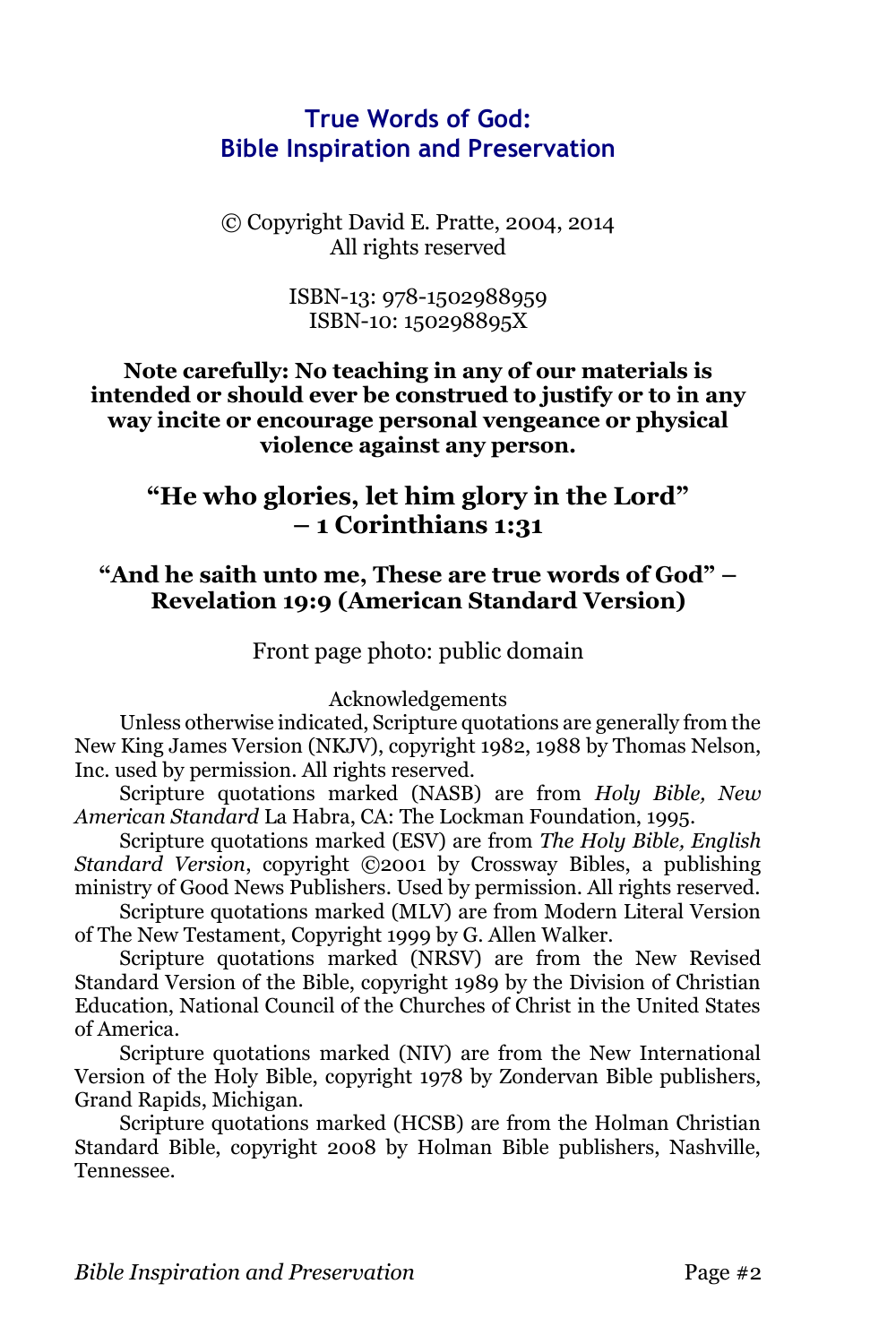# **Other Books by the Author**

# **Topical Bible Studies**

*Why Believe in God, Jesus, and the Bible? (evidences) True Words of God: Bible Inspiration and Preservation "It Is Written": The Authority of the Bible Salvation through Jesus Christ: Basics of Forgiveness Grace, Faith, and Obedience: The Gospel or Calvinism? Growing a Godly Marriage & Raising Godly Children The God of the Bible (study of the Father, Son, and Holy Spirit) "In the Beginning God Created…" (creation vs. evolution) Kingdom of Christ: Future Millennium or Present Spiritual Reign? Do Not Sin Against the Child: Abortion, Unborn Life, & the Bible*

# **Commentaries on Bible Books**

*Genesis Joshua and Ruth Judges 1 Samuel 2 Samuel 1 Kings 2 Kings Ezra, Nehemiah, Esther Job*

*Proverbs Ecclesiastes Daniel Gospel of Matthew Gospel of Mark Gospel of John Acts Romans Galatians*

*Ephesians Philippians & Colossians 1 & 2 Thessalonians Hebrews James and Jude 1 and 2 Peter 1,2,3 John*

# **Bible Question Class Books**

*Genesis Joshua and Ruth Judges 1 Samuel 2 Samuel 1 Kings 2 Kings Ezra, Nehemiah, Esther Job Proverbs*

*Ecclesiastes Isaiah Daniel Hosea, Joel, Amos, Obadiah Gospel of Matthew Gospel of Mark Gospel of Luke Gospel of John Acts Romans 1 Corinthians*

*2 Corinthians and Galatians Ephesians and Philippians Colossians, 1&2 Thessalonians 1 & 2 Timothy, Titus, Philemon Hebrews James – Jude Revelation*

# **Workbooks with Study Notes**

*Jesus Is Lord: Workbook on the Fundamentals of the Gospel of Christ Following Jesus: Workbook on Discipleship God's Eternal Purpose in Christ: Workbook on the Theme of the Bible Family Reading Booklist* **Visit our website at [www.gospelway.com/sales](https://www.gospelway.com/sales) to see a current list of books in print.**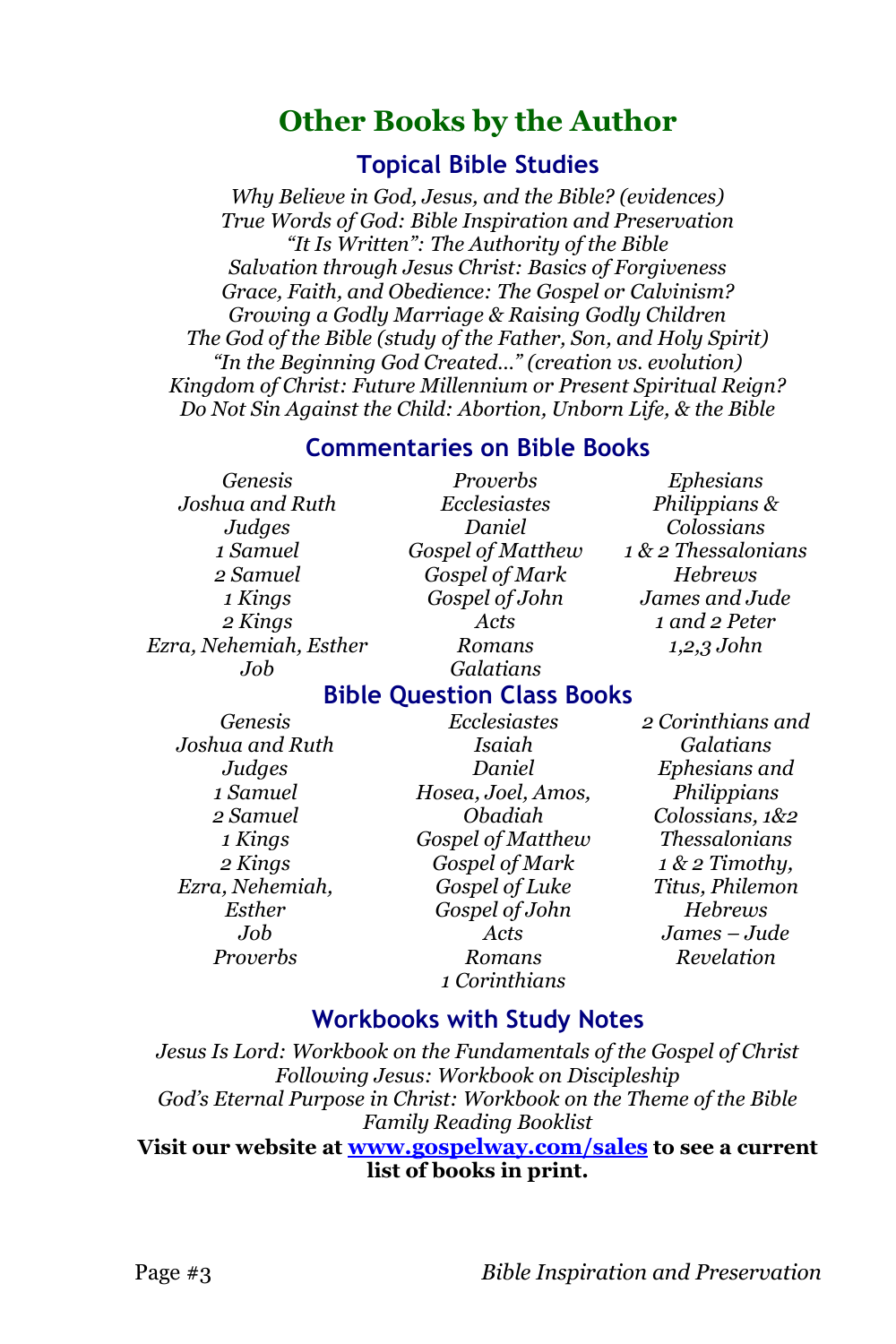# **Other Resources from the Author**

**Printed books, booklets, and tracts available at [www.gospelway.com/sales](https://www.gospelway.com/sales) Free Bible study articles online at [www.gospelway.com](http://www.gospelway.com/) Free Bible courses online at [www.biblestudylessons.com](http://www.biblestudylessons.com/) Free class books at [www.biblestudylessons.com/classbooks](http://www.biblestudylessons.com/classbooks) Free commentaries on Bible books at [www.biblestudylessons.com/commentary](https://www.biblestudylessons.com/commentary) Contact the author at [www.gospelway.com/comments](http://www.gospelway.com/comments)**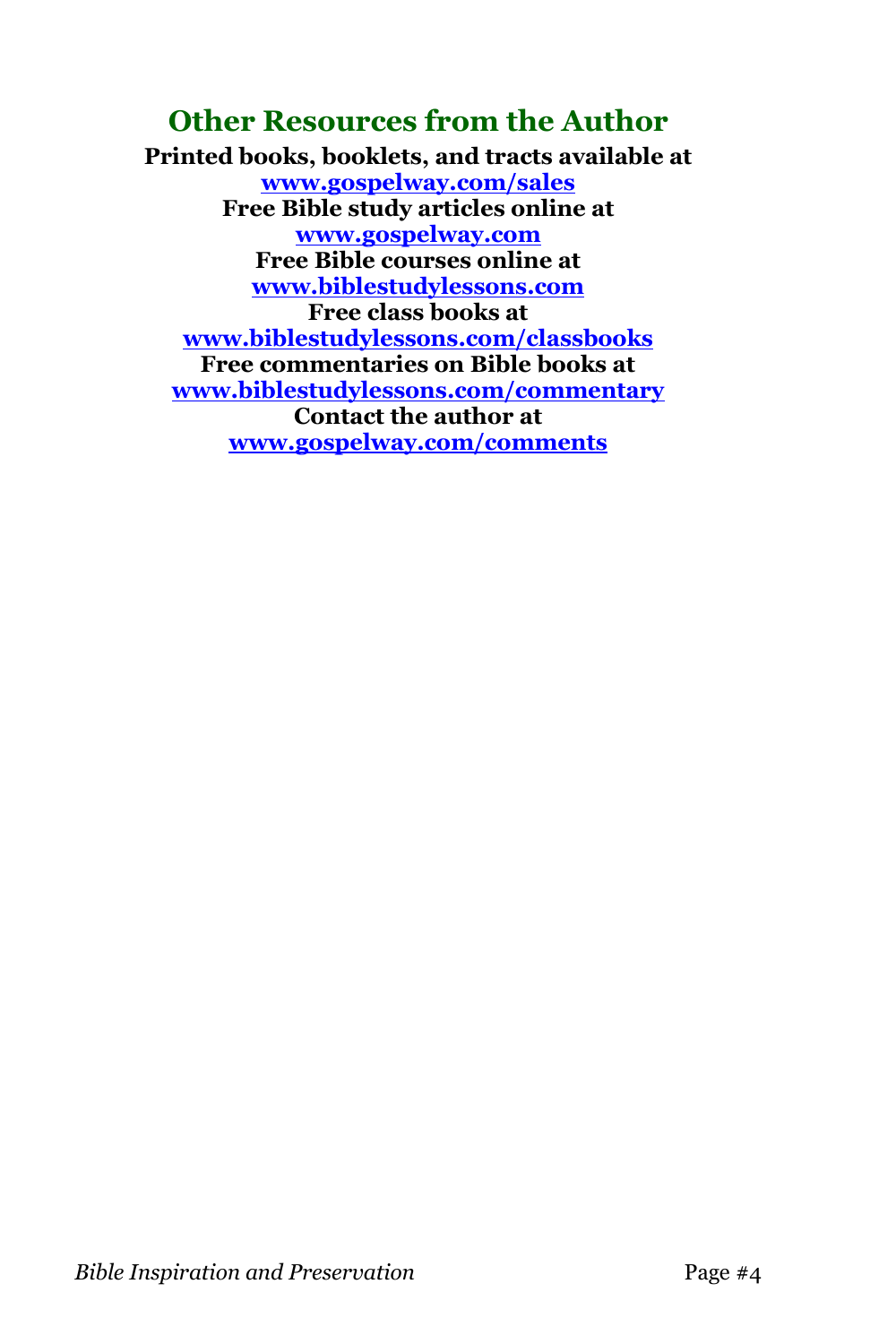# **Table of Contents**

| "These Are True Words of God": The Inspiration of the Bible46         |  |
|-----------------------------------------------------------------------|--|
|                                                                       |  |
| "The Truth Will Be with Us Forever": The Preservation of the Bible 99 |  |
|                                                                       |  |
|                                                                       |  |

(Due to printer reformatting, the above numbers may be off a page or two.)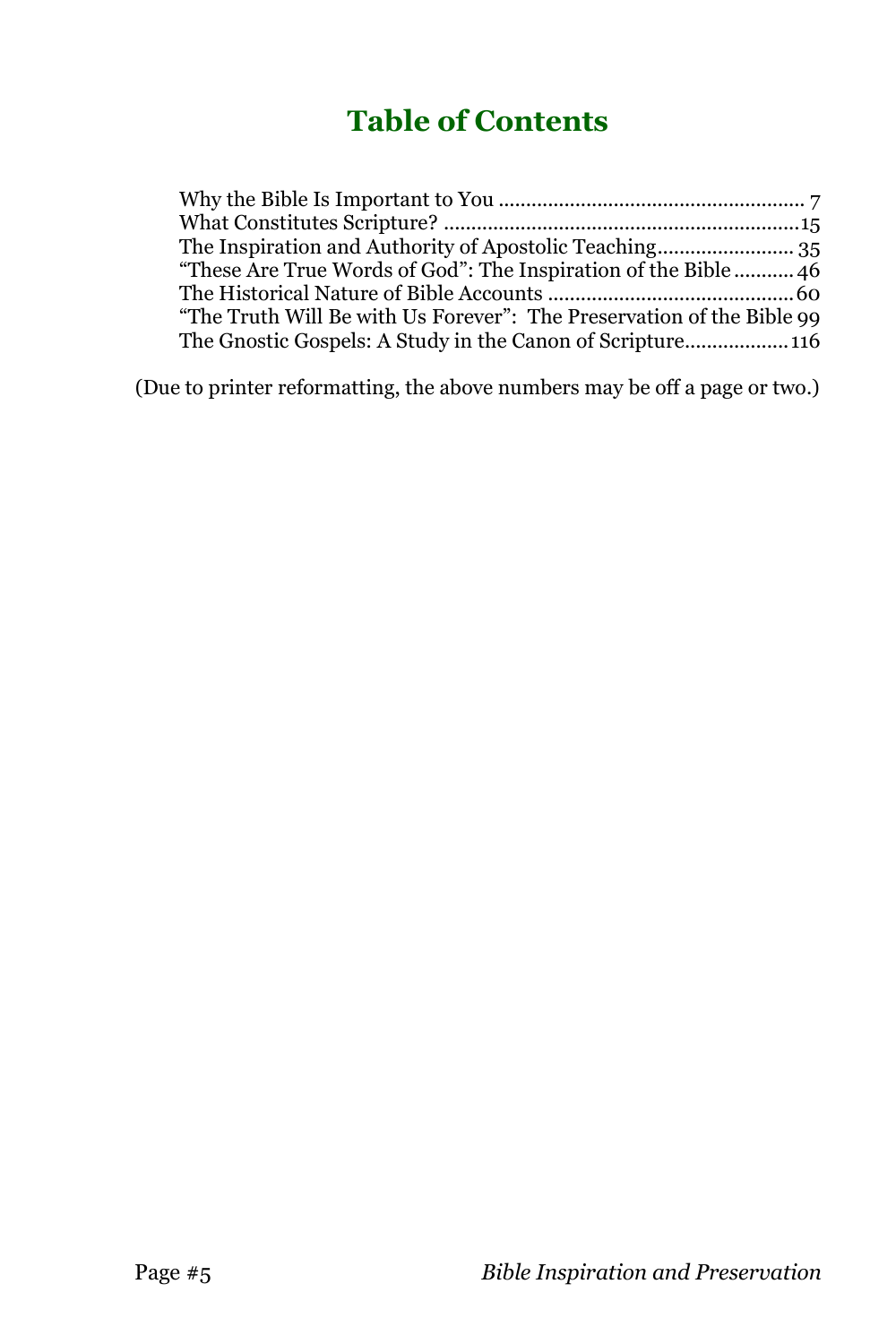## **Notes to the Reader**

**This is a study of what the Bible itself says about its inspiration. To study the evidence that the Bible really is inspired and its claims are true, please see our book about**  *Why Believe in God, Jesus, and the Bible?* **Or study our free articles on that subject on our Bible study web site at [www.gospelway.com/instruct.](http://www.gospelway.com/instruct) (see the section about God/Deity).** 

You may find that major topics of this material will repeat topics or concepts covered elsewhere. This serves to emphasize these points and allows each major topic of study to be complete of itself (so major sections can be studied independently).

Unless otherwise indicated, Bible quotations are from the New King James Version. Often – especially when I do not use quotations marks – I am not quoting any translation but simply paraphrasing the passage in my own words.

**To join our mailing list to be informed of new books or special sales, contact the author at [www.gospelway.com/comments](http://www.gospelway.com/comments)**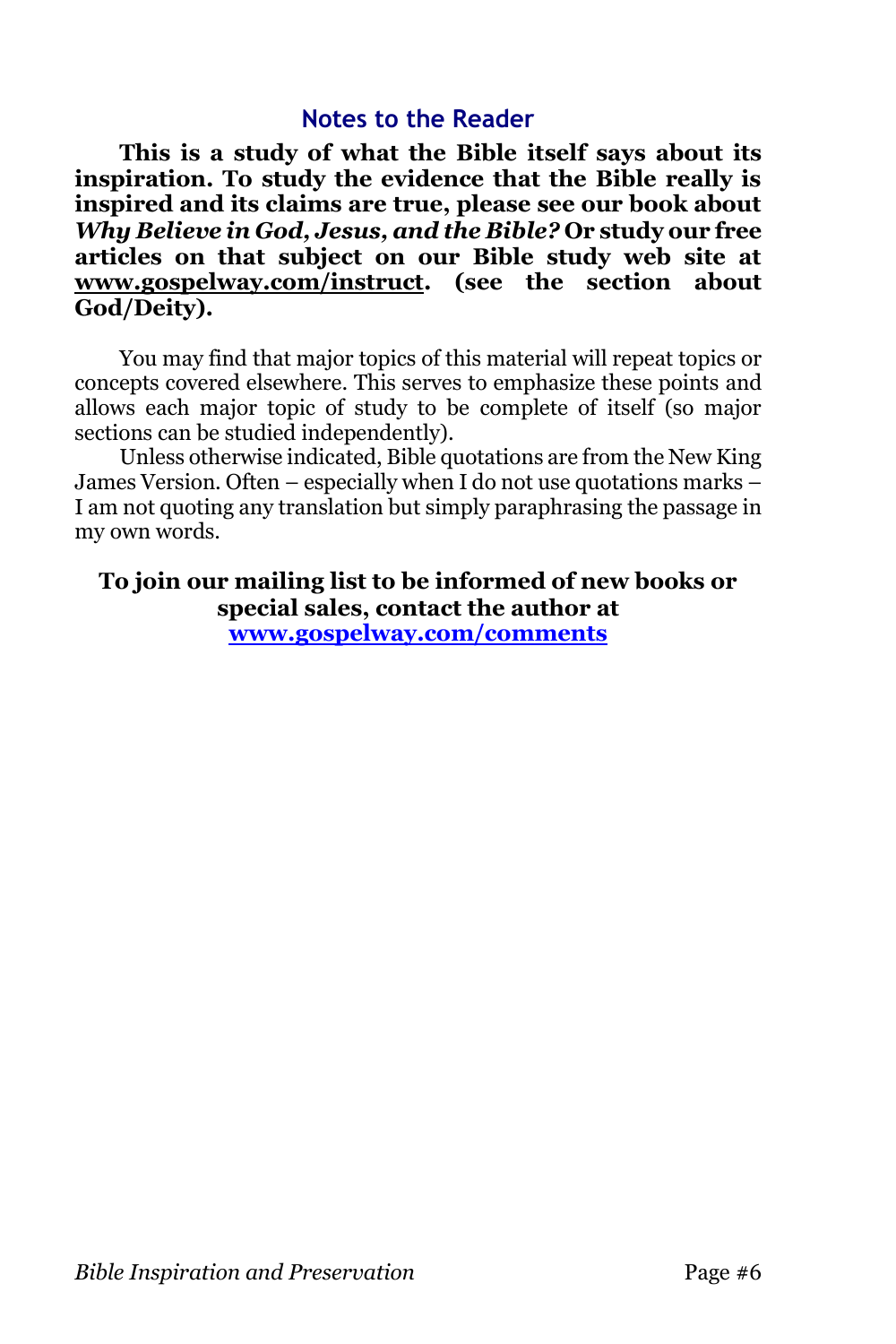# <span id="page-6-0"></span>**Why the Bible Is Important to You**

#### *Introduction:*

"O God, if there is a God, save my soul, if I have a soul, from hell, if there be a hell." That prayer (or forms of it) has been attributed to the famous atheist Bertrand Russell or to various other atheists, even on atheists' websites.

Another said, "…if I have been wrong in my agnosticism, when I die I'll walk up to God in a manly way and say, Sir, I made an honest mistake." (Henry Louis Mencken)

- <http://atheisme.free.fr/Quotes/Agnosticism.htm>

### *This illustrates that everyone wonders at times about questions of serious moral or spiritual importance.*

We may wonder about the purpose for our existence, where the world came from, and whether there is life after death. Is there really a God, and if so why did He make us? Are certain specific acts right or wrong? What are the best choices to make as we face major decisions in life? In short, we need guidance and wisdom about major issues in life.

### *Man by himself is inadequate to answer these questions.*

When men follow human wisdom, even the wisest of them are often wrong and often contradict one another about spiritual issues. Scientists may learn some important things about physical laws of nature, but they do not even attempt to answer the basic moral and spiritual issues of life. Philosophers may spin theories, but they cannot really prove their views are right.

The Bible explains why this is so.

Jeremiah 10:23 – The way of man *is* not in himself; it is not in man who walks to direct his own steps.

What people need is a source of guidance from someone wiser than ourselves. We need someone we can trust to really know the answers to such issues.

(Proverbs 14:12; 3:5,6; Isaiah 55:8,9; 1 Corinthians 1:18-25; 2:1-5)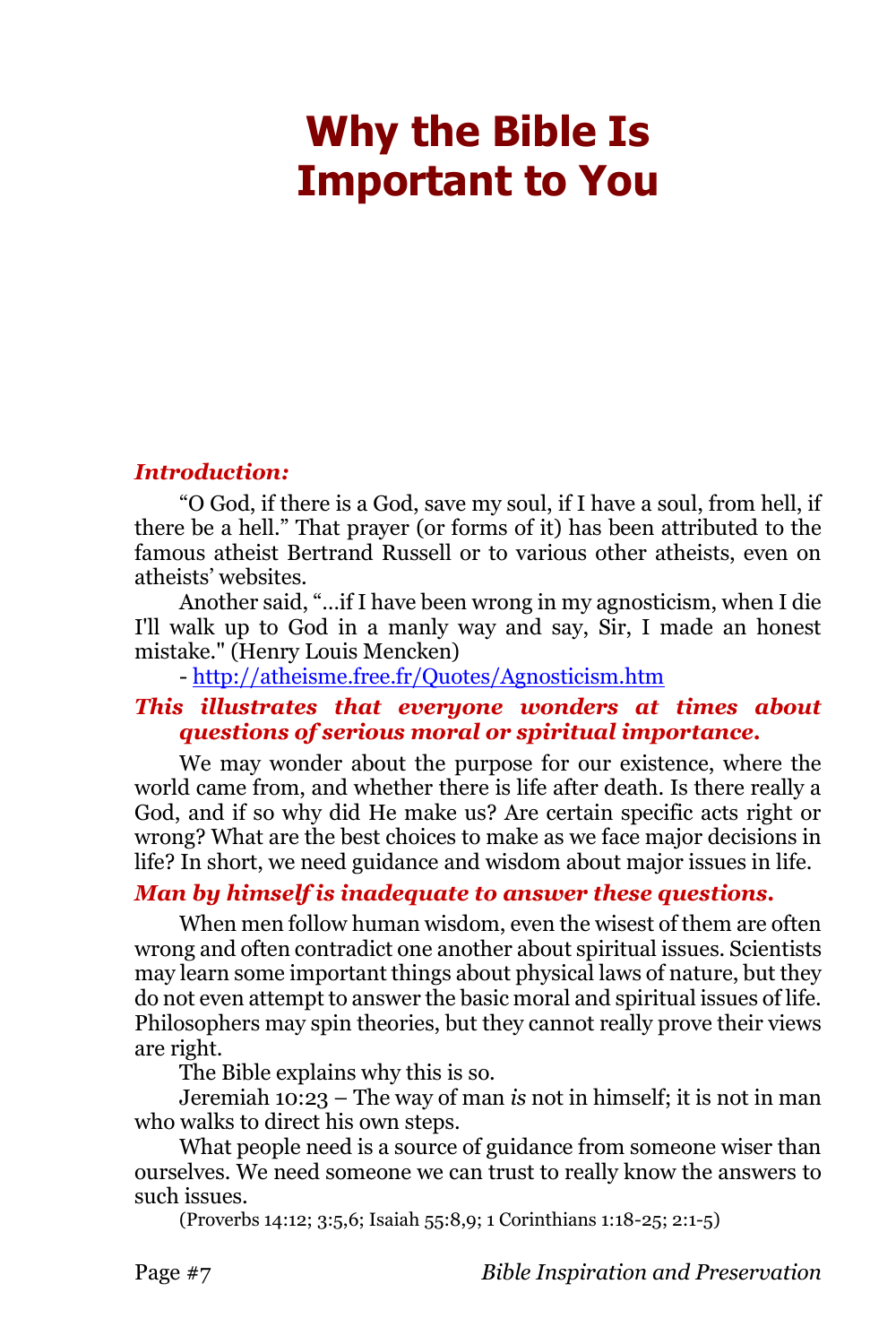### *The Bible claims to give the guidance we need.*

Psalms 119:105 – Your word *is* a lamp to my feet and a light to my path.

John 17:17 – Your word is truth.

2 Timothy 3:16-17 – All Scripture is given by inspiration of God, and is profitable for doctrine, for reproof, for correction, for instruction in righteousness, that the man of God may be complete, thoroughly equipped for every good work.

The Bible affirms that we need guidance, and that it is a revelation of God's will for our lives.

(See also 1 Corinthians 14:37; 2 Peter 1:20,21; 1 Thessalonians 2:13.)

### *The purpose of this study is to urge you to consider the importance of the Bible.*

There is much evidence that the Bible really is from God. Bible writers could predict the future, they could do true miracles by God's power, and their messages never contradict one another. See John 5:36; 20:30,31; Acts 2:22; 14:3; 2 Corinthians 12:11,12. (See our evidences articles a[t www.gospelway.com](http://www.gospelway.com/) for a deeper discussion.)

In this study we want to consider some reasons why the Bible message is vitally important to you. Why should you take the time and exert the effort to examine the Bible and come to understand it? Consider these reasons:

# **The Bible Tells Where You Came From.**

Most people wonder about the origin of the earth and mankind. But often they are confused because they have been told we evolved from "lower animals," which in turn came from simpler organisms, back to an original life form that sprang accidentally from non-living matter.

But the Bible explanation for life is much more reasonable than evolution. Consider:

# **How Did Life Originate?**

#### *Evolution requires spontaneous generation.*

Evolution requires that non-living matter somehow produced the first life form by chance where there was no life before. That is spontaneous generation and has been repeatedly disproved.

What we see around us is that *life comes only from life*. You received life from your parents, who in turn received it from their parents, etc. Every living thing must come from a previous living thing. This is called the "Law of Biogenesis."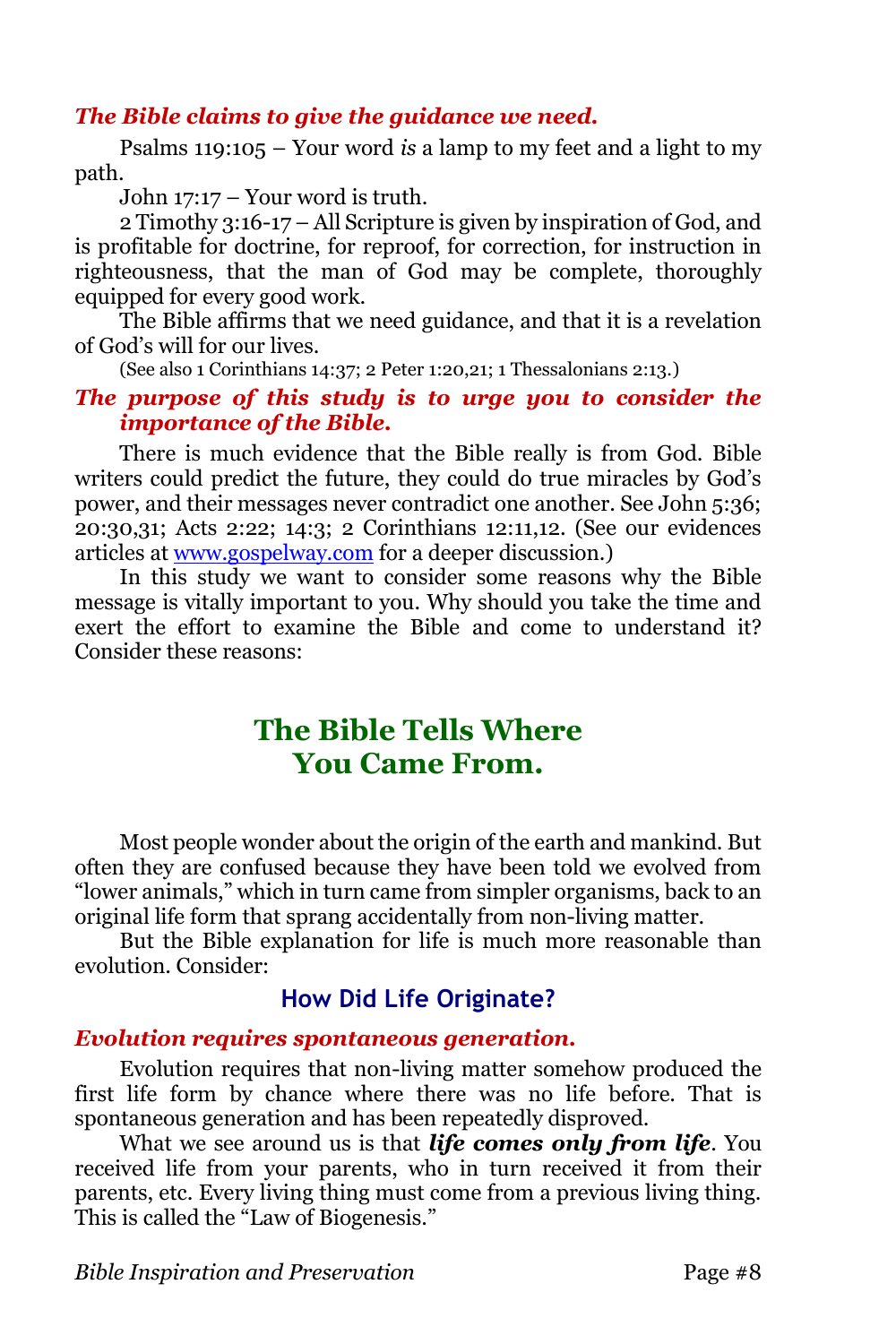Werner Arber, evolutionist, stated, "Although a biologist, I must confess I do not understand how life came about..." <http://www.icr.org/article/werner-arber-honest-evolutionist/>

Evolution cannot explain the origin of even the very first form of life. But when it comes to origins, if you can't explain the origin of life, then the whole ballgame is over! Life exists! If evolution can't explain the origin of life, then it can't really explain the origin of any living thing, plants, animals, or people!

### *The Bible says simply that life came from the Living God.*

Acts 17:24,25,28 – The world and everything in it were made by God. He is the source of life and gives all the blessings that are necessary to life.

It is far more reasonable to believe that life on earth came from God, who was already alive, than to believe it came by accident from dead matter.

# **How Did All the Different Kinds of Living Things Originate?**

## *Evolution says that all kinds of life evolved gradually from the original life form.*

Living things can adapt to their environment, but where is the proof they all came from an original kind? Years of human experience confirm that living things reproduce "after their own kind." The offspring of a fish is another fish, not a snake, bird, or man.

If evolution were true, there should be thousands of "missing links": fossils of organisms that were halfway between the kinds of plants or animals we have now. Scientists have searched for years, but there is no evidence of these remains anywhere. Why not?

# *The Bible says that God created all the basic kinds of life.*

Genesis 1:11,12,21-28 – The different kinds of life exist because God made them at the beginning (compare Exodus 20:11; Hebrews 4:4). He created each kind with the power to reproduce by means of seed possessing genes that determine that the offspring will be of the same kind as the parents.

Again, the Bible agrees with what we see, but evolution does not.

# **Why Is Man So Unique from Animals?**

### *Evolution cannot explain why man is so different from animals.*

For every kind of animal, there are other kinds just slightly more or less advanced. If we are really just advanced animals, why aren't there other animals almost exactly like we are? Why are we so different from the animals we are supposed to have evolved from?

Why do people *appreciate beauty* in art, music, and poetry? Why do men have *conscience and a sense of morals*?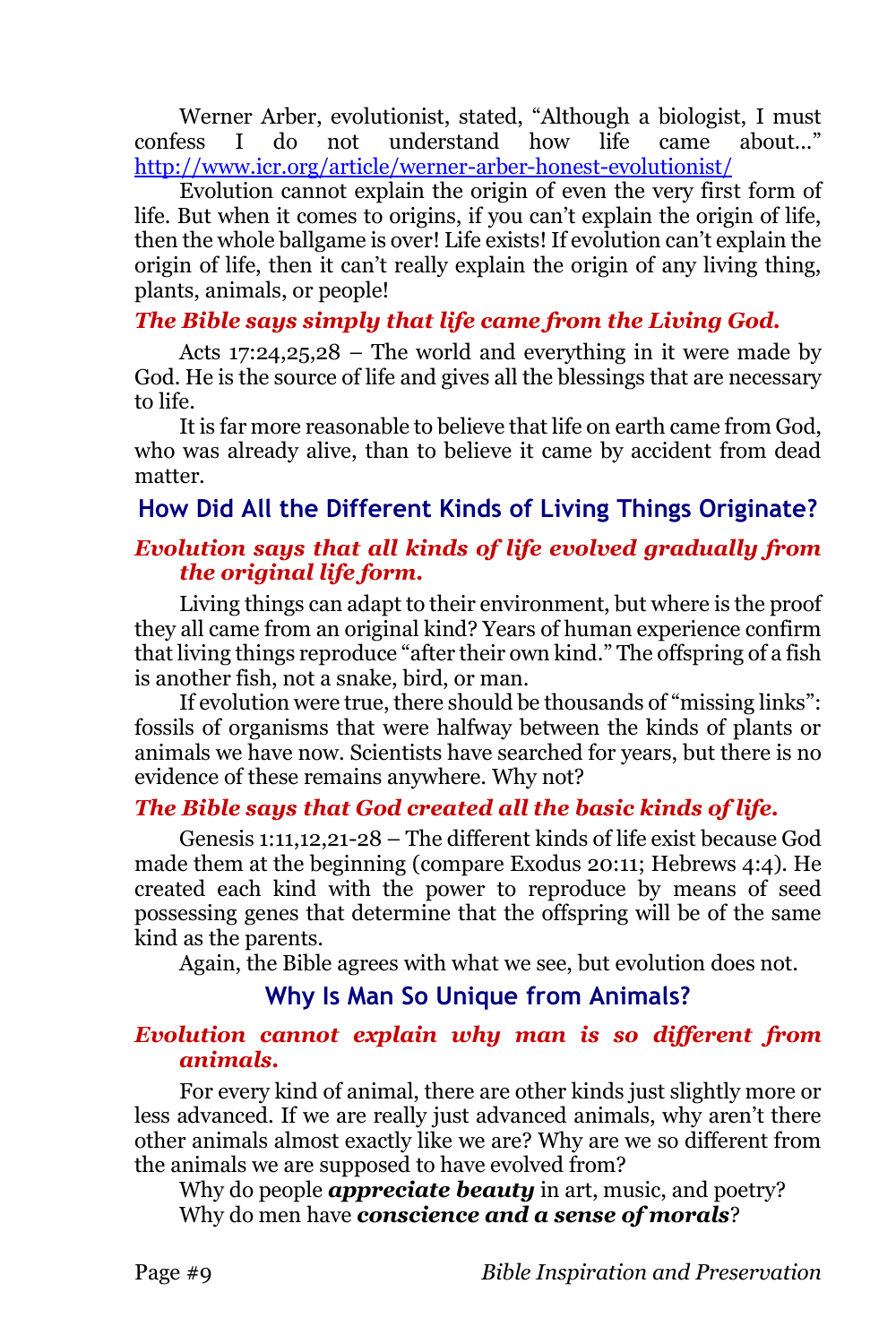Why do we possess *rational thought* so superior to animals? Men build machines and tools to work for us, train animals, use fire, perform mathematic and scientific calculations, read and write, and pass our knowledge on to others. Why don't animals?

### *The Bible says man differs from animals because man is "in the image of God."*

Genesis 1:26,27 – Man was created separately and superior to animals. We did not evolve from animals, but we share unique characteristics that God possesses but animals do not.

The Bible agrees with what we see around us, but evolution cannot adequately explain our origin. Surely the Bible is a message that deserves your serious study.

(Jeremiah 27:5; Isaiah 42:5; 45:12; 44:24; Zechariah 12:11; James 3:9; Hebrews 12:9)

# **The Bible Tells How Much God Cares for You.**

All people need to know that someone cares about them.

A king once tried an experiment to find out what language babies would learn to speak if no one ever spoke to them. He took a number of babies from their mothers at birth and had nurses raise them. They fed and cared for them, but never spoke. The experiment failed because all the babies died.

When people think no one cares, they may become discouraged even to the point of thinking life is not worth living. Consider what the Bible says about God's care for us.

## **God Values Each Person and Takes Interest in Our Lives.**

Matthew 10:29-31 – Even the least animal is so important to God that He knows everything that happens to it. Yet God values us more than He does any other of His creatures. He is so involved in our lives, He knows even how many hairs each one has.

Matthew 6:25-33 – Similarly, God values us more than He does birds and flowers, yet He feeds and clothes them. Surely we can trust Him to care and provide for us, if we will but serve Him first.

### **God Wants to Help Us with Our Lives.**

James 1:17 – Every good and perfect gift is from the Heavenly Father. Every blessing we receive shows that God cares about us and wants our needs to be met.

1 Peter 5:7 – We may cast our cares on God, for He cares for us. He cares so much that He grants each of us the privilege of personally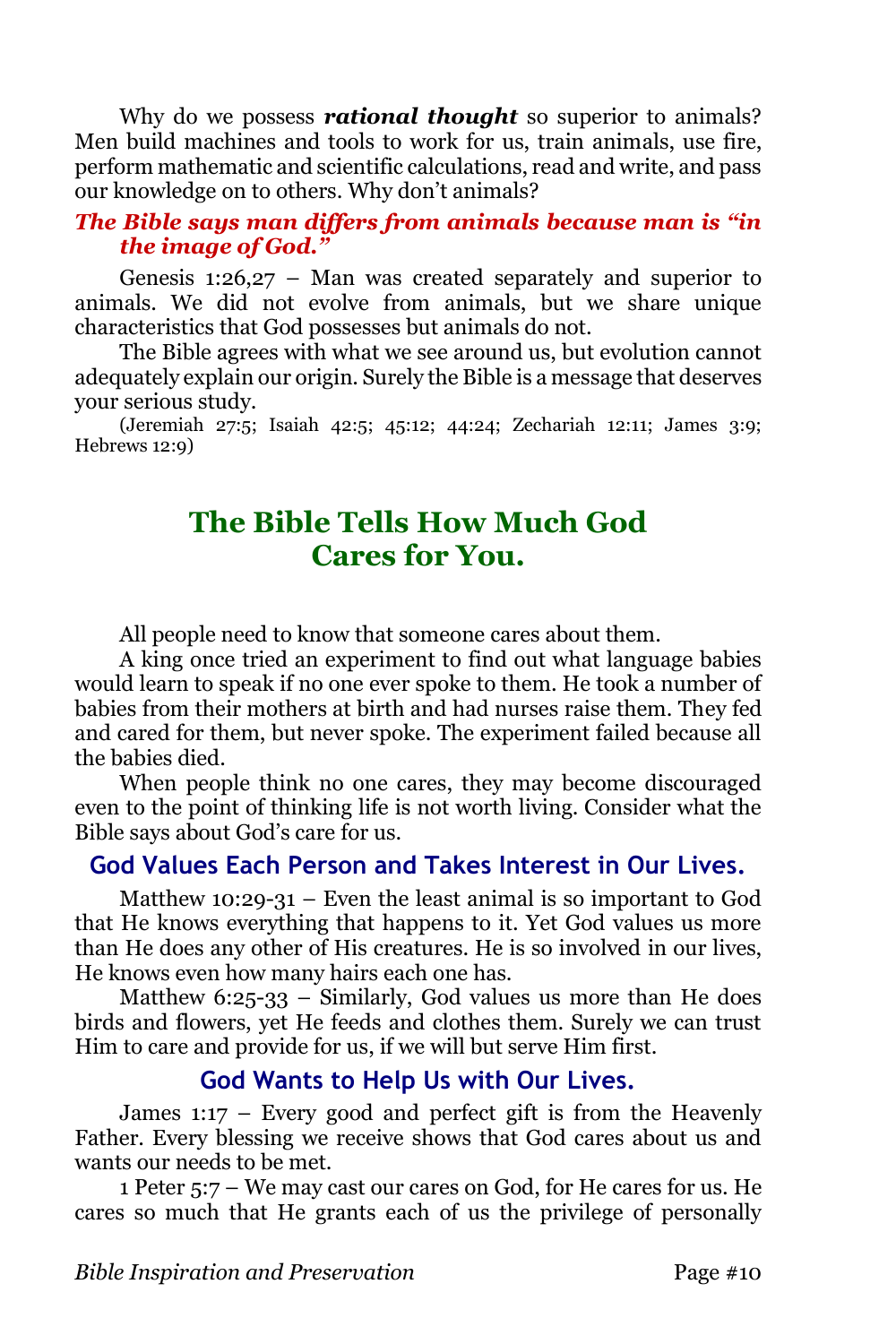approaching Him with our requests. In order to be heard, we must meet certain conditions, but everyone can meet those conditions.

Hebrews 13:5,6 – God will not fail nor forsake us. Men may fail, mistreat, or disappoint us. Not God. He always remains faithful to us, just so long as we remain faithful to Him.

This care and concern for us is called "love." And the Bible clearly affirms that God loves each and every human being (John 3:16). Surely you need to understand what the Bible says about God's care for you.

(See also Matthew 7:7-11; Psalm 23; Romans 8:28; Philippians 4:6,7.)

# **The Bible Tells You How to Be a Member of God's Family.**

Family matters. I read a book about the son of a famous Western gunslinger and how hard it was to live down his father's reputation. But most people would consider it a great honor to be the child of some important person in history. Surely then it should be a great blessing to be part of the family of God Himself.

## **The Church Is God's Family.**

1 Timothy 3:15 – The house (family) of God is the church.

Ephesians 2:19 – Through Christ we become fellow-citizens in the household of God.

1 John 3:1,2 – God is willing to make us His children. This indicates His love for us.

# **Anyone Can Be a Member of This Family.**

Matthew 12:47-50 – Whoever does the will of the Father is Jesus' brother, sister, etc.: members of His family.

1 Peter 1:22,23 – We are born again (into God's family) by obeying the truth, the word of God.

Galatians 3:26,27 – Specifically, in order to become children of God, we must believe in Jesus enough to obey in baptism. Then we are members of His family by a spiritual birth (compare John 1:12; 3:3,5; Romans 6:4).

If it would be an honor to be in a king's family, how much greater must be the importance of being a child of the King of the Universe! Surely you ought to study the Bible to understand how to receive this great blessing.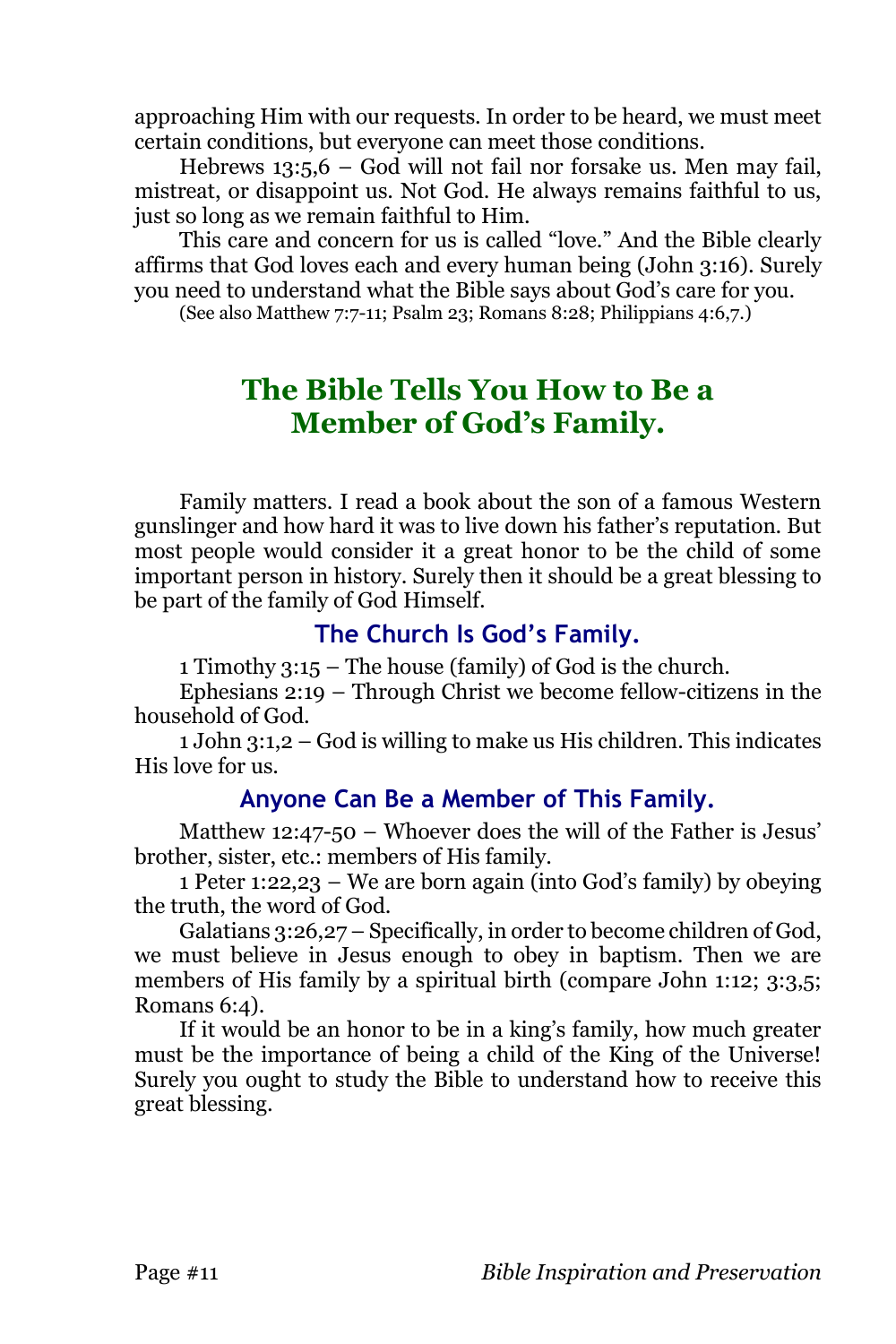# **The Bible Tells You the Real Purpose for Life.**

Everyone wants to understand the real purpose for life. Lack of purpose is a major cause of unhappiness and even mental disorders. Without meaningful goals, life is senseless and empty.

### **Many People Are Mistaken about the Purpose of Life.**

People need a sense of accomplishment in life. But if evolution is true, life is a meaningless accident. Many conclude that there is no higher purpose than to make life enjoyable for themselves and others.

### *Some pursue riches and material possessions.*

They believe material things will make life happy and pleasant. But then they always want *more*: a bigger house, newer car, nicer clothes and furniture, etc. They are never satisfied.

#### *Some pursue pleasure: entertainment, recreation, travel, etc.*

Life for them has no higher purpose than "fun, fun, fun." "Wine, women, and song." "Be a party animal." "Eat, drink, and be merry, for tomorrow we die." "Live the high life."

This is the philosophy of most modern entertainment: beercommercial mentality. "You only go around once, so reach for all the gusto you can." "It doesn't get any better than this!"

#### *Some pursue education.*

They seek to accumulate knowledge and worldly wisdom. Like the Athenians, they spend their time in nothing else than to hear or tell some new thing.

Properly done, all these areas may have some limited benefit. But is there really no higher goal in life than these?

Modern Americans have achieved these goals to a greater degree than most people in history, yet our society is filled with crime, suicide, mental illness, drug addiction, and unhappiness. Are these the signs of happy, fulfilled people?

There must be something more.

# **The Bible Teaches the True Purpose of Life**

Ecclesiastes 2:1-11; 12:13,14 – Solomon experienced the pinnacle of enjoyment in every aspect of life: wealth, pleasure, and wisdom. Did it satisfy? It was all "vanity and vexation of spirit" (2:11).

What did he learn is the real purpose of life? "Fear God and keep His commands" (12:13). God created man for a purpose. He designed us such that life is meaningless unless we fulfill that purpose.

Matthew 6:19-24,33 – The real goals of life are to work in God's kingdom and be right before Him. Each of us can serve only one master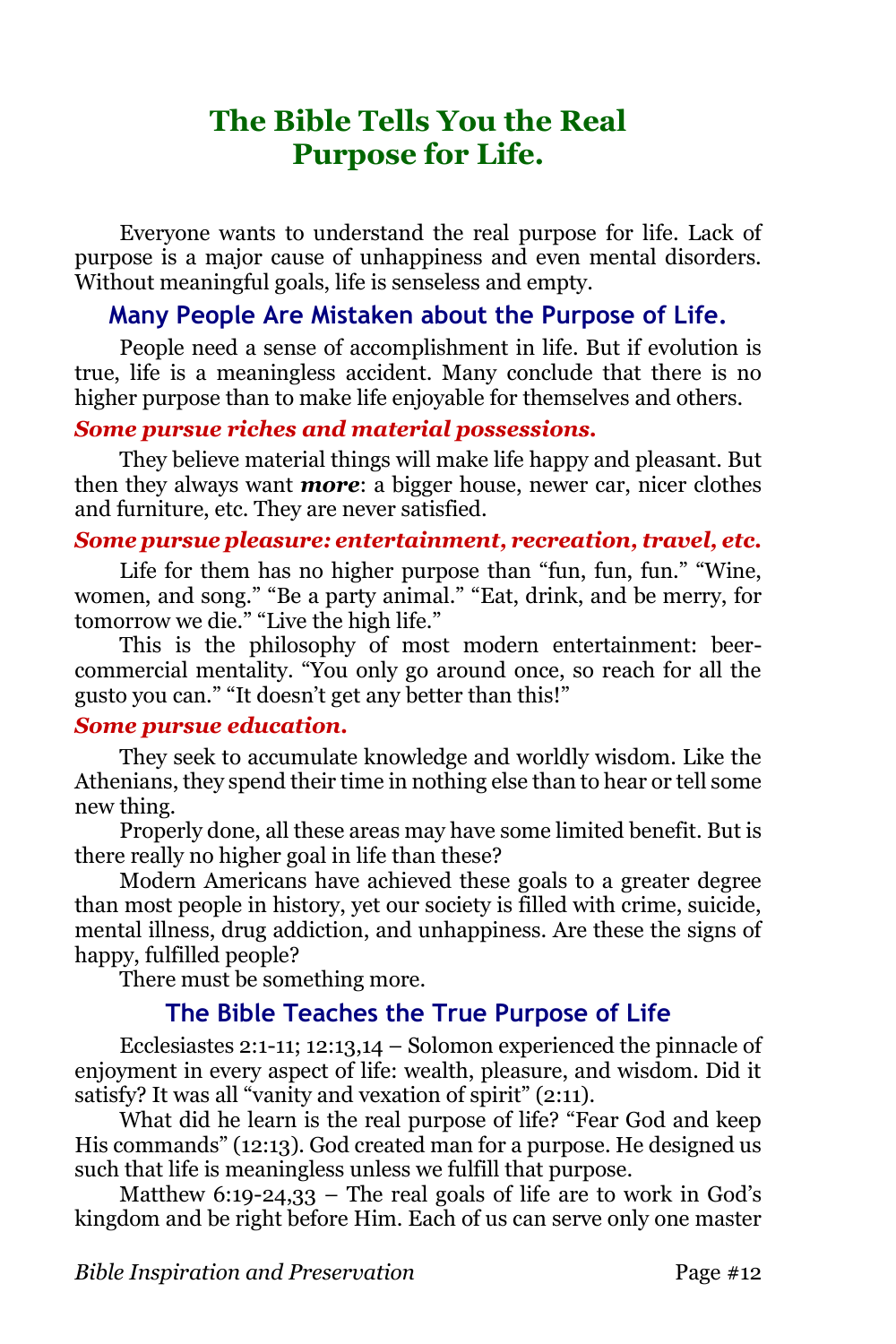(verse 24). You cannot put two things in first place in your life. Either God is first, or something else is first. You must choose.

No one needs to live a senseless, meaningless life. Each of us can fulfill the very purpose for which God created us. Surely you need to search the Scriptures to learn God's will for your life.

(Matthew 22:36-39; John 14:15; 1 John 5:2,3; 1 Timothy 6:6-10; Luke 12:15-21)

# **The Bible Tells You How to Deal with Guilt.**

Most people know they have done wrong. At times we feel a strong sense of guilt. We may seek to avoid this guilt by drugs or alcohol, by doing some good deed, or by psychological counseling. But in their hearts, all people really want a solution to their guilt problem.

### **God Sent His Son to Seek and Save Lost Souls.**

Romans 3:23; 6:23 – God is also concerned about our wrongs. In His eyes, we have all sinned (Romans 3:23; 1 John 1:8,10). For our sins, we deserve to be punished (Romans 6:23).

Luke  $15$  – Jesus told 3 stories, all showing how much God wants sinners to repent. A man lost a sheep, searched for it, and came home rejoicing when he found it (verses 3-7). A woman lost a coin, searched diligently, and rejoiced when she found it (verses 8-10). A father had a son who became lost in evil living; when the son repented, the father rejoiced (verses 11-32). All these stories show how much God loves each of us and wants us to repent and serve Him.

# **To Save Us, Jesus Had to Die as a Sacrifice.**

Luke 19:10 – God cares about us so much that He sent His own Son to earth to seek and save lost men.

Romans 5:6-9 – In order to provide forgiveness, Jesus had to die for us. Sinful men deserved to be punished. But because He loves us so, God sent His Son to suffer so we could escape punishment. Jesus paid this price for all men (1 Timothy 2:6; Hebrews 2:9; John 3:16).

God chose to pay this price so we could belong to Him. What greater price could be paid?

Every one of us needs our burden of guilt removed. There is simply no way to accomplish that except through Jesus (Acts 4:12; John 14:6). And the Bible is the only book that can tell us how to receive God's forgiveness. Surely this book deserves your attention.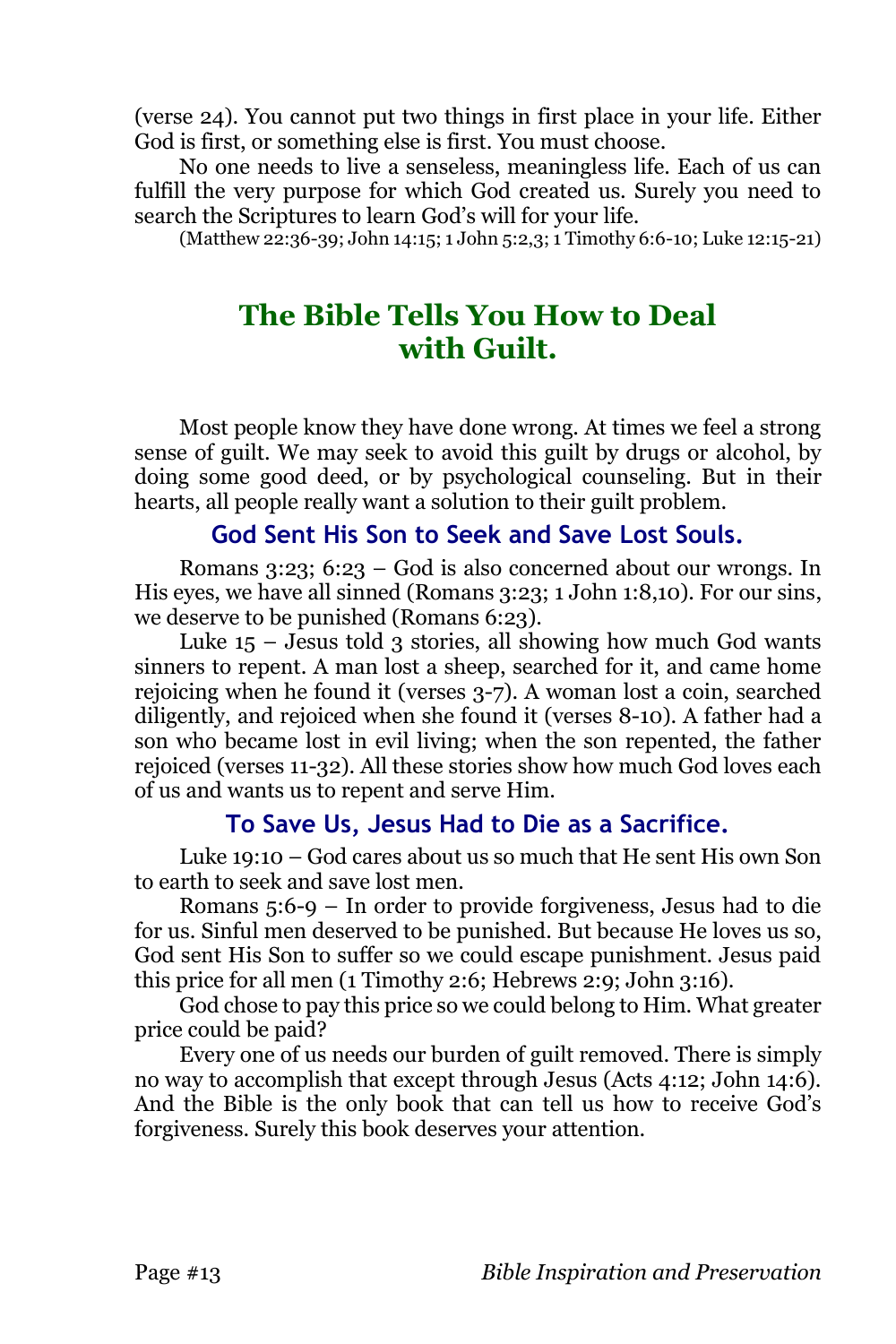# **The Bible Tells Your Destiny After Death.**

Many people wonder what comes after death. Is there life after death? Will we be rewarded for our lives, or is death the end of our existence? The Bible also answers these questions.

### **After Death Comes Judgment.**

Hebrews 9:27 – It is appointed for men to die once, but after this the judgment.

2 Corinthians 5:10 – We must all appear before the judgment seat of Christ, that each one may receive the things done in the body, according to what he has done, whether good or bad.

Death is not the end of man's existence. Someday Jesus will return and all the dead will be raised (John 5:28,29; 1 Corinthians 15:12-26). Then we will face the consequences of our lives.

(Acts 17:30,31)

### **Men Will Then Be Rewarded Eternally.**

Matthew  $25:31-46$  – As a result of the judgment, the wicked will go into everlasting punishment but the righteous into life eternal.

1 Peter 1:3,4 – Those who please God will receive an incorruptible, undefiled inheritance, reserved for us in heaven. Those who receive this reward are the ones who have been "begotten" to it: those who are God's children.

How does one become a child of God? By faith, repentance, confession, and baptism (Galatians 3:26,27; Mark 16:15,16; Acts 2:38; Romans 1:16; 10:17; 6:3,4). Then one must remain faithful to make his calling and election sure (2 Peter 1:3-11).

Again, the Bible gives answers that we need to consider.

# **Conclusion**

Surely these are all questions that every one of us should be concerned about. The Bible claims that it is the guidebook God has given to answer these questions for us.

If you are not sure whether the Bible is from God, then you owe it to God and to yourself to study the evidence for its inspiration. If you believe the Bible is from God, then you most surely need to study what it says about God's will for your life.

The Bible is a book worthy of your study. We urge you to be like the Bereans and search the Scriptures daily with a ready mind (Acts 17:11).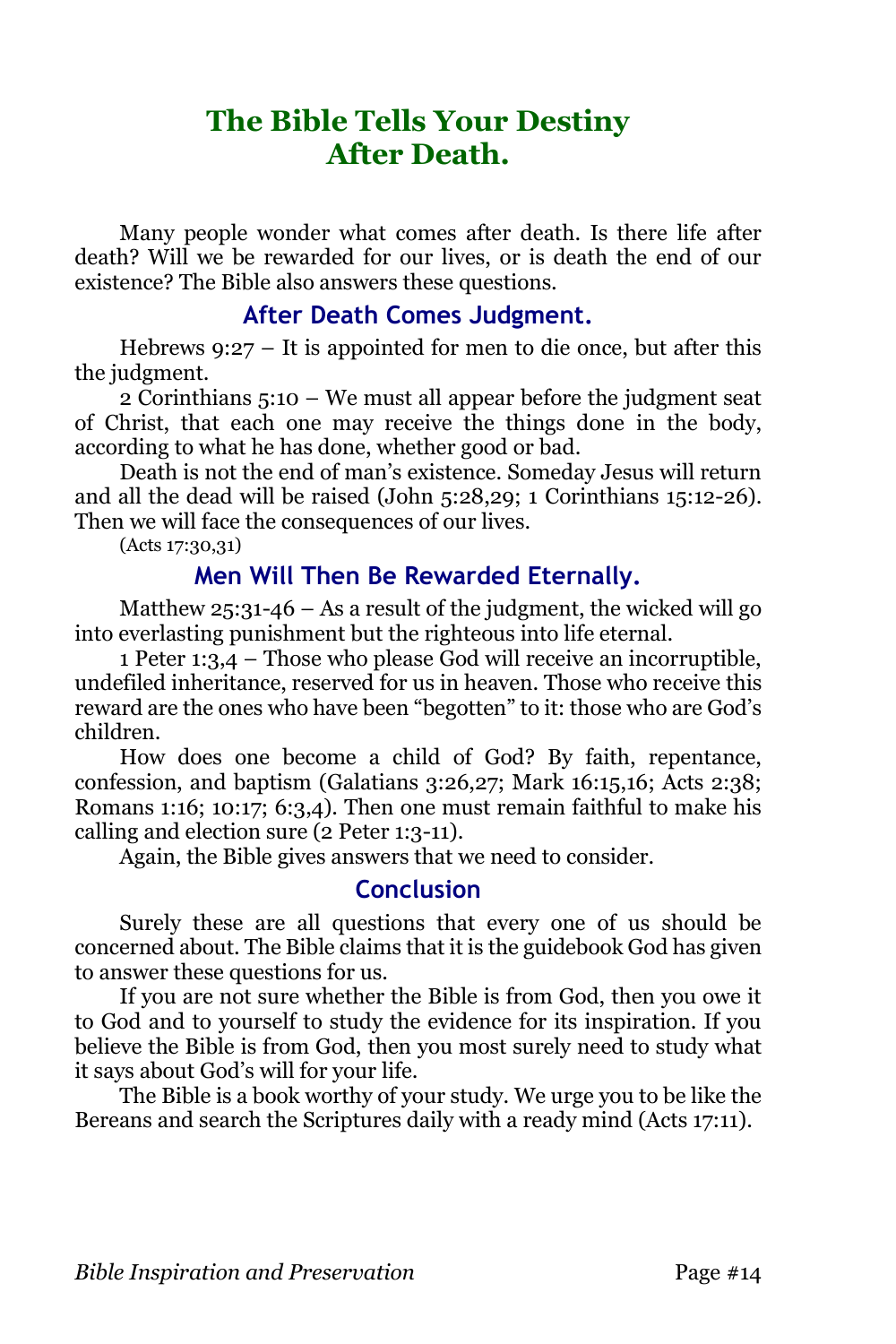# <span id="page-14-0"></span>**What Constitutes Scripture?**

#### *Introduction:*

Today, we usually refer to God's message to man as the Bible. "Bible" means book or books. So the Bible refers to the books that God inspired to guide men to know His will for their lives.

The word "book" (or equivalent words) is sometimes used in the Bible to refer to various of the writings of inspired men. However, the more common Bible expression for God's written message to man is "Scripture," or more simply "writing," or "it is written." "Scripture" means "that which is *written*." As with many other words, Bible writers gave it a special application referring to sacred, authoritative writings that reveal God's will for man.

#### *Some people deny that God ever intended for Scripture to be viewed as authoritative revelation to guide men's lives.*

Some say Bible writers did not know they were inspired or did not intend their message to be used as an authoritative standard of God's will to determine right from wrong. Others say the writers never expected their writings to be circulated and preserved as a religious pattern for future generations. Others say the message is outdated and does not bear authority today because it was written so long ago. Specifically, some deny that the New Testament writings, especially those of Paul, were intended to be classed as Scripture.

Consider these quotations cited by Kostenberger and Kruger, *The Heresy of Orthodoxy:*

"No conscious or clear effort was made by these [New Testament] authors to produce Christian scriptures." Paul "was unaware of the divinely inspired status of his own advice" – (McDonald, pages 107,118).

"The idea of a Christian faith governed by Christian written holy Scriptures was not an essential part of the foundation plan of Christianity" (Barr, page 106).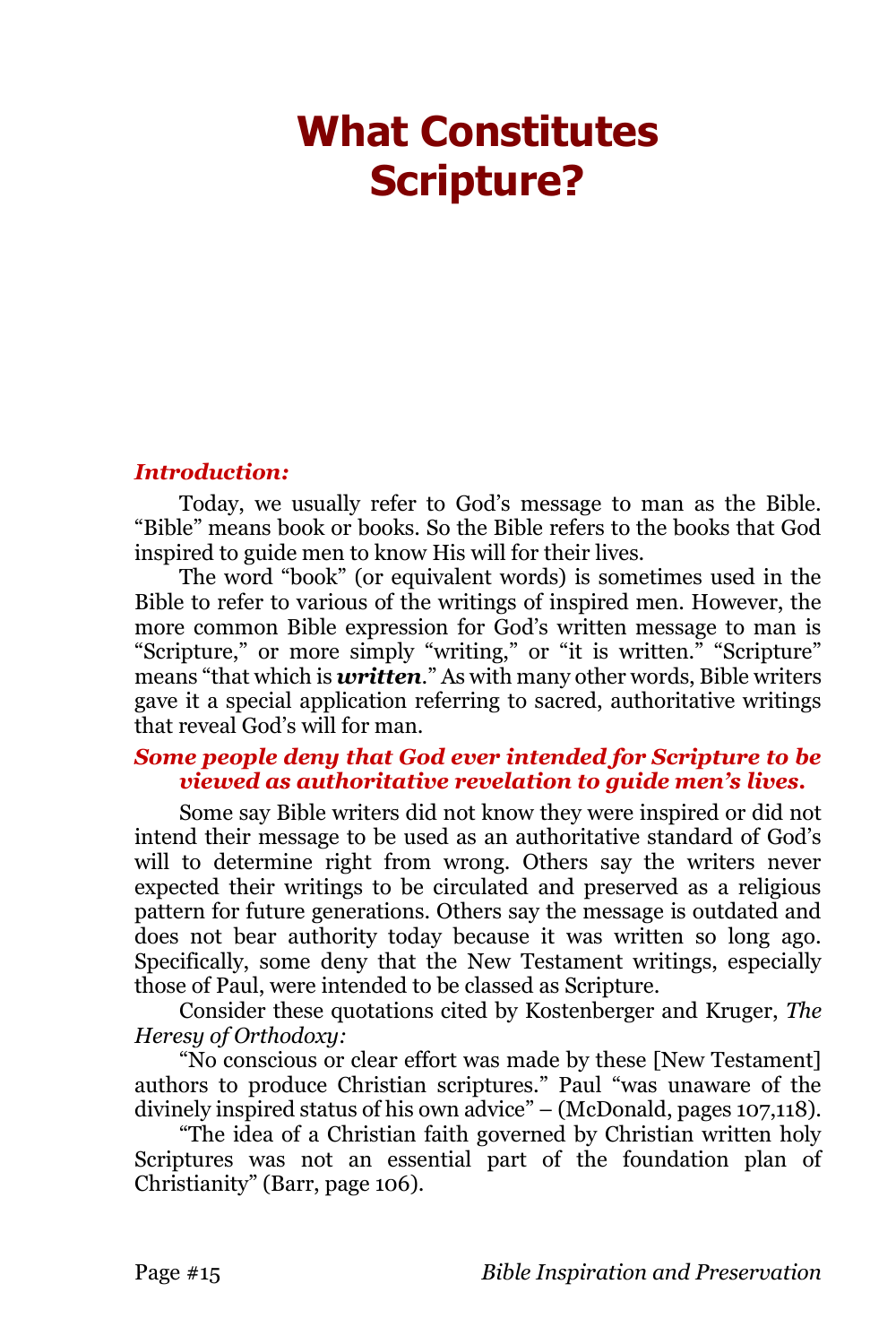Supposedly, the writers just wrote their ideas (perhaps inspired by God) to give some helpful thoughts to people of their day. But *people* collected the writings and gave them a status of authority God never intended. Therefore, some conclude we should not view these writings as God's authority for us today.

However, regardless of what the human writers understood, what we need most to understand is what *God* intended regarding these writings.

#### *The purpose of this study is to determine what constitutes Scripture: what is it, and how should we view it?*

Specifically, we intend to show that:

1) Scripture refers to *writings inspired by direct revelation of God*.

2) *God intended for the men to write Scripture*. They did not act on their own in writing these messages, but God wanted it done.

3) *God intended for Scripture to be preserved and used as a pattern or standard of religious authority, both for the people immediately addressed and for future generations.*

We will show this, first by showing how Jesus and His apostles and prophets viewed Old Testament Scripture. This will establish the proper understanding of what Scripture *is* and how it should be viewed.

Then we will study what the Old Testament writers said about their writings as they wrote them. Finally, we will compare that to what the New Testament writers said about their writings as they wrote them.

All this will show us what is meant by Scripture and that both Old Testament and New Testament writings *are* Scripture. This in turn will lead us to understand how *we* should view Scripture.

# **How Did New Testament Teachers View Old Testament Writings?**

By the time Jesus and His apostles and prophets lived, the Old Testament books had been collected, copied, and circulated. The Jews were using them as religious authority, just like we today use the New Testament books as authority.

How did Jesus and His disciples view the Old Testament? What was their concept of Scripture? Did they consider the Old Testament to be inspired, authoritative revelation, as we now view the New Testament? Did they believe it was still authoritative for their generation, or did they believe that it was never intended to be authority but just good advice for the days when the authors actually lived, etc.?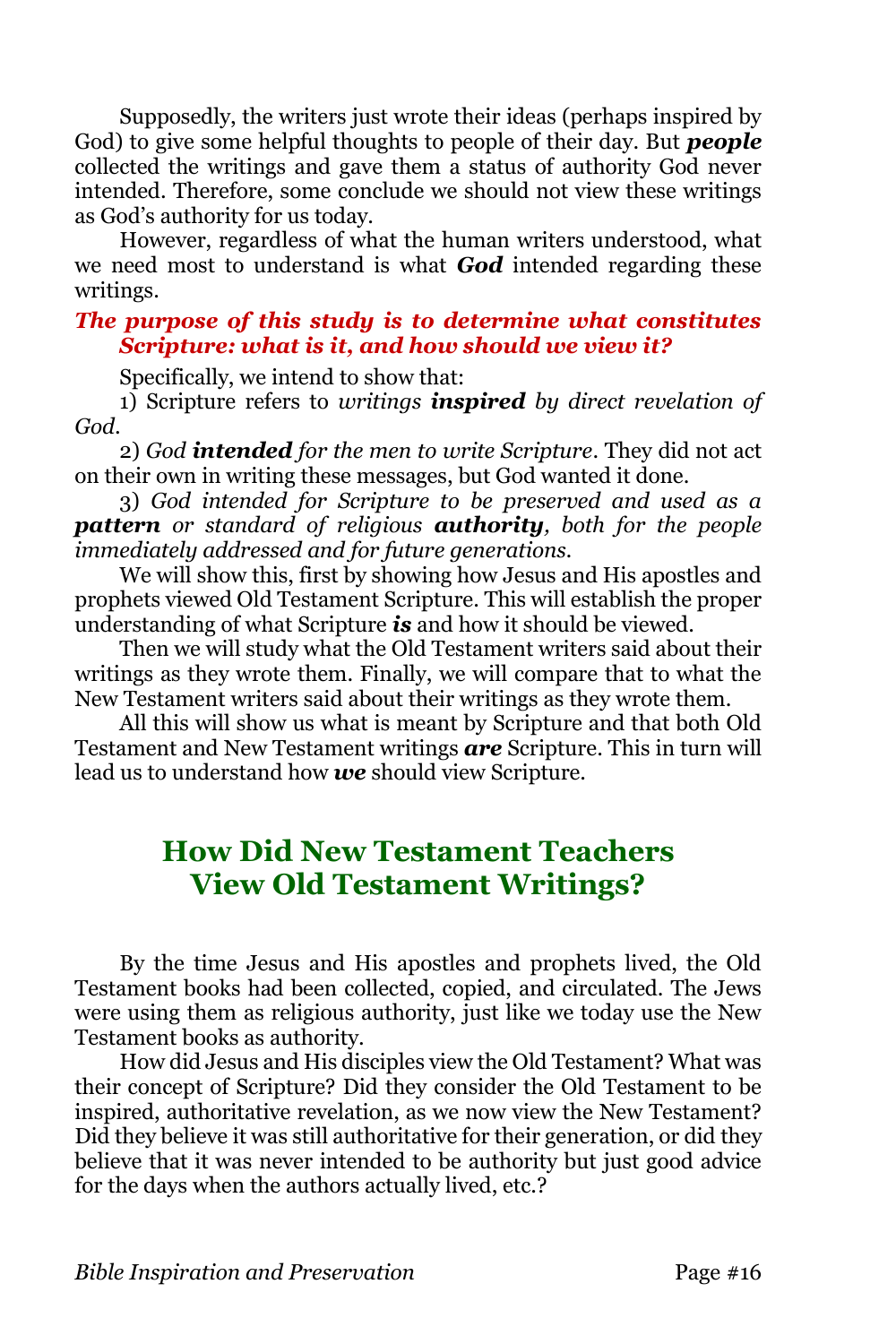Surely Jesus and His apostles would have rebuked the Jews if they had been wrong for collecting and copying the Old Testament writings and considering them to be an authoritative standard. Did they rebuke them, or did they recognize the authority of the Old Testament?

Note what they taught about Old Testament Scripture:

# **God Inspired Old Testament Scripture.**

Matthew 15:1-9 – Jesus quoted Scripture from Moses (verse 4) and said it was the commandment of **God**. He opposed laws that were human in origin (verse 9), but He recognized Moses' writing as being from God.

Matthew 22:29-32 – Sadducees tried to trap Jesus with a situation based on Moses' teaching (verse 24). Jesus responded by also quoting Moses' writing, saying it was spoken by *God* (verses 31,32).

Acts 1:16 – Peter quoted what David wrote in the book of Psalms (verse 20), saying it was "Scripture" that the *Holy Spirit* spoke by the mouth of David.

Acts 13:47 – Paul quoted a passage from Isaiah saying this is what the *Lord* commanded.

2 Corinthians 6:16 – Paul quoted from Ezekiel's writings saying *God* said it.

Hebrews  $3:7-11$  – The Hebrew writer quoted Psalm  $95$  saying the *Holy Spirit* said it.

2 Peter 1:20,21 – No prophecy of Scripture is of private interpretation (or "origin" – NKJV footnote): it did not originate as some man's private opinion. Note that the subject is how prophecy of Scripture *came* (verse 21). Prophecy never came by will of man, but men of God spoke as moved by the *Holy Spirit*.

So, the first characteristic of what constitutes Scripture is that it must be inspired by God. It is the very word of God spoken by direct revelation through inspired men. Jesus and His inspired followers repeatedly affirmed this to be true of Old Testament Scripture.

(See also Matthew 1:22,23; 2:15; 21:43,44; Luke 2:23,24; Acts 4:24-28; 13:34,35,37; 28:25; Romans 1:1,2; 16:25,26; 2 Corinthians 6:1,2; Heb 1:5-7; 5:5,6; 13:5; 1 Peter 1:15,16.)

# **God Intended for Men to Write Old Testament Scripture.**

They did not act on their own initiative in writing these messages. God did not just give them some ideas, then they took it upon themselves to write them down without God's approval. God wanted it done.

This follows from every passage already cited. Jesus and His disciples viewed Old Testament Scripture to be God's message, and they clearly approved of the fact it was written down. Since Jesus and His apostles were inspired, this shows that God approved of the fact the Old Testament was written.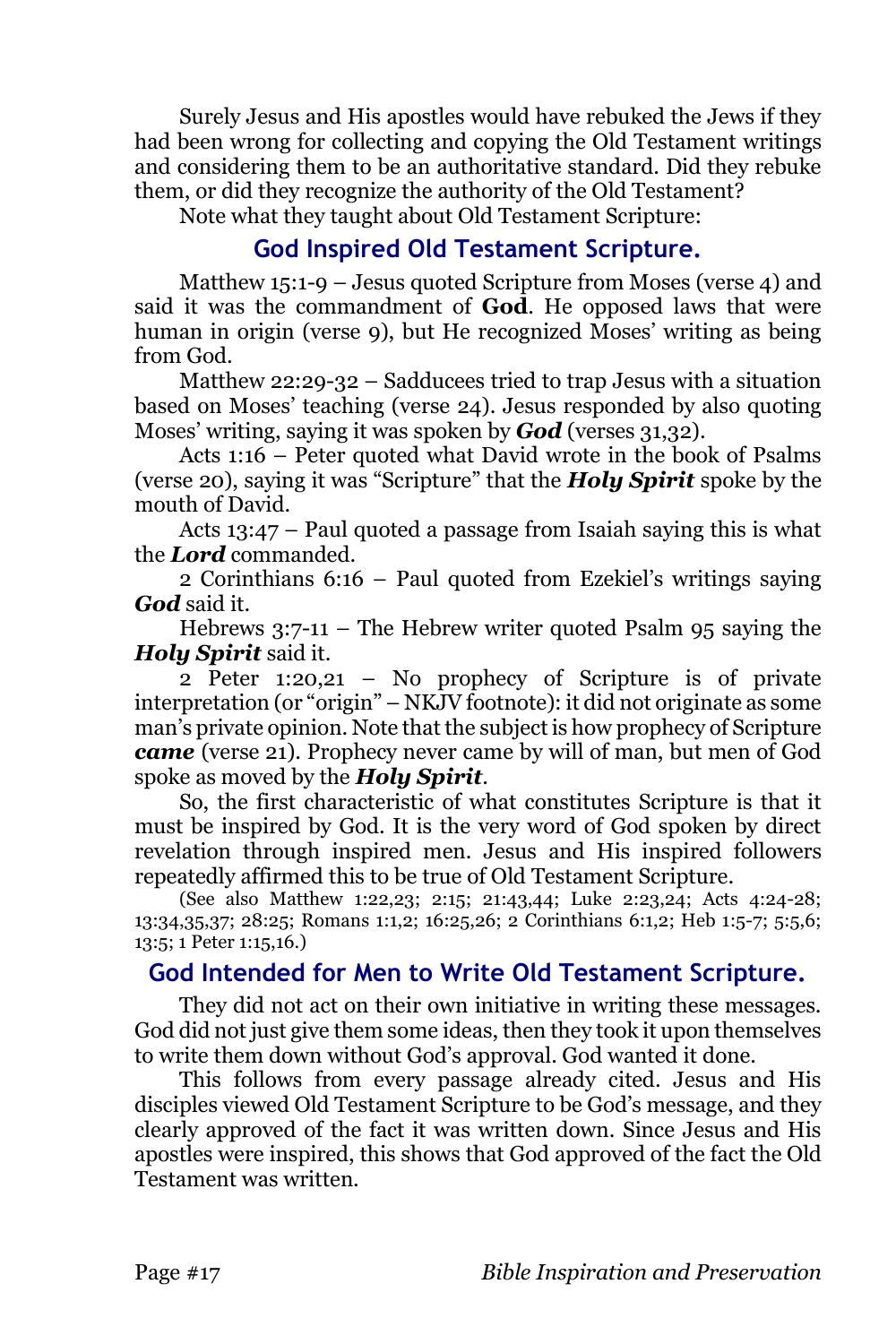Matthew 15:1-9 – Jesus said Moses wrote the commandment of *God*. He then quoted Isaiah, saying to the people that Isaiah prophesied "of you … as it is *written*" (compare Mark 7:6). But the only way these people received Isaiah's message was in writing. So Jesus here confirmed that God wanted the message written down.

Matthew 22:29-32 – Jesus quoted Moses' writing, saying, "have you not *read* what was spoken to *you* by *God***"** (verses 31,32). Again, it had been spoken to them only by means of writing, which God expected them to *read*. So, God wanted it written.

Matthew 21:43,44 – Jesus quoted a Psalm saying David said it "in the *Spirit*." Now David said it in writing in a book (Luke 20:42), but he said it "in the Spirit." So it follows that the Spirit directed him to write it.

Acts 13:34,35 – *God* spoke in the Psalms. But the Psalms quoted here were written. If God said it in written Psalms, then clearly He wanted a written message.

Acts 13:47 – Paul quoted from Isaiah saying this is what the *Lord* commanded to "*us*" (Jesus' prophets). The only way the Lord said it to them was in writing, so again, He must have wanted Isaiah to write it.

2 Peter 1:20,21 – Prophecy of *Scripture* came because men of God spoke as moved by the *Holy Spirit*. The Spirit moved them, but the result was a written message. So it follows that the Spirit moved them to write the word.

The point throughout is that God wanted a *written* message. He did not just somehow give men a message and they took it on themselves to write it without God telling them to do so. It was a written message because God wanted it in writing. He wanted it in writing so it could be read and studied by future generations, not just the immediate contemporaries of the writers (see next point).

(Acts 1:16; 4:24-27; Romans 1:1,2; 16:25,26; 2 Corinthians 6:16; Hebrews 1:5- 7; 3:7-11; 5:5,6; 13:5,6)

## **God Intended for Old Testament Scripture to Be Circulated and Used as Authority, Even by Later Generations.**

First-century Jews, including Jesus and His apostles, were separated from the authors of the Old Testament by at least several hundred years. Yet they still used Old Testament Scripture as authority. If this is not what God intended, then clearly Jesus and His disciples should have corrected the people. Surely they themselves should never have used Scripture authoritatively, if God never intended for later generations to so use it.

Did Jesus and the apostles view Old Testament Scripture as bearing an authoritative message from God to people in their own day?

Matthew  $15:1-9$  – Note that Jesus spoke out whenever the Jews followed improper authority. He willingly opposed Jewish tradition and human doctrines. What did He say about Old Testament Scripture?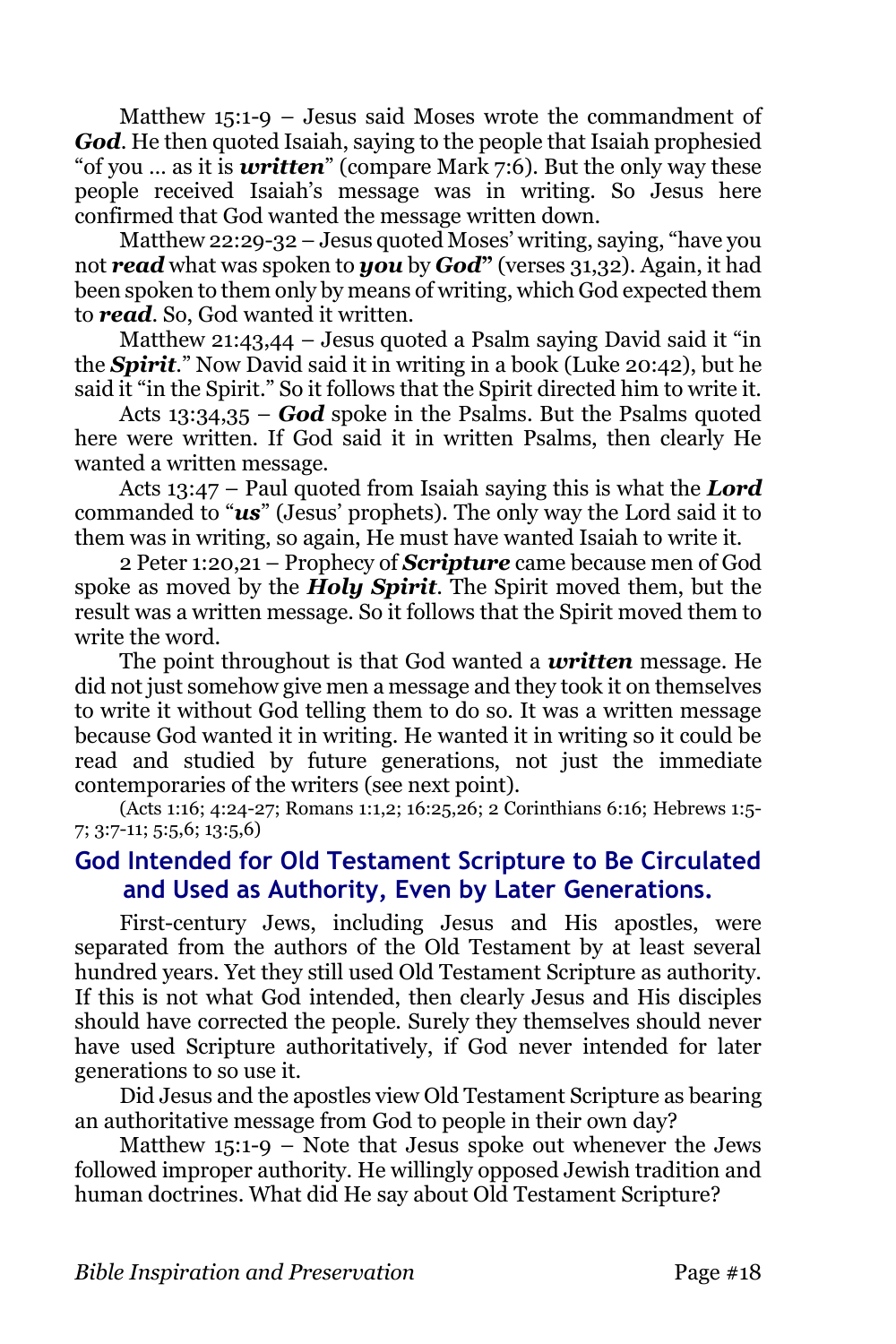He said it was God's command, and He rebuked people in His day for transgressing it (verses 3,4,6). He further said that Isaiah's prophecy was fulfilled in the people of His day. Clearly, He viewed Old Testament Scripture as still having an authoritative message.

Matthew 22:29-32 – Sadducees tried to trap Jesus by appealing to Moses' teaching. If Jesus believed like some folks, He would have responded that they should not be citing Moses' writings as authority because those writings were never intended to apply to later generations.

Instead, Jesus Himself quoted a statement Moses wrote saying to the people that it was spoken "to *you* by *God*." Further, He expected the people to study and follow the Scriptures, for He said the people were in error because they did not know the Scriptures (verse 29). Jesus recognized and used Old Testament Scriptures as still being authoritative in His day.

Matthew  $4:4,7,10$  – Jesus answered all the Devil's temptations by quoting Old Testament Scripture saying "It is *written*." Jesus recognized the authority of Old Testament Scripture, and so did Satan. Even Satan knew better than to argue in the presence of the Son of God that Old Testament Scripture had no authority because it was written to an earlier generation!

Luke 10:25-28 – When asked how one can inherit eternal life, Jesus asked what was *written* in the law. When the law was quoted, Jesus said to obey it in order to live.

Luke 16:29-31 – Jesus approved of the statement that people had Moses and the prophets and should hear them. But they had them only in writing.

John 10:35 – Jesus said, "the *Scripture* cannot be broken." No one can state more clearly that Scripture was authoritative in His generation.

Luke 24:44-46 – Jesus said that the Old Testament contained prophecies *written* concerning *Him*, and He had to fulfill them. Now He lived many generations after these things had been written, so the writings could not have been just for the contemporaries of the authors. This same application can be made to any passage that cites New Testament fulfillment of Old Testament prophecy (see Acts 17:2,3 and other passages below).

Acts 17:11 – The Bereans determined what was true by searching the *Scriptures* daily. They were commended for this.

So, the Old Testament Scriptures were considered to be authoritative in the first century, just like we consider the New Testament to be authoritative today. They were cited as a doctrinal standard, people were expected to read and study them, and people were rebuked for not accepting their teaching, despite the fact they had been written centuries earlier.

In fact, the New Testament contains hundreds of quotations from the Old Testament. Every time Jesus or a New Testament teacher quoted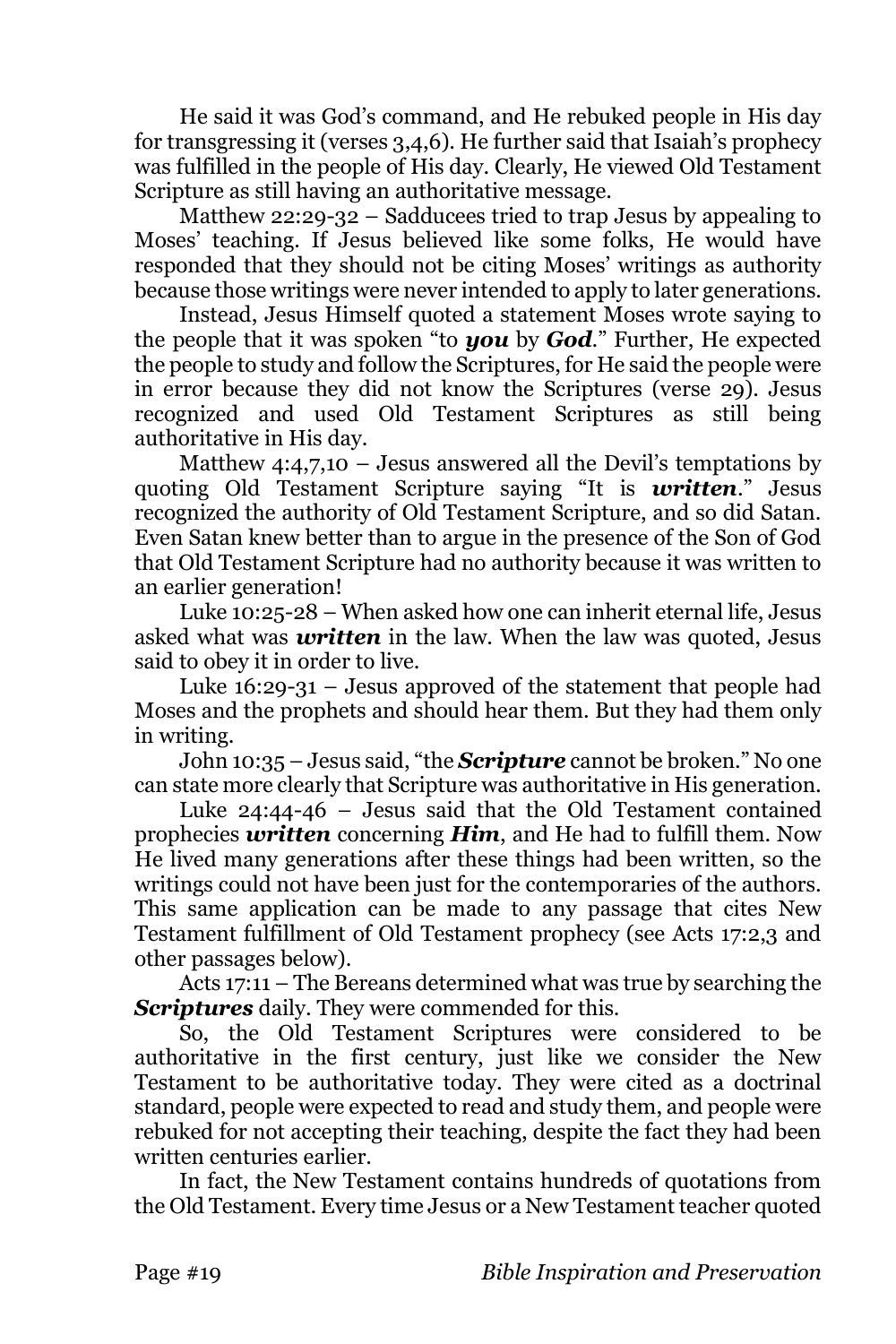Old Testament Scripture, using it as authority for their teaching, they were granting that God intended for the Old Testament to be recognized as authority by future generations after it was written.

Obviously, Jesus and His inspired apostles did not believe that the Scriptures did not need to be followed because they were outdated. Those who claim the Old Testament Scriptures were not intended to be used as authority by later generations are clearly mistaken.

But these passages also establish in our minds the view or concept of Scripture that Jesus and His disciples held. When they spoke of "Scripture" and "it is written," what they had in mind are the concepts we have just studied. Remember this as we proceed.

(Note especially Acts 13:47; 3:22-24; Hebrews 12:5,6. See also Matthew 13:13- 15; 19:4,5; 21:13,16,42; 26:24,31,54,56; Mark 1:2,3: 14:49; Luke 2:23,24; 4:17-21; 18:31; John 5:39,46; 8:17; 12:14-16; 15:25; 19:24,36,37; Acts 1:16-20; 2:25-31; 8:32- 35; 18:28; 15:21; 24:14; 28:23; Romans 1:2; 3:9-18; 4:22-24; 15:3,4; 16:25,26; 1 Corinthians 4:6; 9:8-10; 10:6,8-12; 2 Corinthians 2:9; 6:16-18; Galatians 3:8; Hebrews 1:5-13; 8:6-13; 10:5-7; 13:5; 1 Peter 1:15,16; 2:6-8)

# **What Did Old Testament Writers Say About Their Writings?**

The question here is not so much what the prophets *understood* (sometimes the prophets did not understand the messages that God gave them to reveal to others  $-1$  Peter 1:10-12); the question is what **God** intended regarding their writings. We will examine what the writers themselves wrote about their messages. We will interpret this in light of what the New Testament says about God's intent. Then we will later use this information to understand properly what the New Testament writers said about their own messages.

Old Testament writers said the following about their messages:

# **Old Testament Writers Claimed They Were Writing God's Will.**

They said their messages were inspired and directly revealed to them by God. These claims are so numerous we will mention only a few of the multitudes of examples.

Exodus 24:3,4,7 – Moses told the people the words of the *Lord*, then he *wrote* them all down. He then read the *book* to the people, who agreed this was what the *Lord* said (verse 7).

Deuteronomy  $28:58,59$ ;  $30:9,10$  – If the people did not observe the law *written* in the *book*, the Lord would bring plagues on them. But He would bless them if they would obey the voice of the *Lord* to keep *His* commands and statutes written in the *Book* of the Law.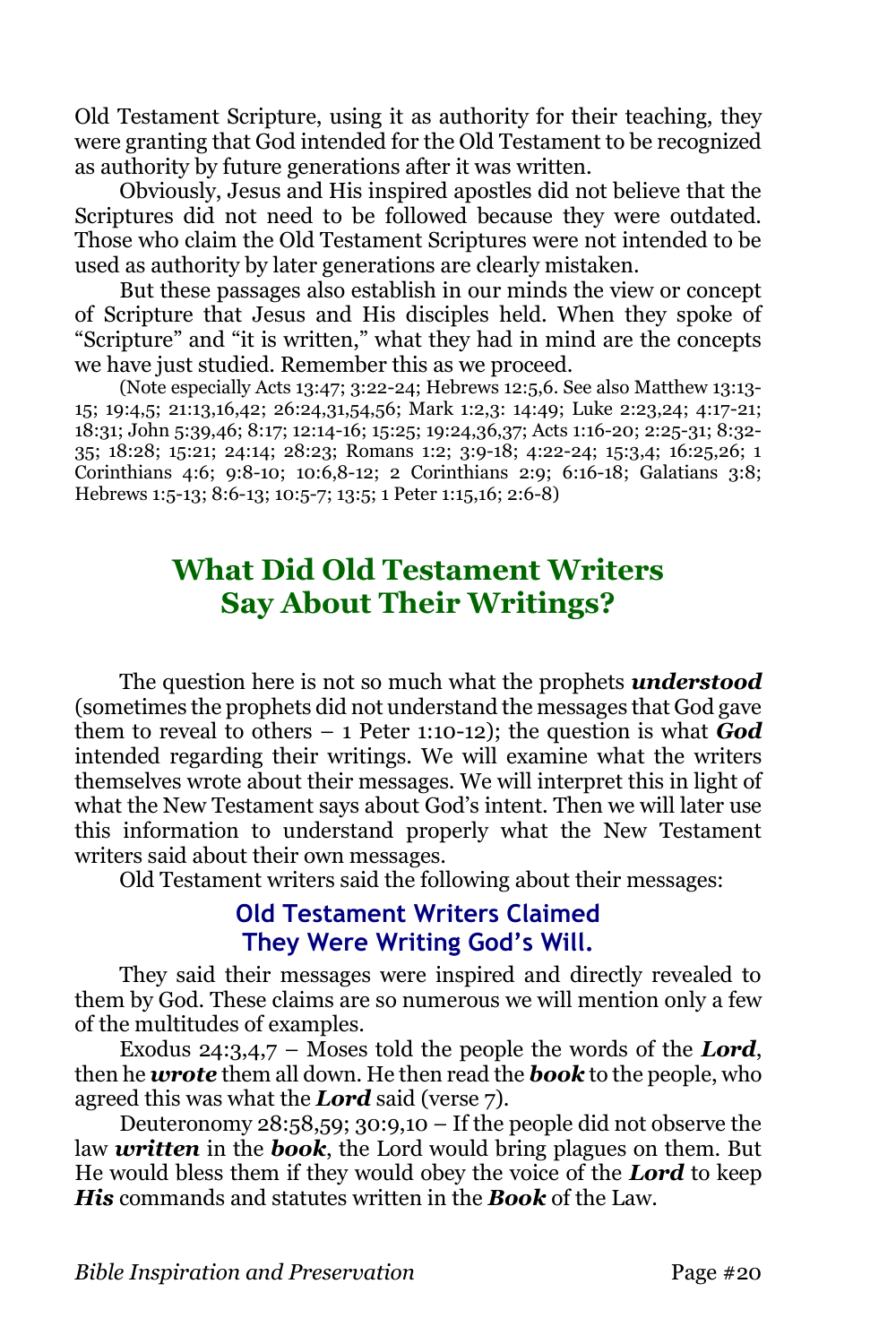Jeremiah 30:1,2 – The word of the *Lord* came to Jeremiah telling Him to *write* in a *book* what the *Lord* had spoken to him.

Jeremiah 36:1-4 – The word of the *Lord* came to Jeremiah telling him to *write* on the scroll of a *book* all the words God had spoken to Him. He told all the words of the *Lord* to Baruch, who wrote them down. (36:28-32)

So the prophets undeniably claim that their writings possess the first characteristic of Scripture: they claimed they were writing a message given them directly from God. We have seen that Jesus and the New Testament prophets confirmed that God inspired and revealed the Old Testament Scriptures.

(See our study about the inspiration of Scripture to see many more such examples.)

(See also Joshua 24:26; 1 Samuel 8:9,10 compare 10:25; 2 Kings 17:36,37; Isaiah 1:2; 34:16; Ezekiel 1:3; 24:1,2; 43:11; Daniel 7:1; Hosea 1:1,2; 8:12; Jeremiah 10:1,2; Micah 1:1; etc.)

# **Old Testament Writers Claimed that God Intended for Them to Write Their Message Down.**

Jesus and New Testament writers did not always *directly* state this to be true regarding Old Testament Scriptures, but from our studies we were able to necessarily conclude that this is how they viewed those writings. We will now see that the Old Testament writers themselves sometimes *directly* stated that God told them to write. But other times we can necessarily conclude this from what they state.

Exodus 34:27 – The Lord told Moses to "*write* these words" because these were the words of the covenant He made with Israel.

Deuteronomy 27:3,8 – Through Moses God told Israel to *write* on stones all the words of the law when they entered the land.

Isaiah 30:8 – God told Isaiah to *write* the message on a tablet or scroll so it may be for the time to come.

Jeremiah 30:1,2 – The Lord told Jeremiah to *write* in a *book* all the words the Lord had spoken to him.

Jeremiah 36:1-4 – The Lord commanded Jeremiah to *write* in a scroll of a *book* all the words the Lord had commanded him.

Habakkuk 2:2 – God told Habakkuk to plainly *write* on a *tablet* the vision God had given him, so people could read it.

Again, the point is that the writers did not write on their own initiative without God's approval. Rather, He wanted them to record the message He gave them in written form. This is the second characteristic of Scripture, and the Old Testament Scriptures themselves claim to possess it. And we have seen that Jesus and the New Testament prophets confirmed this claim.

(See especially Exodus 17:14; Numbers 33:2; Isaiah 8:1. See also Numbers 3:1; Deuteronomy 31:19; 2 Kings 17:36,37; 1 Chronicles 28:19; Isaiah 34:16; Jeremiah 22:30; 25:12,13; 51:60; Ezekiel 24:1,2; 43:11; Daniel 12:4; Hosea 8:12.)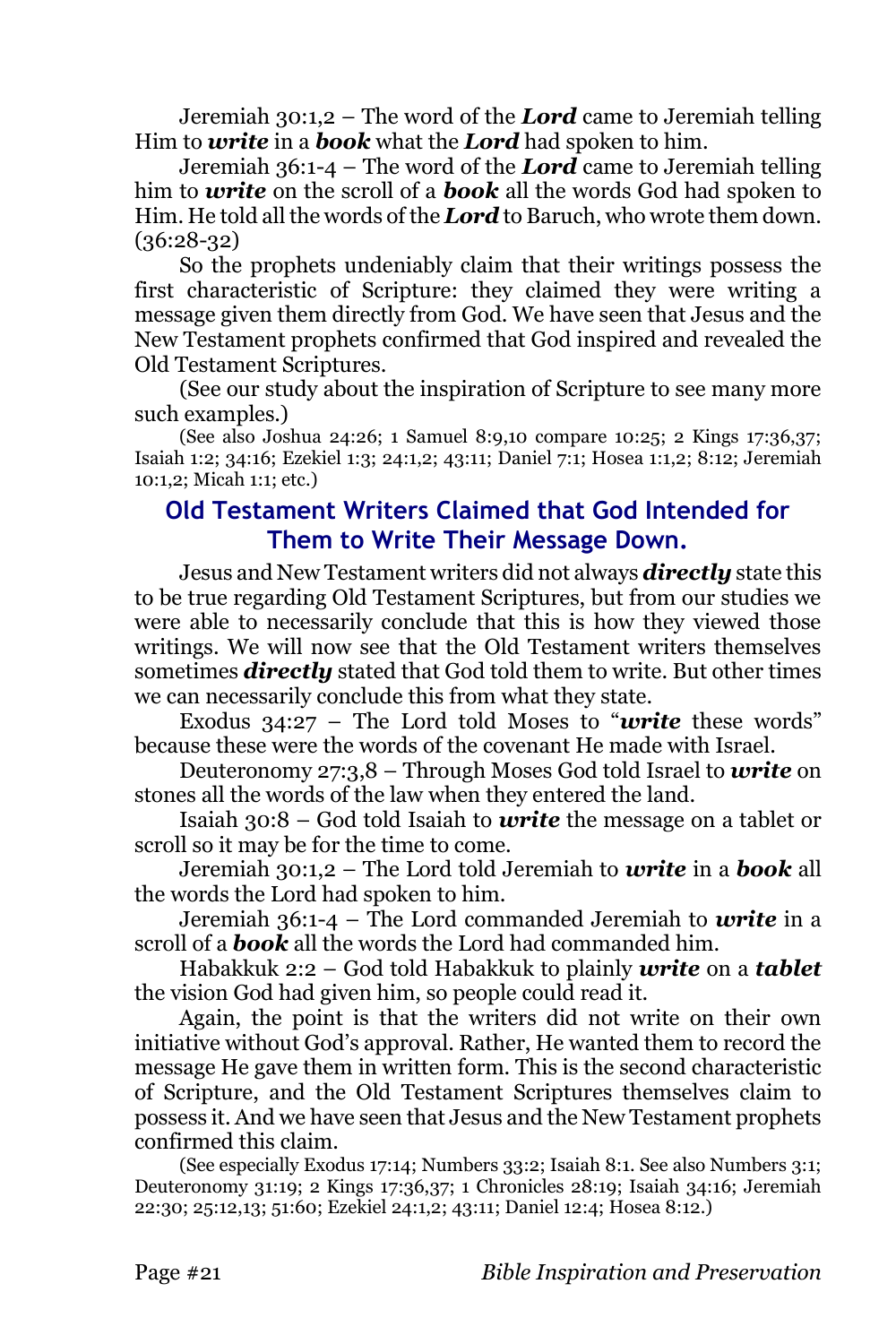# **Old Testament Writers Claimed that People Should Obey Their Writing as Divine Authority, Even in Future Generations.**

Contrary to the claims of some, we have seen that New Testament writers viewed Old Testament Scripture as an authoritative statement of God's will, and that it was intended to serve as authority even for many generations after the messages were written. But what about the Old Testament writers themselves: did they express these ideas, either directly or indirectly?

### *Note what the writers themselves said.*

Exodus  $24:3,4,7$  – When Moses wrote the words of the law, the people agreed they should obey it. The written word was authority from God to guide their lives.

Deuteronomy 17:18-20 – Future kings should *copy* the written law so they could *read* it, *observe* it, and not turn aside from the commandments. The written word was authority to be copied and obeyed, even by future generations. (Note that Israel did not even have a king till many generations later.)

Deuteronomy  $27:1-3,8,10$  – Moses instructed Israel, when they entered Canaan, to make a *copy* of all the words of the law on stone, so they could *keep* all the commandments. Again, the written word was authority to be copied and observed in the future.

Deuteronomy 28:58,59; 30:9,10 – Israel was to *observe* carefully all the words *written* in the *book*. If they did not, they would be plagued and scattered into many nations (verses 64,65). This was fulfilled many generations later. Those who were scattered (30:1) would later be returned and blessed if they would obey the commands written in the book. It was authority for distant generations.

Deuteronomy 31:9-13,24-26 – The written law was to be read to the whole nation every seven years, so even the children (future generations) could learn it. A copy of the written law was placed in the ark of the covenant as a future testimony to the people.

Psalm 78:1-8 – God commanded a law in Israel to the fathers and told them to make it known to future generations, so they would keep His commands. Likewise, the current generation should make it known to the *generation* to come. But remember, the law came to them in written form (see above).

Psalm 102:18 – The message was written for the *generation* to come.

Isaiah 30:8 – Isaiah was told to write his message on a tablet or a scroll so it may be for *time to come forever and ever*.

Psalm  $40:7.8$  – Even the Messiah, who would come many generations later, would do God's will as written in the roll of the *book* (compare Hebrews 10:1-10).

*Bible Inspiration and Preservation* Page #22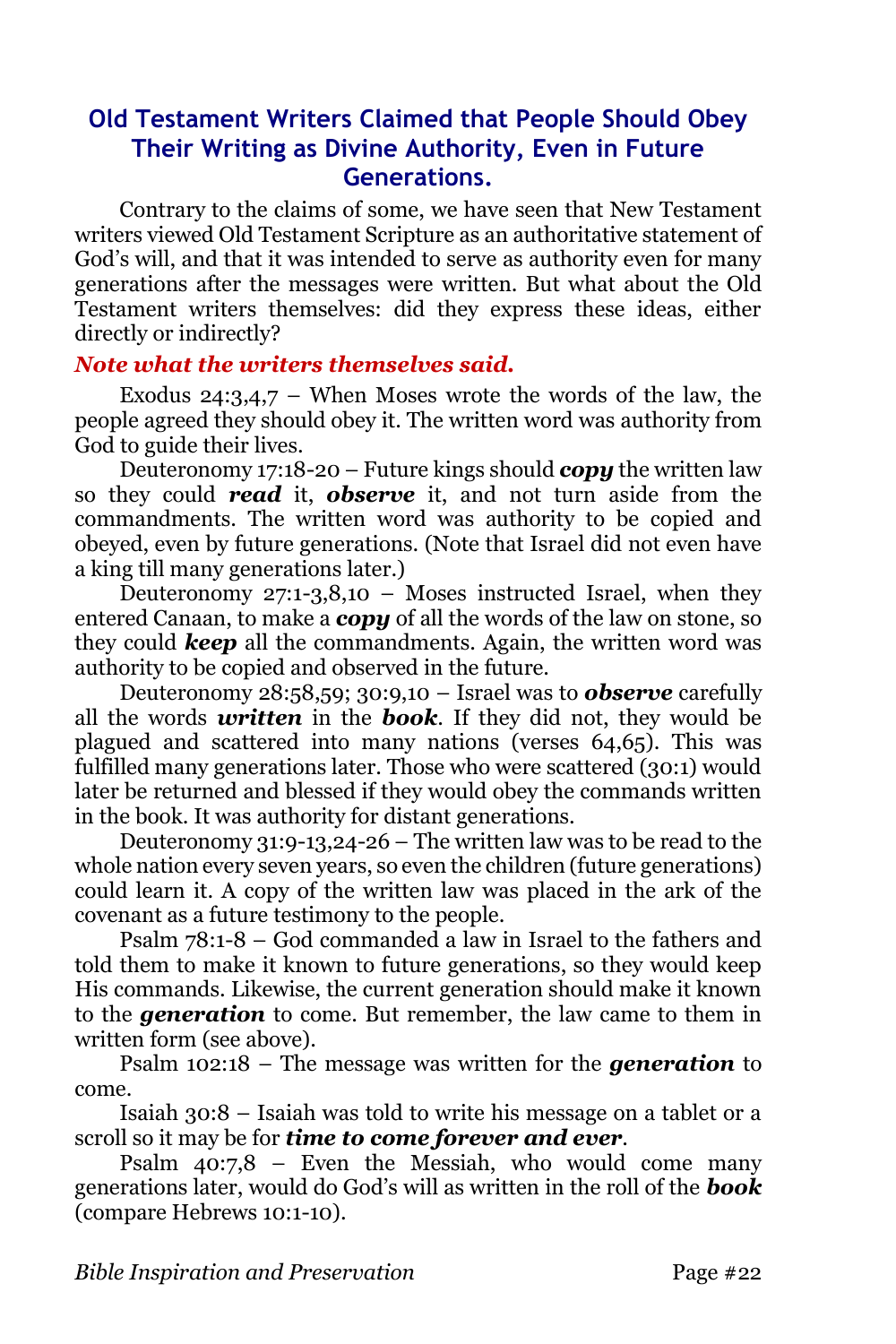The writers revealed that their message was written so it could serve as authority and Divine command, expressly for future generations, not just the generation of the writers.

(See also Daniel 12:4; Hosea 8:12; Hab. 2:2.)

### *Now note how people, even in Old Testament days, used the Old Testament Scriptures.*

The Old Testament Scriptures said they should be circulated, read, and obeyed as God's revealed authority. We have seen that this is exactly what was done, even in the first century, including by Jesus and His apostles. However, Old Testament Scriptures themselves record that this is what people were doing long before the time of Jesus. Note:

Joshua 1:7,8 – As Moses' successor, Joshua was commanded to meditate on the *book* of the law of Moses so he could *observe* to *do* all that was *written* in it.

Joshua 23:6 – When Joshua was about to die, he gave the same charge to the next generation. They should also keep and *do* all that was *written* in the *book* of the Law of Moses. Note the benefit of the written word as authority to future generations.

1 Kings 2:3 – As Moses had told kings to do (Deuteronomy 17:18- 20), David told his son Solomon to *keep* God's commands as *written* in the law of Moses.

Psalm 119:4-8 – The Psalmist looked into God's law so he could meditate on it and *keep* it (compare verses 97-106, etc.).

2 Kings 22:8-11; 23:2,3,21,24 – This event illustrates how the written law can guide future generations. Josiah was king many years after Moses wrote. Judah had fallen into deep apostasy. The *book* of the law was found in the temple. Josiah read it to the people, and they all agreed to *keep* and perform what was *written* in the book. As a result, they kept the Passover and put away mediums and idols, just as the book said. (Compare 2 Chronicles 34:14-21,29-31.)

Nehemiah 8:1-3,5,8 – Again years later, when the Jews returned from captivity, they read the *book* of the law. As a result they worshipped as God instructed (compare 8:14-18; 9:3).

When Jesus and His disciples taught that the Old Testament Scriptures were Divine authority, even for later generations, they were simply repeating what the Old Testament said and what God's people had done for centuries. This is the proper concept of Scripture. People who deny this simply do not understand or believe God's word.

One advantage of a written message (in contrast to oral tradition) is that it can be preserved for future generations without the loss of accuracy that comes when messages are passed through generations by word of mouth. The Old Testament writers stated that this is what God intended regarding their written message.

Note that we are not saying that every book of Scripture must specifically *state* that it possesses all the above characteristics of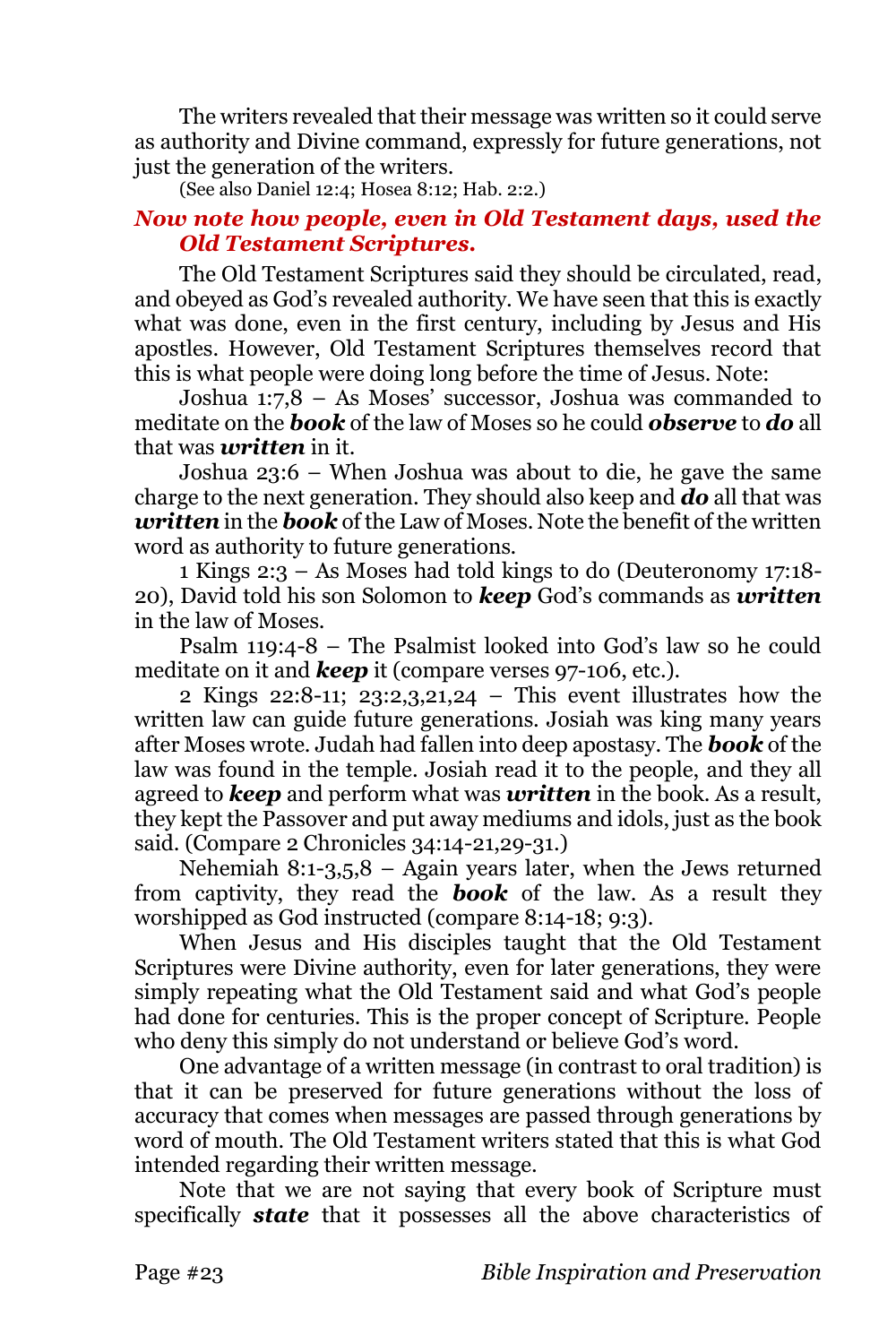Scripture. But these characteristics are stated often enough for us to understand that this is what God intended regarding Scripture, and this is what Jesus and inspired prophets in Bible times meant when they spoke of Scripture. And this is the view we should hold of the Scriptures as God has preserved them for us today: the Bible.

(Joshua 8:30-35; 2 Kings 14:6; 17:36,37; 1 Chronicles 16:40; 2 Chronicles 17:9; 23:18; 31:3; 35:12; Ezra 3:2,4; 6:18; Nehemiah 10:34,36; 13:1-3; Psalm 40:7; 19:7-11; Daniel 9:2,13)

# **What Did New Testament Writers Say About Their Writings?**

Did New Testament writers describe their writings like Old Testament writers described their writings? If so, consider the consequences:

(1) Old Testament writers described their writings in ways which we now realize means they were writing Scripture. If New Testament writers described their writings in similar ways, we must view their writings in the same way we view Old Testament writings: as Scripture.

(2) But New Testament writers understood the concept of Scripture and clearly referred to Old Testament writings as such. They were, furthermore, familiar with how Old Testament writers described their writings. If, then, New Testament writers made similar claims to those of the Old Testament writings, we must conclude that they too were deliberately claiming to write Scripture.

So, consider what New Testament writers said about their writings:

### **New Testament Writers Claimed They Were Writing God's Will.**

Note how similar these claims were to those of Old Testament writers.

1 Corinthians 14:37 – What Paul wrote was the *command* of the *Lord*.

Ephesians 3:3-5 – What Paul *wrote* was what had been made known to him by *revelation* from the *Holy Spirit*.

1 Thessalonians 4:1,8,15 – Paul exhorted them "in the Lord Jesus" (verse 1). He said "this" by the word of the *Lord* (verse 15). So anyone who rejects it is rejecting, not man, but *God* who gave the Holy Spirit (verse 8). (Compare verse 3.)

1 Timothy 4:1 – Paul told them what the *Spirit* expressly said.

Revelation 1:1-3,5 – This book claims to be the *revelation* of Jesus Christ which *God* gave Him to show His servants, and which He sent by

*Bible Inspiration and Preservation* Page #24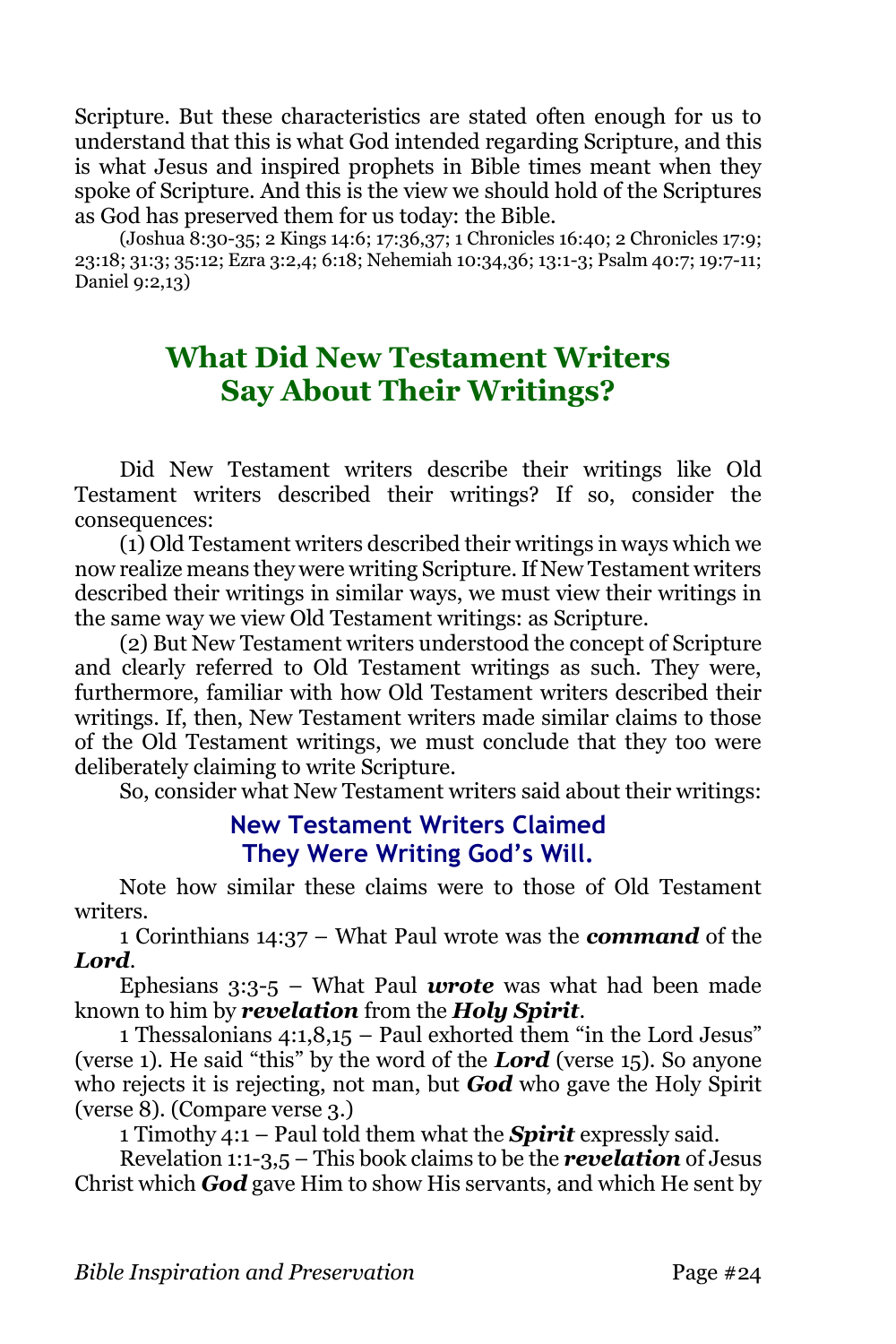an *angel* to John. Those who *read* and hear and *keep* the things *written* in it are blessed. It was from *Jesus Christ* (verse 5).

Revelation 1:10,11 – He who is the Alpha and Omega, First and Last, spoke to John and told him to *write* the message in a *book*. (Compare 2:1,8, etc.)

Revelation 19:9 – He who spoke to John told Him to *write* the message, saying "These are true sayings of *God*." (Compare 21:5)

How can those statements be anything less than claims to be writing Scripture, especially when they came from men who understood the proper view of Old Testament Scripture? What they wrote were God's commands, true sayings of God.

(Acts 15:23,28; 2 Peter 1:20,21; 3:1,2; Romans 15:15,16; 2 Thessalonians 3:6,12: 1 Peter 5:12)

## **New Testament Writers Claimed that God Intended for Them to Write Their Message Down.**

This is sometimes directly stated, but other times it is clearly implied. Again, notice how clearly similar this is to statements about Old Testament Scripture.

1 Thessalonians 4:1,8,15 – Paul exhorted them in the Lord Jesus, saying "this" by the word of the *Lord*; so those who reject are rejecting *God*, not man. But being in a different city, Paul had to say this to them in writing. So, it follows that the Lord wanted Paul to say it in writing.

2 Thessalonians 3:12 – Paul commanded and exhorted them through the *Lord Jesus Christ*. But again, not being in their presence Paul had to exhort them in writing. So, the Lord must have wanted Paul to write this.

Revelation 1:10,11,19 – Jesus instructed John to *write* in a *book* the things that he saw. (Compare 2:1,8, etc.)

Revelation 14:13 – A voice from heaven told John to *write*.

Revelation 21:5 – He who sat on the throne said to John, "*Write*, for these words are faithful and true."

In the next point we will see that God wanted these messages to be circulated to various people and to future generations. But all this was done in written form. So our next point too will confirm that God intended for the message to be put in written form.

Just as the Old Testament writers made clear that God wanted them to write their message down, so the New Testament writers made similar claims.

(Ephesians 3:3-5; Romans 16:25,26; 2 Peter 1:20,21)

# **New Testament Writers Claimed Their Writings Should Be Viewed as Divine Authority.**

This is implied in all the passages already studied, just as it was in the Old Testament passages. The written message should be studied,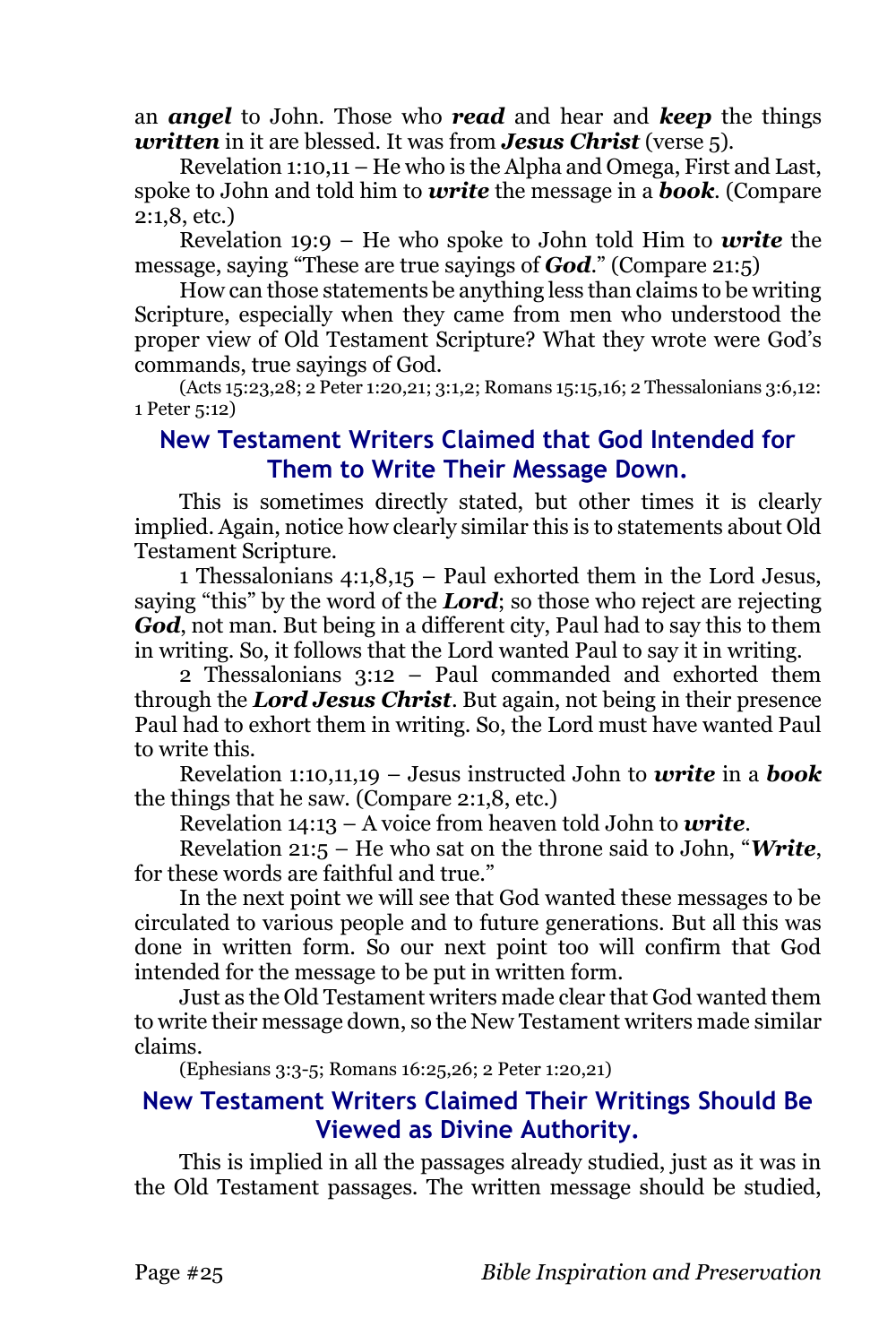believed, and obeyed as an authoritative message from God sent to guide men's lives.

1 Corinthians 14:37 – The things Paul *wrote* were *commands* of the *Lord*.

Ephesians 3:3-5 – Paul *wrote* so they could read and understand the revelation of the Lord that he had received from the Spirit.

1 Thessalonians 4:8 – He who rejects this (that Paul was saying in the letter – verses 1,15) was rejecting, not man but *God*.

John 20:29-31 – John *wrote* so that people, even if they did not see Jesus' miracles, could yet *believe* in Him and have life in His name. The message in John's writing was meant as an authoritative message people should believe in order to have eternal life.

2 Thessalonians 3:14 – Any brother who did not *obey* the word of Paul's *epistle* should be withdrawn from. (verse 6)

2 Peter 3:1,2 – Peter *wrote* both of his epistles to remind people of the words of the prophets and the *commands* of the apostles.

Revelation 1:3 – Those who read the prophecy should *keep* the things *written* in it. This idea is repeated to each of the seven churches  $(2:5,16,25; 3:2-5,11,19;$  etc.).

Revelation 19:9 – What John was told to *write* are "true sayings of *God*." (21:5)

Revelation 22:7,12,18,19 – Those who *keep* the words of the **book** are blessed. Jesus is coming to reward everyone according to his work. Anyone who changes the message of the book will be punished.

All these expressions clearly imply that the New Testament writings are an authoritative revelation of God's will which must be studied, believed, and obeyed.

How can these claims be understood to mean anything other than that these men were writing Scripture? Their message was inspired by God, written because God wanted it, and intended to be an authoritative guide for men's lives. This is exactly what Old Testament writers claimed for the Scriptures that they wrote.

Further, since New Testament writers taught the proper view of Old Testament Scripture, who can believe that they would make these claims for their own writings unless they intended for their writings to be viewed as Scripture?

(Romans 16:25,26; 1 Corinthians 4:6; 5:9-11; 2 Thessalonians 2:15; 1 Peter 5:12; 1 John 1:1-4; 2:1,3-8; 5:13; Jude 3)

# **God Expected People to Circulate and Study New Testament Writings, Respecting Them as Authoritative Scripture.**

Contrary to what some think, the New Testament writings, like the Old Testament writings, were intended to serve as an authoritative message, but not just for the people to whom they were immediately addressed or sent. They were to be read and studied by other people as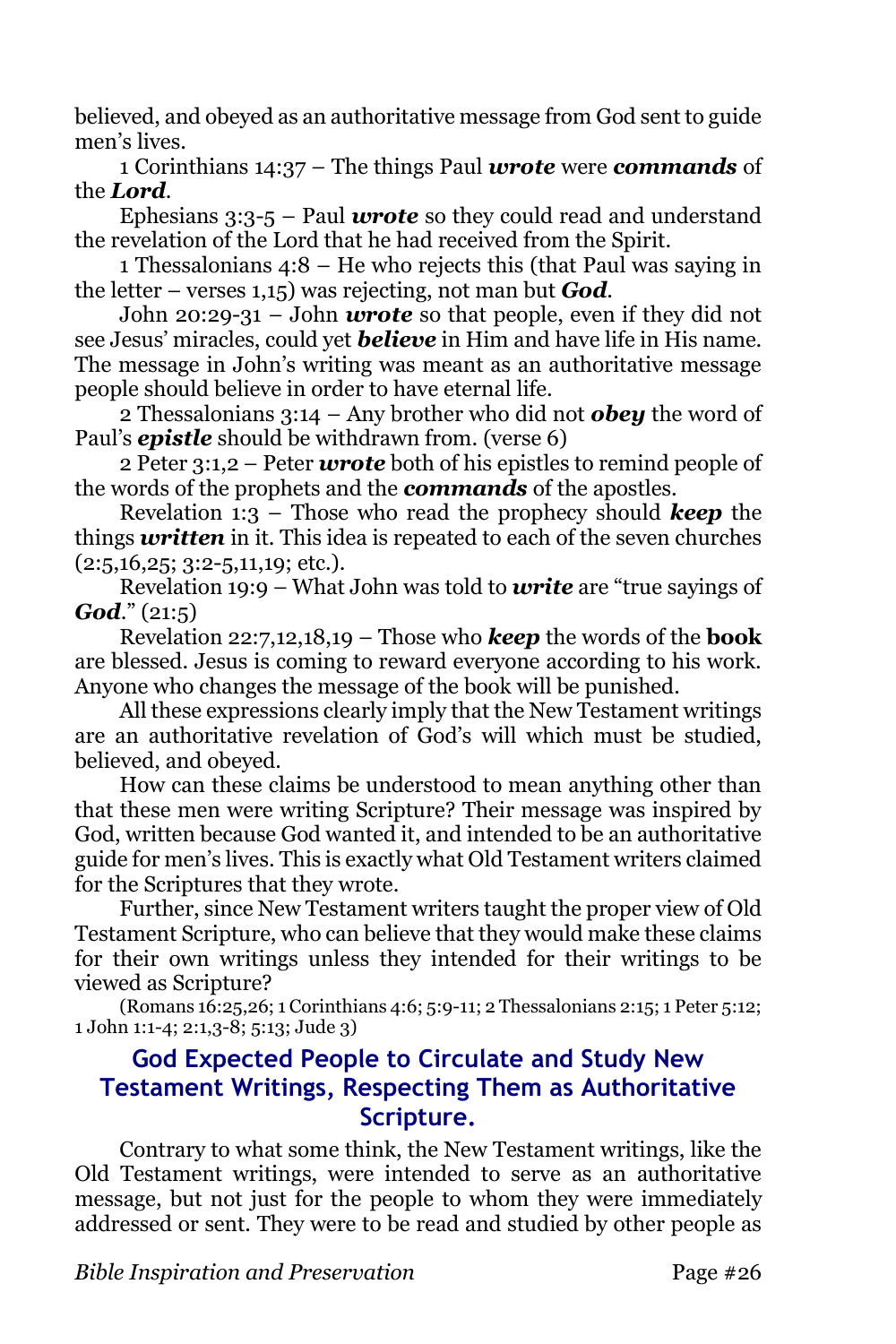well. They were to be circulated and/or copied and preserved for people in the future to study.

### *Evidence that the New Testament writings were to be copied and/or circulated, even for people in the future.*

Colossians 4:16 – The Colossians were to read Paul's letter to another church, and another church was to read this letter. This could only be done be copying or circulating the letters.

Revelation 1:4,11; Galatians 1:2 – The book of Revelation was written and sent to seven different churches. Galatians was likewise written to several churches in a region. All these churches could read the letters only if they were copied and/or circulated.

2 Peter 1:1; 1 Peter 1:1; James 1:1; Jude 1 – Several letters were directly addressed to all Christians or to many widely scattered Christians. Obviously, the letters had to be copied or circulated to accomplish their purpose.

Acts 15:23-29; 16:4 – Guided by the Holy Spirit, the apostles and elders at Jerusalem wrote a letter about circumcision. This letter was circulated by Paul as he traveled, so churches would keep it.

1 Timothy 3:14,15; 4:6,11,13,16; 6:13,14 – Paul *wrote* to Timothy to instruct him how to act in the church. "These things" were also to be *taught and commanded* to the brethren in general. This commandment should be kept without spot "*until our Lord Jesus' appearing*." The message Paul wrote was not just for Timothy or for Christians of his day.

2 Peter 1:12-15; 3:1,2 – Both of Peter's letters were *written* to remind people of the words and commands spoken by the prophets and apostles. Why was this needed? Because Peter was about to die and wanted them to have the reminder after his decease: "*always*." So, the message was for people in the future, not just at the time he wrote.

As with the Old Testament, the New Testament writings were clearly intended to be circulated and preserved for future use as Divine Authority. This is exactly the nature of Scripture.

(John 20:29-31; 1 Thessalonians 5:27)

### *Writings of the New Testament were considered "Scripture" the same as Old Testament Scripture.*

Some folks believe that no one could know what writings constitute Scripture until some council of men met hundreds of years later and officially declared what books were "Scripture."

However, "Scripture" refers to that which fits the definition of Scripture, regardless of what some council of men decree. It is clear from the previous information that the New Testament writings fit the definition of Scripture. But in fact the New Testament writers themselves at times directly stated that the writings of other New Testament writers constituted Scripture.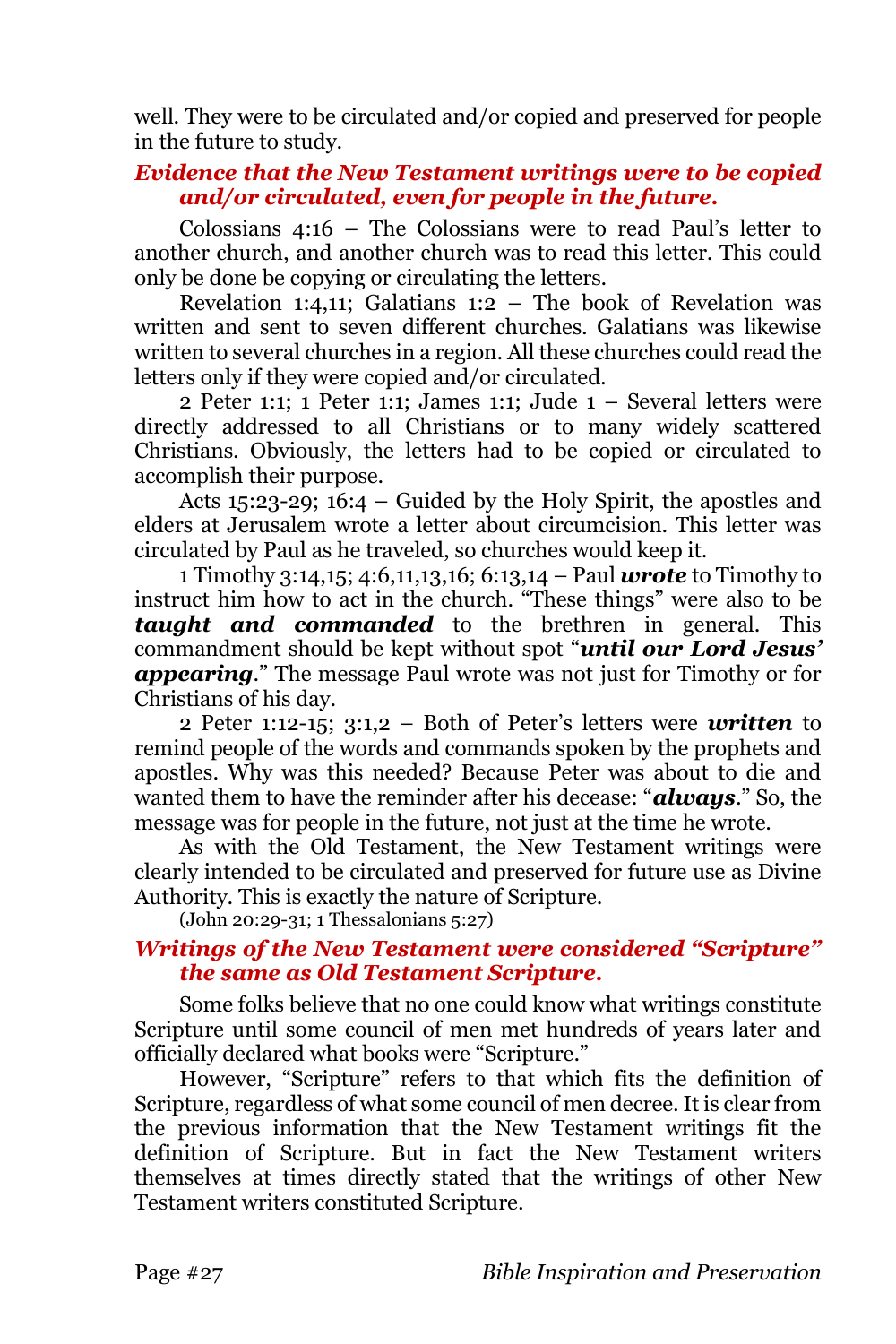1 Timothy 5:18 – Paul said, "The *Scripture* says," then he cites two quotations of Scripture. The first quotation was written by Moses in Deuteronomy 25:4. The second ("The laborer is worthy of his wages") was written by Luke in Luke 10:7. So, Paul cited Luke's writings as "Scripture," right alongside Moses' Old Testament writings. If what Moses wrote was "Scripture," so also was what Luke wrote. Both are equally authoritative as "Scripture."

2 Peter 3:15,16 – Peter referred to all Paul's epistles, saying some people twist them to their own destruction, as they do also the "rest of the *Scriptures*" (or "the other Scriptures" – ASV). Here Peter classifies all Paul's epistles as "Scripture," equivalent to other Scriptures.

This is especially significant when considered in light of 2 Peter 1:20,21. Here, in this same letter, Peter had already clearly stated the nature of Scripture. In Scripture, men did not speak the will of man, but men of God spoke as they were moved by the Holy Spirit. Yet two chapters later, the same inspired writer placed all Paul's letters on an equality with other Scripture.

And note further that Luke wrote two of the longest New Testament books: the gospel of Luke and the book of Acts, and Paul wrote at least thirteen books. Between the two of them alone they wrote the vast majority of the New Testament! Yet their writings are clearly identified to be "Scripture."

### **The Application**

Consider the conclusion of these New Testament statements.

### *The New Testament writers claimed for their writings exactly what the Old Testament writers claimed.*

They claimed that they wrote by Divine guidance, that God wanted them to write the message, and that the message was intended to be a standard of authority for God's people even after the writers had died. But this is exactly what the Old Testament writers said about their writings, as they were writing *Scripture*. The New Testament writers described their message in a way that precisely fits the definition of Scripture.

Furthermore, they unhesitatingly called one another's writings "Scripture," putting them on a par with Old Testament Scripture. Clearly, God was claiming through these men that they were writing Scripture.

### *Remember that the New Testament writers understood the concept of what constitutes Scripture.*

We have seen that they clearly described the nature of Old Testament Scripture and its authority. They stated their respect for it as God's word. Then they proceeded to make statements for their own writings which are essentially equivalent to what they said about Old Testament Scripture.

*Bible Inspiration and Preservation* Page #28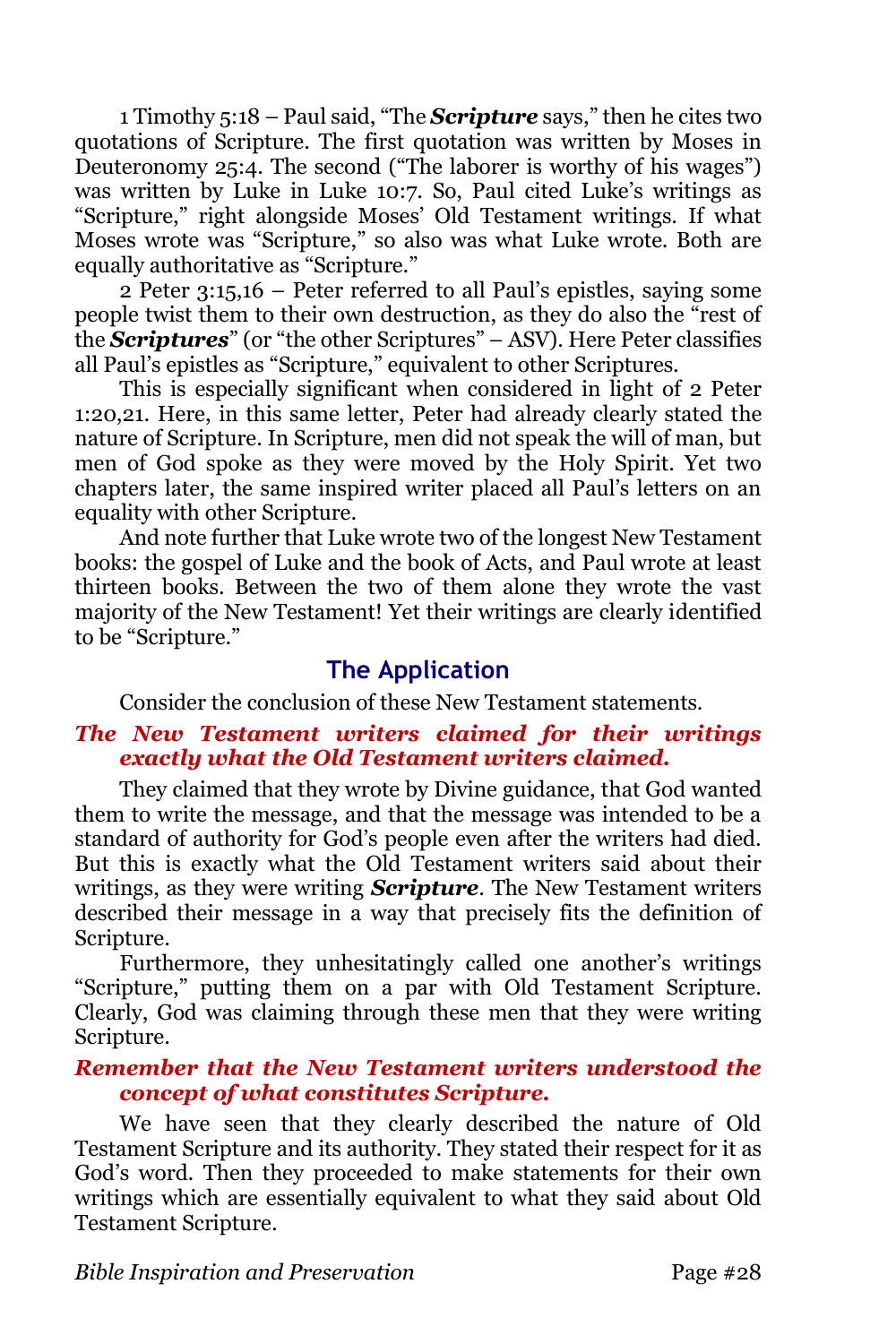The conclusion must follow that these men were claiming to write Scripture. They intended for their writings to be classed and respected as Scripture.

# **A Summary Passage – 2 Timothy 3:16,17**

Note that, up to this point, we have made no reference whatever to 2 Timothy 3:16,17. Some people seem to think this is the only passage in the New Testament that states the nature and purpose of Scripture. Yet, without ever referring to this passage, we have established the nature of Scripture and proved that the New Testament is Scripture.

Nevertheless, this is a strong statement summarizing all we have said, very worthy of our study. Note what it teaches:

## **The Proper View of Scripture Summarized**

### *1. Scripture is inspired by God.*

We have seen this claimed regarding the Old Testament by New Testament writers. We have seen it claimed by Old Testament writers for their writings. And we have seen it claimed by New Testament writers for their own writings.

Now here we see it affirmed as a general statement of truth regarding *all* Scripture.

#### *2. God wanted the message written.*

God inspired the *Scripture:* the *written* message. It was *given* by His *inspiration*. He did not just inspire the men or their ideas, then the men took it on themselves to write it without God's approval. God gave and inspired the *Scripture* itself: *the end product in written form is what He gave and inspired*.

So the message was written because God wanted it written.

#### *3. The purpose of Scripture is to serve as an authoritative guide in religion.*

Note the purposes for which the Scriptures are profitable:

\* "*Doctrine*" (teaching): They reveal what God wants taught in religion.

\* "*Reproof and correction*": They tell us when we are doing wrong, then they tell us how to correct our wrongs.

\* "*Instruction in righteousness*": They instruct us how to be right with God.

\* *Equip the man of God completely and thoroughly to every good work*.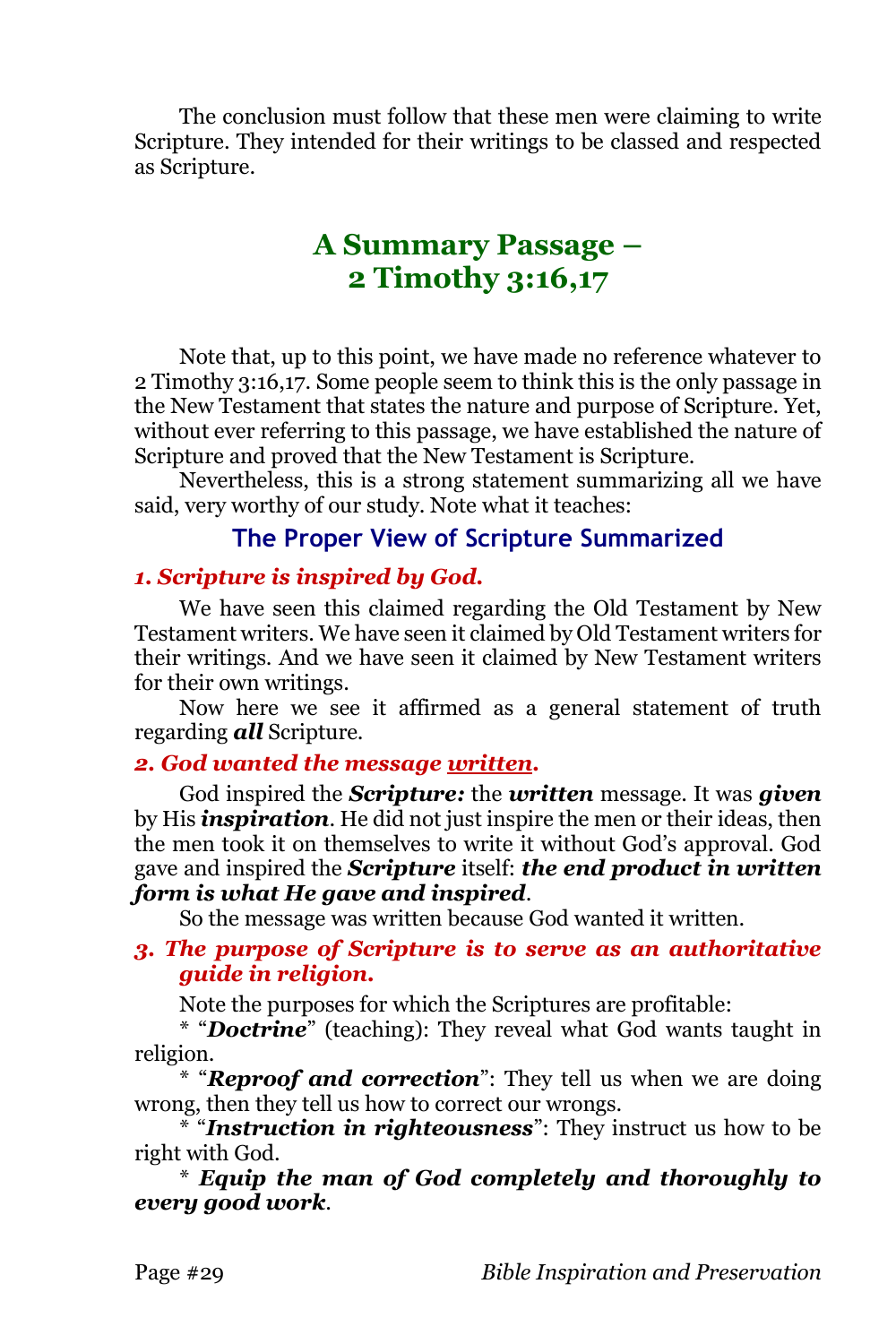\* Note verse 15 – They make one wise to salvation.

By definition, that constitutes religious authority. The Scriptures are here to serve as a guide to tell us right from wrong.

These verses give a clear summary of what constitutes Scripture and how we should view Scripture. We have already established this from other passages, but here is an effective summary and confirmation.

Note carefully: *You have "Scripture" whenever you have a written message that: (1) was inspired by God, (2) was written down because God intended it to be written down, and (3) was intended by God to serve as authority from Him for people to obey.* (The writing does not need to directly claim all these things, but it must *be* all these things.)

# **What "Scripture" Do These Verses Refer to?**

Some claim that "Scripture" in 2 Timothy 3:16,17 must refer only to the Old Testament, not the New Testament. Specifically, it is claimed:

(1) Some New Testament Scripture had not yet been written when Paul wrote, so "all Scripture" could not mean the complete canon as we have it today.

(2) Paul had no reason to believe he was writing Scripture. It would not be known until later which inspired New Testament writings should be considered "Scripture."

(3) Verse 15 says that Timothy knew the Scriptures from childhood. But in his infancy, he could only have known the Old Testament. So, "Scripture" here must mean Old Testament only.

Consider the following evidence that, despite the above arguments, 2 Timothy 3:16,17 actually refers to *all* Scripture: the whole New Testament and Old Testament.

### *1. "All Scripture" means what it says: "all" (the totality) of Scripture.*

"All Scripture" should be understood to refer to everything that fits the definition of "Scripture": God's inspired message, which He wanted written down and wanted to be circulated and preserved as a standard for His people.

When we understand the definition of Scripture, this is the natural conclusion of the language, unless there is something elsewhere in Scripture that compels us to some other conclusion. Is there such compelling evidence?

### *2. We have already proved by other passages that what 2 Timothy 3:16,17 says about Scripture is true of all Scripture.*

This passage simply gives a concise summary of what we have already proved from other passages. "All Scripture" – Old Testament and New Testament – is exactly what this passage says it is. There is no conflict with any other passage.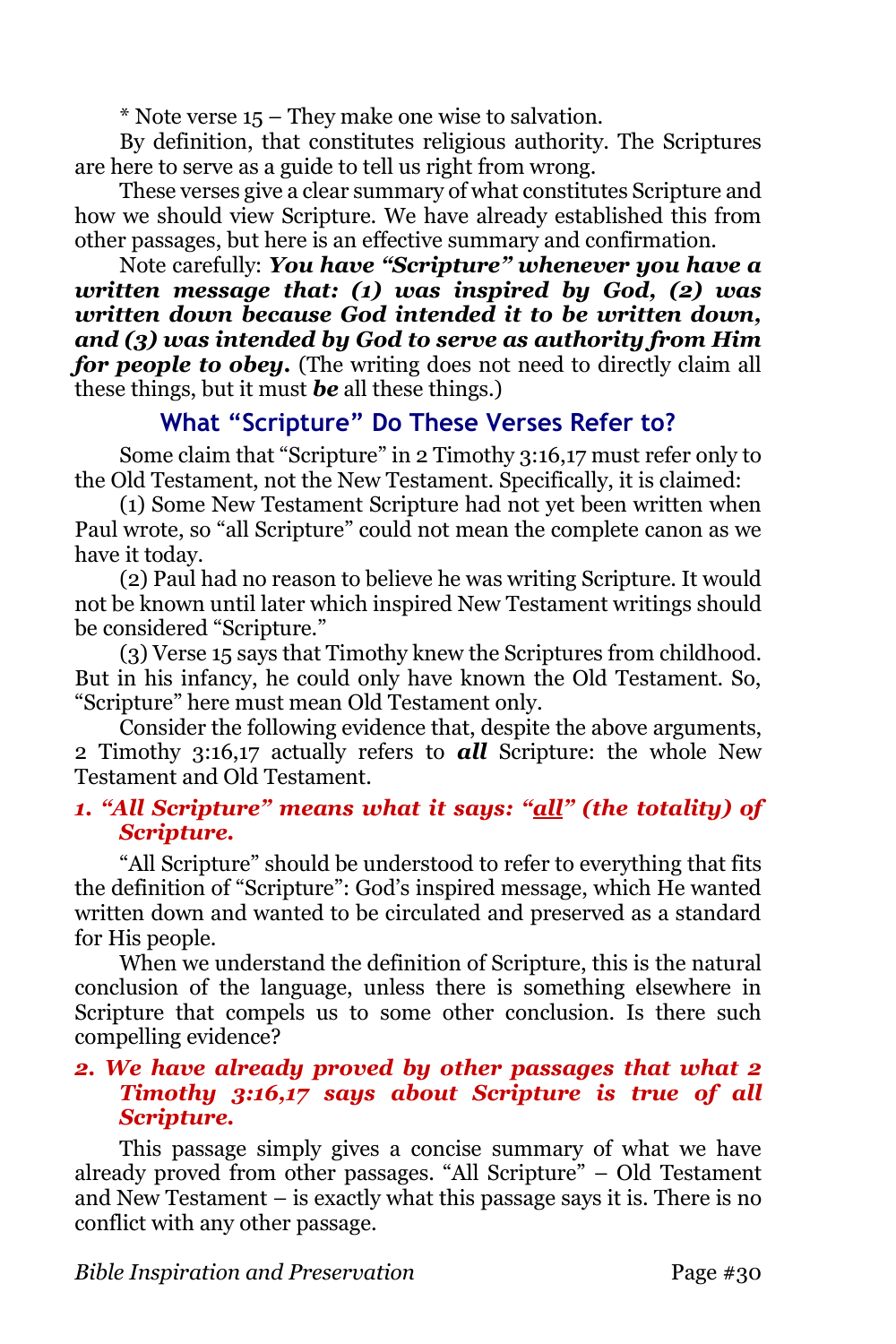Specifically, we have proved that the New Testament writers claimed for their writings the very same claims that Old Testament writers made for their writings and the very same claims that the New Testament writers themselves made for the Old Testament. They knew exactly what the proper view of Scripture was, yet they made statements that can only be taken as claiming that they were writing Scripture.

So why deny that 2 Timothy 3:16,17 refers to the New Testament as well as the Old Testament? What the passage says is what necessarily is true of the New Testament as shown by many inspired statements.

### *3. Why doubt that Paul knew he was writing Scripture?*

\* Like other New Testament writers, he clearly claimed that his writings possessed every essential characteristic of Scripture. He claimed that what he wrote was inspired by God, that God guided Him to write it, and that it constituted authority to be obeyed to serve God. That, by definition, is Scripture.

\* And like other apostles, he knew what constitutes Scripture. Knowing what constitutes Scripture, why would he claim that his writings possessed all the qualities of Scripture, unless he meant to say they *are* Scripture?

\* Paul called Luke's writings "Scripture," so he knew that other New Testament prophets were writing Scripture. And Luke was one of Paul's traveling companions. If Paul knew that one of his closest companions was writing "Scripture," why would he not realize that he himself was writing Scripture?

\* Peter called Paul's epistles "Scripture." If Peter knew Paul's writings were Scripture, why wouldn't Paul himself know it?

Paul did not have to wait till some council met centuries later to know whether or not he was writing Scripture. He and other Christians in the first century knew it. His own statements imply it, and Peter had directly stated it by inspiration!

#### *4. Nearly all Scripture had been recorded before 2 Timothy.*

Obviously, all Old Testament Scripture had been written before 2 Timothy.

#### **What about New Testament writings?**

2 Timothy was written about 67 or 68 AD, shortly before the destruction of Jerusalem. It is the last of Paul's epistles (see 4:6-8). The earliest books, including James and some of Paul's epistles, had been written as early as 50-54 AD – some 13-18 years before 2 Timothy.

The gospel of Luke was written before 2 Timothy, since Paul quotes it in 1 Timothy 5:18. But so was the book of Acts, which ended during Paul's first imprisonment (2 Timothy was written later at the end of Paul's second imprisonment).

Matthew, Mark, and 1 and 2 Peter were probably also written before 2 Timothy.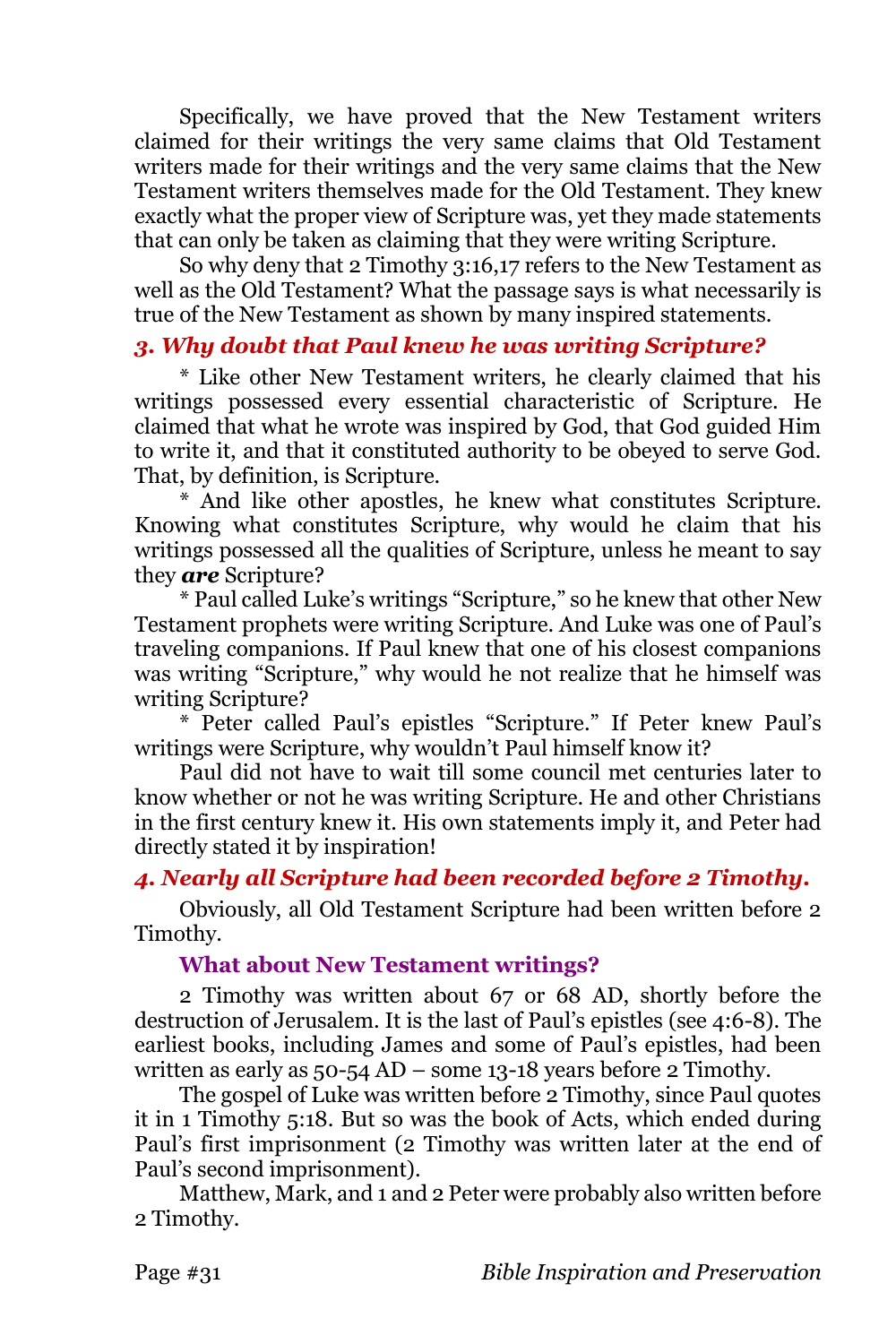If Paul wrote Hebrews, then that was written before 2 Timothy. But even if he did not write it, it was surely written before the destruction of Jerusalem, since it describes various aspects of the Levitical priesthood and animal sacrifices as still being in effect. So it was written no later than 2 Timothy.

That leaves only the writings of John and perhaps Jude as possibly being written after 2 Timothy.

So, of the 27 New Testament books, almost certainly at least 20 of them had been completed before 2 Timothy was written. All of them constituted "Scripture" by definition, so why would Paul not have included them when he wrote about "*all Scripture*"?

#### **Timothy knew the Scriptures from childhood (3:15).**

That is, *from* the time of his childhood on, he had been instructed in the Scriptures. Nothing here necessarily implies only Old Testament Scripture. Timothy was a young man when Paul wrote to him. Various New Testament Scriptures had existed for much of Timothy's life, probably for the majority of it. And people in the first century *knew* it was Scripture. He was a travel companion of Paul, and would surely have known of Paul's writings. He even helped write Scripture (2 Corinthians 1:1)!

Suppose I say, "From the time she was a child, my daughter has known the Hewitt family." Does that necessarily refer *only* to the members of the Hewitt family that existed when she was a child? No. As a child she knew the Hewitts that lived then, and as the Hewitt family added members over the years, my daughter knew them too.

Or suppose an owner of a business said, "From the early days of this company, we have often hired teenagers." Does that statement include only those specific teenagers that were hired in the early days of the company? No. As time passed the company continued to hire teenagers, and these too are included in the statement. It is a general statement of company policy, describing all teenagers hired according to that policy.

Likewise, Paul's statement regarding Timothy means that, in childhood, Timothy was instructed in whatever Scripture was available then. As he grew and new Scripture was added, he would have learned that too. So, Paul's statement in verse 15 simply says that Timothy had studied Scripture from the time of his childhood on: whatever Scripture there was, Old Testament and then New Testament.

### *5. In fact, 2 Timothy 3:16,17 is a general statement of God's intent regarding all Scripture.*

Paul mentions the specific Scriptures Timothy had known (verse 15). Then he makes a broad statement about Scripture in general, of which the Scriptures Timothy had so far known were a specific example. Timothy was able to be wise to salvation by means of the Scripture he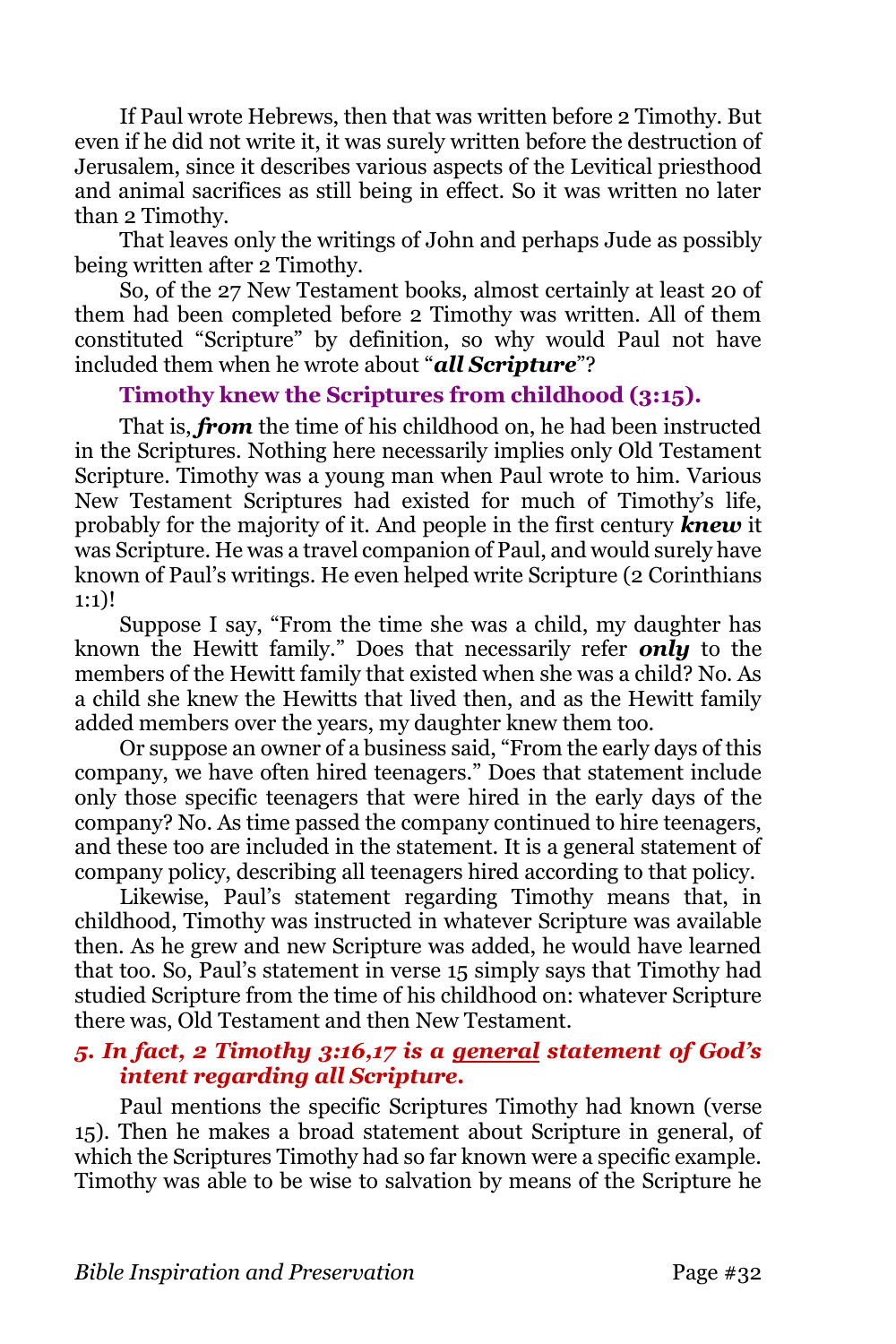had studied (verse 15), because that is the purpose which God intended for "*all*" Scripture (verses 16,17).

### **This manner of speaking is common in the Bible, especially in Paul's writings.**

Note verses 11,12. Paul had suffered persecution in his lifetime (verse 11) – a specific example of persecution. Yes, "*all*" who live godly will suffer persecution (verse 12) – a general observation of which verse 11 was a specific instance.

Note 4:8. Paul (a specific example) would receive the crown of righteousness because Jesus will give it to *all* who love His appearing (general principle).

Out of the numerous examples of such language in Scripture, here are a few more: Acts 2:37-39; 3:22-24; Matthew 7:7,8; Mark 10:25-27; 1 Corinthians 14:26; 14:39,40; 2 Corinthians 5:9,10; 9:7,8; etc.

Notice also Peter's statement in 2 Peter 1:20,21 – No prophecy of Scripture came by will of man, but men spoke as moved by the Holy Spirit. Since this is a broad statement about the nature of Scripture, and since we know the New Testament is Scripture, can we not apply the principle Peter states as being true of the New Testament as well as the Old?

### **So, 1 Timothy 3:16,17 states a general principle of which verse 15 was a specific example.**

1 Timothy 3:15 describes a specific individual who was wise to salvation because of Scripture. Verses 16,17 then state a general observation regarding Scripture. The reason Scripture was able to do what it did for Timothy (verse 15) is that this is the purpose of "*all* Scripture" (verses 16,17).

While not all Scripture had yet been recorded, it was nearly all done. As the time of completion of Scripture drew near, Paul explained the intent that God had in mind for these Scriptures. But the principle Paul states applies to "*all* Scripture" – not just that which had so far been recorded – but all of it that ever would be written, Old Testament or New Testament.

### **Conclusion**

Sometimes a textbook tells you in the book itself how to use the book. This is the case with the Scriptures. However, as with most Bible topics, not everything God's word says is to be found in just one passage. There are various passages  $-$  not just one passage  $-$  that help us understand what constitute Scripture and how to use Scripture. If we study these passages, then we learn God's intent for Scripture and how we should properly view it.

When we say that God inspired men to write the words of the Bible, that He intended them to put that message in written form, and that He intended future generations to recognize and use those writings as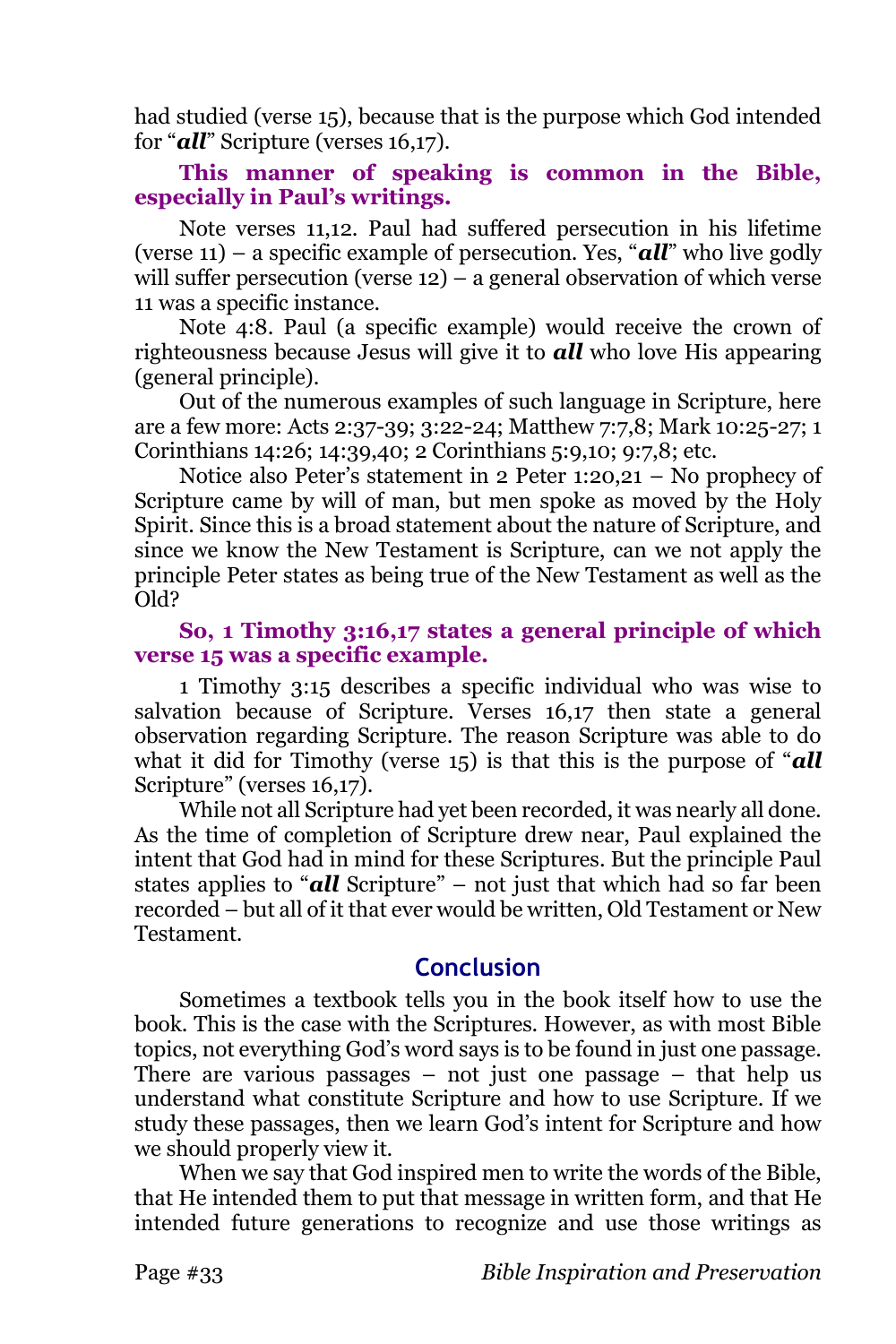religious authority, we are simply describing what God intended for "Scripture."

But remember, the Scriptures are the Bible. When we speak of the Bible (the book or books) we are just referring in a different way to Scripture. So we should view the Bible in all the ways we have studied about the proper way to view Scripture. If a writing of inspired men fits the definition of Scripture, then it belongs in the Bible and should be treated exactly as we have learned Scripture should be treated.

In further lessons we will enlarge on the concepts and the passages we have introduced, showing what the consequences are for the inspiration and preservation of the Bible.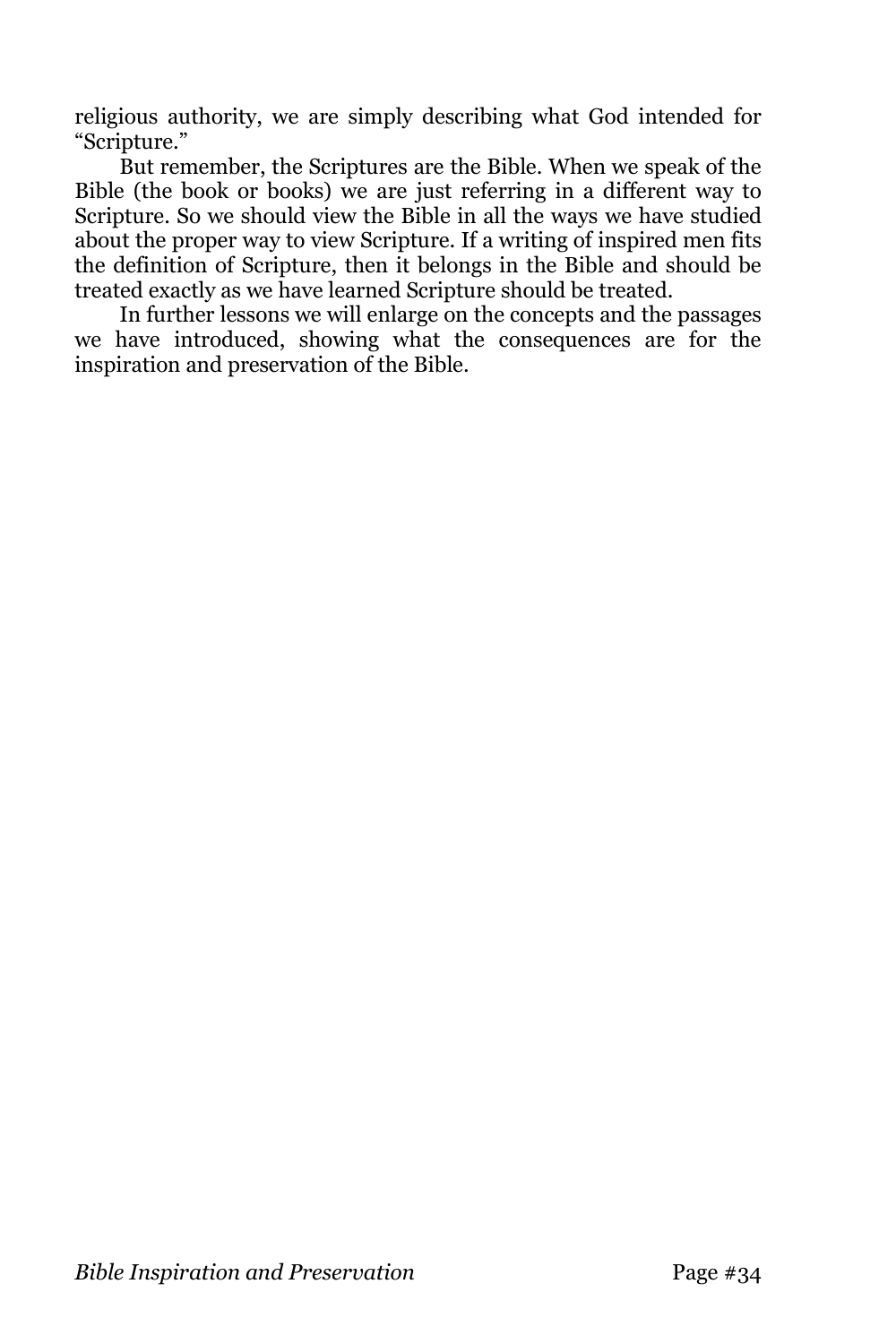# <span id="page-34-0"></span>**The Inspiration and Authority of Apostolic Teaching**

### *Introduction:*

Understanding the role of Jesus' apostles is essential in order to properly understand the revelation and authority of the New Testament. Many misunderstand the authority of New Testament Scripture because they do not understand or do not believe the role Jesus assigned to His apostles in the revelation of God's word.

### *Many people think the teachings presented by Jesus' apostles, especially Paul, are somehow less authoritative than what Jesus Himself personally spoke.*

\* Many people seek to follow only the "Red Letters" as being necessary to salvation. That is, they agree they should follow what Jesus Himself personally taught, but they attach no such importance to other teaching in New Testament Scripture.

\* A "philosophy major," when I quoted Acts 2:38, told me that was just Peter expressing his opinion.

\* A feminist said I based all my beliefs on the teaching of "that old reprobate, the apostle Paul."

\* A Muslim leader (El Dareer) claimed in debate that Paul's teaching differed from that of Jesus. Others have claimed that Paul's teaching disagreed with that of Peter.

\* A defender of homosexuality said that "Jesus said nothing about gays" – meaning that, since he (mistakenly) believed that Jesus Himself personally said nothing about homosexuality, we can disregard clear teachings in the epistles regarding homosexuality.

\* Others have said that the apostles, especially Paul, did not show as good an attitude as Jesus in teaching: they expressed less love and tolerance but were more condemning of other people's views.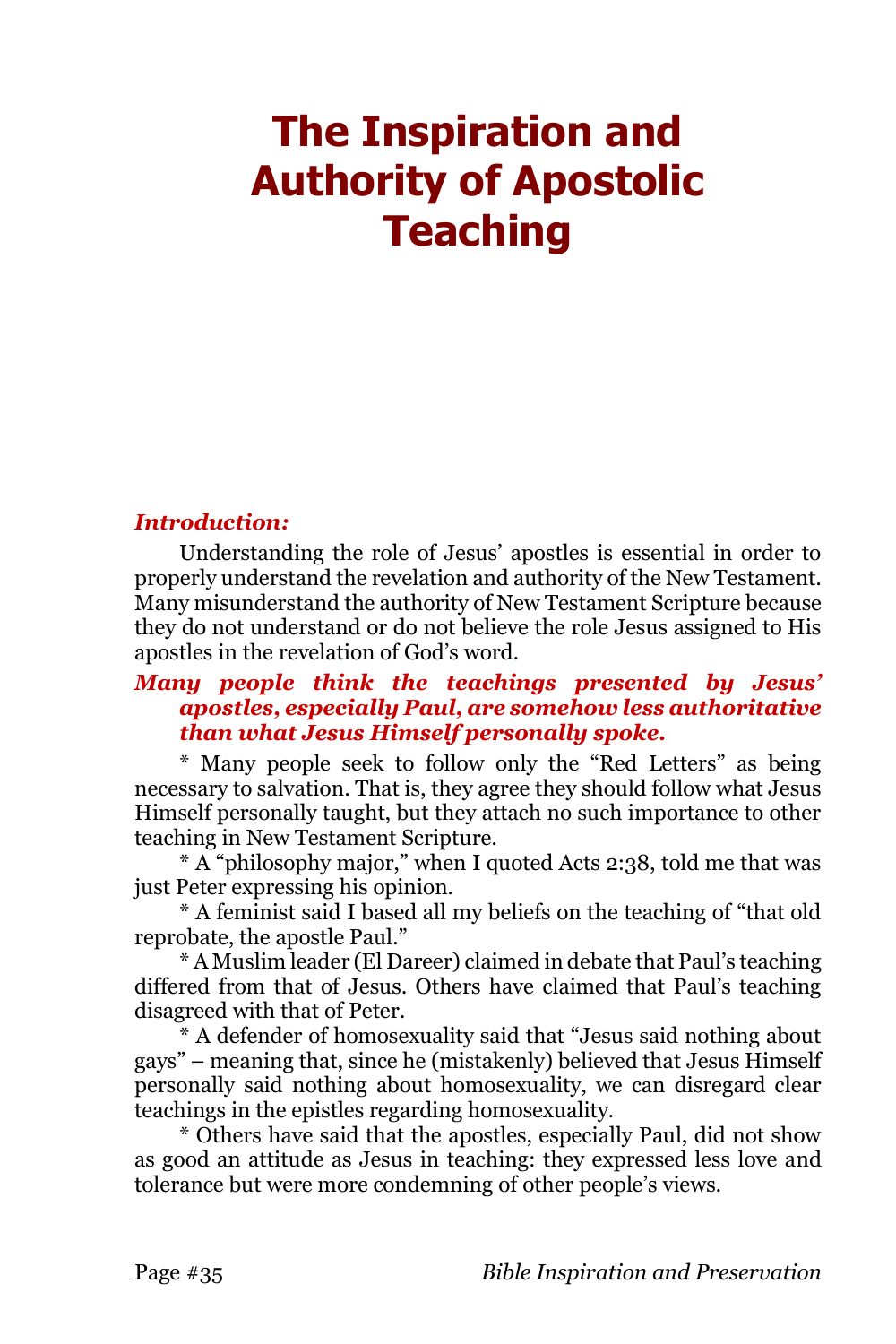Such people may consider the things Jesus personally said to be worth considering – maybe even authoritative – but they view other teaching in the New Testament to be optional. They feel free to reject the teaching of some apostle or prophet, especially Paul, if they don't agree with it.

### *The purpose of this study is to consider the role of the apostles, especially Paul, in the revelation and authority of New Testament Scripture.*

How important was the work of apostles in the revelation and inspiration of Scripture? Are the teachings of apostles somehow inferior, so we can disregard them and still please God? Or must we respect and obey what they taught, as well as what Jesus taught, as being inspired by God and therefore necessary in order to receive eternal life? Consider the following points:

# **The Office of Apostles**

To understand the nature of the apostles' teachings, we must understand who apostles were, the nature and purpose of their work, and how they became apostles. In particular, we must consider whether or not Paul possessed the qualifications and authority of an apostle equally with the other apostles.

Apostleship involved all the following things:

(Note: "Apostle" literally means one who is sent to fulfill a mission. Like other Bible words, it can have various specific applications, depending on who sends the person, what the mission is, etc. In this study we refer to the apostles especially chosen by Jesus as described in this section.)

# **A Special Calling**

One could not become an apostle simply by volunteering, by choosing to take the office upon himself, by deciding to meet certain requirements, nor by being selected by other men. Each apostle had to be personally selected by *Christ*, who then had to directly reveal which men He had selected.

If one claimed to be an apostle, when he lacked this calling, he would not be a good man at all but would be a false apostle – 2 Corinthians 11:13-15; Revelation 2:2.

### *Apostles were especially chosen and called personally by God to be apostles.*

Luke 6:12-16 – Jesus personally chose the original twelve men whom He named to be apostles.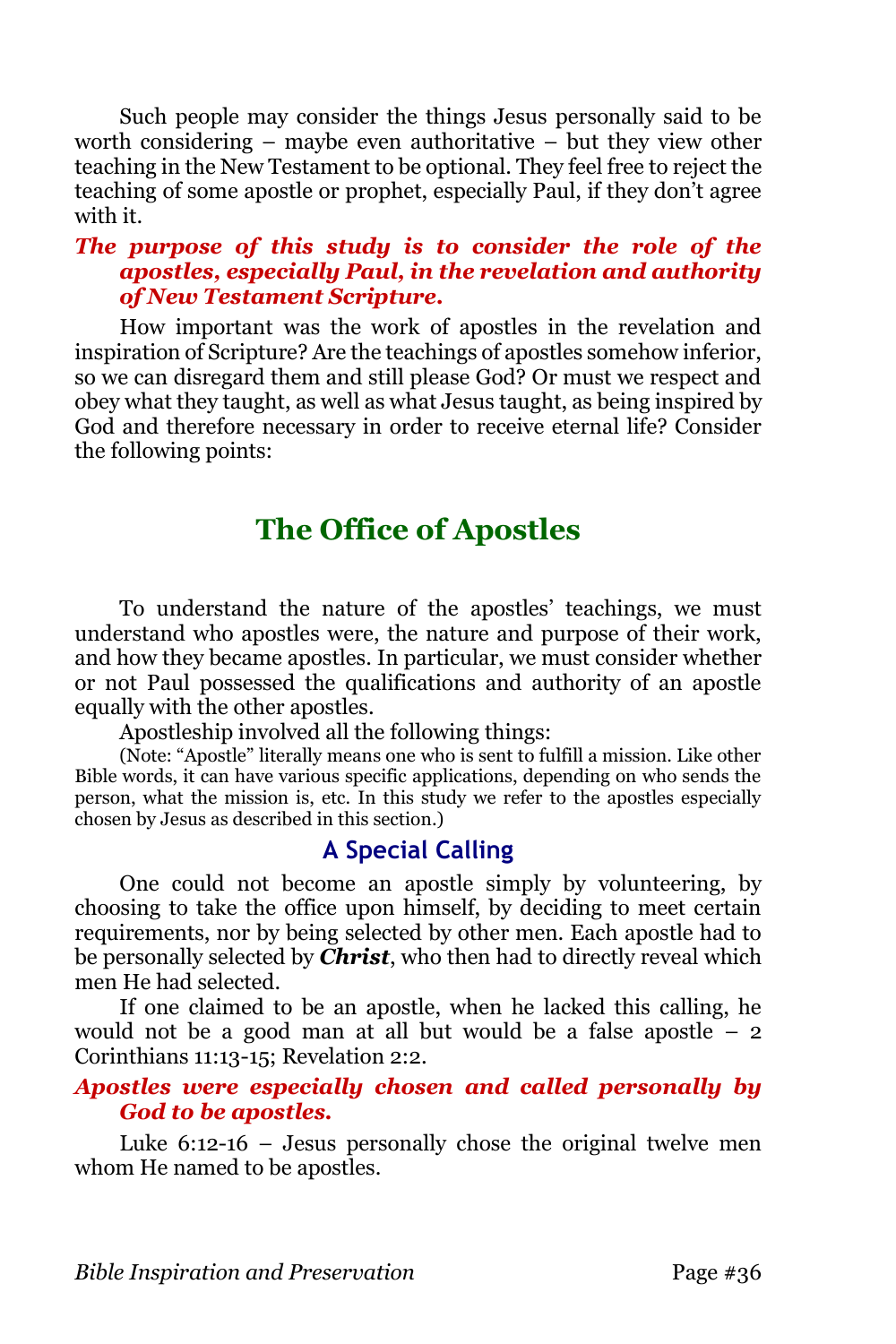Acts 1:24 – When one was chosen to take Judas' place and be numbered among the twelve, the Lord indicated which man *He* had *chosen* to fill the office.

(Compare John 15:27; Acts 10:40,41.)

## *Specifically, Paul was personally chosen and called by Jesus to be an apostle.*

Acts 9:15 – Jesus personally appeared to Paul (verses 1-9), then told Ananias to teach and baptize him because Paul was "a *chosen* vessel" to preach Jesus' name to Gentiles, etc.

Acts 26:16 – Jesus said that He had appeared to Paul to make him a minister and *witness* of what he had seen. (Acts 22:14,15)

Romans 1:1; Galatians 1:1 – So, Paul repeatedly affirmed in his letters that he had been "*called* to be an apostle," not by men, but by Jesus Christ.

(1 Corinthians 1:1; 2 Corinthians 1:1)

## *Other inspired men confirmed Paul's claim to inspiration.*

Note that, if Paul's claim to be an apostle was not true, he would not even have been a faithful preacher. He would have been a false apostle, a false prophet, a liar, and a hypocrite. But Paul's claim to be inspired and a faithful teacher was confirmed by many other inspired men.

Acts  $9:15$  (26:16; 22:14,15) – Luke records that Jesus Himself endorsed Paul as a chosen vessel to preach His name.

2 Peter 3:15,16 – Peter classed Paul's writings along with other Scripture. This endorses Paul's writings as truth, including when those epistles claim that Paul was an apostle.

Galatians 2:7-9; Acts  $15:22-32$  – Other apostles and prophets confirmed Paul's claim to be inspired and to be a faithful preacher.

Acts 13:1-4 – Luke recorded that the Holy Spirit recognized Paul as one called by the Spirit to preach.

Revelation 2:2 – Jesus commended the church at Ephesus for examining and rejecting men who falsely claimed to be apostles. But Paul had done much preaching at Ephesus, and his letter to the Ephesians had claimed he was an apostle (Ephesians 1:1).

If Paul was not an apostle, the Ephesians ought to have rejected him as a false apostle. Jesus would surely not have commended them if they had mistakenly accepted Paul as an apostle. So, the fact that Jesus commended the Ephesians for rejecting false apostles, even when they accepted Paul as an apostle, constitutes conclusive approval from Jesus Himself that Paul was an apostle!

So other inspired writers repeatedly endorsed Paul's claim that he had been chosen by Jesus to be an apostle.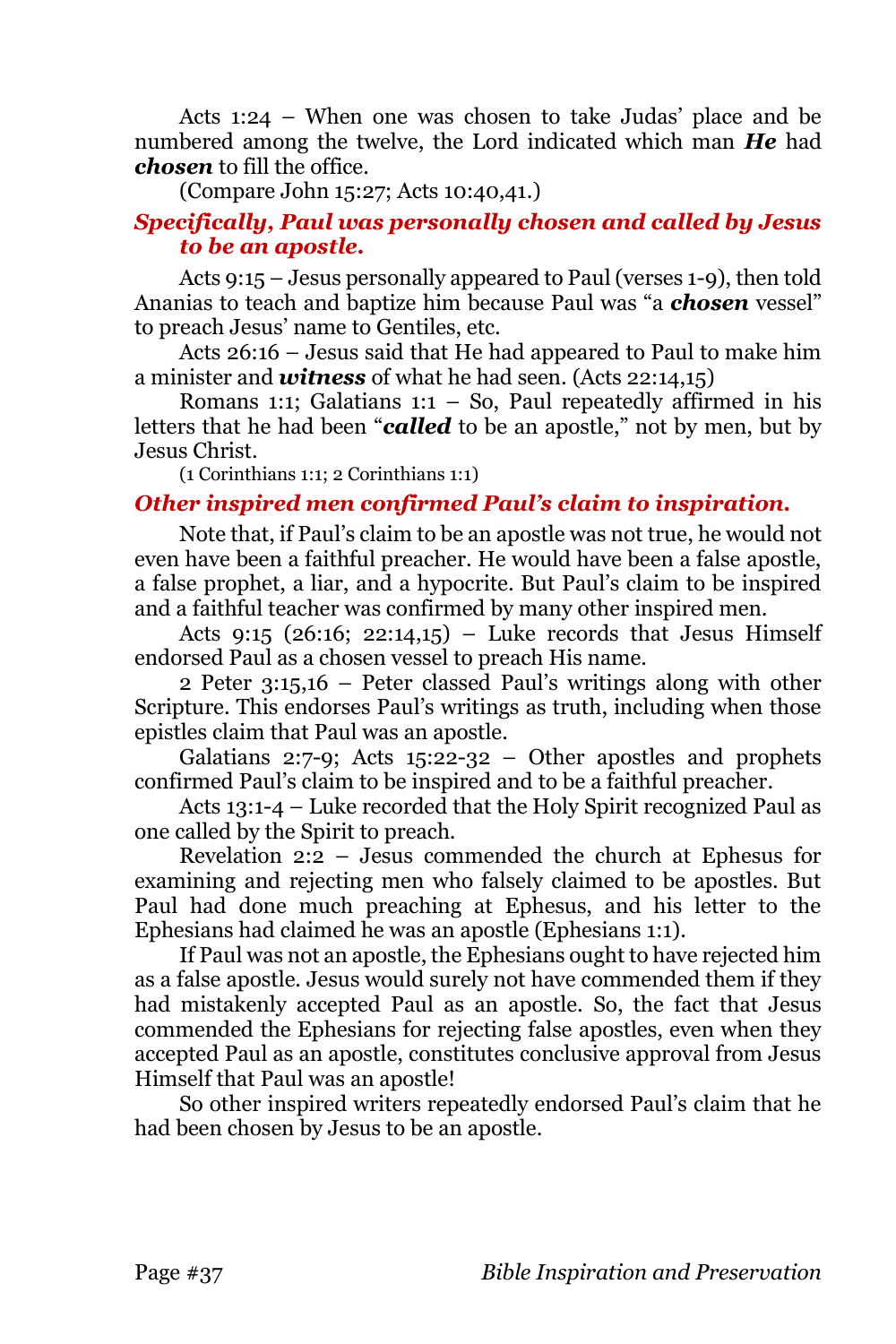## **Special Qualifications**

## *Apostles had to be eyewitnesses of the resurrected Christ.*

Acts 2:32; 10:41; 3:15; 1 John 1:1-4; etc. – Apostles repeatedly affirmed that they were *eyewitnesses* that Jesus had been raised from the dead.

Acts 1:15-26 (especially verses 21,22) – The one chosen to replace Judas had to be an *eyewitness*.

## *Paul was an eyewitness of the resurrected Christ.*

Acts 22:3-16 (especially verses 14,15) – Paul saw and heard Jesus so he could be a witness.

Acts 26:16 – Jesus said he appeared to Paul to make him a *witness*. (Acts 9:1; 1 Corinthians 15:4-8; 9:1-5)

One special duty of apostles was to give testimony of Jesus' resurrection whereby others could believe. To do this, each apostle had to have personally witnessed Christ alive after the resurrection. Jesus' appearance to Paul was exceptional; nevertheless, Paul did see Jesus alive, so he was just as qualified to do this work as were other apostles.

Since Paul was the last one to have personally witnessed Christ alive and his case was an exception (1 Corinthians 15:4-8), it follows that no one since the first century could serve as an apostle or a successor to the apostles.

## **Special Powers**

The Holy Spirit granted special miraculous powers to the apostles.

## *The Holy Spirit empowered apostles to do miraculous signs to confirm that they were inspired.*

## **Other apostles had this power.**

Matthew 10:1-4 – Jesus gave the twelve power to perform miracles. (Hebrews 2:3,4)

Mark 16:14,20 – Apostles used miracles as they preached to confirm the word.

The Bible contains many examples showing that the apostles performed such miracles – Acts 3:1-10; 8:14-24; 9:32-41; etc.

## **Paul was empowered to do miraculous signs.**

2 Corinthians 12:12 – He accomplished the signs of an apostle among the Corinthians.

Luke records many signs performed by the Spirit through Paul – Acts 14:8-10; 19:1-7; 20:8-12; 16:16-18; Romans 15:19.

Acts 15:12,25,26 – Paul described the miracles he had done to the apostles and elders in Jerusalem as authority for his teaching. The other apostles and elders in the end confirmed his teaching (see also Galatians  $2:7-9$ ).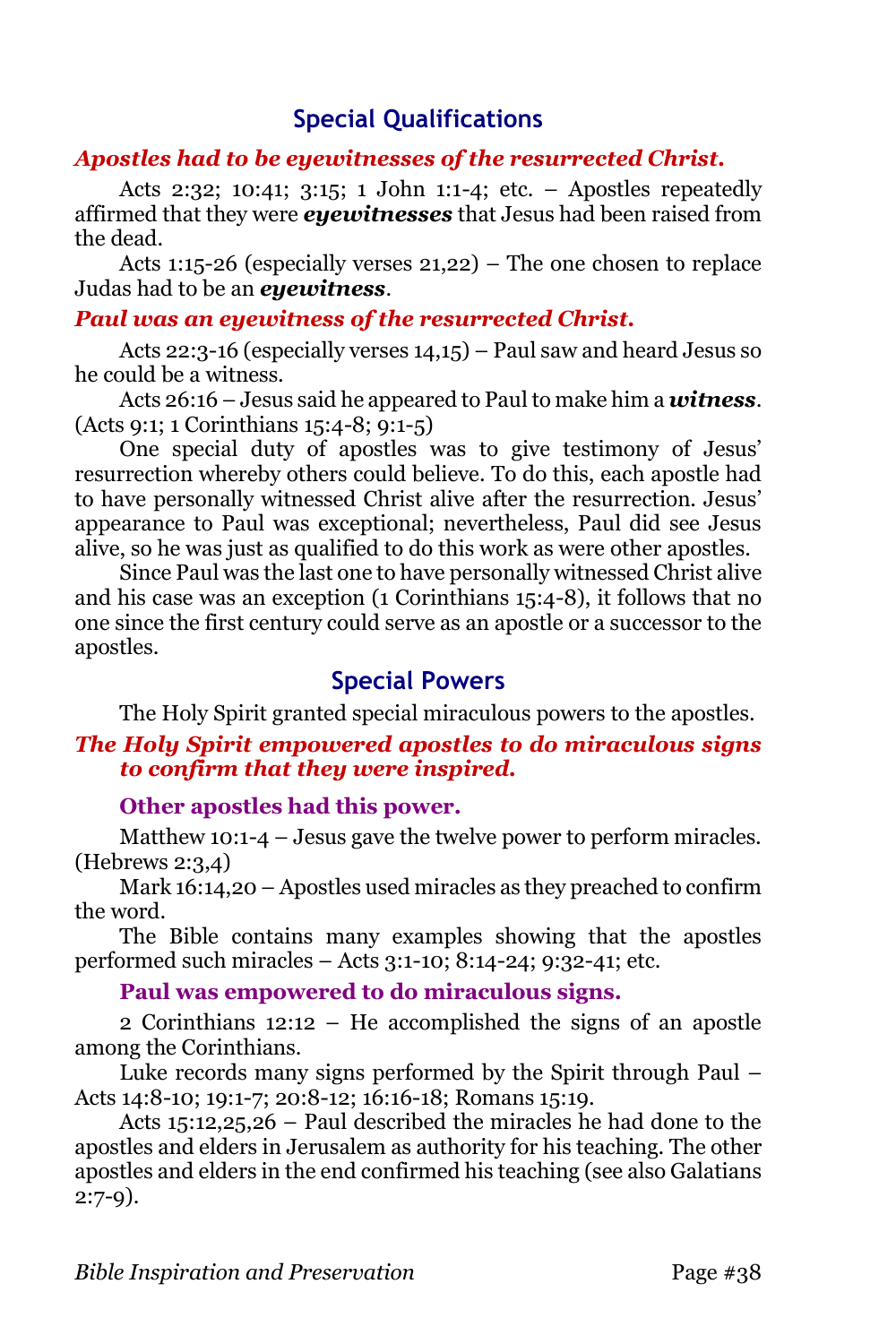## *Apostles could lay hands on others and bestow on them the power to do miracles.*

#### **Other apostles had this power.**

Acts 8:14-21 – Apostles went from Jerusalem to Samaria to lay hands on Christians there and give them the Holy Spirit. Philip, though he could preach the gospel and do miracles, was not an apostle and did not bestow these powers on others (verses 5-13).

## **Paul could lay hands on others and bestow miraculous powers on them.**

Acts 19:6,7 – He laid hands on twelve disciples so the Holy Spirit came on them and they spoke in tongues and prophesied.

2 Timothy 1:6 – He gave Timothy a gift through the laying on of his hands. (Romans 1:11)

2 Corinthians 11:5; 12:11 – For all the reasons we have listed, Paul claimed apostleship fully and equally with the other apostles. (1 Corinthians 9:1-5)

Not only did Paul claim apostleship, but we have seen that much of the evidence for Paul's apostleship comes from *other* men besides Paul. It is clear that his teachings possess as much authority as those of any other apostle.

But note further that, in fact, no one since Jesus' resurrection ever received miraculous powers – including the power of direct guidance of the Holy Spirit – without the direct involvement of an apostle. This is of major significance to the inspiration of the Scriptures, since it means *no one could be inspired to write Scripture unless he was an apostle or was granted the gift of inspiration of the Holy Spirit through the involvement of an apostle*!

Furthermore, these qualifications of apostles necessarily mean *there are no apostles and no successors to the apostles today*. No one today is an eyewitness of Jesus' resurrection, no one has been personally called and revealed by Jesus to be an apostle, no one does the kinds of signs and miracles that the apostles did, and no one gives miraculous powers to others by laying hands on them. This is of major significance to the revelation of God' word, since it means that *no one, since the first century has the power to reveal any new truths or write Scripture from God*.

# **The Source of Apostles' Teaching**

If the apostles taught their own human opinions, then of course their teachings would be inferior to those of Jesus. But what was the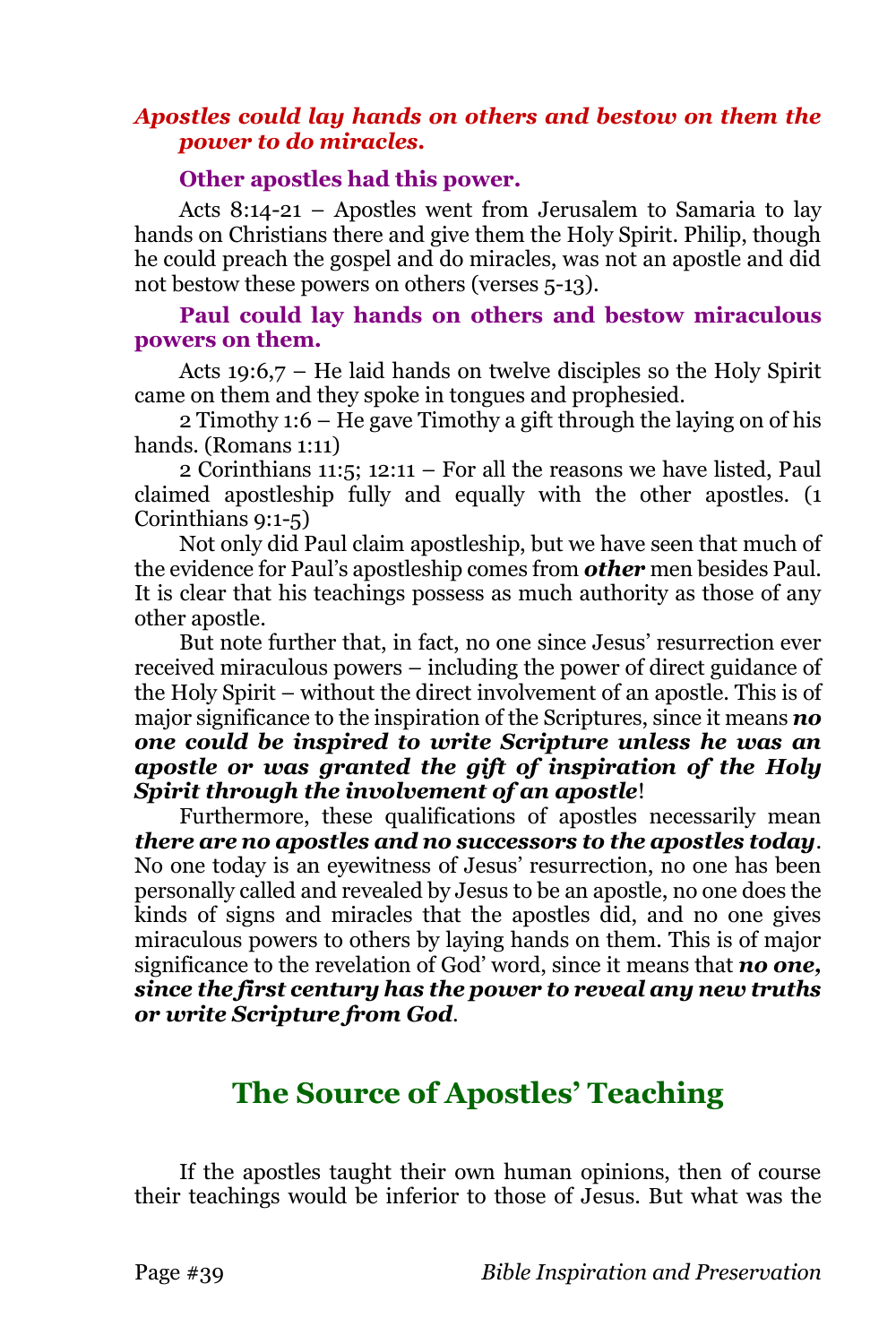source of the teachings the apostles revealed, as compared to the source of Jesus' teaching?

## **The Source of Jesus' Teaching**

Jesus received His teachings from God.

Hebrews 1:1,2 – Before Jesus came to earth, God spoke through Old Testament prophets, but now God speaks through His Son.

John 12:49,50 – Jesus spoke exactly what the Father commanded to be spoken.

(John 7:16; 8:28; Acts 3:20-23; 10:38; Luke 4:1,14,17-21)

## **The Source of the Apostles' Teaching**

Their teachings were also from God, given them through the Holy Spirit.

John 14:26; 16:13 – Jesus promised the apostles that the Holy Spirit would come and teach them all things, guide them into all truth, and remind them of Jesus' teachings.

Matthew 10:19,20 – When they taught, they were not teaching from *themselves*, but the Spirit of the *Father* spoke through them.

The apostles simply taught the message given them by God. If this is not so, then in fact we do not even really know what *Jesus Himself*  taught, since He never wrote any of the Bible. All we have are records that apostles and prophets wrote of what He said and did. If we accept what they record of Jesus' teachings, why not accept the other teaching that the Spirit guided them to write?

So, the apostles' teachings came from the same source as did Jesus' teaching. All of them spoke the will of God as revealed to them by the Holy Spirit. The apostles' teaching was as accurate and as authoritative as was Jesus' teaching. All spoke with the infallible authority of *God*.

(2 Timothy 3:16,17; Acts 1:5,8; 2:1-4,33; Matthew 28:18-20; 2 Peter 3:2; Revelation 1:1)

## **The Source of Paul's Teaching**

What about Paul? Did His teaching come from the same source as did the teaching of Jesus and other apostles?

1 Corinthians 2:10-13,16 – The Holy Spirit revealed the things of God to Paul, so He taught in *words* the Spirit gave Him, just like the other apostles did. As a result, he knew the mind of *Christ*. (2:1-5)

1 Corinthians 14:37 – What Paul taught, therefore, were the commands of the *Lord*.

1 Thessalonians 2:13 – The teaching people received from Paul was, in truth, the Word of *God*, not the word of *men*.

2 Peter 3:15,16 – The apostle Peter classified Paul's epistles as "*Scripture,*" right along with "other scripture." But "Scripture" is inspired by God and provides to all good works – 2 Timothy 3:16,17. It was all written by men who were moved by the Holy Spirit – 2 Peter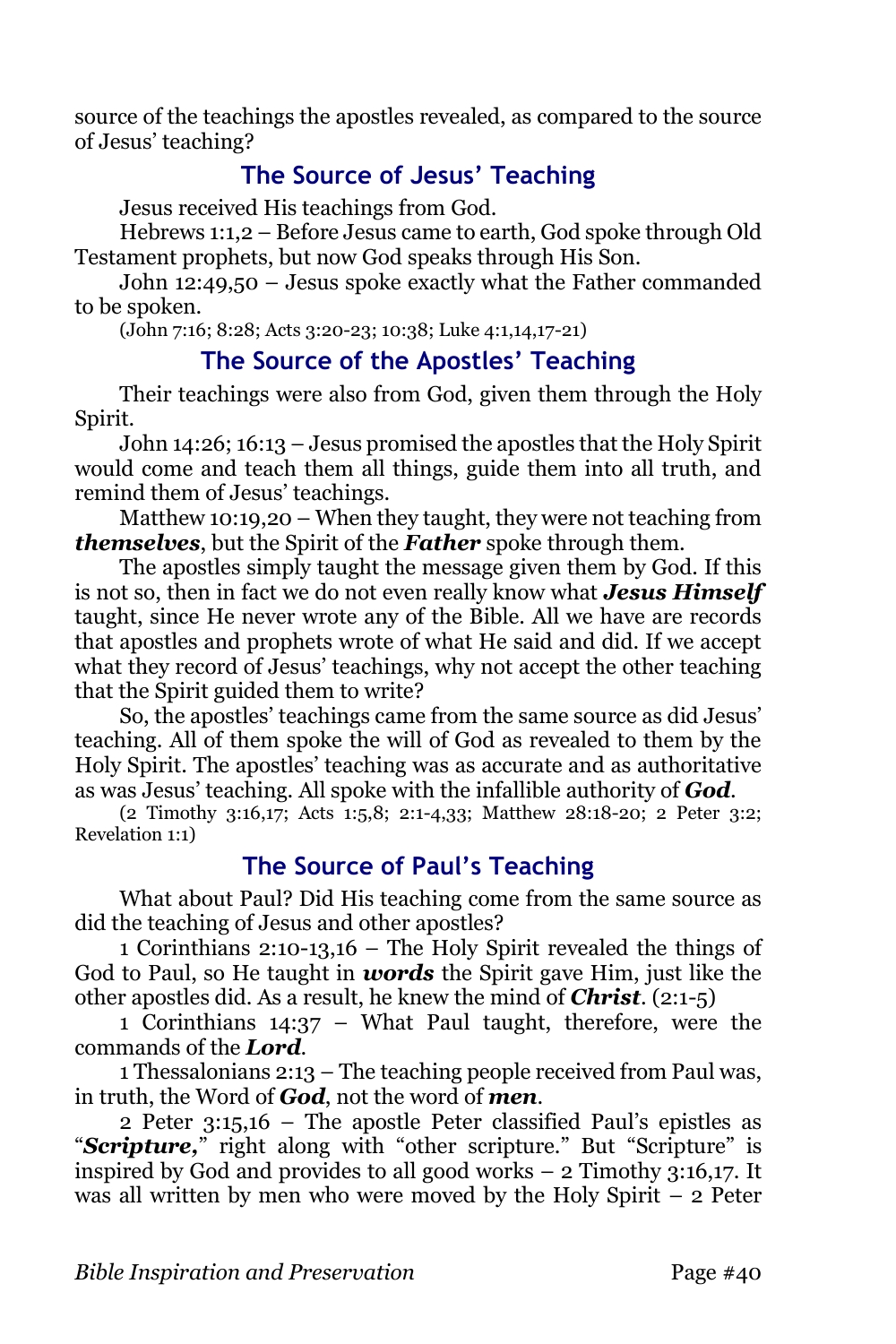1:20,21. So, Peter here confirms Paul's claim to be an inspired author of God's word.

Galatians 2:7-9; Acts 15:22-32 – Remember that other apostles and prophets confirmed Paul's teachings.

The teachings of Paul came from the same source as did those of Jesus and of the other apostles. The apostles did not make up their messages from their own wisdom or opinion. They all simply delivered to others the message God gave them through the Holy Spirit. And since the message was always God's message, therefore it was always equally as authoritative as what Jesus personally taught simply because it was the same message!

(Galatians 1:11,12; Ephesians 3:3-5; 1 Thessalonians 4:15; Romans 1:15,16; 15:15-19; 1 Corinthians 15:1-4; Acts 13:12; 16:32; 1 Corinthians 11:23; 2 Corinthians 5:20; 1 Thessalonians 1:5; 5:27; 4:8)

# **The Importance of Accepting and Obeying Apostles' Teaching**

Many people realize that great blessings come from accepting and obeying Jesus' teaching, and serious consequences follow from rejecting it. Do the same consequences accompany the apostles' teaching?

## **The Importance of Accepting and Obeying Jesus' Teaching**

John 14:6 – No one can come to the Father except through Jesus.

John 6:63,68 – His words give eternal life. (Acts 4:12)

John 12:48 – We will be judged by His words at the last day.

Acts 3:20-23 – We must hearken to all things He speaks or be destroyed.

The only way to please God and have eternal life is by believing and obeying Jesus' teaching. If we reject His teachings, we do so at the peril of destruction. This is true, because His teachings are the will of God. We can please God only by accepting those teachings, and we reject the will of God Himself if we reject Jesus' teachings.

(John 14:15,21-24; 12:50; Matthew 7:24-27; 28:18)

## **The Importance of Accepting and Obeying the Apostles' Teaching**

Acts 2:42 – The first disciples "continued steadfastly in the apostles' doctrine." The teaching of the apostles was their standard of authority, because it was the word of God.

Luke 10:16 – If we accept the teaching of inspired prophets, we are listening to *Jesus* (because they taught His will). If we reject them, we reject Jesus and His Father, because Jesus and the Father guided them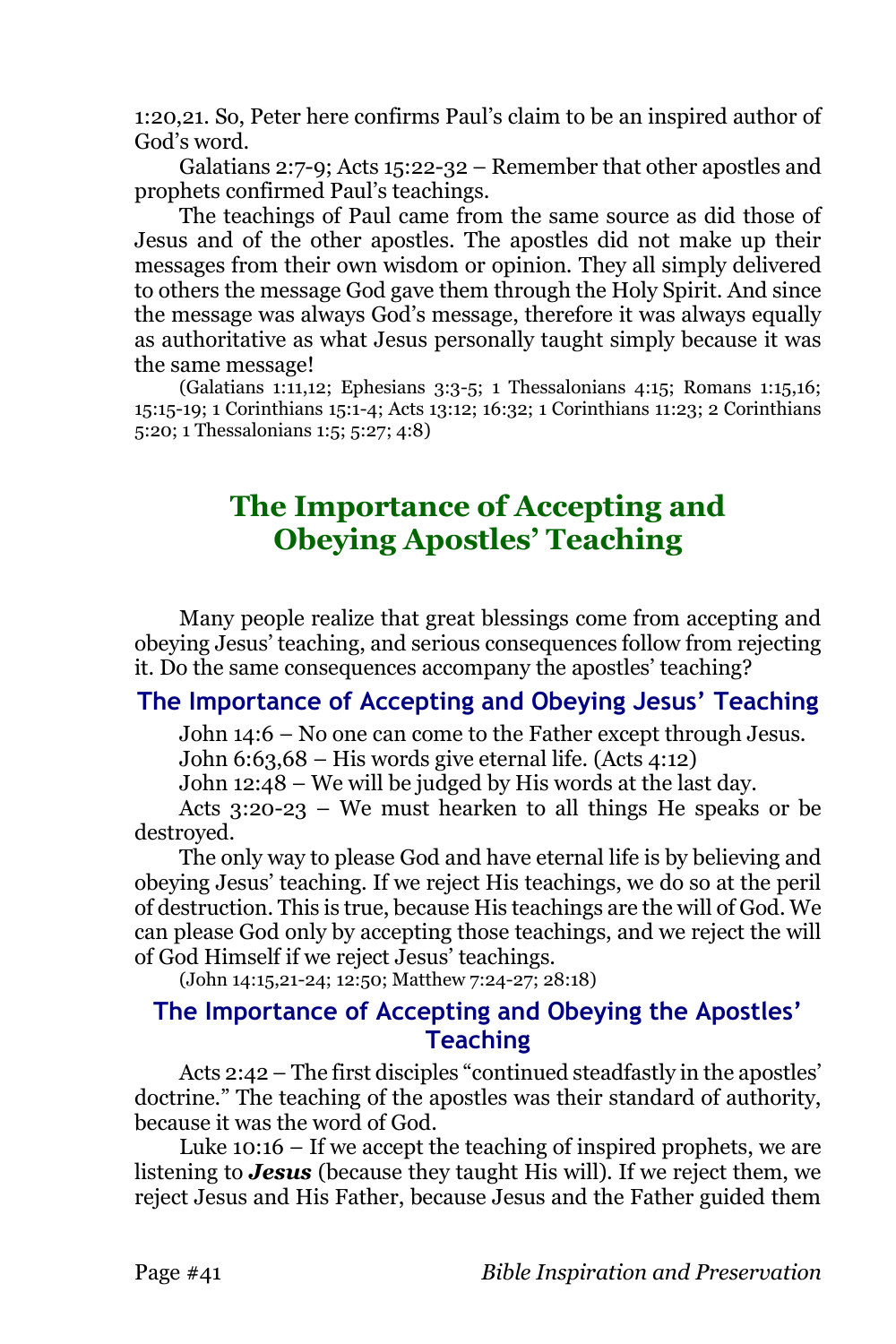in what they taught. (This refers in context to the teaching of the 70, but the same would be true of the apostles' teaching.)

1 John 4:6 – Jesus called and sent the apostles to teach. They taught what God through the Holy Spirit guided them to teach. If we hear what they say, we are of God. Otherwise, we are not.

2 Corinthians 5:18-20 – Apostles and prophets were "ambassadors for Christ." They carried His message to the world instructing and urging men to be reconciled to God. As when a country sends an ambassador to another country, insulting an officially commissioned ambassador is insulting the one who sent him.

So, the consequences that follow from accepting or rejecting the apostles' teaching are the same consequences that follow from accepting or rejecting Jesus' teaching, *because they are the same teachings from the same source.* We must respect the teachings of the apostles just as we do those of Jesus.

(2 Peter 3:2; James 2:10; Revelation 22:18,19; 2 Timothy 3:16,17)

## **The Importance of Accepting and Obeying Paul's Teaching**

What about Paul's teaching? Are the same consequences associated with accepting or rejecting his teaching as compared to the teaching of Jesus and other apostles?

Galatians 1:6-12 – The gospel Paul preached came from *Jesus*, not from *man*. Therefore, anyone who preaches a different gospel is *accursed*.

2 Thessalonians 2:13-15 – Men must hold fast the gospel as preached by Paul, because it is the means by which God calls people to salvation and to the glory Jesus offers. This includes holding fast Paul's *written epistles.*

2 Peter 3:15,16 – Paul's epistles are classified by Peter as "*Scripture,*" right along with "other scripture." Those who twist and pervert it, do so to their own destruction. But we have already seen that "Scripture" is inspired by God and provides to all good works  $-2$ Timothy 3:16,17.

Galatians 2:7-9; Acts 15:22-32 – Remember that other apostles and prophets confirmed Paul's teachings.

Again, the teachings of Paul carry as much weight as those of other apostles and as those of Jesus, because *they are the teachings of Jesus*. To reject them is to be lost. We can be saved only if we accept and obey them.

(2 Thessalonians 3:4,6,12,14; 1 Corinthians 15:1-4; Romans 2:16)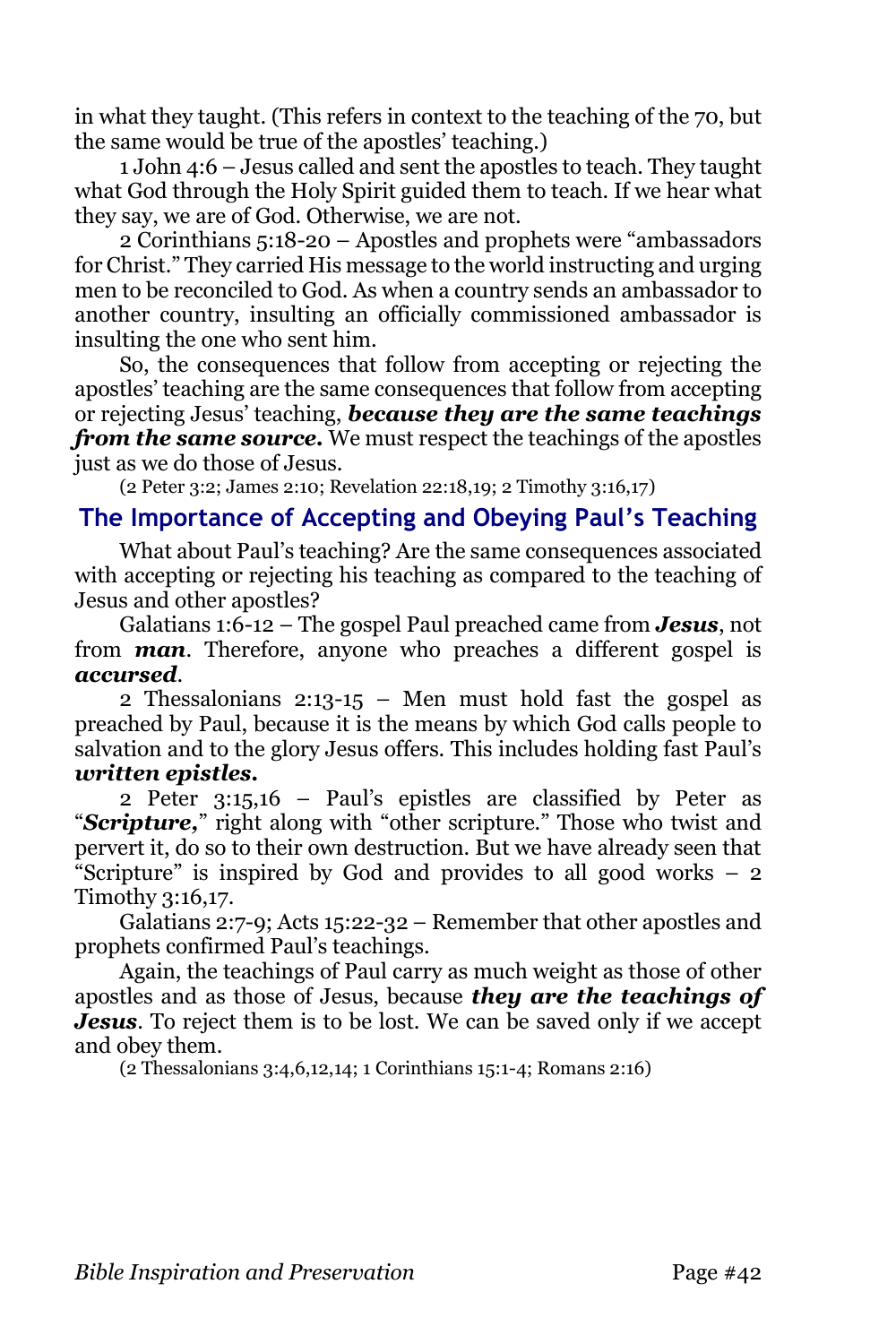# **Love and Rebuke Expressed in Apostles' Teaching**

Were the apostles less loving and more condemning in their teachings than Jesus was?

## **Love and Rebuke in Jesus' Teaching**

## *Jesus taught the importance of love, and that love requires obedience.*

Matthew 22:36-40 – Loving God and our fellowman are the greatest two commands.

John 14:15 – If we love Him, we will *keep His commands.*  (Matthew 7:12; John 13:34,35; 14:21-14)

## *Jesus plainly rebuked those who disobeyed the truth He taught from God.*

John 8:24 – He said those who did not believe in Him would *die in sin*.

Matthew 22:29 – He said the Sadducees were in *error* for rejecting the resurrection.

Matthew 23 (especially verses 14,15,25-28,33) – He plainly rebuked Pharisees for hypocrisy.

(Matthew 7:24-27; 15:1-14; Mark 16:16; 8:33,38; 12:27; John 5:42; 8:24,41-55; Matthew 21:12,13)

## **Love and Rebuke in the Apostles' Teaching**

## *The apostles also taught the importance of love and that love requires obedience.*

1 John 3:14-18 – Some people call John the "apostle of love," because he showed our need to love like Jesus loved. (4:7-5:2)

1 John 5:3 – But John taught that this is the love of God, that we *keep His commands*. (2 John 6)

## *The apostles also plainly rebuked people who disobeyed the truth they taught from God.*

Acts 8:20-23 – Peter plainly rebuked a member of the church (Simon) for trying to purchase a power that he had no right to have.

2 John 9-11 – The apostle of love said anyone who would not abide in Jesus' teaching (which the apostles delivered), did not have God.

(2 Peter 2:1-22; 1 John 2:18-22; 4:6; James 2:10; Revelation 22:18,19)

## **Love and Rebuke in the Teaching of Paul**

Did Paul show less love and more condemnation than did Jesus or the other apostles?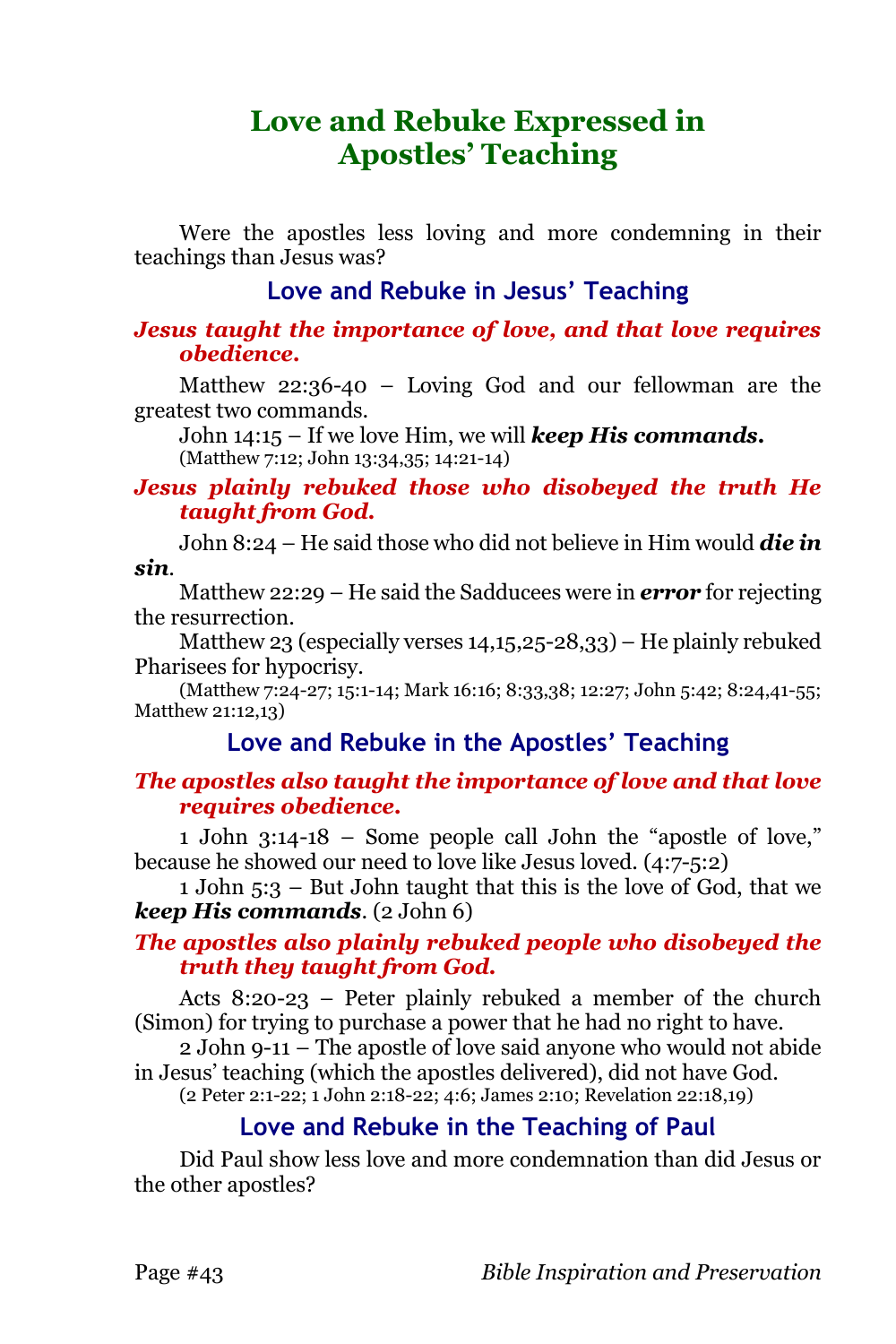## *Paul also taught the importance of love and that love requires obedience.*

1 Corinthians 13 – The well-known chapter on love was written by Paul.

Galatians 5:6 – But what avails in Christ is faith *working* through love.

(Ephesians 5:25-33; Romans 8:35-39; 13:8-10)

## *Paul also plainly rebuked people who disobeyed the truth he revealed from God.*

Acts 13:6-11 – He called Elymas a son of the Devil and an enemy of righteousness.

Galatians 1:6-9 – Those who preach a different gospel are accursed. (2 Thessalonians 3:6-14; 1:7-9; Romans 16:17; Galatians 2:4,5,11)

## **Applications and Conclusions**

## *The teaching of the apostles is the teaching of Jesus.*

The real lesson to be learned from a study such as this is, not the *contrast* between the teaching of Jesus and that of the apostles, but rather the **harmony** that exists. Regardless of what one inspired teacher taught, it was consistent with and equally authoritative as other inspired teaching, because it all came from the *same source*.

In short, we must accept and obey the teaching of the apostles with the same respect that we give the teaching of Jesus for the simple reason that the teaching of the apostles *is* the teaching of Jesus! The apostles were simply messengers who delivered Jesus' instructions, and those instructions were the message of God regardless of who delivered the message.

## *No teaching belongs in the New Testament unless it came by influence of an apostle!*

All the books of the New Testament were written either through inspired apostles or through close associates of the apostles. But as we have seen, any inspired man who was not an apostle must have received his gift of inspiration from God through the direct involvement of an apostle. No one else could possess the power from the Holy Spirit to speak a message directly from God, therefore no one else could have ever written New Testament Scripture.

It also follows that all New Testament Scripture must have been written during or soon after the lifetime of the apostles. Since there have been no apostles since the first century, there can be no inspired men and therefore no Scripture written since around the end of the first century.

These facts significantly affect our understanding of how we should view the teaching of the apostles and the New Testament Scriptures.

*Bible Inspiration and Preservation* Page #44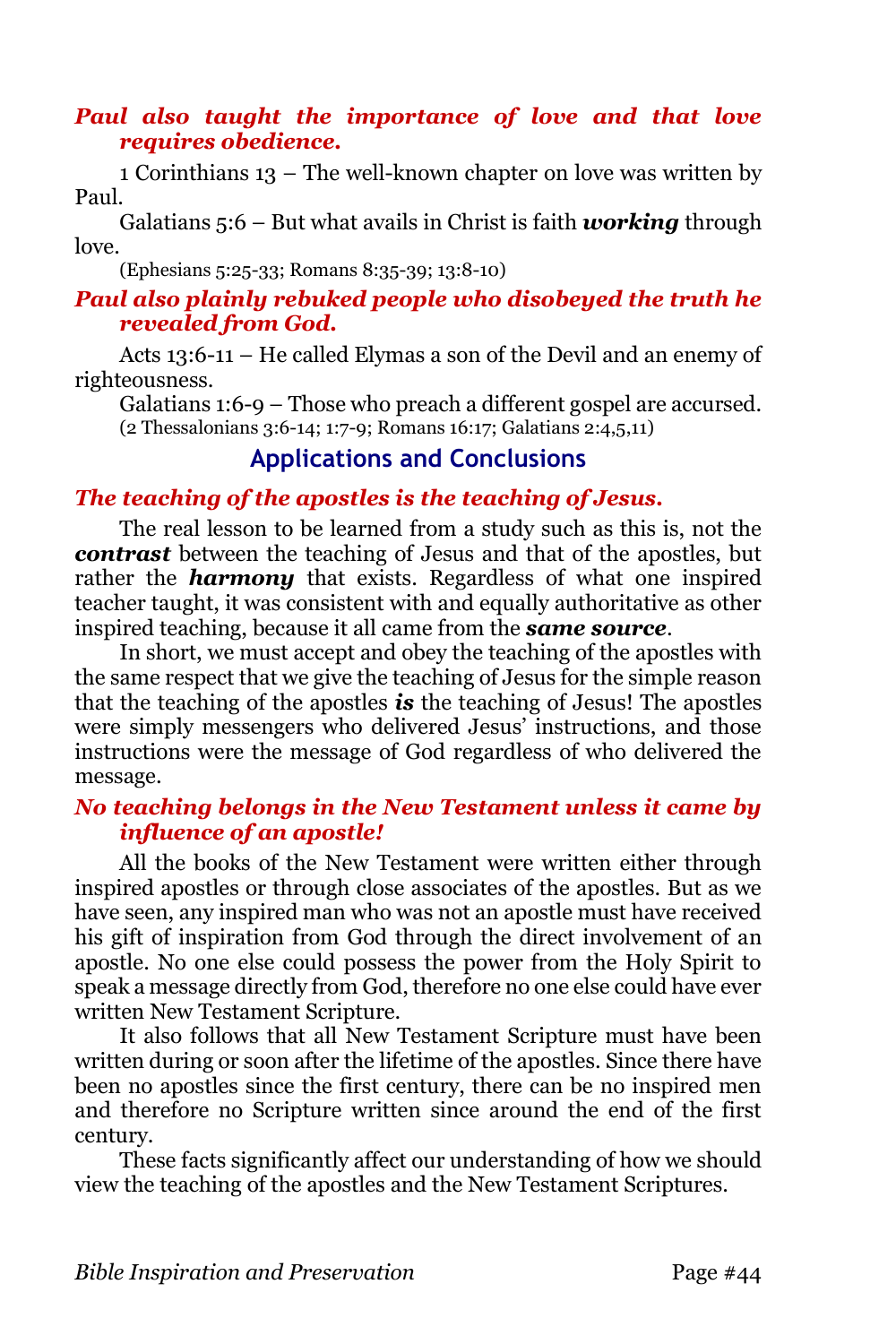The only real question that remains to be answered is whether or not we are willing to submit ourselves to the teaching. We receive the blessings the message offers and avoid the consequences it warns us about, only if we believe the message and obey it.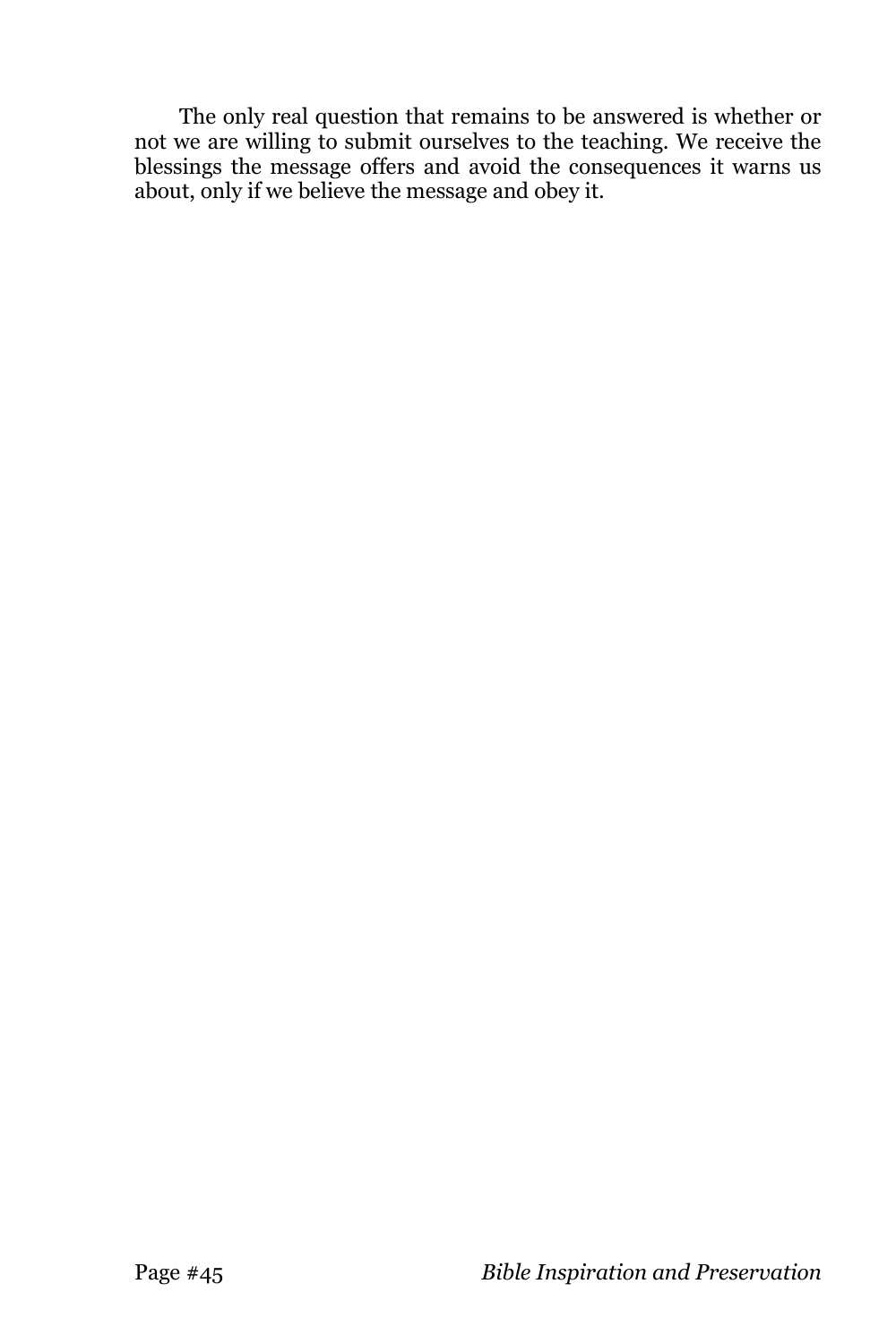# **"These Are True Words of God": The Inspiration of the Bible**

#### *Introduction:*

## *How would you respond to people who believe the following?*

The New Testament is not infallible, but it is the church's guide and "norm." Of course it needs re-interpretation in every age, and especially today ... The Garden of Eden is a 'myth,' i.e., a historical tale embodying spiritual truth … it is exceedingly unlikely that there was a First Man and Woman. Yet the 'myth' contains great truths. (Anglican bishop Hugh Montefiore, as quoted by Ken Ham in "Back to Genesis,"  $6/93$ )

I do indeed think that we can now know nothing concerning the life and personality of Jesus, since early Christian sources … are moreover fragmentary and often legendary… (R.H. Lightfoot, quoted by Daniel King in *Truth Magazine*, 10/12/78, page 9)

If the devout and serious reader finds in Carlyle or Ruskin, in Tennyson or Browning, a richer nourishment than he can gain from many a page of the Old Testament and some pages of the New, why should he not boldly say that the modern writer has experienced a deeper and fuller inspiration? (Arthur S. Peake, quoted by Melvin Curry, *Truth Magazine*, 10/12/78, page 7)

I once heard a preacher say that Bible writers were inspired like a poet or painter is inspired. In fact, he claimed he himself was sometimes inspired the same way. In this view, inspiration can be almost any influence that motivates you to act; nevertheless, the product that results is basically your own work.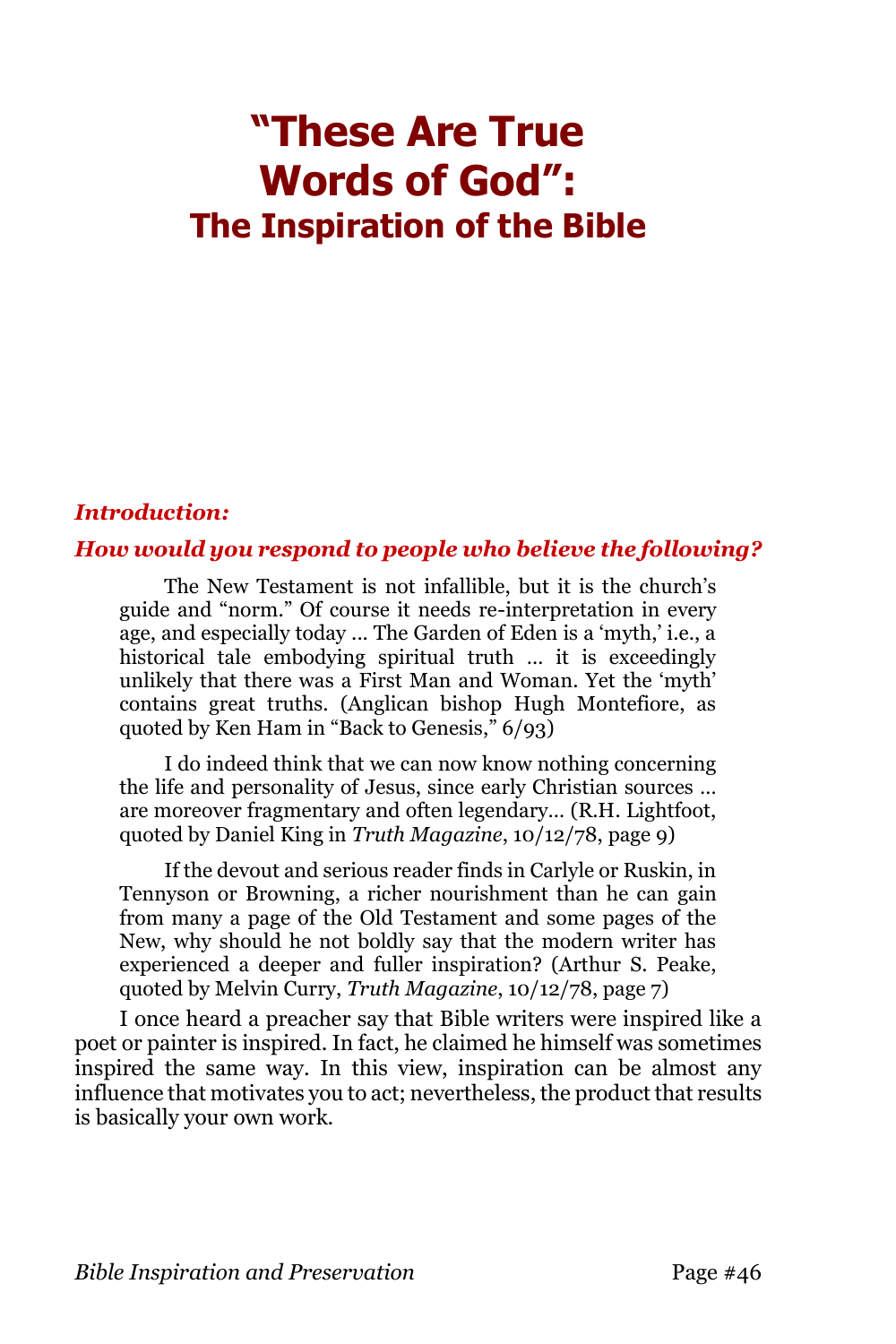## *So people hold different ideas about the nature of Bible inspiration.*

\* Some people think that the Bible writers never claimed they were writing God's ideas. Neither the writers nor God Himself would claim that the Bible is a revelation of the mind of God that we should follow as a pattern for our lives.

\* Other people say that Bible writers did record some of God's ideas, but they may still have put some of their ideas in it. For example, maybe God just taught the men right ideas, but left them to express those ideas as they saw best. Or maybe they wrote centuries after the events they record took place, so they recorded traditions or legends that developed over many years.

\* Others say the Bible writers speak the truth in matters of religious faith and morals; but when they speak about history or science, they are writing as humans and may be wrong. So, we cannot accept the Bible accounts of miracles and the lives of Bible characters as necessarily valid.

The consequence of these views is that there may be some error in the Bible records – maybe we can, even should, reject parts of it as not being true.

People who hold such views are often called "modernists" or "liberals," yet they often claim to be Christians who believe in God, Christ, and the Bible. How would you respond?

## *True Christians accept the Bible as God's word, so what it says must be true doctrinally, historically, etc.*

Revelation 19:9 says John was told what to write, then he said, "These are the true sayings of God" (NKJV), or "These are true words of God" (ASV). This view would claim that the Bible words were not the man's words, but God's words, so they must be true. This is what we mean when we say the Bible was "inspired" by God. Our main concern then becomes, *what* does the Bible teaching *mean.*

This lesson deals with the basic question: In what sense, or to what extent, is the Bible inspired? Specifically: 1) Did the Bible writers really claim that what they wrote was God's will? 2) Did God actually guide the *words* the men chose in expressing the teachings? 3) Could it be that some words in the writings of these men were *true and accurate*, but some may have been mistaken in some way?

We do not intend here to present the evidence that confirms the Bible to be inspired – that is a different study for another time. But if we can show that the Bible writers themselves really did claim to infallibly speak the very words of God, then we must conclude that these compromising, middle-ground views are impossible.

Notice the subject as outlined for us in Revelation 19:9: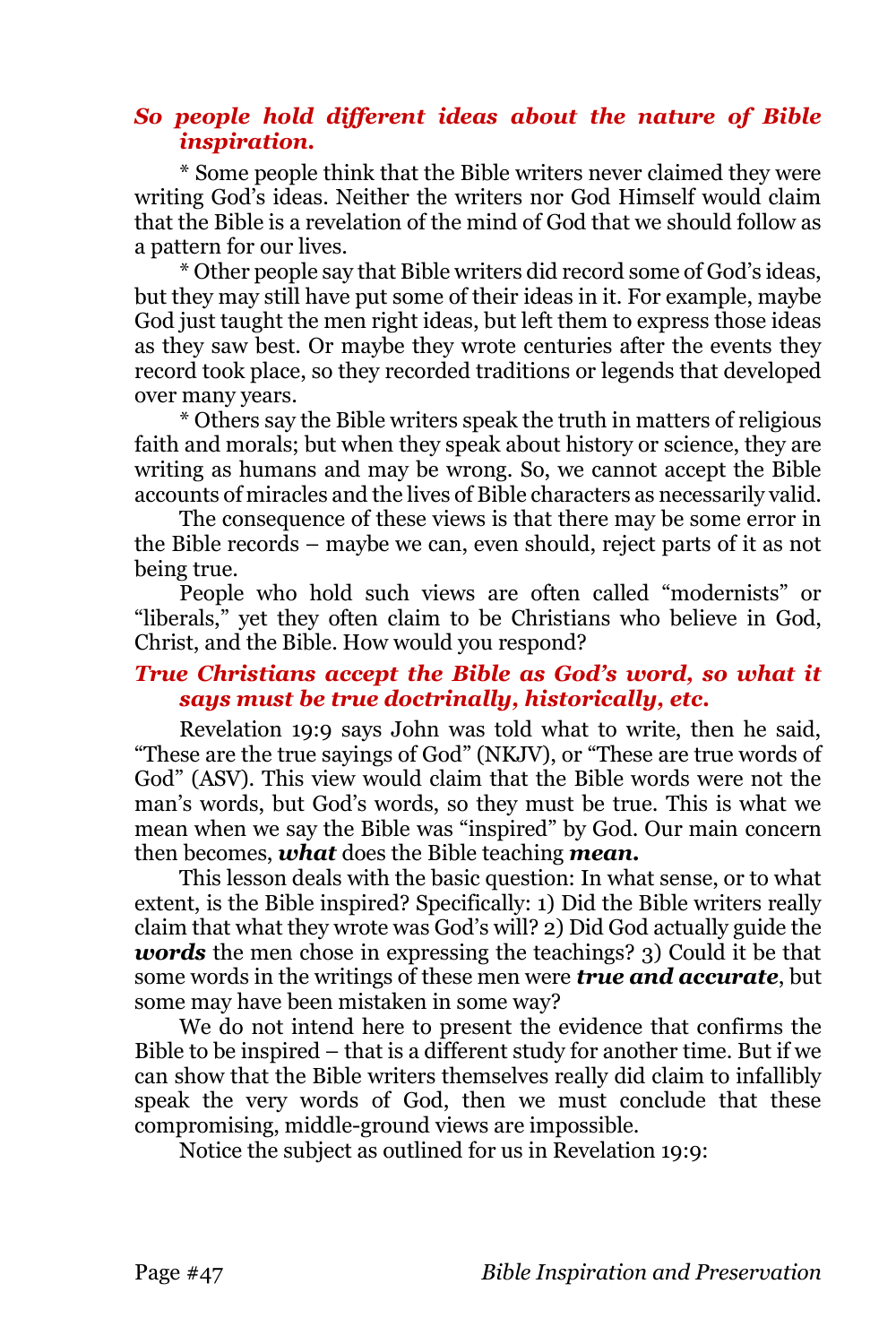# **These Are Words** *of God* **– A Message Originating with God**

Revelation 19:9 – John claimed, "These are true words *of God*." Let us compare this to the claims that other Bible writers made for their writings. Did they actually claim God guided their writings, or is this something modern people attributed to them though they never claimed it? Are there just one or two references about it, or is this something they claimed frequently?

## **Bible Writers Repeatedly Claimed Their Message Was from God.**

#### *Old Testament writers claimed God gave them their message.*

Isaiah 1:2 – The *Lord* has spoken.

Jeremiah 10:1,2 – Hear the word which the *Lord* speaks. Thus says the *Lord*…

Ezekiel 1:3 – The word of the *Lord* came expressly.

Hosea 1:1,2 – The word of the *Lord* that came … the *Lord* began to speak by Hosea, the *Lord* said…

Jonah 1:1 – The word of the *Lord* came to Jonah.

Micah 1:1 – The word of the *Lord* that came to Micah.

Zechariah 1:1 – The word of the *Lord* came to Zechariah.

These are just a few of the many examples showing that the Old Testament writers really did claim that they spoke a message from God. When people say that the writers did not make such claims, it is hard to believe that they have ever seriously read the Old Testament. The truth is that Old Testament writers believed God guided them, and they said so countless times.

(Joel 1:2; Amos 1:3,6, etc.; Obadiah 1:1; Ephesians 1:1; Hab. 2:2; Deuteronomy 30:9,10; Numbers 12:6-8; 23:5,12,16,19; see also references in other sections)

## *New Testament writers claimed their message was from God.*

1 Corinthians 14:37 – The things I write are the commandments of the *Lord*.

Ephesians 3:3-5 – The things Paul wrote were made known to him by revelation. Formerly these things were not known but have now been revealed by the *Spirit* to apostles and prophets.

1 Thessalonians 4:15 – We say by the word of the *Lord*.

1 Timothy 4:1 – The *Spirit* expressly says.

Now we see that, like the Old Testament writers, so the New Testament writers really did claim that they spoke a message from God. Again, it is a mistake to claim that they did not know they were speaking a message given them directly by God. They believed it, claimed it, and boldly recorded their claims in their message.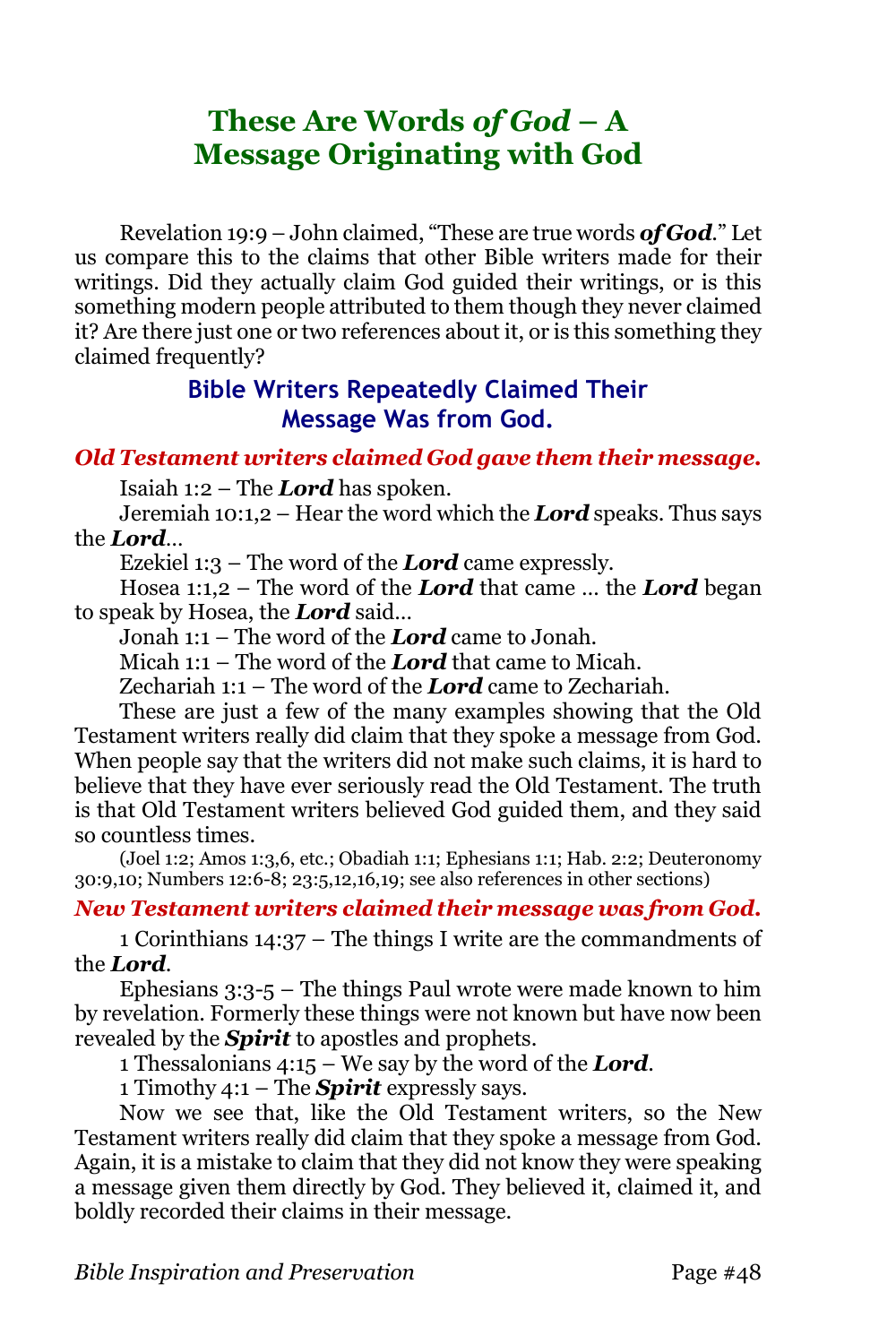(2 Thessalonians 3:12; John 12:48-50; Acts 16:32; Romans 1:16; 1 Thessalonians 1:5)

## *Inspired men claimed that other Bible writers wrote a message from God.*

Matthew 1:22(23); 2:15 – A passage spoken by Isaiah and another spoken by Hosea are both said to have been spoken by the *Lord* through the prophet.

Acts 1:16 – The *Spirit* spoke by the mouth of David.

Acts 28:25 – The *Holy Spirit* spoke through Isaiah the prophet.

Hebrews 1:1,2 – *God* spoke in times past to the fathers by prophets. But now He has spoken to us by His Son. Notice that, if Jesus spoke a message given Him by God, so also did the Old Testament prophets. God spoke by all of them.

So various Bible writers claimed direct guidance for one another. They believed, not just that they themselves were guided by God, but also that the same was true for other Bible writers.

#### *Jesus Himself claimed that God guided the Bible writers.*

Matthew 15:4 – Jesus quoted a Law revealed through Moses and said it was what *God* commanded.

Matthew 22:29-32 – He said the Scriptures (obviously the Old Testament) were spoken by *God*.

Luke 10:16 – Jesus confirmed, not only the inspiration of the Old Testament writers, but also the inspiration of the New Testament. He told the New Testament prophets, whom the Holy Spirit would guide: He who hears you, hears *Me*; he who rejects you rejects Me and rejects Him who sent Me.

John 16:13 – He promised the men who penned the New Testament that the *Spirit* would guide them into all truth.

So, to deny or question that the Bible writers spoke from God is to reject the truthfulness of their own statements about themselves, their statements about one another, and Jesus' statements about Scriptures.

This means that no one can properly claim to be a true Bible believer while believing that the Bible writers did not think they were writing inspired Scripture. We must either accept their claims as true and acknowledge the Bible to be the word of God, or else we must deny their claims and reject the Bible as even a good book.

(Matthew 19:4-6; John 10:35; 2 Chronicles 34:14-19; Isaiah 2:1-3; Matthew 22:43; Romans 1:1,2; Hebrews 3:7; 1 Peter 1:10-12; 2 Peter 1:20,21; 3:15,16; Acts 4:24,25)

#### **The Writers Denied They Wrote by Human Wisdom.**

Some people think the writers wrote some ideas that were their own. So, the Bible may contain some things from God, but also some things human in origin without Divine guidance.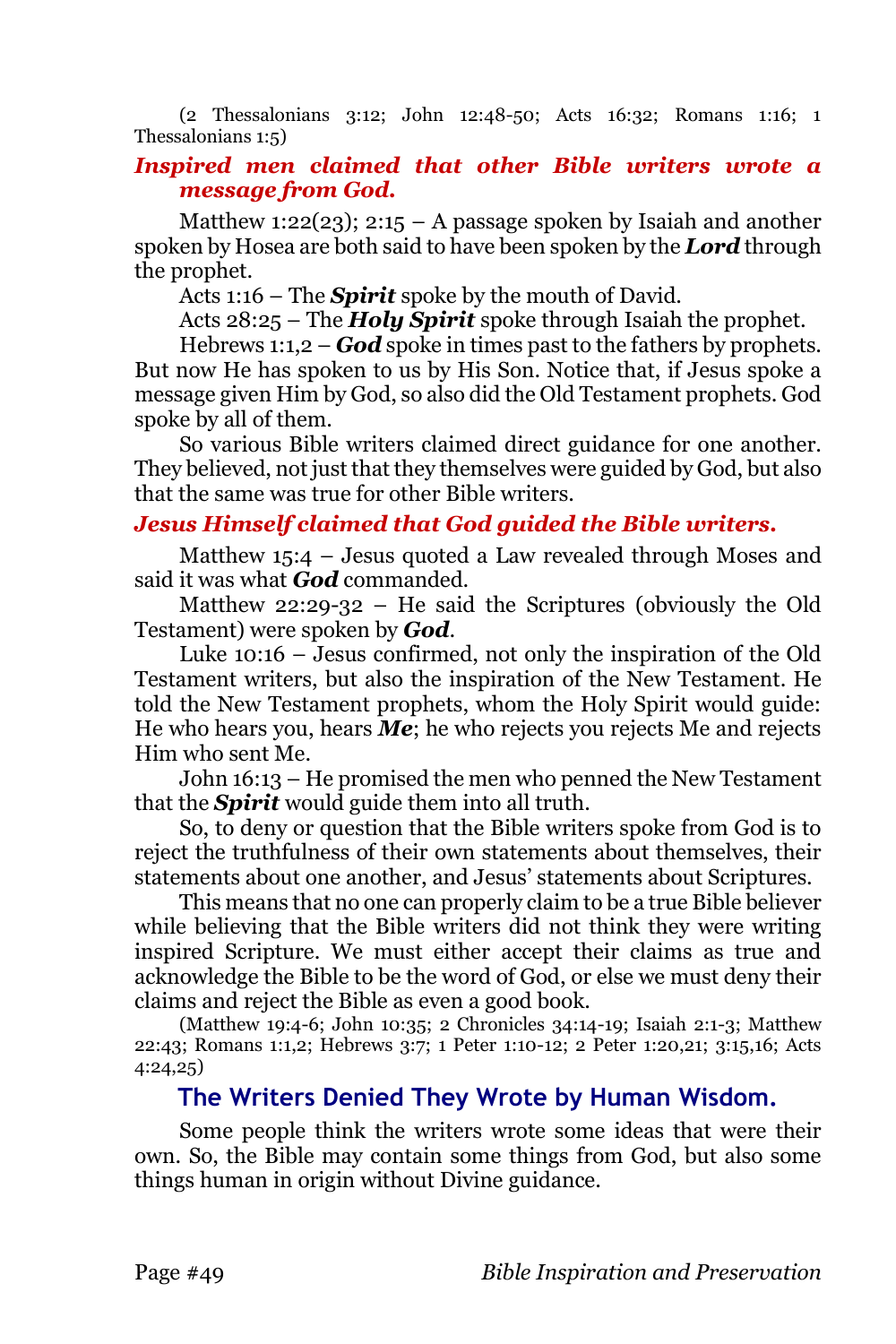But not only did the writers claim that God gave them their message, they also expressly denied that their message was their own idea or the ideas of other men. Notice what the Bible writers themselves said:

## *Bible writers denied they wrote human ideas.*

Matthew 10:19,20 – Jesus told His apostles that the Holy Spirit would guide them so that, "It is *not you* who speaks but the *Spirit of your Father* who speaks in you."

1 Thessalonians 2:13 – The message Paul preached is *not* the word of *men*; it is in truth the word of *God*.

2 Peter 1:20,21 – Prophecy *never* came by will of *man*, but holy men spoke as moved by the *Holy Spirit*.

1 Corinthians 2:4,5 – Paul did *not* preach with words of *human* wisdom. He sought for their faith to stand, *not* in the wisdom of *men*, but in the power of *God*. This explains why it matters whether or not men speak human wisdom.

Our faith is based on the message preached (Romans 10:17). To the extent the message is human in origin, then our faith would rest on fallible human wisdom. Bible writers expressly stated that they wanted people to place their faith, not in human wisdom, but in God's wisdom and power. So, the message they preached was God's word, not man's word.

(John 14:26; Luke 1:1-4 – This does not deny that writers sometimes used human sources. Sometimes their human memory reminded them of things Jesus had spoken to them. Sometimes they acted as historians recording the testimony of witnesses as per John 8:17. But even when they did so, Jesus said the Holy Spirit guided them to make sure their information and statements were accurate.)

## *In fact, Bible writers said that, if a teacher spoke human ideas while claiming to speak for God, he should be condemned as a false teacher.*

Jeremiah 14:14 – If a man speaks as though he has a message from God when God really did not speak to him and the message is just his own idea, that man is a *false* prophet and deserves to be punished and rejected. (Compare 23:16,26; Ezekiel 13:2-7,17.)

Obviously the Bible writers were claiming that they did not speak human ideas. If what they wrote was their own message, then their own words would condemn them to be false prophets.

Ezekiel 3:26,27 – A prophet was not to speak until *God* opened his mouth. When God did move him to speak, it would be a thus says the *Lord God*.

Galatians 1:8-12 – The gospel did not come from *man* but was revealed from *Jesus*. To preach another gospel is to be accursed; that would include preaching a message that is human in origin.

Revelation 22:18,19 – If men *add* their teachings to the book, God will add to them the plagues written in it. So, they were not just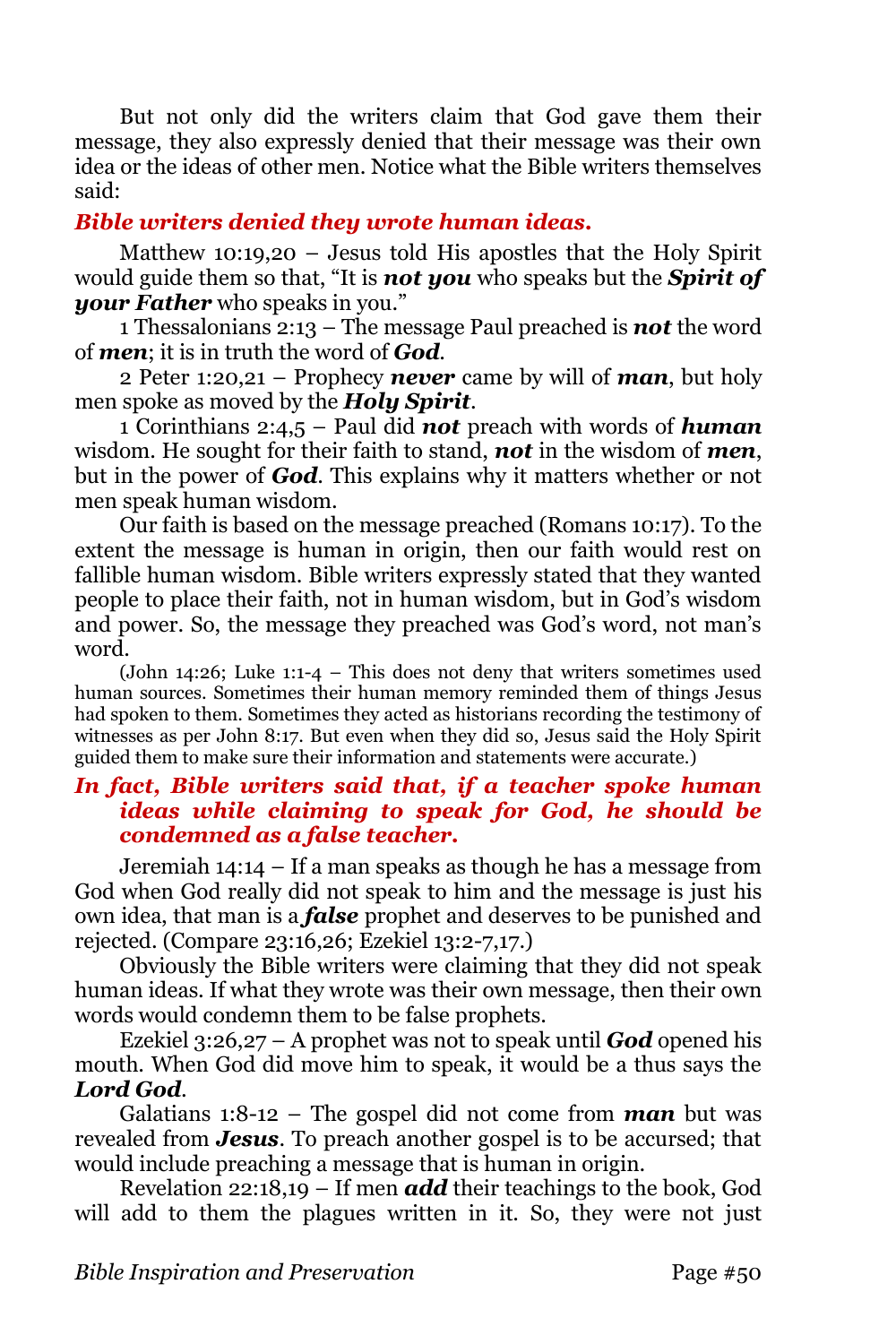forbidden to write something entirely human. They were also forbidden to take a message from God and then *add* something human to it. A message that is part Divine and part human is also condemned.

If we say that the Bible writers wrote some things by human wisdom, then how would we separate God's truth from human wisdom? We would never know what to believe and what not to believe.

So, the writers themselves say they did not write human ideas; what they wrote was God's will. They said if anyone did put in human ideas, God's curse would be on them and they deserved to be destroyed. If we claim the men did put human ideas in their writings, then we are saying they lied about it, they deserve to be punished as false teachers, and their message should be completely rejected.

(Numbers 22:35; chapter 23 (see below); Deuteronomy 18:18-22; Matthew 15:9)

## **The Writers Claimed Inspiration for Everything in Scripture.**

The writers did not claim that parts of their writings were God's will but maybe part was not. They claimed everything they wrote was from God so it was all authoritative ("plenary inspiration").

This follows from the last point. The writers were prohibited from *adding* anything human. Anyone who added anything human would be under a curse. So, if none of it is human, then all of it must be of God.

## *Note some additional Scriptures:*

Exodus 24:3,4,7,8 – God's will included *all* that was written. The people agreed to keep it *all.* But God's people are not obligated to keep man-made teachings. Jesus expressly taught us not to follow human teachings in religion (Matthew 15:9). So, if people should respect all that a prophet revealed, then it must all have been from God.

Deuteronomy 17:18-20 – The king was to copy the law and keep *all* that was written.

Joshua 1:7,8 – Joshua was to observe *all* that was written in the book.

Matthew 4:4 – Man must live by *every* word from the mouth of God.

2 Timothy 3:16,17 – *All* Scripture is inspired by God and profitable for teaching, so it furnishes us to *all* good works. Note that the point is not just that the *men* were inspired, but that their *message* was inspired. The result is that the Scripture is inspired by God, and it is *all* inspired.

The belief that we should respect the authority of *all* Scripture goes hand in hand with the belief that it is *all* God's word, not man's. Invariably when people begin to say there may be some parts of the Bible that are not from God or not accurate, you soon find them claiming that there are parts of the Bible they do not need to believe or *obey*.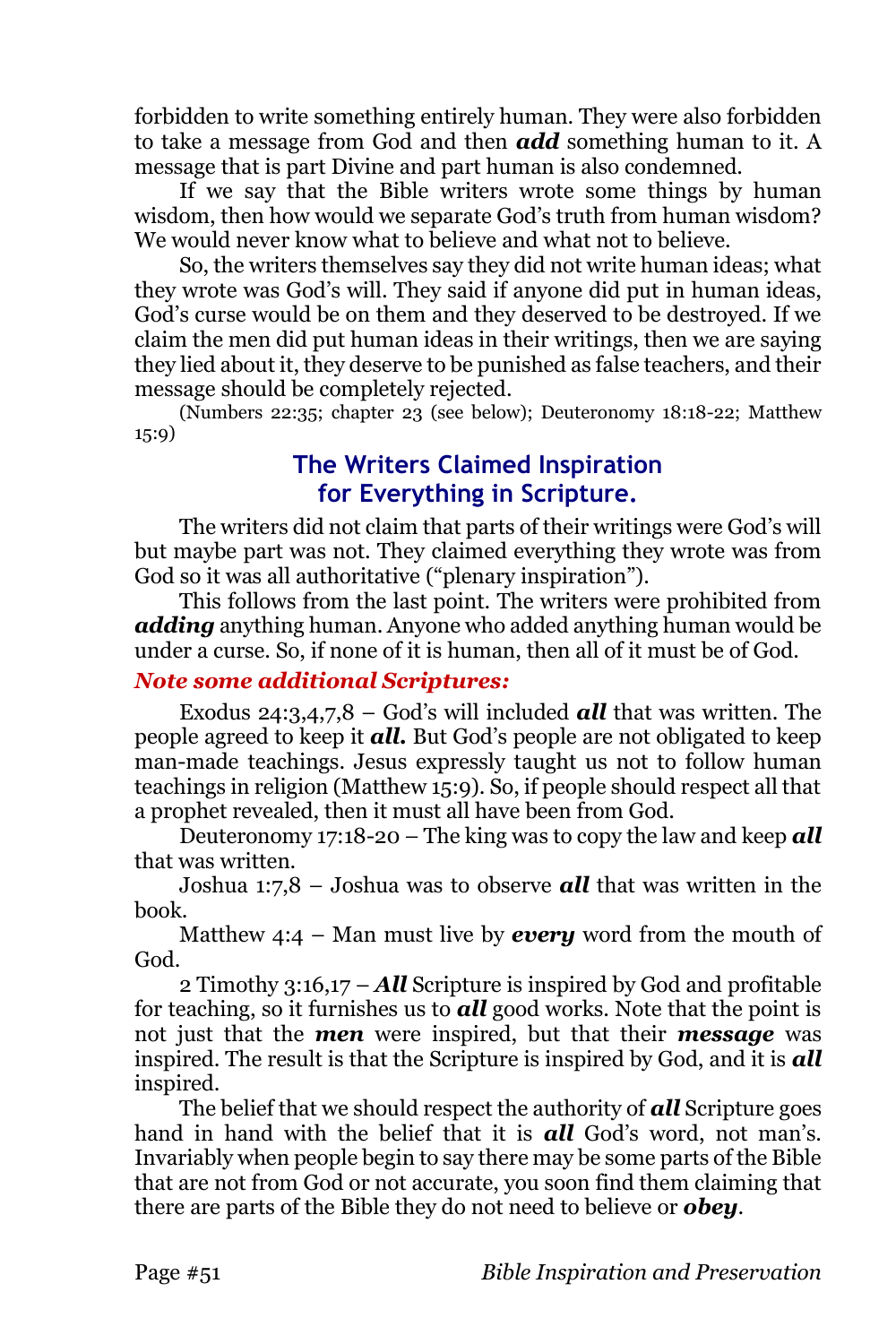There is simply no reason to believe you must respect it all unless you believe it is all accurately God's word. So, when the Bible claims that we must respect all that it teaches, it follows necessarily that all of it is inspired.

#### *Note especially these passages from 2 Peter:*

2 Peter 1:20,21 – *No* Scripture is of private interpretation; for prophecy *never* came by will of man, but men spoke as *moved* by the Holy Spirit.

Verse 20 – Consider the significance of "interpretation" here. The context shows that "interpretation" refers to the *prophets* who wrote the Scriptures, not to the *readers* of the Scriptures. Note the NKJV footnote says no Scripture is of private "origin."

Verse 21 – "*For"* (this explains the previous statement) prophecy *never came* by will of *man but* men *spoke* as *moved* by the Holy Spirit. The passage is discussing how prophecy *came* and how *prophets spoke*, not how it is *studied by the readers.*

The point is that, when prophets wrote Scripture, they were not just giving their own personal interpretation about things – thoughts of their own human origin. If men wrote their own ideas, Scripture *would* be their own private interpretation – their own viewpoints! But this is not the case with *any* Scripture or *any* prophecy.

Instead, the men *spoke* as *moved* by the Spirit. The word "moved" is used for a person carrying a burden (Luke 23:26) or a ship being borne by the wind (Acts 27:15,17). So, the Spirit carried the prophets along to a destination of the Spirit's choosing, not of the prophets' choosing.

2 Peter 3:15,16 – This concept of inspiration applies also to the New Testament. The same writer who said prophecy *never* came from *man*, also said writings of the New Testament are Scripture like "other Scriptures." (Compare 1 Timothy 5:18 to Luke 10:7.)

So, Christians can have confidence that Bible writers did claim they were writing a message from God. They said so repeatedly. Further, we can be sure that they claimed that what they wrote was not human in origin, but God inspired it all.

This means we must never accept any view that claims to respect the Bible yet says that the Bible advocates some errors or human wisdom. Either we accept it as entirely a Divinely inspired revelation, or we reject it as false teaching. There is no middle ground.

What view do you hold of Scripture?

(John 14:26; 16:13: Deuteronomy 31:9-13; 18:18-22; Josh 23:6; Jeremiah 25:13; 30:1-4; 26:1-4; Acts 3:22,23; Matthew 28:18-20)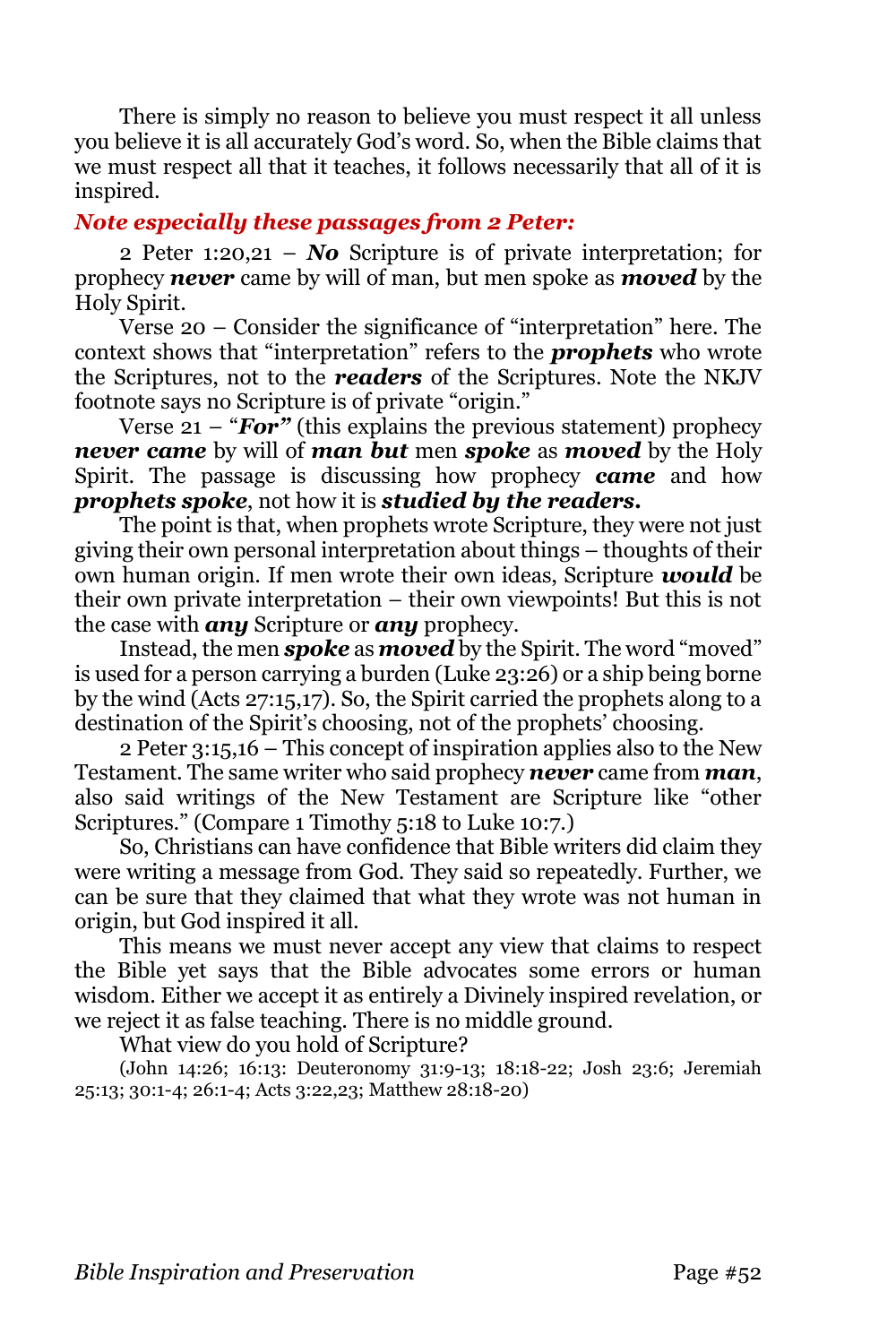# **These Are** *Words* **of God – God Gave the** *Words.*

Revelation 19:9 – These are true *sayings* ("words" – ASV) of God. God did not just give the ideas and let the writers choose the words to express them. God guided the men in the very *words* they chose. The result is that every word is the word God wanted, not the words the men chose by human wisdom ("verbal inspiration"). This is exactly what 2 Peter 1:20,21 said.

#### *Moses as a prophet*

Exodus 4:14-16; 7:1,2 – In calling Moses, God defined the work of a prophet. Aaron was Moses' "prophet" like Moses was God's prophet. A prophet was a spokesman. The prophet did not originate his words but spoke only what he was told to speak.

The point is that Moses claimed he could not *speak* well. Like some people today, Moses apparently at first thought God would give him the ideas, but he might make mistakes in expressing those ideas. But God said He would be with the prophet's *mouth***.** It wasn't up to the prophet to decide what to say. God would make sure his mouth spoke the proper words.

Exodus 24:3,4,8 – As a result, Moses gave the *words* the Lord spoke.

## *Other Old Testament prophets*

Note other passages that emphasize God's guidance of words, the mouths of prophets.

Deuteronomy 18:18 – God put His *words* in the prophet's *mouth.* 2 Samuel 23:2 – The Spirit's *word* was on my *tongue.* Isaiah 51:16 – I (God) put my *words* in your *mouth.* Isaiah 59:21 – My *words* which I put in your *mouth.* Jeremiah 1:4-9 – I have put My *words* in your *mouth.* Jeremiah 30:1-4 – Write all the *words* I have *spoken.* Jeremiah 36:1-4 – Write all the *words* I have *spoken.* Ezekiel 3:4 – Speak with My *words* to them Zechariah 7:12 -The *words* the Lord sent by His Spirit.

## *New Testament prophets*

Matthew 10:19,20 – The Spirit gave inspired teachers *what* and *how* to speak.

1 Corinthians 2:4 – Paul's preaching was not in *words* of human wisdom, so the hearers' faith would not stand in man's wisdom but in the power of the Spirit. This could be so only if the *words* were given by the Spirit, not by the man.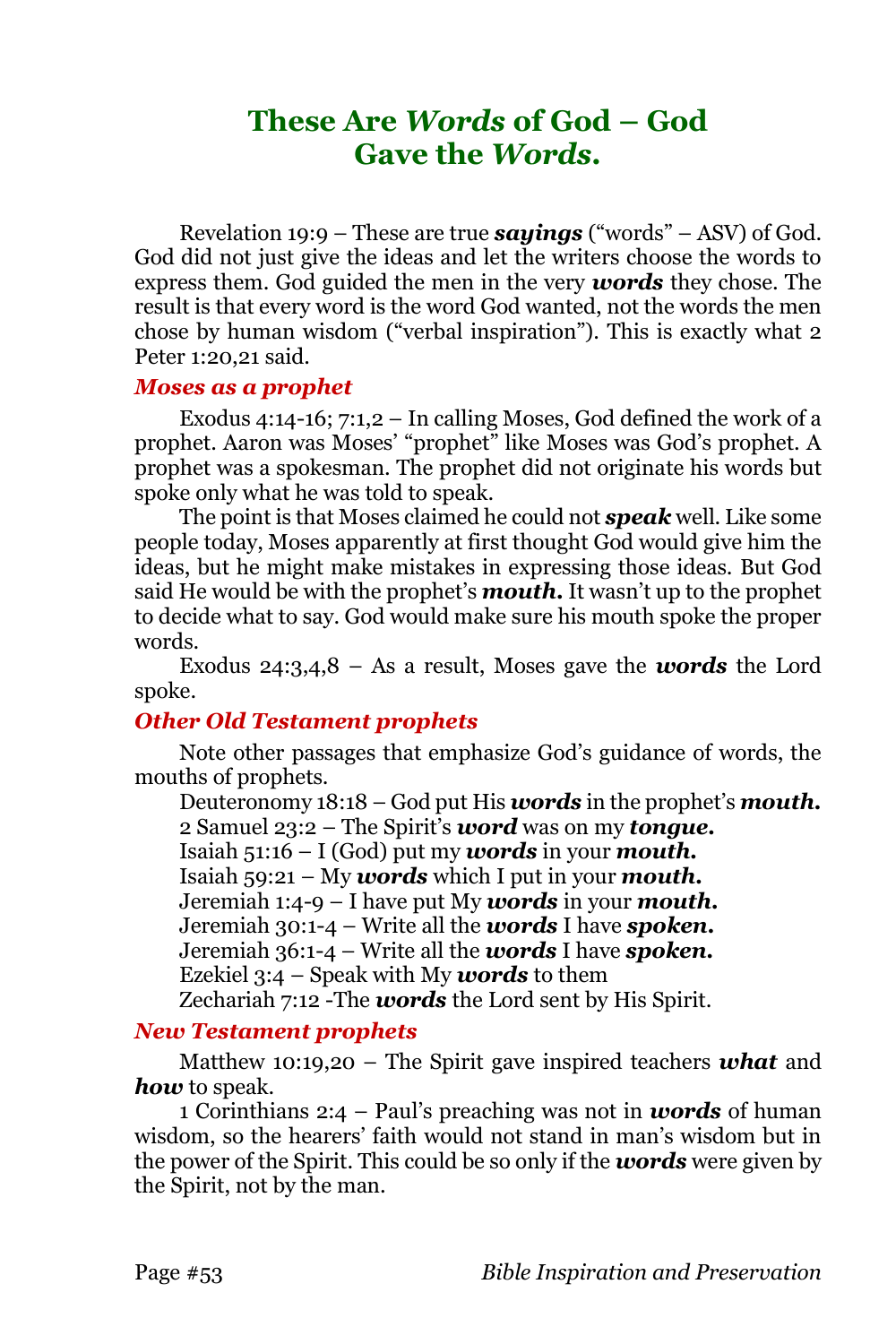1 Corinthians 2:10-13 – The message spoken was given to the men by the Spirit. Then they spoke in *words* taught them by the Spirit, not by man. If the Spirit just gave the ideas and the men chose the words, that would be just the opposite of what this verse teaches.

What these passages describe is sometimes called "verbal" inspiration. To truly believe the Bible is inspired, one must believe every word inspired men spoke was guided by God.

This does not mean there is no human element in the words, for God used the men as they were with their human language, human vocabulary, human forms of expressions, and sometimes even the knowledge they had gained by research of personal eyewitness, etc. But God then used them as they were and guided them to speak the words that accurately expressed His will.

(Exodus 32:15,16; 24:12; 34:1, 27,28; 31:18; 20:1; Numbers 22:35; 23:5,12,16; Ezekiel 1:3; Hos 1:1; 2 Peter 1:20,21; Jeremiah 25:13)

# **These Are** *True* **Words – No Errors in Scripture**

Revelation 19:9 – These are *true* sayings of God. Since men are fallible, even if God gave men the ideas to teach, yet if the men chose the *words* of Scripture, they may have included errors. They may have made mistakes in how they explained the ideas. But if every word is from God, then there can be no errors because God is infallible and makes no errors ("inerrant").

Consider passages that confirm this conclusion:

#### *Old Testament statements*

Numbers 22:35,38; 23:5,12,16,19,20 – A prophet must speak what God says. But God does not lie: He does not deliberately tell things that are untrue. Nor does God repent: He cannot make mistakes because of lack of knowledge. His wisdom and knowledge are infinite. So there cannot be anything untrue in what He reveals.

Deuteronomy 18:18-22 – The test of a prophet is, if he makes a mistake in prophetic utterance, then he is not from God. Don't fear him. Note the conclusion: If a man claims to be a prophet but errors are found in his prophecies, then you know God did not send him at all, so don't accept *anything* he says as being revealed by God. He should be completely rejected as a false teacher.

Psalms 12:6 – The Lord's words are *pure* words, like silver purified in a furnace seven times.

Psalm 19:7-9 – God's word is *perfect, right, true*. Psalm 33:4 – God's word is *right* and done *faithfully*.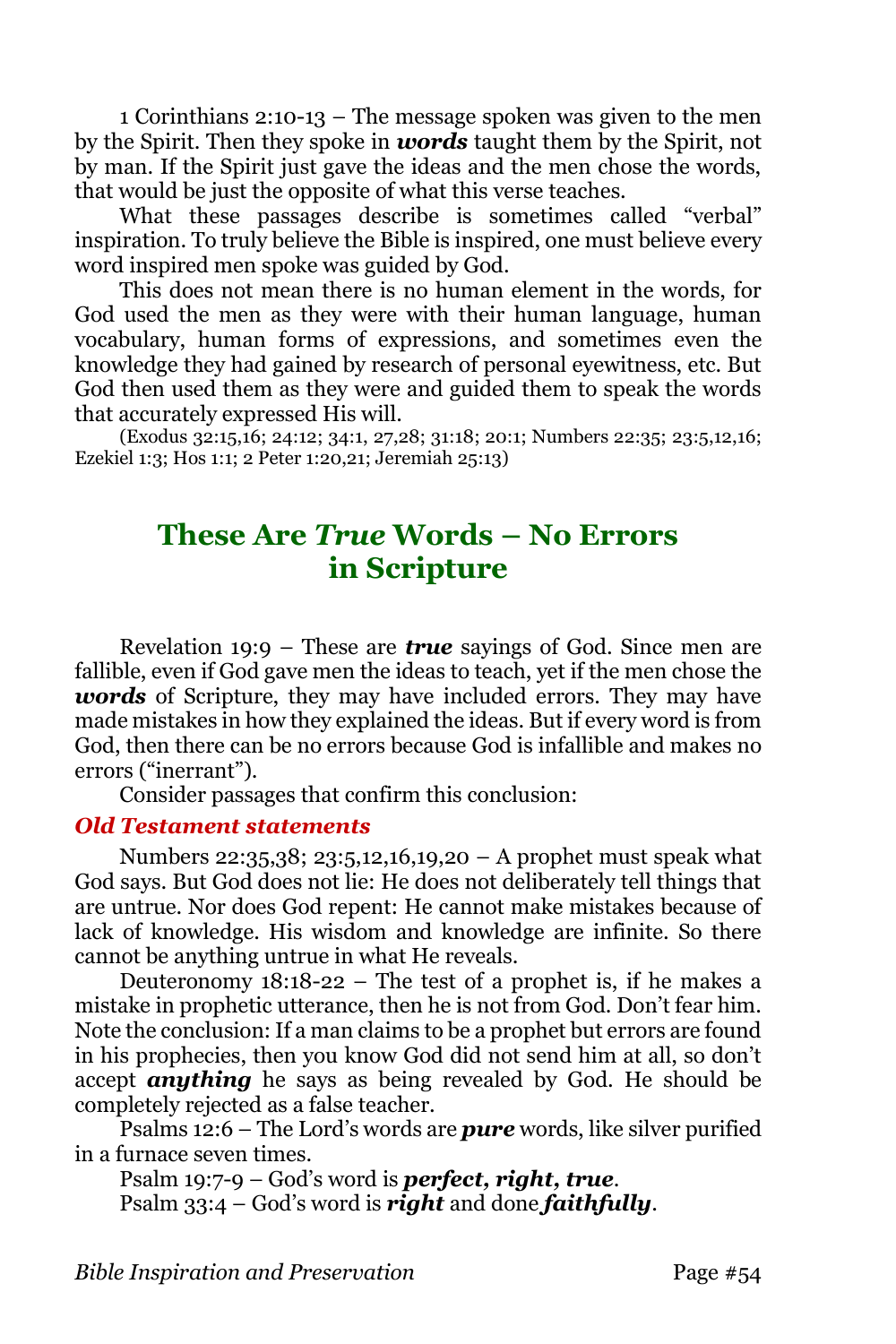Psalm 119:128,142,160 – *All* God's precepts are *right*.

Some say they accept some Bible teachings as being the will of God, but they reject other parts as teaching human mistakes or errors. These passages teach we must accept it all as a Divine revelation, or we must reject it completely as a fraud having no Divine authority at all.

#### *New Testament statements*

John 17:17 – God's word is *truth.*

Romans 3:4 – Let God be *true,* though men may lie.

Titus 1:2,3 – God, who cannot lie, manifested the word.

Hebrews 6:18 – It is impossible for God to lie.

Revelation 21:5 – The words written are *true* and *faithful.*

If one claims that the Bible advocates errors, then either he must completely reject the Bible as God's will, or else He is saying that God is not infallible. The Bible says it is all from God, and it says that any teacher should be rejected if he claims to speak for God when he doesn't. If the message advocates error anywhere, then either the man who spoke that error is not from God at all or else God made a mistake!

So, we must conclude that no Bible writings anywhere teach error or advocate fallible, human mistakes. We sometimes describe this concept by saying the Scriptures are "infallible and inerrant." To truly believe the Bible is inspired one must believe that inspired men made no errors in what they taught.

(Psalm 147:4,5; Job 37:16; 1 Peter 5:12; Galatians 1:20; John 10:35; James 1:25; etc.)

# **The Consequences of Accepting or Denying Infallible Inspiration**

Why does it matter whether we conclude the Bible is the infallible, verbally inspired word of God, or if we believe the words of the Bible are not all God's words: that some Bible teachings are human in origin, or that there may be mistakes in the Bible? What are the consequences of such views to our own lives and our service to God?

## **It Determines Whether or Not We Have a Reliable Source of Religious Authority.**

Matthew 22:32 – Jesus claimed that Bible language was so exact that we can make arguments that rely on such grammatical details as the tense of verbs ("am" instead of "was"). But if in fact there could be errors in the writings – if the tense of the verbs could be mistaken – then no such arguments would be reliable.

2 Timothy 3:16,17; Acts 3:22,23; John 10:35; Matthew 28:18-20; John 12:48 – Bible writers said the Scriptures are a reliable source of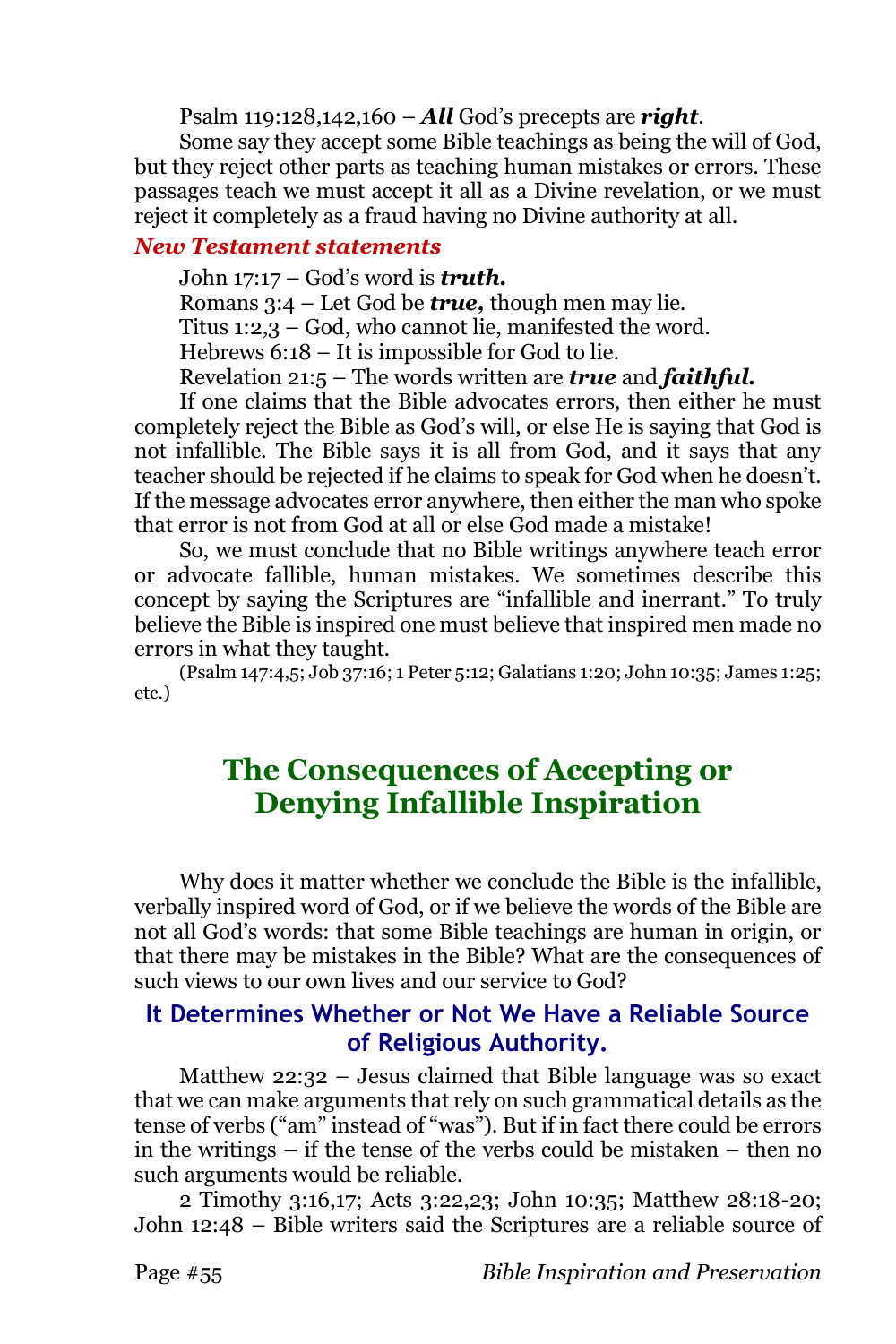authority and guidance in religion because they truly are God's will. They said we must obey *all* that is taught, else we stand condemned. They said we will be judged by what is taught. But if there may be errors, then we should not obey it all, but only the parts that are true. How can we decide what is true and what is not?

Matthew 15:9; Galatians 1:8,9 – Jesus and Bible writers said our worship is vain if we follow human teachings and we are accursed if we teach doctrines different from God's word. But if some of the Bible is inspired truth from God but some is fallible human error, how do we know what to follow and what not to follow?

When we plant seeds of doubt about the accuracy of Scripture, how would we know what parts are correct and what parts are incorrect, what to believe and what to disbelieve, what to use as evidence and what to ignore? How would we know if a certain course of action would lead to eternal life or to eternal punishment?

But if the Bible is the infallibly true message of God's word, then we know we can trust everything it tells us. The only issue that remains is to study and determine what it says.

The man who questions the accuracy of Scripture is like a ship adrift at sea in a storm with no reliable compass, no reliable map, and no assurance of what course will lead to safety. But when we know that the Bible really is the infallible word of God, then we have a sure guide that we know will lead us safely to the harbor.

## **It Determines Whether We Stand Firm upon God's Word or Begin a Course of Continual Rejection.**

When people believe that the Bible may be in error on some points, they gradually question and deny more and more of what it teaches. They may start out saying they doubt some aspects of the Bible account of creation or the Flood or some other miracle. Or they may doubt the Bible teaching about women being subject to men, or about homosexuality, or they question the teachings of Paul, etc.

But such denials leave them with no grounds for believing anything else the Bible says. Disbelief is progressive. Whenever we say, "I know the Bible teaches this, but I don't accept it," we have opened the door for more and more unbelief. The camel's nose is in the tent. There is no logical stopping point. Soon we deny more and more miracles or more and more doctrines, etc., because we have undermined the foundation of belief.

Matthew 7:21-27 – Jesus compared those who hear and obey His words to a man building on a rock, but a man who does not obey is like a man building on sand. In a similar illustration, a man who disbelieves Bible teaching on some points is like a man standing on the side of a steep sand dune. Struggle as he will, he is doomed to slide further and further down. The man who believes firmly in the Bible is like a man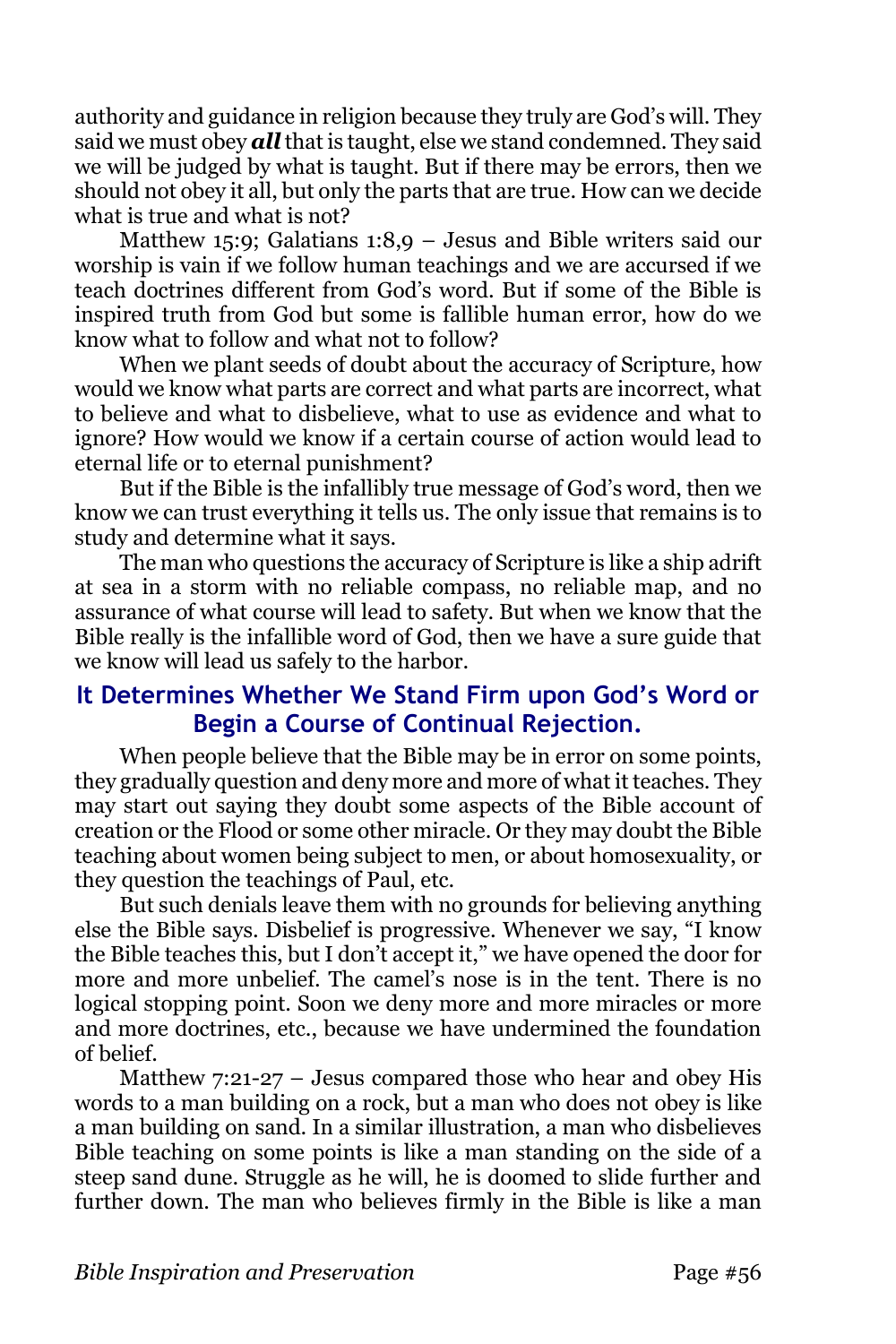standing on top a solid rock. He stands firm on a sure foundation to know how to live his life.

## **It Determines Whether We Accept Bible Writers as True Teachers or False Teachers.**

We have seen that the writers said they did speak from God, they did not simply speak human wisdom, all they said was from God, and therefore it could not be in error. They plainly said that, if people make such claims when they are not true, those people are false teachers. It follows that, if we deny the truth of their claims, then by their own statements we must conclude they are false teachers. If so, we should not follow their words as having any authority in religion, but should completely reject them like we reject the Koran or the Book of Mormon.

The claims of the Bible writers are such that they will not let us take a middle ground, as modernists try to do. Either we must accept the Bible as completely God's word, not the word of men – every word given by God without error – or else we must completely reject it as the product of evil, hypocritical men, having no authority in religion at all. We cannot say the Bible is a good book but may teach error sometimes.

The person who truly believes in the inspiration of Scripture, however, confidently defends *all* Scripture as being inspired of God. He may know there are many things he does not yet understand, but that does not cause him to doubt them to be God's inspired message. Instead, he sets about to understand the message, confident that his confusion is caused simply by his own lack of knowledge, not by any fault or failure in the message.

## **It Determines Whether We Accept Jesus as God's Divine Son or as a False Teacher.**

Some want to say they believe in Jesus, but they just don't believe everything in the Bible.

## *But the only way to really know anything about Jesus is on the basis of the Bible.*

John 20:30,31; 5:46,47; Acts 17:2.3; 18:28; etc. – Jesus and His apostles said the way to know Jesus is God's Son and a true prophet is by appealing to Scripture. Faith in Jesus goes hand-in-hand with faith in the Scriptures. In fact, what good would it do to believe in Jesus without the Scriptures, since we would have no idea what He did or did not teach? How can you follow Jesus if you are never sure how He lived or what He taught?

## *We have seen that Jesus claimed that both Old and New Testament writers spoke God's will.*

We saw earlier that Jesus quoted Old Testament writers as authoritative, and He said the New Testament writers would be guided by the Holy Spirit. He endorsed all Bible writers. But if we say there may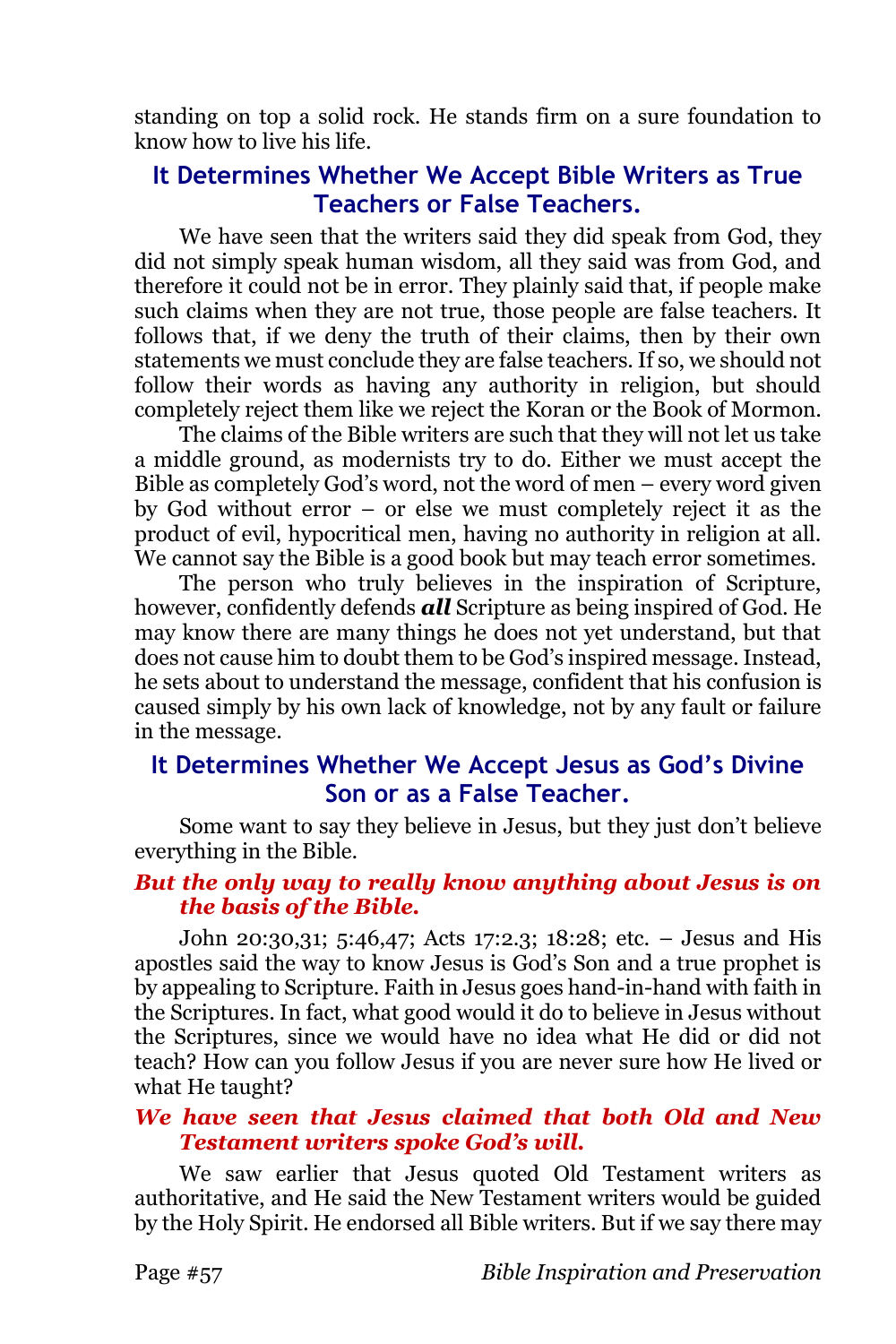be errors in the record these men wrote, then we have rejected the truthfulness of Jesus. We have said He was mistaken in His view of Scripture. This makes Him a false teacher, just like we said in the last point about the Bible writers themselves.

Luke 10:16 – Specifically, Jesus said that, if we receive His apostles and prophets, we receive Him; but if we reject them, we reject Him and His Father. So, if we say these men may have taught error, then we are rejecting what they said, and therefore rejecting Jesus.

The true disciple of Jesus, however, stands firm in his faith in Scripture. He knows that Jesus endorsed the Scriptures to be God's true message to man, and that the Scriptures are the only source we have to learn the will of Jesus and to confirm who He is. He knows that to have true faith in Jesus is to have faith in the Scriptures, and that to have true faith in the Scriptures is to have faith in Jesus.

## **It Determines Whether We Stand Blessed or Accursed before God.**

We have seen that, to believe there may be errors in Scripture, is to reject the claims of the Bible writers and of Jesus Himself. But we cannot doubt those teachings and still receive the blessings those teachings offer.

Galatians 1:8-12 – If we preach a different gospel, we are accursed. But the gospel says, even in the context of this passage, that the message is from God not man, therefore it is infallible, etc. If we believe there may be errors in God's word, we are following a different gospel.

1 Thessalonians 4:8 – To reject what the inspired men said is to reject, not men, but God, because God guided the men by the Holy Spirit (compare Luke 10:16). But one thing the men said is that they wrote *God's* word, not their own. To reject this is to reject the word of God Himself.

2 Thessalonians 2:13 – God chose us to salvation through belief of the truth. Those who seek to be saved must believe God's word is truth, not error. Those who believe the gospel can have the blessings of the gospel, including salvation. That is why we need to trust the Scriptures as infallibly, inerrantly inspired.

## **Conclusion**

There is no middle ground. We must accept the Bible to be exactly what it claims to be: the verbally inspired and infallible word of God. Or else we must reject it completely and give it no weight of authority in our lives at all. But to compromise and say we believe some of it but not all of it, is to take a position that the teaching of the Bible itself will not allow.

The evidence that the Bible is truly inspired is found in the Bible itself: fulfilled prophecy, miracles, the resurrection of Jesus, etc. If we believe that evidence, trust the Bible as God's inspired word, and serve

*Bible Inspiration and Preservation* Page #58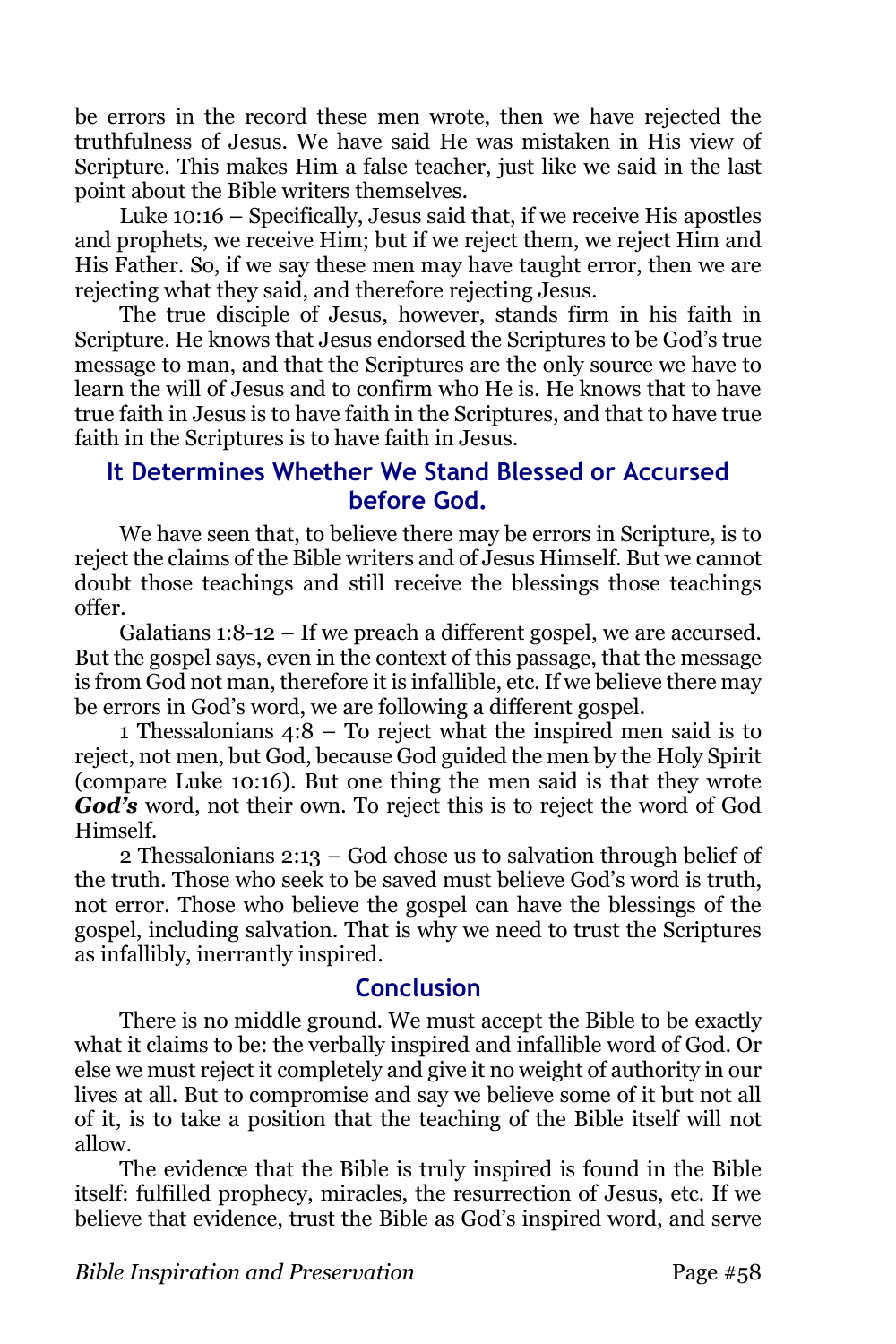obediently, we can receive the blessings of the gospel, including eternal life.

What is your view of Scripture? Do you accept it? If so, have you obeyed it?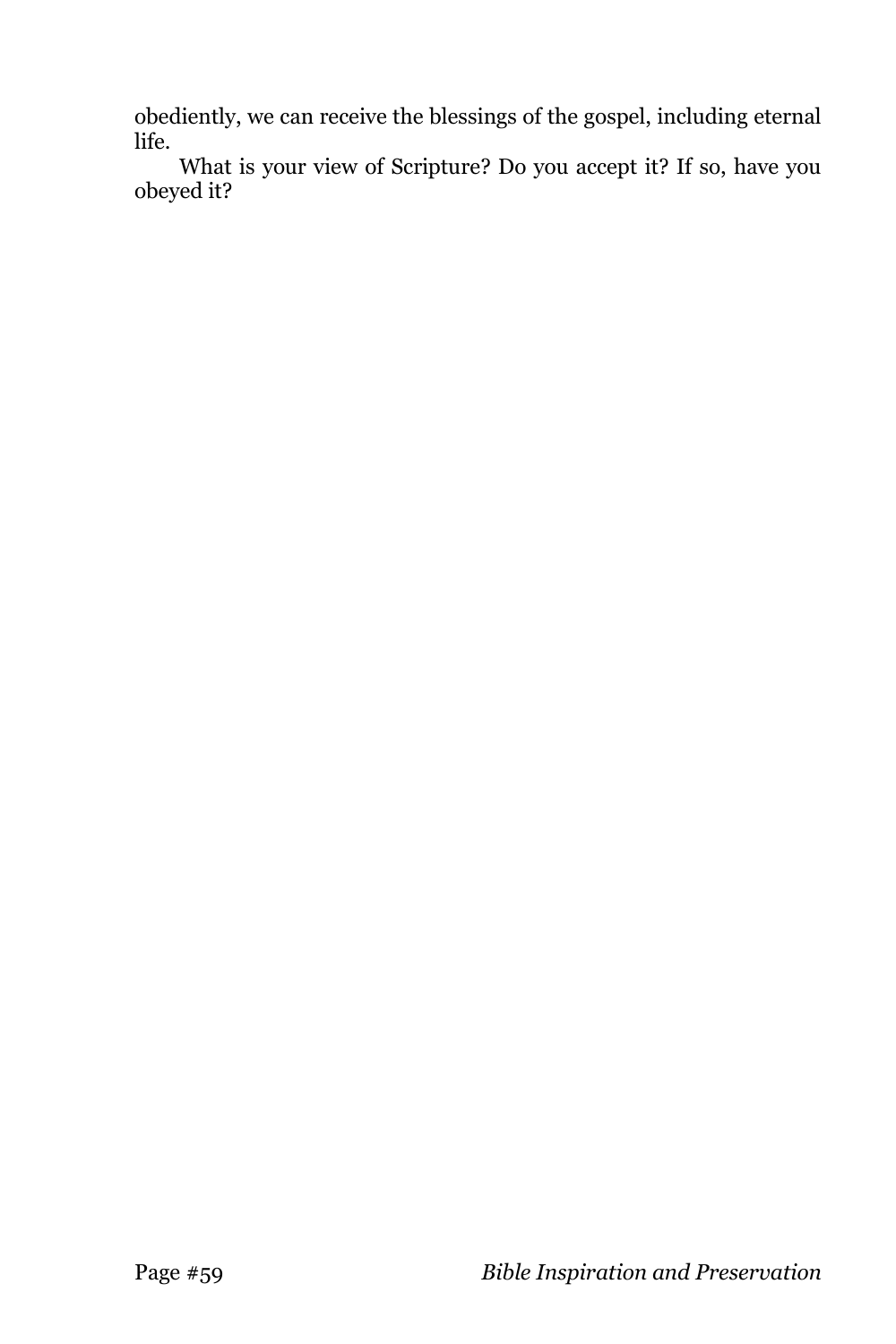# **The Historical Nature of Bible Accounts**

## *Introduction:*

Modern "scholars" often doubt or deny that various Biblical events ever really happened, even though the Scriptures record them as fact. This is especially true regarding many miracles and supernatural events, such as: creation, the flood, the virgin birth, the resurrection, and nearly all Old Testament and New Testament miracles.

## *The purpose of this study is to examine the evidence that Bible writers claimed to be historically accurate.*

We will focus on various miracles and supernatural events that the Bible records as fact but men often doubt. Our intent will be to show that the Bible writers clearly intended to convey that the events they and other Bible writers recorded really happened as matter of historical fact.

# **The Need for This Study**

I believe the Bible itself contains the best answers to skeptics' claims. Some historical, scientific, or other external proofs may be helpful, but God has given us in the Bible everything we need to answer the arguments against it (2 Timothy 3:16,17). To see the significance of this, consider some current conflicts.

## **Common Post-Modern Concepts**

We often hear that we live, no longer in the age of "Modernism," but in the age of "Post-modernism." Here are some views commonly advocated by this kind of thinking: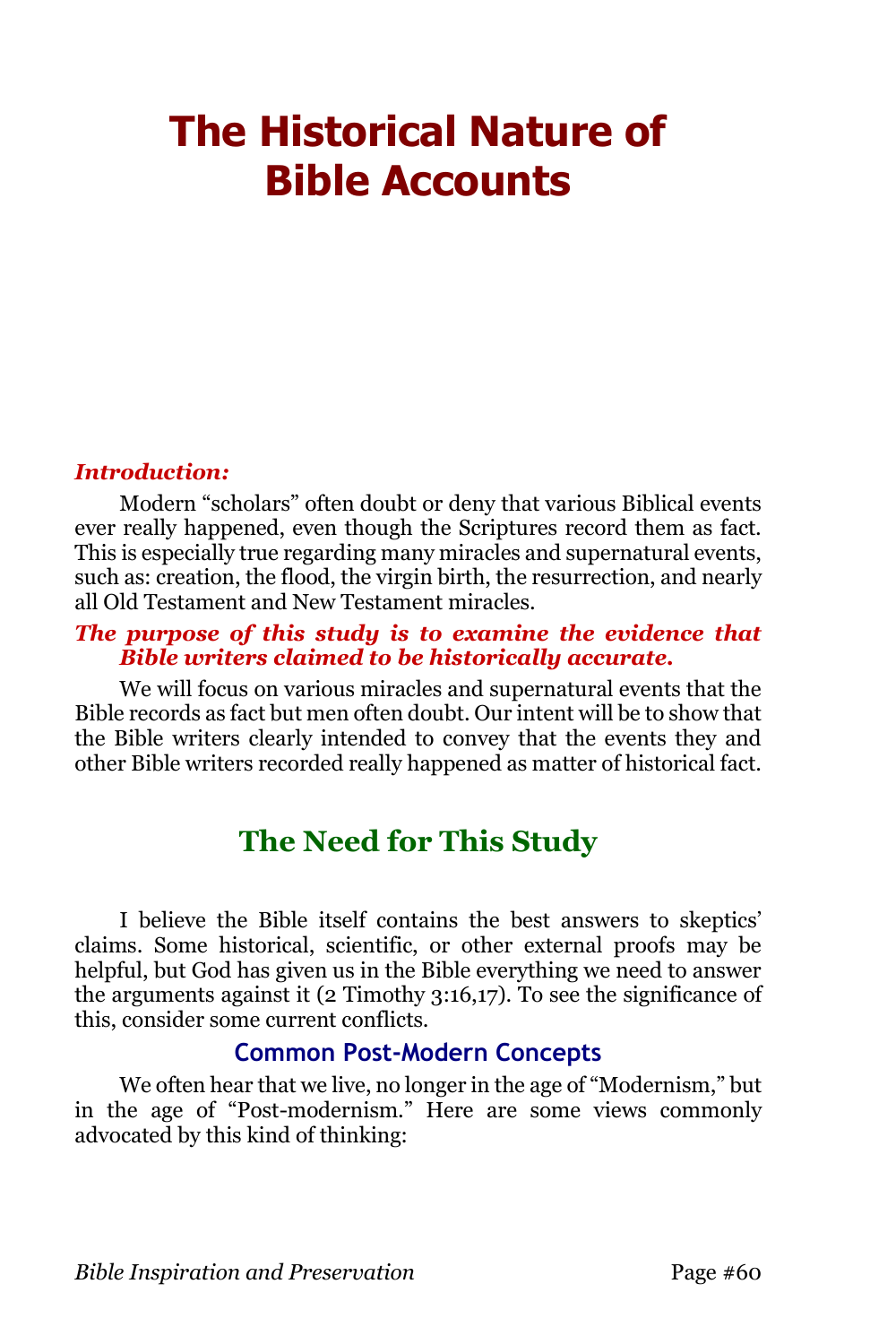## *Tolerance of all views and lifestyles*

Often called "political correctness," this concept says that almost any view or practice should be viewed as acceptable. The only thing that cannot be tolerated is intolerance!

#### *Relative truth*

This view says that there is no such thing as absolute truth, especially no absolutes about right and wrong. Whatever you really believe to be true, is true for you. If someone else really believes a thing to be true, then for him it is true, even if it flatly contradicts what you believe to be true. No absolutes fit all people, especially in matters of right and wrong.

#### *Deconstruction (revisionism)*

The things people say should not be interpreted according to what the *speaker* means by it, but according to what it means to the *hearer*. What a speaker means by what he says is not important. What is important is what you get out of it as a listener, which may or may not be what he meant by what he said.

These views lead people to revise ("deconstruct") all influential documents to make them mean what the readers want them to mean:

\* *Legal documents:* People are not concerned about what the founding fathers meant when they wrote the Constitution, but only about what we today think it ought to mean! Legal proceedings become a mockery, because people use terms however they want to use them, regardless of what other people mean by them. As Bill Clinton argued, "What is meant by 'alone' and 'is'?"

\* *History* is rewritten to mean what modern people think it ought to mean, despite the facts of what really happened.

\* *Religious documents*, especially the Bible, are not studied to find out what God meant nor even what the men who recorded it meant, but each person decides for himself what it ought to mean.

People now are revising the Bible to eliminate what it says and make it agree with homosexuality, or they attempt to "de-sex" it to agree with feminism. And the "Jesus Seminar" votes on whether or not Jesus ever really said or did the things the Bible accounts say He said and did.

All such views are basically dishonest. They are nothing but an attempt to rationalize doing whatever people want to do. You decide what you want, then you change whatever you must change to justify it. And no one has the right to disagree with you, because if you think it is truth then it must be true for you, and everyone else must tolerate it.

Such views are promoted daily across the country in universities, in the media, and in Washington. Our children will hear them more and more.

Romans 1:22 – Professing to be wise, they became fools.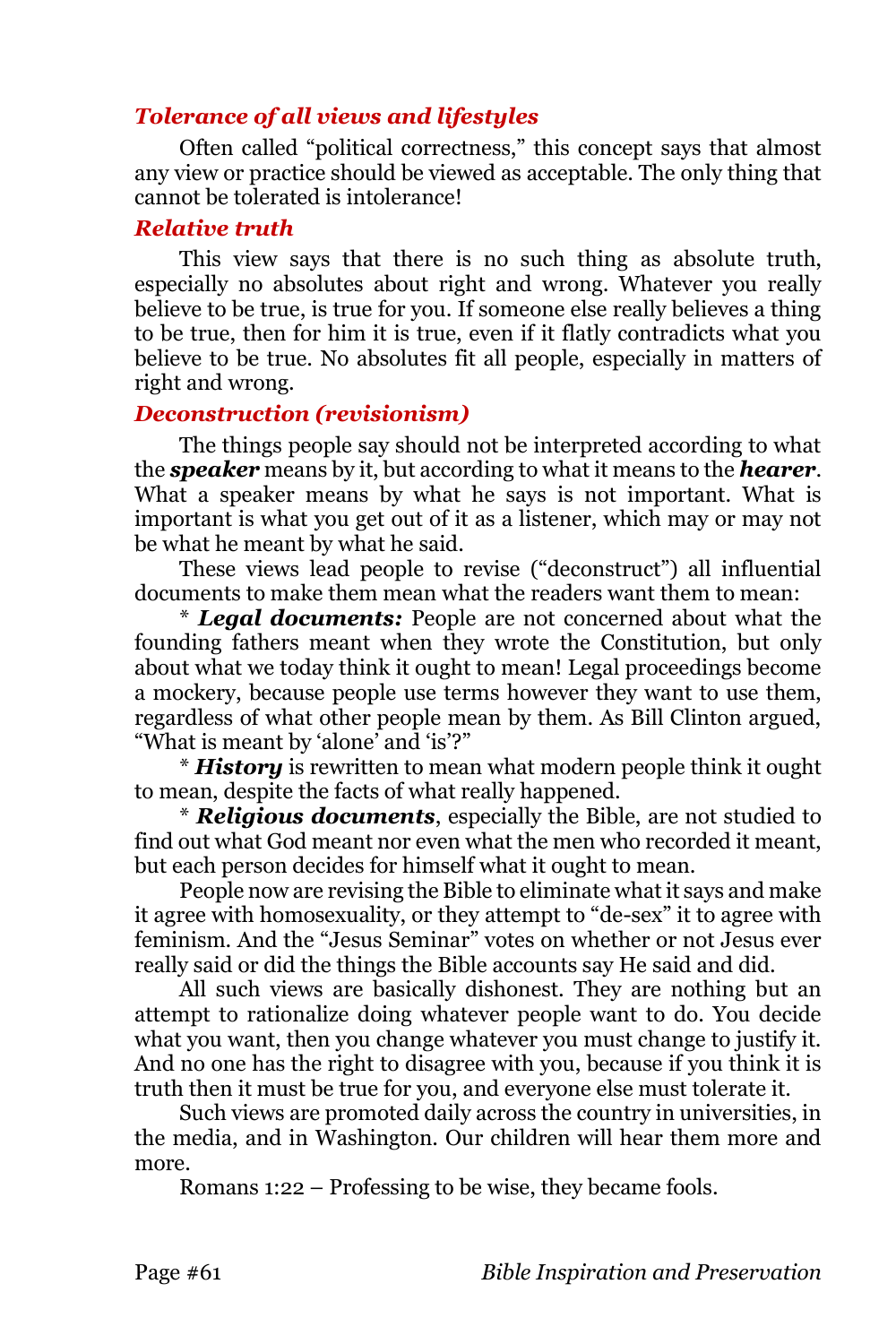## **Alternative Views of Bible Records**

Consider the effect such thinking has on how people view the Bible. The Bible is primarily a book of religious teaching, not history, yet it claims to record many historical events. Many events are alleged to have really happened, and many major doctrines are based on these accounts. The Bible's religious teachings are an essential part of its historical events and vice-versa.

What possible alternatives do we have to choose from regarding the nature of the Bible records?

#### *1. The writers spoke the truth.*

If so, then we must accept the Bible as absolute authority as our religious standard, for this is what they claimed it was.

Much evidence supports this view: fulfilled prophecy, eyewitness testimony to miracles (including Jesus' resurrection), unity of the writings of many different men, historical and scientific accuracy, etc.

## **To learn more about the evidence that the Bible was inspired by God we urge you to study our free articles on that subject on our Bible study web site at [www.gospelway.com/instruct.](http://www.gospelway.com/instruct)**

#### *2. The writers spoke lies.*

They claimed they were actually writing a message given to them directly by God and that they were writing factual accounts, yet they knew all along it was not true.

If this is the case, then these men were false teachers. Yet they repeatedly condemned false teaching. By their own standard, they ought to be rejected and disregarded entirely as religious authority.

This view contradicts the evidence (listed above) that supports the writers' inspiration. How could men predict the future, do miracles, etc., if they were speaking lies the whole time?

Further, modern scholars, including post-modernists, generally reject this view. Though they reject the accuracy and authority of much of what Bible writers said, yet they say the writers were good men. To do otherwise would be too "intolerant" and extreme for them.

#### *3. The writers were lunatics (or totally out of touch with reality).*

They really believed they were writing a message given to them directly by God and that they were writing factual accounts of miracles, etc., but it wasn't true at all.

If so, these men were either crazy or otherwise so deceived or out of touch with reality that they are not trustworthy at all. The things they wrote ought to be rejected and disregarded entirely as religious authority.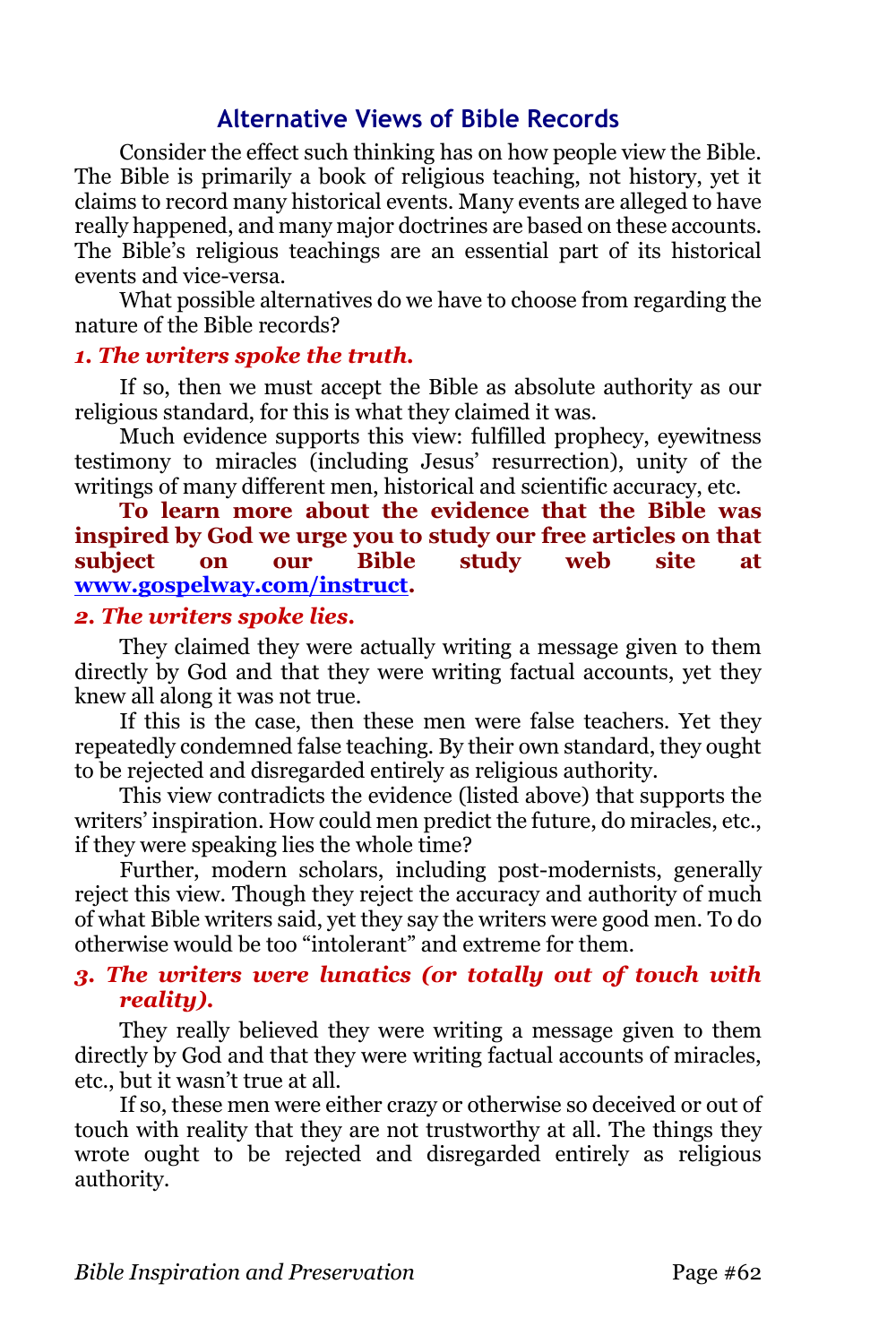This view contradicts the evidence (listed above) that supports the writers' inspiration. How could men predict the future, do miracles, etc., if they were so crazy or disoriented?

Further, modern scholars, including post-modernists, generally reject this view. Though they reject the accuracy and authority of much of what Bible writers said, yet they say the writers were reasonable men. To do otherwise would be too "intolerant" and extreme.

#### *4. The writers were honest but historically inaccurate.*

This is the view generally advocated by post-modernists. On this basis they attempt to revise ("deconstruct") the Bible to eliminate what to them is not reliable.

## **How can such views be defended?**

Two possibilities are offered:

\* The Bible writers recorded legends that had been handed down and gradually evolved for years after the actual events occurred. They thought they were writing truth, but they really recorded only rumors and myths.

\* The Bible writers were not really trying to be historically accurate. They wrote to emphasize spiritual, religious ideas, but were not really concerned about whether or not events were historically correct.

#### **Evidence against these views**

\* The records of the writers have been repeatedly confirmed by archaeology and other sources. Claims of inaccuracy have been repeatedly disproved. Naturally, there are many Bible records that we cannot confirm by other evidence, because the events occurred so long ago. But the evidence we do have indicates historical accuracy.

\* The writers claimed to be writing by direct guidance of God, and that God is infallible. They denied they were writing merely their own or human thoughts. These claims are confirmed by the evidence of fulfilled prophecy, miracles, etc. If these claims are true, then their writings must have been historically accurate. To claim they were wrong is to claim they were not inspired or else that God Himself made the mistakes.

This reduces point #4 above to the same bottom line as points #2&3. If the writers wrote errors, they are liars or lunatics, for they claimed an infallible God guided them. In any case their record should not be respected at all but should be disregarded as religious authority.

\* The writers claimed to write historically accurate accounts. They repeatedly made statements that implied they and other Bible writers were recording factual accounts, not legends.

If they really made such claims, then explanation #4 is untenable and is reduced again to #2 or #3. In the face of repeated claims from the writers themselves that they wrote historical fact, to deny that they did so is to claim they were liars or lunatics. In any case, their record is not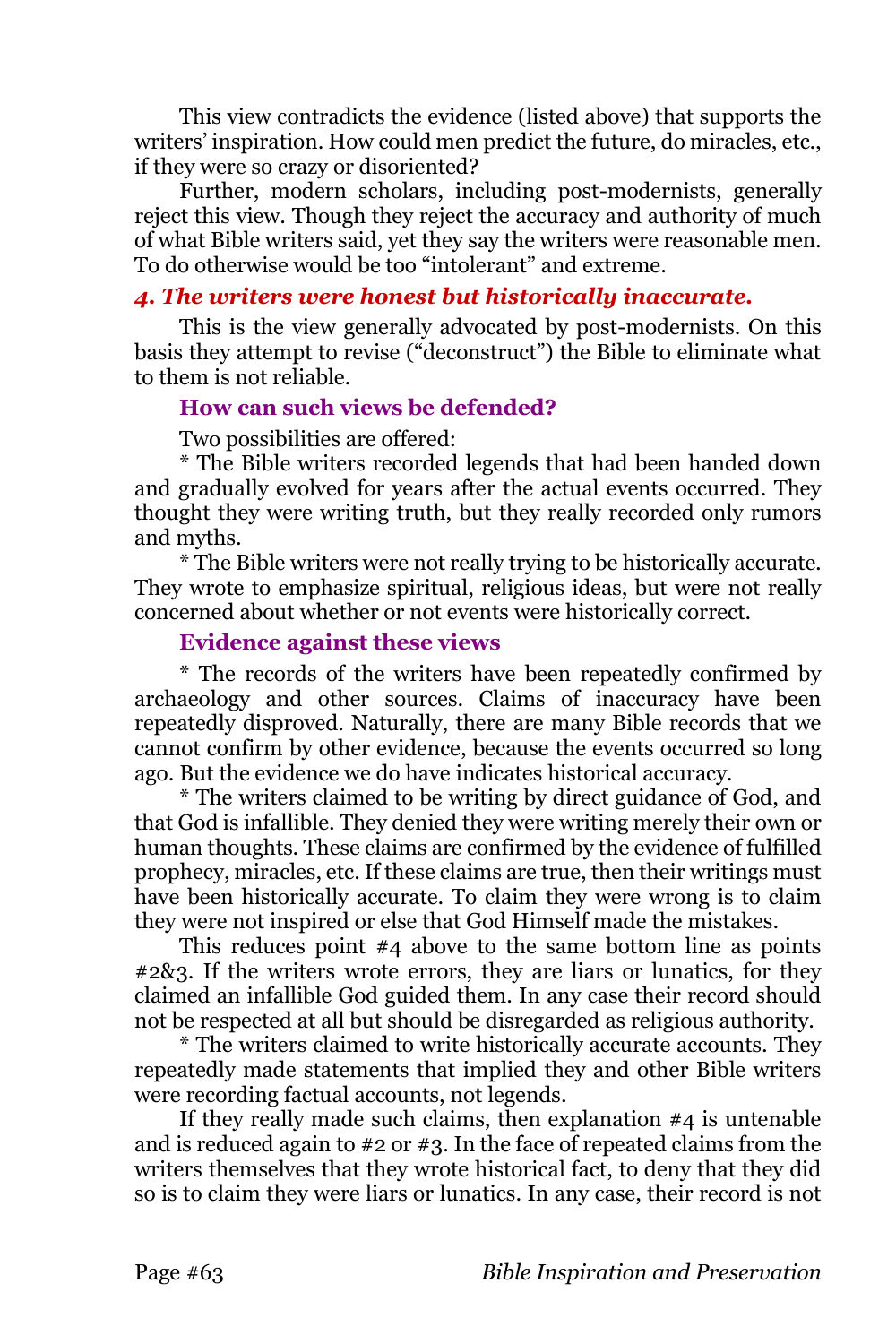reliable. Instead of trying to pick out what we accept as valid, we should totally reject it as error like we do the Book of Mormon and the Koran.

If the Bible accounts of history are not factual, then Bible doctrine is based on imagination and has no authoritative basis whatever. The historical accuracy of the Bible and the religious authority of the Bible are so inter-related that you cannot have one without the other. To undermine its historical accuracy is to deny its moral and spiritual authority.

The bottom line is: if we can disprove point #4 by the claims of the men themselves, and if we reject  $\#2$  and  $\#3$ , then we are left only with conclusion #1. That is, if we can show that the Bible writers claimed their writings were historically accurate and that they were guided by God to write them, then there must be no errors in their writings. To claim there are errors would be to claim they are liars or lunatics. But if we admit they were not liars or lunatics, then the only remaining alternative is that they must have spoken truth, and we must believe and obey the message they revealed. The approach of this study will be to demonstrate this conclusion to be correct. (We will leave it to other studies to sustain the claims of the writers by the evidence of fulfilled prophecy, miracles, etc.)

# **Historical Claims Regarding Creation**

We are examining the view that the Bible was written by honest men who speak some truth but unknowingly recorded legends or did not care whether they wrote accurate history. This view is often argued regarding the Bible doctrine of creation.

For example the Clergy Letter Project, signed by many Christian clergy, says:

We the undersigned Christian clergy from many different traditions … believe that the theory of evolution is a foundational scientific truth … religious truth is of a different order from scientific truth. Its purpose is not to convey scientific information but to transform hearts." (via *Acts and Facts*, 2/2008)

If we view the Bible account of creation as historic fact, there is no way it can be harmonized with evolution. But these "clergy" will not deny their faith in evolution nor can they bring themselves to admit they don't believe the Bible. So, they simply claim that the Bible writers did not mean to write historic or scientific truth. We should not take it as an account of what really happened but just a story to change our hearts. Other people just say creation is just a legend or symbol.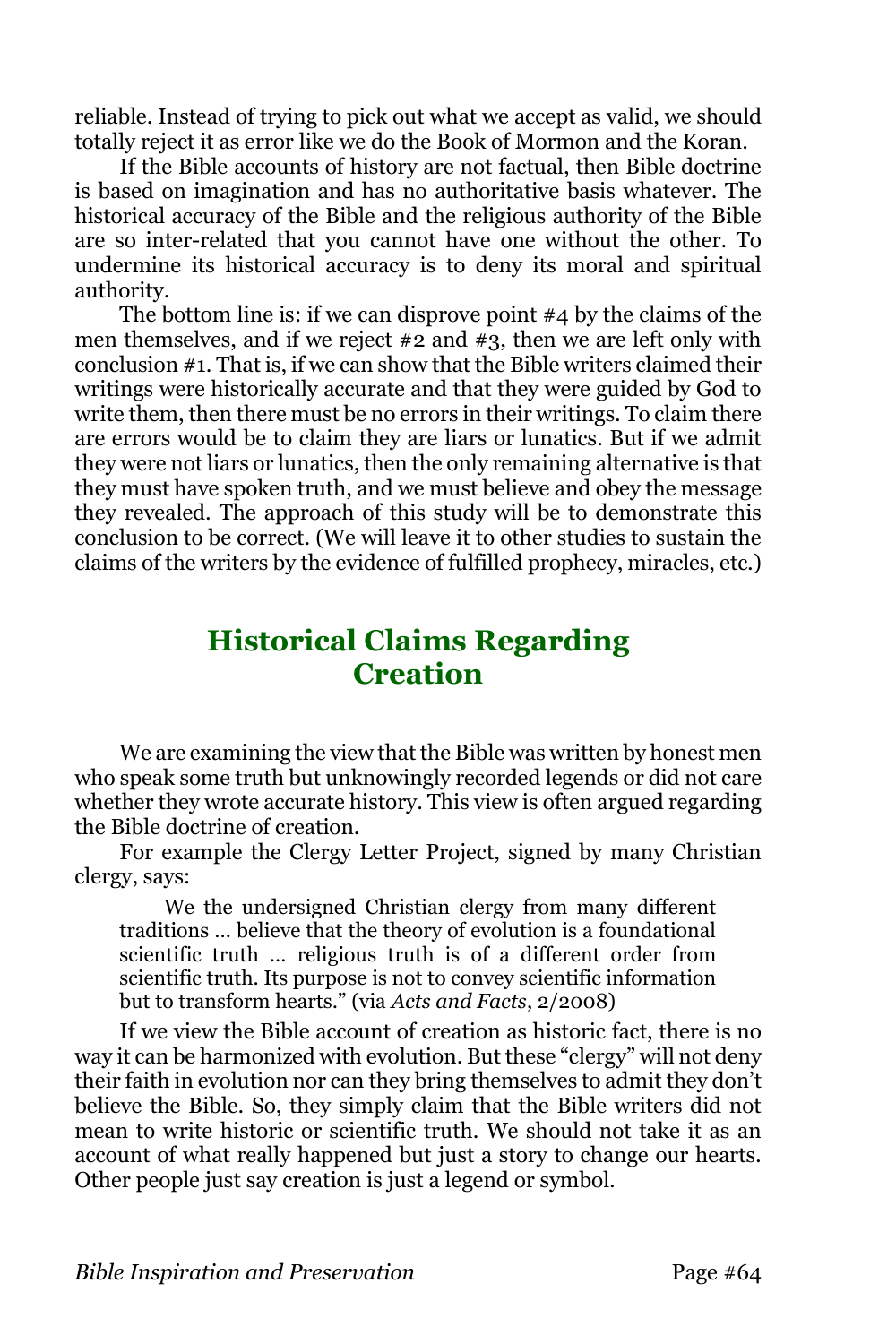But now let us consider the view of Bible writers themselves. Did they intend for the Bible teaching about creation to be taken as historic fact? If we deny it as fact, what effect would that have on Bible doctrine?

## **Creation by the Word of God**

## *Genesis 1:1,3,31, etc.*

The record states repeatedly that various aspects of the universe are the result of God's direct creative acts. He *spoke* and various creatures came into existence. This is stated as simple fact.

## *Psalms 33:6-9*

The heaven and its hosts were made by God's *word*. This confirms creation and that God spoke it.

## *Jeremiah 10:11,12*

God made earth and heaven by His power, wisdom, and understanding. Again, creation by God is affirmed as historic fact.

Note that God's creation is contrasted to the gods (idols), who could not create. Idols must be rejected because they are myth or legend. Creation is not classed as myth or legend but is contrasted to it. Creation is proof of God's claim to be God and of His power and understanding.

#### *John 1:1-3*

There was a beginning. God (the Father) and the Word (Jesus – verse 14) were present, and all things were made by Jesus. If creation is not a historic fact, why should we believe Jesus' Deity or eternal existence is a historic fact?

#### *Acts 17:24*

God made the world and everything in it. This is contrasted again to idols (verses 16,29). Further, God has the right to rule as Lord over the universe because He made it. If creation is not historical fact, why should we believe in one true God or in His right to rule? Compare Acts 14:15.

## *Many more Scriptures could be listed from Moses, Psalms, Prophets, New Testament gospels, Acts, and epistles.*

All of them treat creation by God as a simple historic fact. To deny the world began by God's creation is to deny the accuracy of every major part of the Bible.

Further, note how Bible history and Bible doctrine are completely intermingled, so that each depends on the other. The historical doctrine of Divine creation proves that He is the true God, idols are not gods, and that God has the wisdom, power, and right to rule over the world.

To deny creation is to undermine the entire Bible concept of God. Why claim to believe in the Bible at all, if you reject and undermine the basis of its teachings? Why believe these writers when they say anything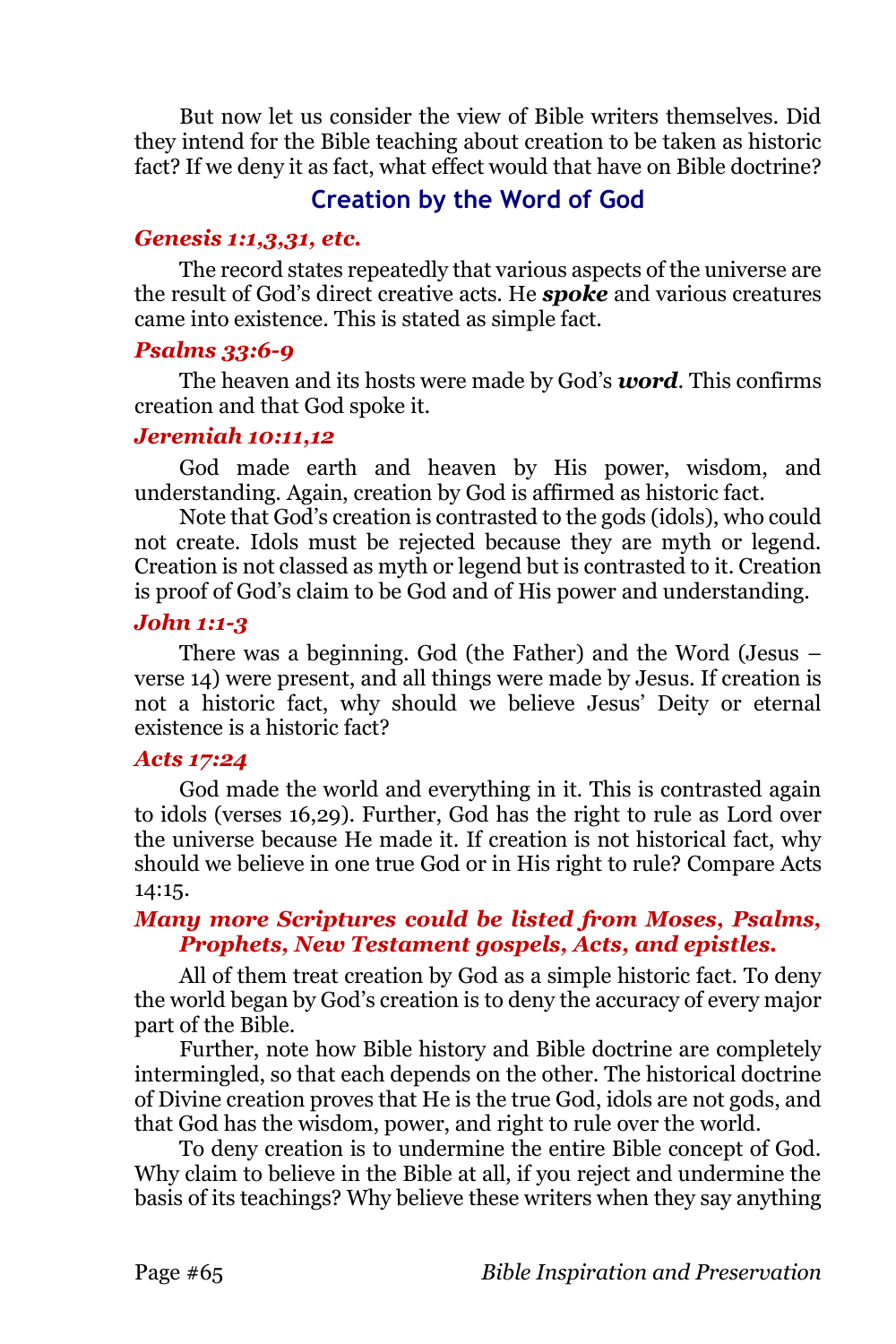about God, if you do not believe what they say about creation and the basis for believing who God is?

(Psalm 102:25; 89:11; 90:2; 104:5-9,24-28; 19:1; 24:1,2; 95:5; 146:6; 136:5-9; 8:3,6-8; 148:5; Isaiah 42:5; 45:18; 40:26; Jeremiah 27:5; Hebrews 1:10; 11:3; 2 Peter 3:5; 2 Corinthians 4:6)

## **Creation in Six Days**

Neal Buffaloe said, "One must accept all of evolution or none. And the evidence for organic evolution is overwhelmingly convincing … either the Genesis account of the 'days' is non-literal or it is false." (via O'Neal, *Truth Magazine*, 10/26/78, page 9)

#### *Genesis 1:31; 2:1-3*

Creation is described day by day. This continued six days, then the work was "finished" and God rested on the 7th day. This sounds like history. But to try to harmonize it with evolution, some want these "days" to mean long periods of hundreds of millions of years each. However:

\* "Day" in the Bible never refers to periods that long.

\* The use of "day" with a number consistently refers to literal days (except in prophecy).

\* These days are counted and called "morning and evening." Such expressions elsewhere in the Bible always are 24-hour days (except in prophecy).

\* The sun ruled the day and the moon ruled the night (1:16). If these are long ages, this would make the "evenings" consist of many millions of years of darkness followed by many millions of years of "morning" (daylight). How could life survive?

\* Plants were made on day three, but animals were not made till days five and six. How could plants survive millions of years without animals (such as insects to pollinate them, etc.)?

## *Compare Genesis 2:2,3 to Exodus 20:8-11; 31:17*

Moses wrote both passages. Exodus 20 serves as his commentary on what he meant by "day" in Genesis 1. God sanctified the seventh day as rest for Israel because on that day He rested after He had made everything in six days.

This shows the "days" to be 24-hour days like the Sabbath. Further, this passage expressly confirms that God made everything in six days. And the events of creation week were the basis of the Sabbath command – one of the 10 Commands. (Compare Exodus 31:17.)

#### *Hebrews 4:4*

God rested on the seventh day from all his works. This is a direct quote of Genesis 2:2. The New Testament confirms the idea that God created in six days then rested the seventh day. It treats it as simple historical fact.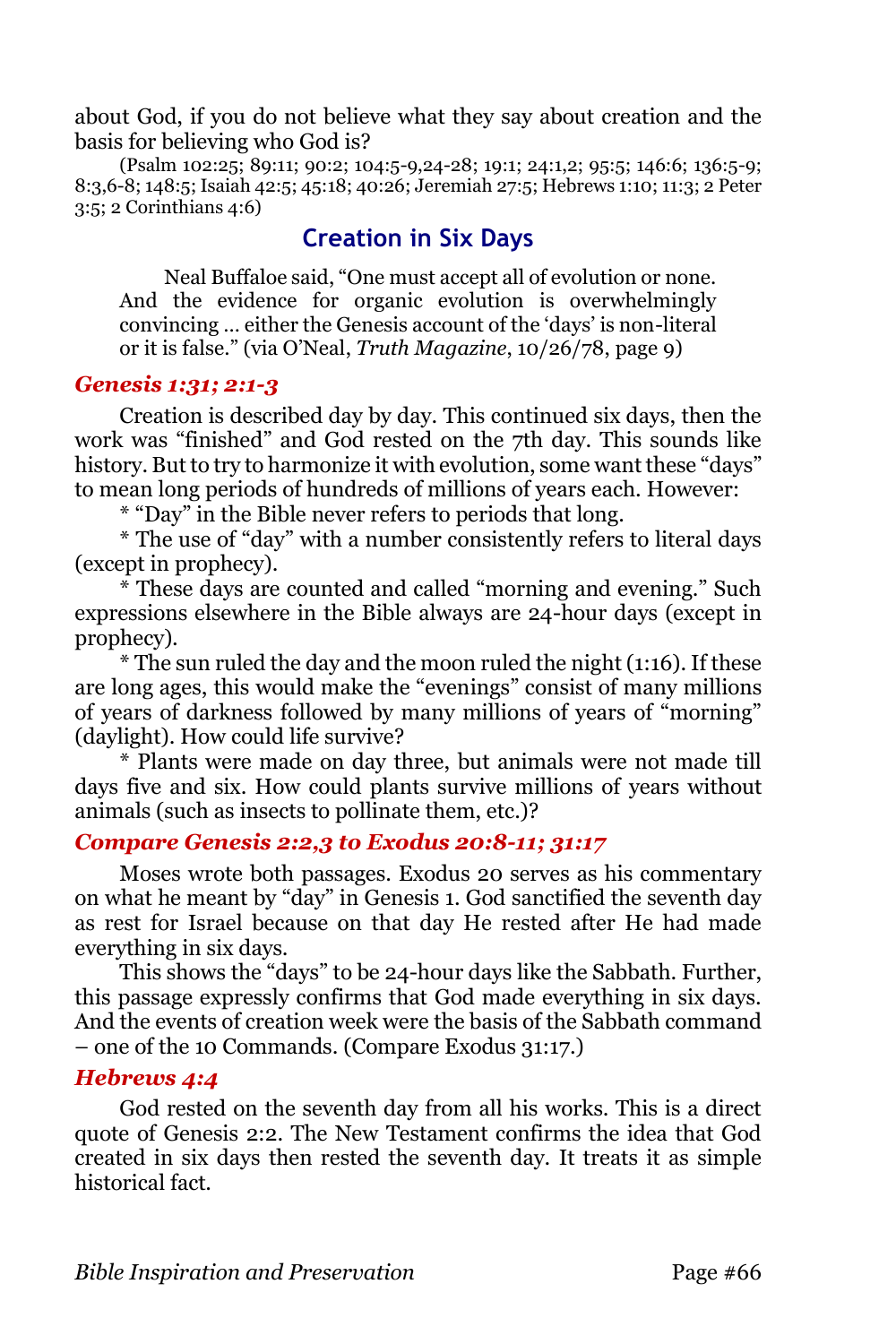Note again how Bible history and Bible doctrine are intermingled. Genesis 2 is a historical book. Exodus 20 records the 10 Commands. Hebrews 4 is a doctrinal context. If Genesis 1 is legend or not historical truth, then were the 10 Commands not historic truth? Is the doctrinal context of Hebrews mythical?

To view all these passages as legends or not historic truth is to clearly contradict the writers' intent. People hold such views, not because of any evidence that the Bible implies it, but because they don't want to accept the fact that the Bible contradicts their treasured beliefs.

## **The Image of God and Dominion over Animals**

#### *Genesis 1:26-28*

Humans, male and female, were created in the image/likeness of God. They were told to have dominion over all other living things. So man is essentially different in nature from animals. We share characteristics in common with God that are not shared in common with animals. We have dominion over animals.

Modern "scholars" deny this is historic fact, because their faith in evolution tells them man evolved from animals. Evolution gives no reason to believe man is uniquely like God and unlike animals. So they claim Genesis is unhistorical. But note other passages.

#### *Psalms 8:4-8*

God placed man in dominion over all creation, including all animals. This is so because God "made" man this way. Psalms is poetry, but this passage is quoted in Hebrews 2:6-8 in the midst of a highly doctrinal discussion.

Again, Genesis 1 is treated as historic fact and is the basis of doctrinal teaching. If Genesis 1 is legend, then is man's dominion over the earth also not factual?

#### *James 3:9,10*

Men should not be cursed because they are made in the likeness of God. But if man is not really in God's image, would it be all right to curse them? Apparently men think so, for they surely do plenty of it!

Note how the New Testament confirms the Genesis account. Man was made. He was made in God's likeness. Furthermore, New Testament doctrine is based on this historical fact. If the fact is not true, why should we believe the doctrine?

These verses show that Genesis 1 is not to be taken as myth or legend. What it says about the nature of man was intended to be taken as historical truth.

(1 Corinthians 11:7)

## *Remember the issue.*

The Bible records many events as though they are historical. Did the writers claim to be directly guided by an infallible God and did they view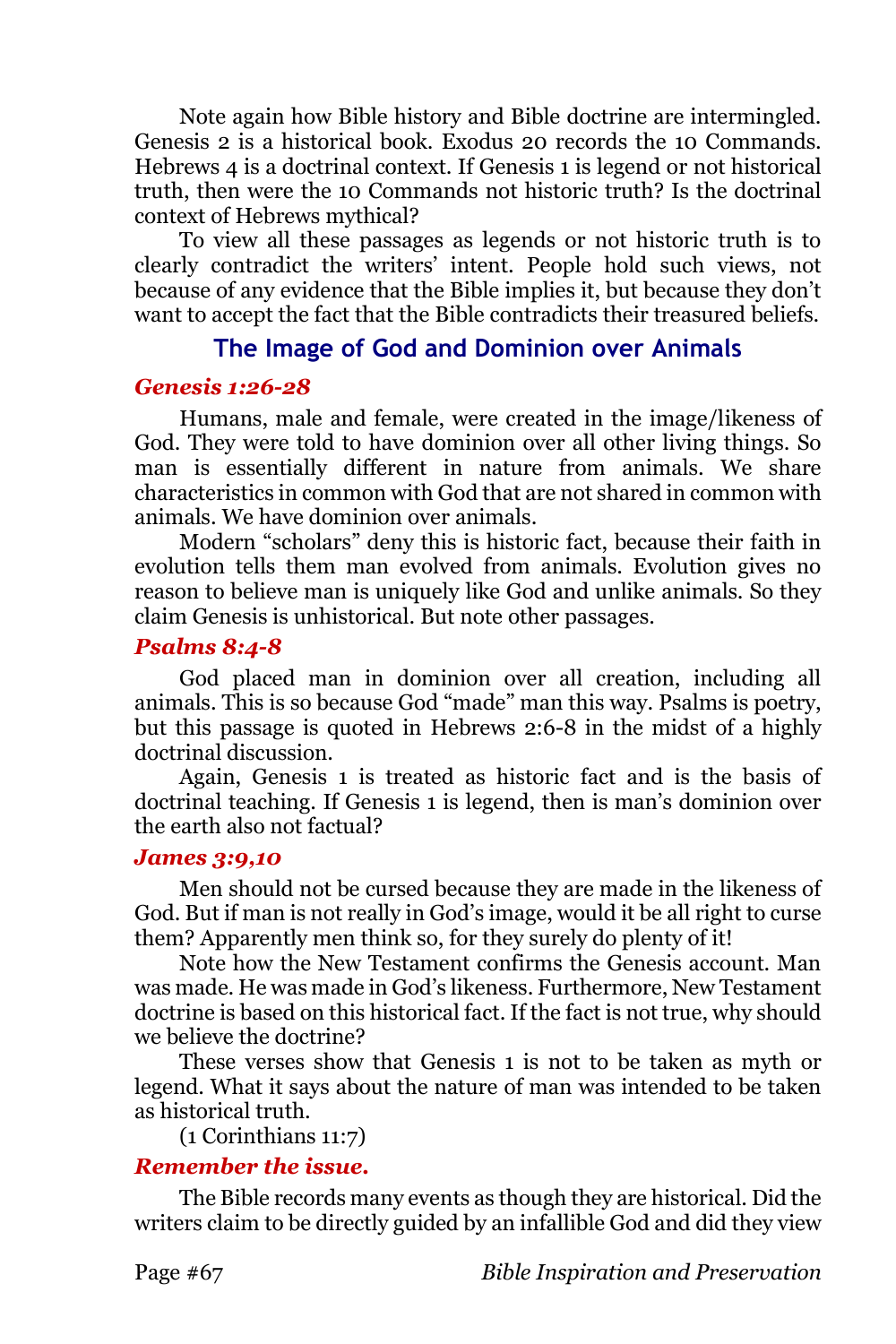these accounts as historical fact? Or were they writing without concern for whether or not they were historically accurate?

If they claimed to be guided by God and to be writing historic fact, then we are left with only three alternatives. Either they were lunatics or they were liars or their message is an absolute, infallible message containing God's will for man. If we deny they were liars or lunatics, then we are left with only one conclusion: The writers spoke the truth, and we must believe and obey their message. That message is confirmed to be true by eyewitness testimony of miracles, fulfilled prophecy, and Jesus' resurrection.

# **Historical Claims Regarding the First Man and Woman**

Genesis 2:7,21-23; 3:19 – Genesis affirms there was a first man, made from dust, and a first woman made from the man's rib. The man was named Adam (2:15,21, etc.), and woman was named Eve (3:20). Eve was the mother of all living (3:20).

Many people claim that this story cannot be literal, factual history. But consider the evidence that the Bible writers treated it as absolute fact and based fundamental Bible doctrines on the account.

## **The Existence of an Original Man and Woman**

The Garden of Eden is a 'myth,' i.e., a historical tale embodying spiritual truth … it is exceedingly unlikely that there was a First Man and Woman. (Anglican bishop Hugh Montefiore, via Ken Ham in "Back to Genesis," 6/93)

Many people deny the story could be historical because evolution says people developed gradually from lower animals over millions of years, so you could not say who was the first man and woman. The idea that woman was created from part of man's body completely contradicts evolution. So folks say Adam and Eve are just symbols, not history. But consider the consequences:

## *Genealogies*

Genesis 5:1-5 – The creation of Adam is repeated, then he is listed in a genealogy as a man just like the others in the chapter, except that he is the *first* man. He lived a certain number of years, had children, and died at a specific age, just like all the other men in the genealogy.

What could be more historical than a genealogy? Genealogies are the driest, most seemingly unimportant part of Bible accounts. Many people doubtless wonder why God inspired the writers to put them in. One reason surely must be that they prove beyond doubt that these are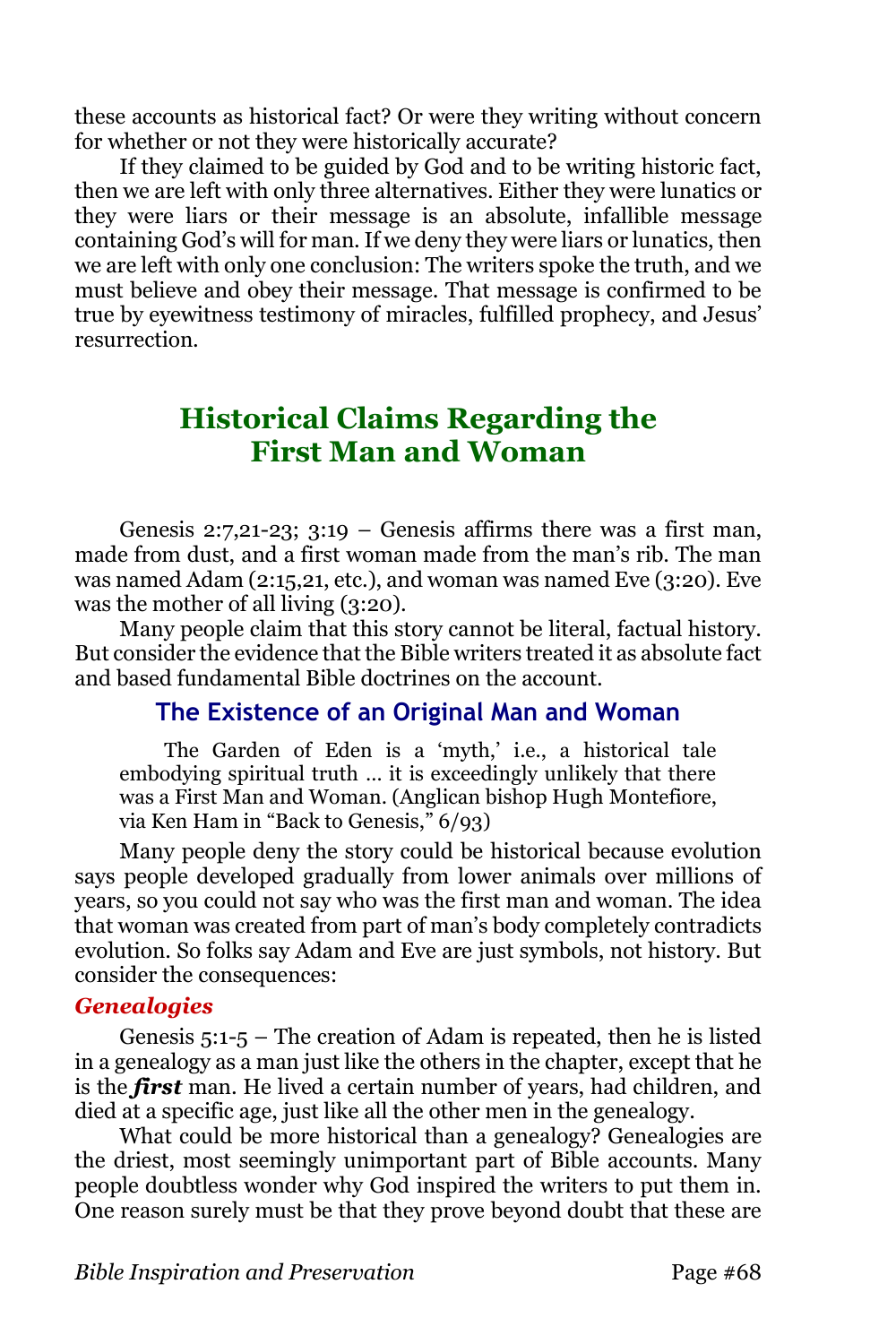intended to be historic fact! If a genealogy is not history, then there is no such thing as history!

1 Chronicles 1:1; Luke 3:38 – These genealogies list men beginning from Adam through many generations including Abraham, David, Solomon, and even Jesus. Were these other men all just myths or symbols too? Was Jesus a real historic character, or was His life too just a story but not meant to be history?

Even most post-moderns are prepared to admit the existence of these men as historic characters. But Adam is in the genealogies like the other men. What is more, he is the first man! If they were real history, he was too!

#### *Matthew 19:4-6*

From the *beginning* God made *male and female*. These *two* become one in marriage (one man and one woman). Here, Jesus Himself confirms the Genesis account of creation of one original man and one original woman. He treats it as simple historic fact, never doubting it in any way. (Mark 10:6-8)

## *1 Timothy 2:13*

Paul too confirms all the basic facts Genesis states about Adam and Eve. Both are named. Man was created first, then woman. Paul accepted the account as simple fact without disputing any aspect.

To deny the historical accuracy of the Genesis accounts of Adam and Eve is to deny the accuracy of many major parts of Scripture, including the teaching of Jesus Himself and of Paul, who wrote most books in the New Testament.

(Jude 14; 2 Corinthians 11:3; 1 Corinthians 15:22,45,47; 11:8,9)

## **Marriage, the First Sin, and the Headship of Man**

Genesis 2:18-24; 3:1-19 – Man needed companionship, so woman was created to meet that need. God instituted marriage saying man should leave parents and cleave to his wife. Woman was created to be an assistant, not a leader. Eve was deceived by Satan and sinned, then she led her husband to sin. Woman's punishment included subjection to her husband. And the punishment of man included physical death (as well as spiritual death) – see  $3:19,22$ .

These ideas are completely unacceptable to many people today. Feminists and others say marriage gradually evolved. They deny women should be subject to men. Homosexuals deny that marriage must involve a man and a woman.

Evolution teaches man is not a fallen creature, but is getting continually better and today is better than when created. Further, it teaches that death was in the world before man sinned, for death is essential to the gradual evolutionary development to bring man into existence.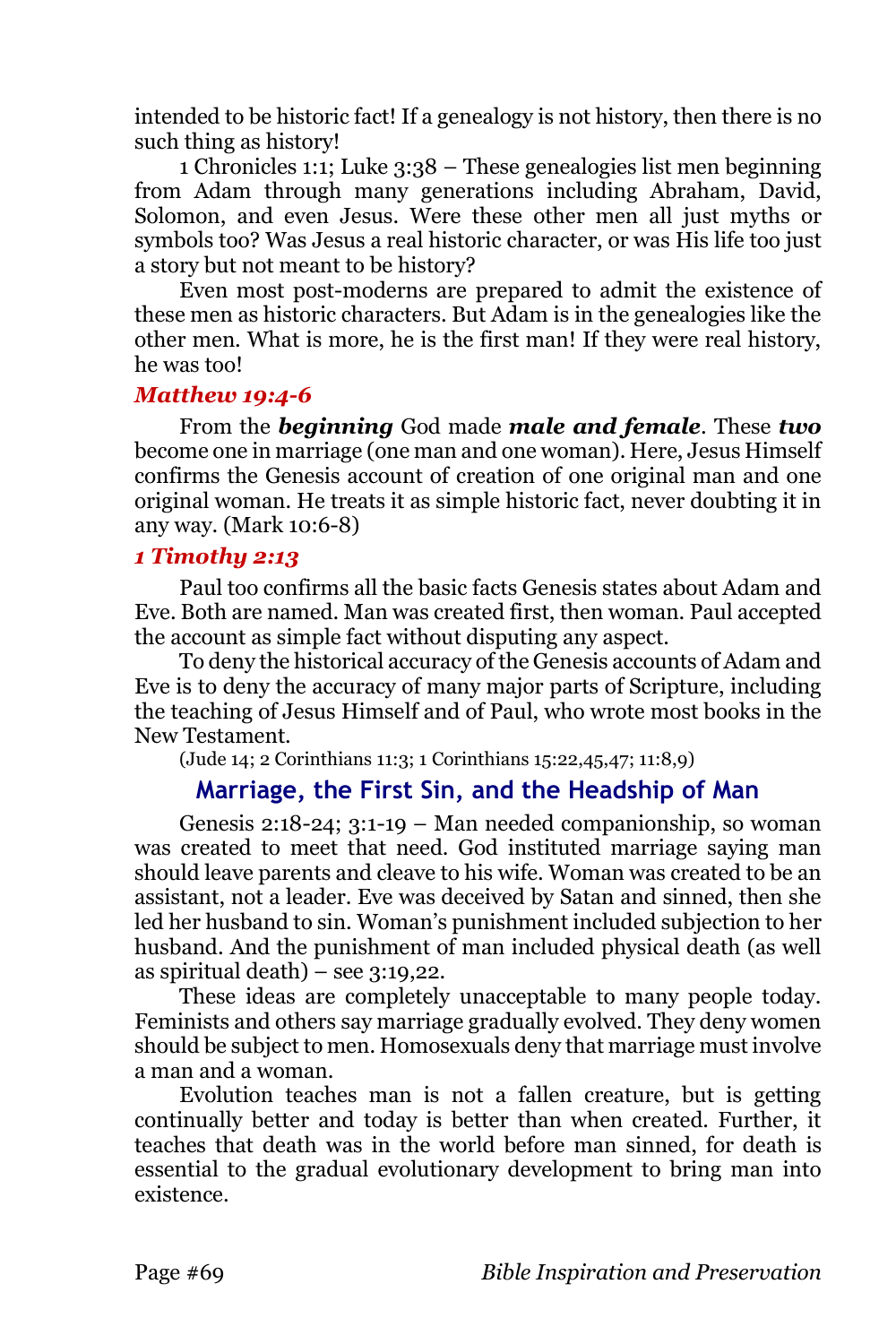So all these people take Genesis 2 and 3 as symbol or myth, but not historic fact. Consider the consequences.

## *Matthew 19:3-6,9*

Asked about divorce, Jesus appealed to what God said in Genesis 2 regarding marriage. Jesus' put His stamp of approval on the Genesis record, not just of an original man and woman, but of the origin of marriage. He used this account as the basis for teaching the permanence of marriage ("what God hath joined…). He accepted it all as reality.

Note again how doctrine and history are inseparable. If what Genesis says about marriage is a myth, then Jesus' teaching about divorce is based on a myth. Is His teaching about marriage just a myth too! But if Jesus' teaching is myth, why listen to any of it? (1 Corinthians 11:7-9,3)

## *1 Corinthians 15:21,22*

Here Paul affirms Adam existed, he sinned, and this brought death into the world for all of us. This is compared to Jesus who will bring resurrection for all. Paul again treats Adam as a real, historic person. He confirms the origin of death as a consequence of Adam's act. Adam is just as real as Jesus, and the Genesis account of the origin of death is just as real as Jesus' resurrection.

But the whole point of the context is to demonstrate that Jesus' resurrection really did happen and therefore our resurrection really will happen. Again, history and doctrine are inseparable. If what happened with Adam is not historic reality, are Jesus' resurrection and our resurrection also just myths, not historic realities? (Romans 5:12-14ff)

You cannot deny the history of the Bible and claim to accept the doctrine of the Bible. And you cannot consistently accept part of the Bible without accepting it all.

## *2 Corinthians 11:3*

Here Paul affirms that Eve existed and was deceived by the serpent, just as Genesis says. Note that the part of the story, which is most likely to be taken as legend, is the part about the serpent. But Paul specifically confirms that too!

This is used to teach us to be on guard lest we be corrupted from Jesus. If Paul is trying to get us to realize that apostasy is a *real* danger, would it make sense to compare it to a sin that did not really happen?

## *Ephesians 5:22-31 (read verses 22-25,30,31)*

Paul quotes the marriage institution of Genesis 2:24 and compares to Christ's relationship to the church. Christ is head of the church as husband is head of the wife. Again, Paul took the account of the origin of marriage to be absolute fact.

And he based fundamental New Testament doctrine on that truth. He confirmed the headship of man – one of the most objectionable parts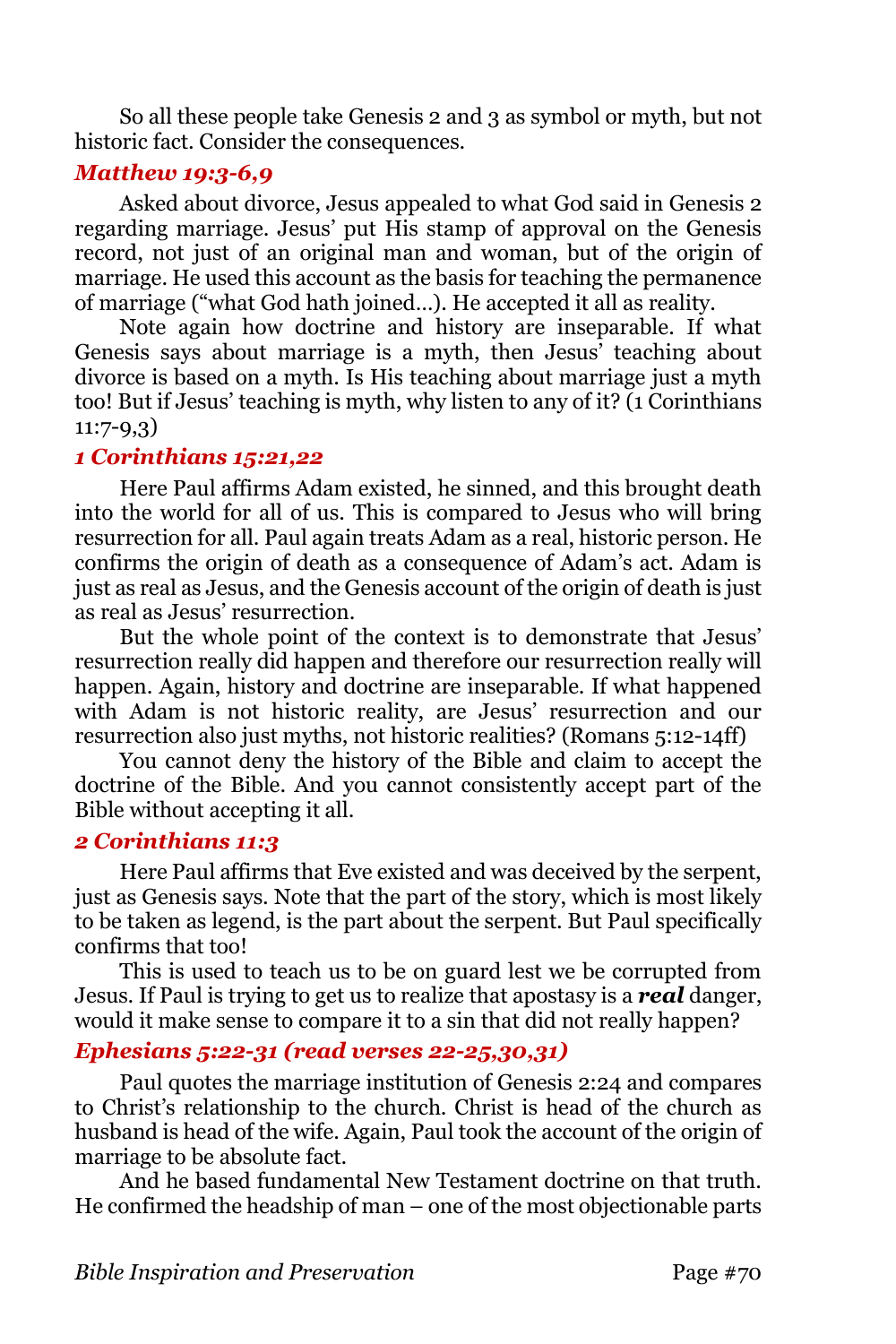of the creation story to modern folks. But then he compared that to the headship of Christ over the church! If the origin of marriage and the headship of man over woman are myths, then is Jesus' authority over the church a myth too?

Doctrine and history are also "married" in the Bible. You can't have one without the other. "What God has joined together, let not man separate"!

#### *1 Timothy 2:11-14*

By Divine inspiration Paul taught that woman should learn in subjection and not take authority over men. He based this on two facts of history: (1) Adam was first formed, then Eve; (2) Woman sinned being deceived. This confirms essentially every aspect of the Genesis account of the first sin.

Paul accepted Genesis 2&3 as fact. Further, he based clear New Testament teaching on those facts. If that account is a myth, Paul's whole teaching here is based on a myth.

No wonder so many people justify divorce, homosexuality, or sexual affairs outside marriage! No wonder so many reject the headship of man! They have been taught repeatedly to reject the Bible teaching about the origin of sin and of the family, which is the fundamental basis of major Bible doctrines.

Further, if man is not a fallen creature, then why do we need a Savior? If Adam and Eve never brought these problems into world because of sin, then why do we need someone to cleanse us of our sins? If we are evolving better and better, then salvation has nothing to do with Jesus. We should just wait till we evolve to the point we can solve all our own problems!

To deny the factuality of Genesis 1-3 is to deny fundamental truths repeatedly taught in the Bible. Either these men spoke the truth, so we should believe it all, or else they were liars or lunatics and we should reject it all.

To claim that you are a Christian and that you accept the Bible as a standard, yet you deny the accuracy of its accounts of miracles, is inconsistent and self-contradictory. The very claims made by the writers of the book will not allow you that middle-ground position.

## **Historical Claims Regarding the Flood**

Genesis 6:9-15,19 – Men became so corrupt that God determined to kill all men and animals by a flood. Noah was righteous, so God told him to build an ark so his family and all kinds of animals could survive.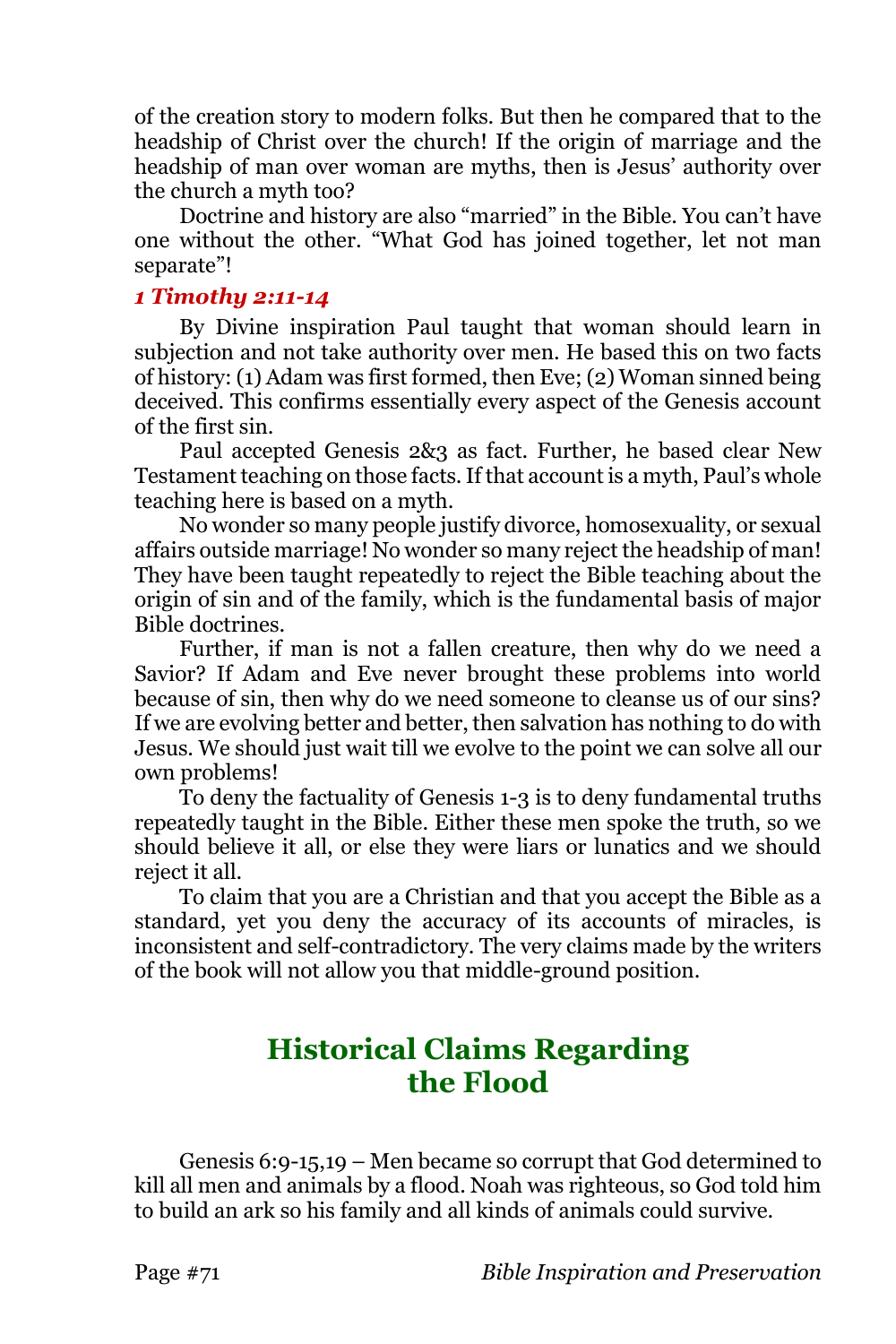Many today, who claim to be Christians, believe that such a worldwide flood could never have occurred. Evolutionists deny it. Others say God would not be so strict as to kill all people for sin.

## **The Flood Was Worldwide.**

Consider the evidence that the flood was worldwide:

1. The wording throughout uses expressions clearly referring to a worldwide event: whole earth, under the whole heaven, etc. The destruction was as widespread as the sinfulness of man. See 6:13,17; 7:3,4,21-23. (6:7; 8:9,21; 9:11,15)

2. All flesh under the whole heaven died – all that had the breath of life, including all men. The only ones that survived were the ones on the ark (6:13,17; 7:4,21-23; 8:21; 9:11,15). How can this be explained except by a worldwide flood? In a local flood, some animals and almost surely some people in other places would survive.

3. The flood involved a steady downpour combined with fountains of the deep breaking up for a period of 40 days, followed by a period of 150 days in which the waters prevailed. A whole year passed before the ground was suitable for human habitation (7:11,12,24; 8:3,5,14). Surely the result would create more than just a local flood.

4. The water covered "all the high hills under the whole heaven". It prevailed over the mountains by 15 cubits (7:19,20) and continued this way for 150 days (7:24). Water naturally flows to the lowest level. It could not cover and remain above the mountains unless the whole surface of the earth was covered.

5. Five months after the flood began, the ark rested on Ararat (7:11; 8:4). But another 2 1/2 months followed before the tops of the mountains were visible (8:5). Forty days after that, a dove sent out could find no place to land, because the water still covered the "whole earth" (8:6-9). Again, clearly this required a worldwide flood.

6. To build the ark and place the animals on it would be absurd, if this was only a local flood. In a local flood, animals elsewhere and probably people elsewhere would have survived. Those God wanted to save could have survived much more easily by migrating to where the flood would not occur. Yet the account clearly says the ark was needed to save the people and animals from passing from the face of the earth. (See 7:3,4,23.)

Those who claim that this is just a legend are effectively denying that God is all-wise. They make Him out to be more foolish than the average human!

7. We are later told that all living things on the earth were descended from Noah and the animals on the ark. See 9:1,18,19 (note the genealogy in chapter 10, especially 10:32). If the flood was not worldwide, there would be other people and animals elsewhere to repopulate the earth.  $(8:17,19)$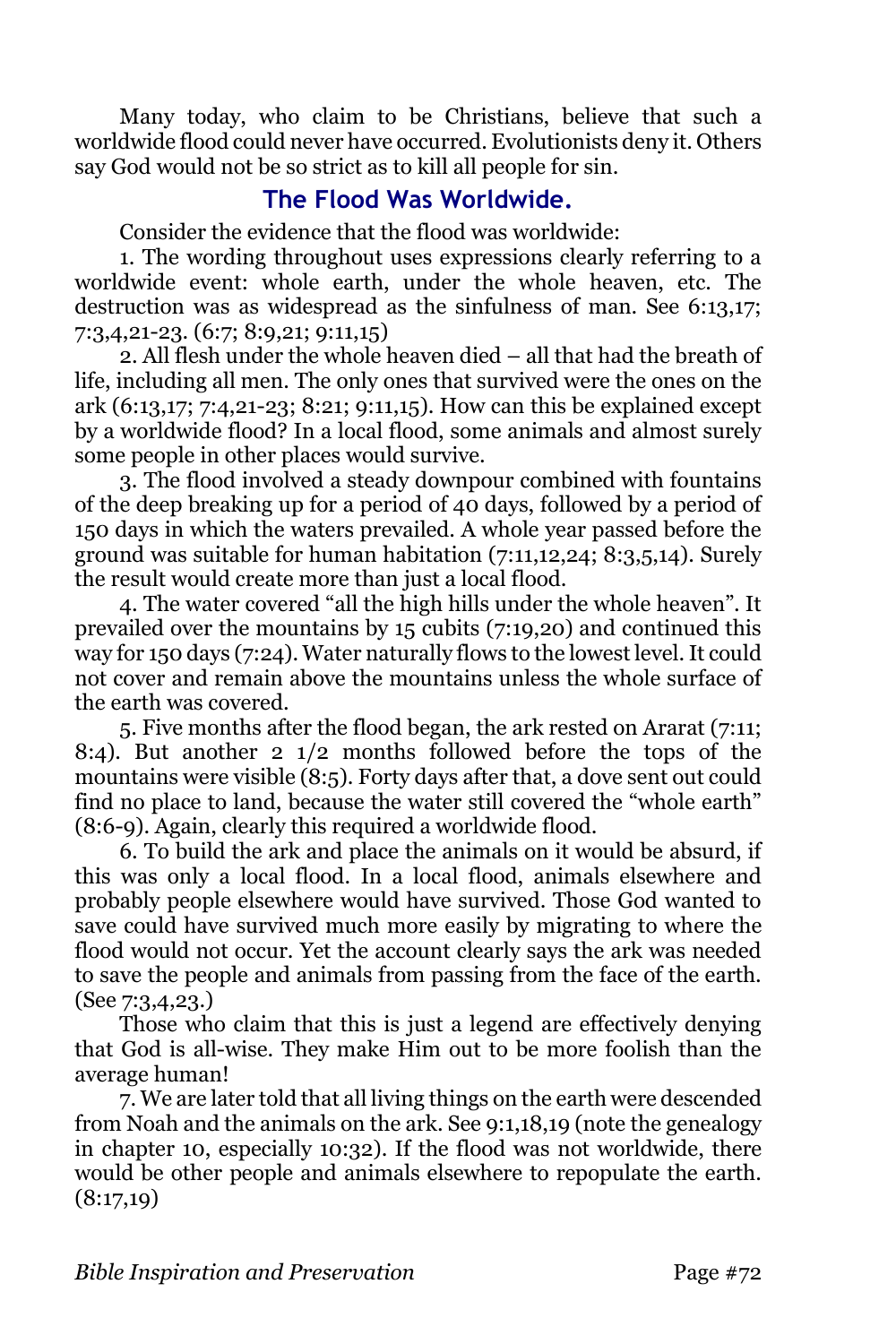8. God promised He would never again send such a flood to destroy all flesh from the face of the earth (8:21; 9:11,15). If this was just a local flood, God has repeatedly broken this promise.

9. Peter used the flood as a parallel of the worldwide judgment to occur when Jesus returns (2 Peter 3:3-7). If the flood was not worldwide, then how do we know the whole earth will be destroyed when judgment comes?

To deny that the flood was worldwide is to simply deny the Scriptures. To claim this is a legend is to make a mockery of the story and make God look foolish. If you don't believe the story, please don't claim that you believe in the Bible. Just reject the whole thing and be done with it!

# **The Flood Was a Historical Event.**

Consider now the evidence that numerous Bible teachers considered the Genesis flood and the story of Noah to be historic fact.

#### *Dates*

Genesis 5:32; 7:11; 8:4,13,14 – We are told exactly how old Noah was when the flood began, when the ark rested on Ararat, and when his family left the ark.

History is about *time:* dates and the events that occurred on those dates. To give dates is to clearly imply actual history.

#### *Genealogies*

Again, Noah is mentioned repeatedly in genealogies.

Genesis 5:28-32; 10:1,32 – Genealogies including Noah and his sons are given immediately before the account of the flood and immediately afterward. They are necessarily included, because all subsequent people descended from them!

1 Chronicles 1:4; Luke 3:36 – Noah and his sons are in the genealogies along with Abraham, Jacob, David, Solomon, and Jesus. If the story of Noah is not historic fact, why should we believe any of the others were historical characters?

Again, genealogies necessarily mean the record is intended to be historic fact. Nothing is more historical than a genealogy. If this is not meant to be historic fact, there is no point whatever in giving genealogy.

## *Hebrews 11:7*

Noah is listed with other O.T. men and women of faith: Abraham, Joseph, Moses, David, etc. Specifically, he is said to have prepared an ark to save his family. Noah is just as historical as the other people in the chapter, and the story of the flood is just as real as the other events in the chapter.

The purpose of the account is to show the importance of obedient faith. But if the writer was mistaken in thinking these stories really occurred, then how can we be sure we need faith to be saved? Once again,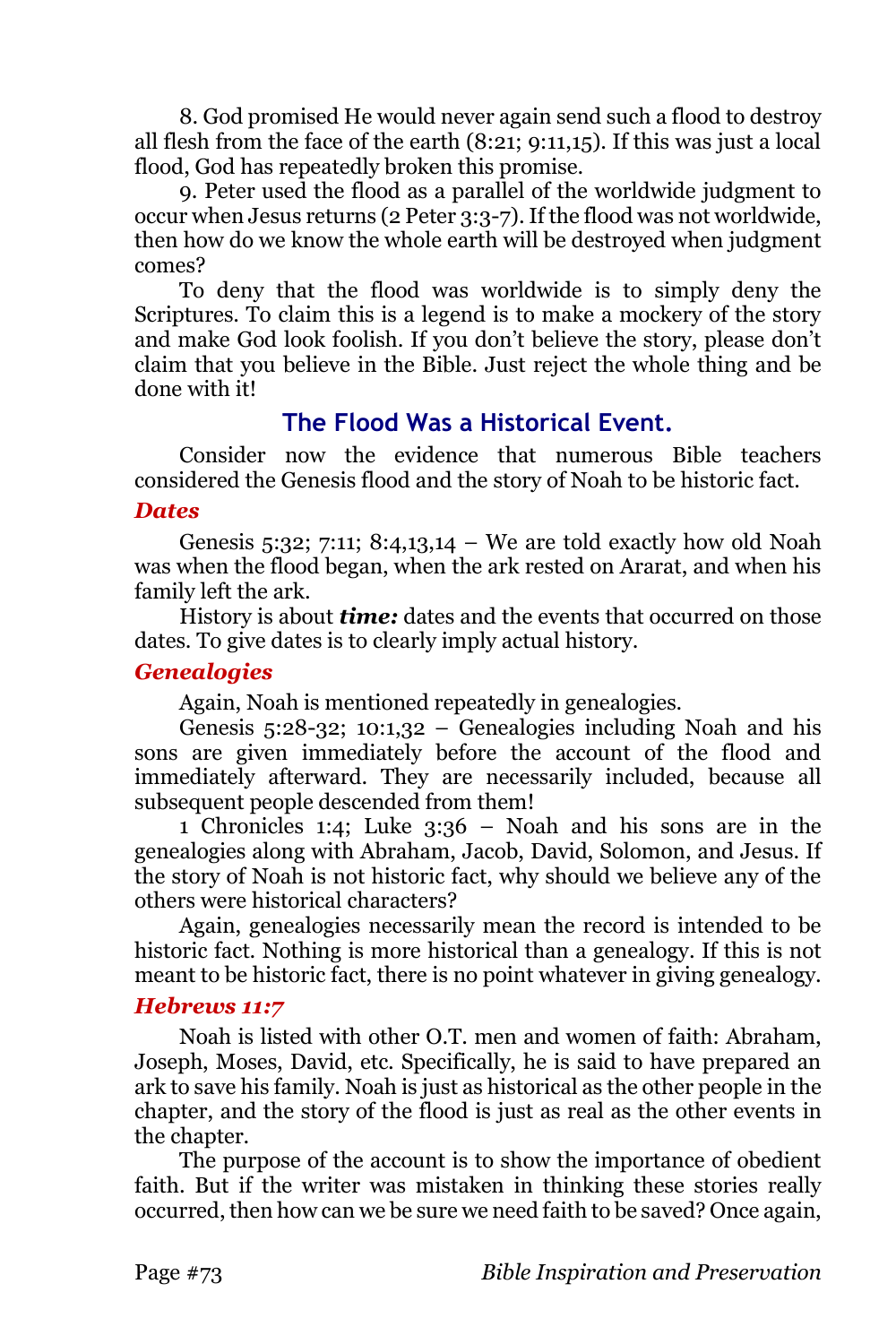history and doctrine go hand in hand. To deny one is to deny the other. And this is discussing faith – one of the most basic doctrines in Scripture. To undermine the reality of Bible events is to undermine faith! That is the very point of our study.

(2 Peter 2:5)

#### *Matthew 24:37-39*

The coming of Jesus is compared to the suddenness in which people were slain by the flood in Noah's day. Jesus Himself confirms the story of Noah and the flood as historic fact.

And whereas people today claim God could never punish men by such a flood, Jesus flatly affirms that God did so. Furthermore, He claims this is totally in harmony with God's character. And finally, He uses the flood to convince us He Himself will come again and will punish evil men.

Again, doctrine and history are inseparable. If Noah's flood is not historic fact, how do we know God's punishment of the wicked will be a historic reality?

## *2 Peter 3:3-7*

Some people then, like people today, denied that God would destroy the world and punish evil men. Peter responds by reminding us that the earth will be destroyed by fire just as surely as it was destroyed by flood in Noah' day.

If the flood of Noah never really occurred, how can we know Jesus will really come, the earth will perish in fire, and evil men will really be punished? Again, doctrine and history are inseparable.

## *1 Peter 3:20,21*

The story of Noah is not just a story of punishment of the wicked. It is also about the salvation of the righteous. Peter reminds us that, in Noah's day, people were saved by the flood. So baptism now saves us through the resurrection of Jesus.

But if Noah's flood was not real, is our salvation from sin by the death and resurrection of Jesus Christ also not real? Is the necessity of baptism a myth? Inspired men inseparably linked history and doctrine.

# *Remember the issue.*

The Scriptures repeatedly confirm all these people and the events in their lives. If none of this is historically accurate, then the Bible is so full of error that it would be nonsense for the writers to claim to be historically accurate or to be inspired by an infallible God.

But the writers did claim to be guided by God and to be writing historical fact. The very nature of what they themselves said will not allow us to claim that they wrote mere legends or that historical accuracy did not matter to them.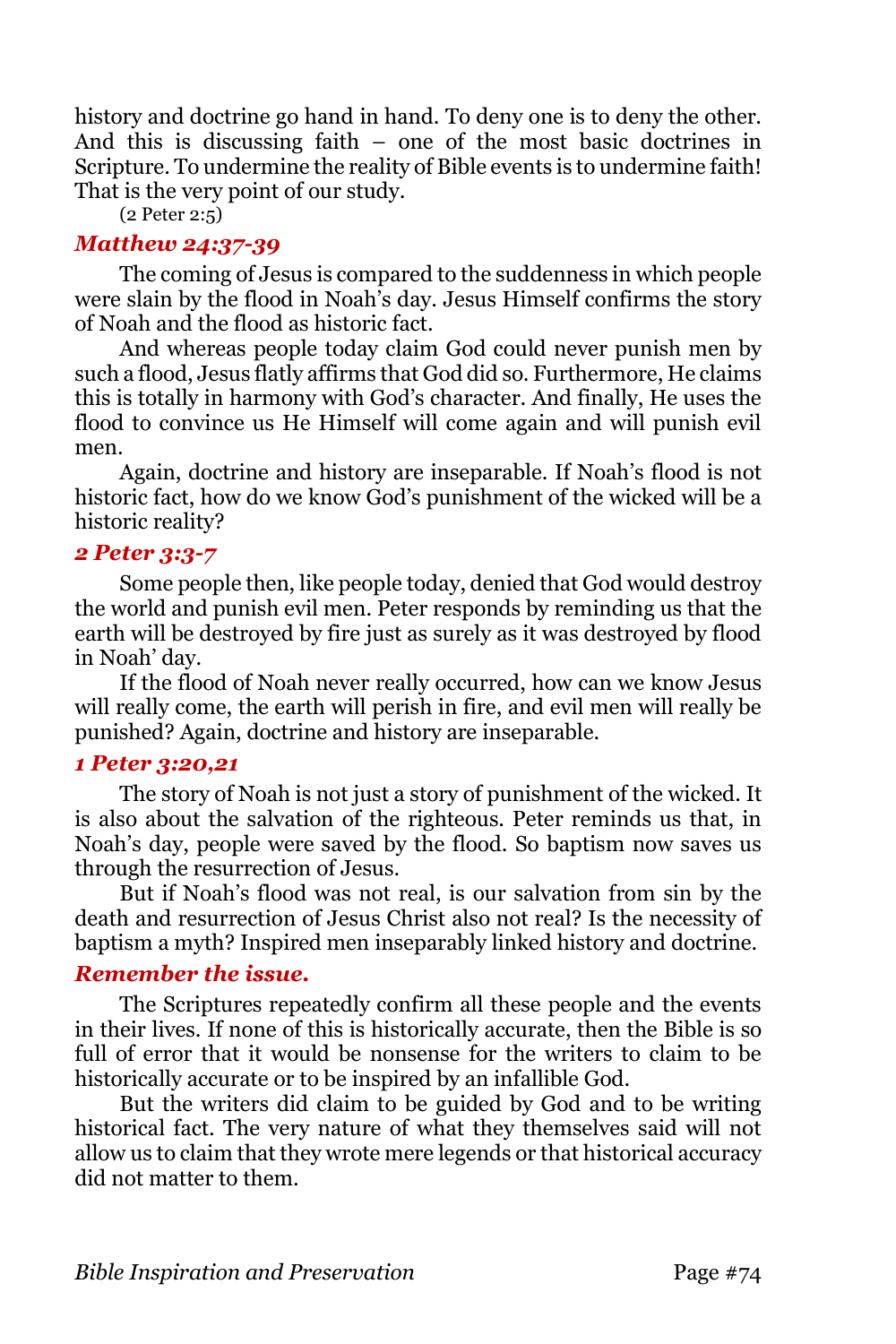This leaves us with only three alternatives. Either they were lunatics or they were liars or their message is an absolute, infallible revelation of God's will for man. If we deny they were liars or lunatics, then we are left with only one conclusion: The writers spoke the truth, and we must believe and obey their message.

(Ezekiel 14:14,20; Isaiah 54:19)

# **Historical Claims Regarding the Signs of Moses**

Some of the most powerful and significant miracles of the Old Testament were done through Moses. Moses was a prophet and the giver of the law at Sinai. This work required special evidence that he was sent from God. His miracles provided these credentials.

Few people deny that Moses lived. The Bible describes numerous miraculous events happening in his life. The question to be studied is whether these events are historical fact or simply legends.

# **The Claims of Moses**

Consider the reasons Moses gives why these miracles occurred.

# *The miracles proved that Moses was a prophet so people would believe his message.*

Exodus  $4:1-5,8,9$  – Moses feared that the people would not believe God had sent him (verse 1). So, God gave Moses signs expressly to convince the people to believe. (7:1,2; 11:3)

Exodus  $14:30,31$  – After the crossing of the Red Sea, the people believed the Lord and His servant Moses.

The people believed because of the great miracles God did through Moses. The signs proved that Moses was a representative of God and that God spoke through him. But if these miracles never really happened, what evidence would there be – either to the Israelites or to us – that God really sent Moses?

We will see that the purpose of New Testament miracles was also to confirm that Jesus and His apostles and prophets spoke for God and revealed the New Testament as God's will for today. When people deny those miracles, they deny the very basis for our faith.

## *The miracles also proved that God exists and is the true God.*

Exodus 5:1,2; 7:3-5,17 – Pharaoh said he did not know the Lord and would not obey His voice. The plagues were intended, not just to free Israel, but to prove to the *Egyptians* that God is truly the Lord.

Exodus 8:18,19 – Pharaoh's *magicians* first opposed the miracles but soon admitted Moses' miracles occurred by God's power. One of the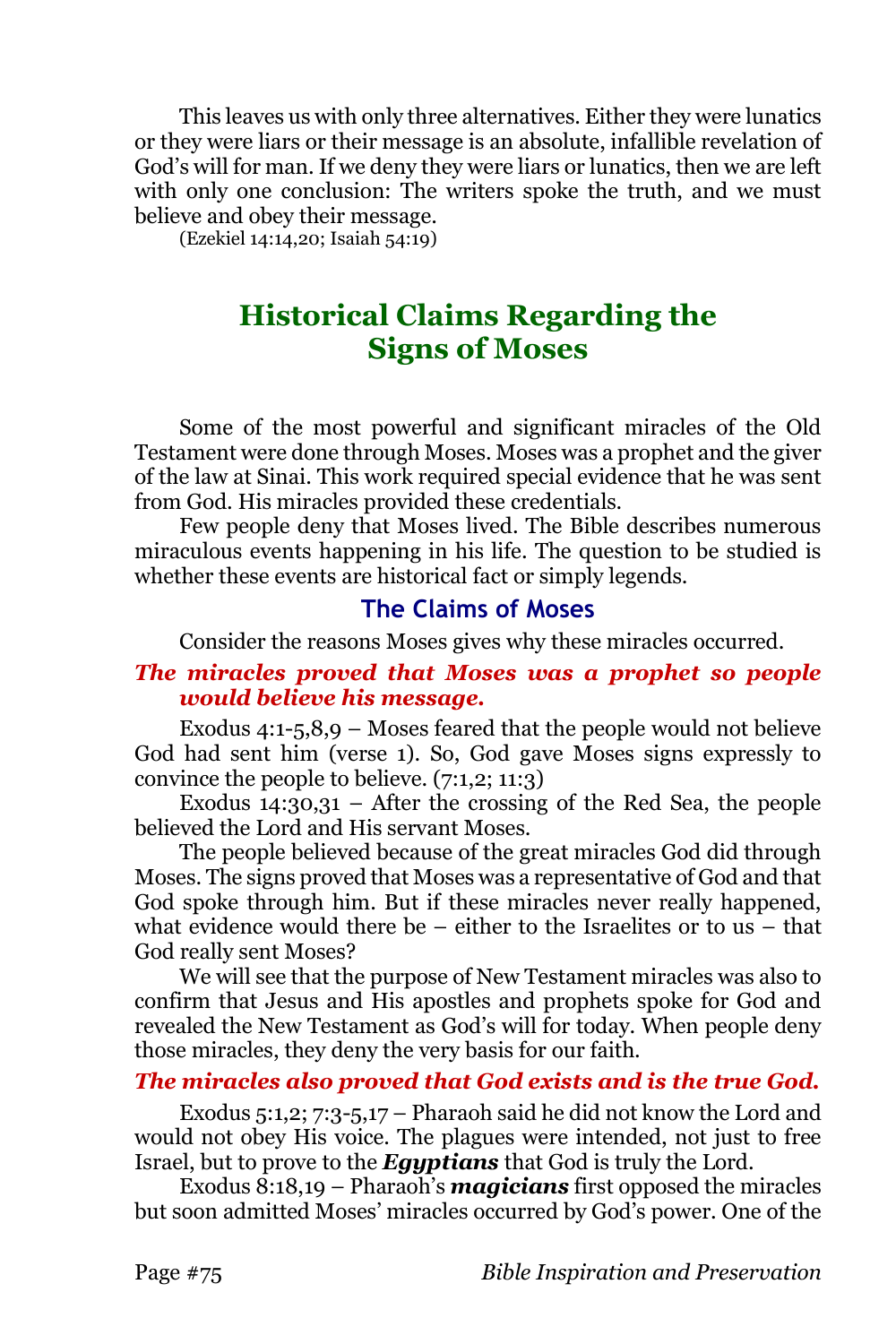great proofs of true miracles is that even the enemies of truth at times have been compelled to admit the validity of the miracles. But if the miracles never really happened, why would these people be convinced?

Exodus 9:14-16 – The plagues occurred to convince the Egyptians that there is no God like Jehovah, and that God's name might be declared throughout the *whole earth*! (Compare Romans 9:17.)

Exodus 10:1,2 – The plagues occurred also so *future generations* would be told and would know that God is the Lord. But if the miracles never really happened, how would these people be convinced to believe? (13:3,8,9; Deuteronomy 6:20-25)

Exodus 12:12 – The plagues were also a judgment on the *gods* of Egypt. Some plagues were direct attacks on certain gods (the Nile River, the sun, etc.). But the main point is that Egyptian gods could not do such great works as these. Nor could they protect the Egyptians or resist the power of God. So God proved He is God above all that are called gods. (Numbers 33:4)

Exodus 14:18,31 – The ultimate goal of all was that *God might gain honor*. As a result, the people would fear the Lord and believe in Him.

Deuteronomy 4:32-40 – Moses said that God led Israel out by signs and wonders "that you might know that the *Lord Himself is God; there is none other* besides Him" (verses 34,35,39). As a result they should *keep His statutes and commandments* (verse 40).

Miracles occurred to give people evidence to believe God exists, that He is the true God (in contrast to idols), and that people need to *obey* what He says. If we deny that miracles really occurred, what reasons do we have to believe in God or to obey Him?

Bible history and Bible doctrine go hand in hand. Denying the history totally undermines truth even as fundamental as who God is!

(Joshua 24:5-7,14; Exodus 9:14; 10:3; 14:4; 15:2, 11-18, 26; Deuteronomy 7:19; 1 Samuel 4:8; Nehemiah 9:9-11; Psalm 78:4-7, 10-13, 42-53; 105:26-38,45; 106:6- 13; 135:8,9; 136:10-15; Isaiah. 51:10)

# **Confirmation of Moses' Authorship**

Bible records of miracles are often criticized as legends written years after the events were supposed to have occurred. But consider Moses' miracles:

# *Old Testament evidence*

Moses himself wrote the books that record events during his lifetime. This is firsthand testimony. (Compare Exodus. 24:4; 31:9.)

We will see that Joshua's record confirms many of Moses' miracles. He was Moses' personal companion and a firsthand eyewitness.

2 Chronicles 33:8; 35:6 – The whole law and statutes, including the instructions regarding the Passover were from the "hand of Moses." But the instructions regarding Passover were first given in Egypt (Exodus 12).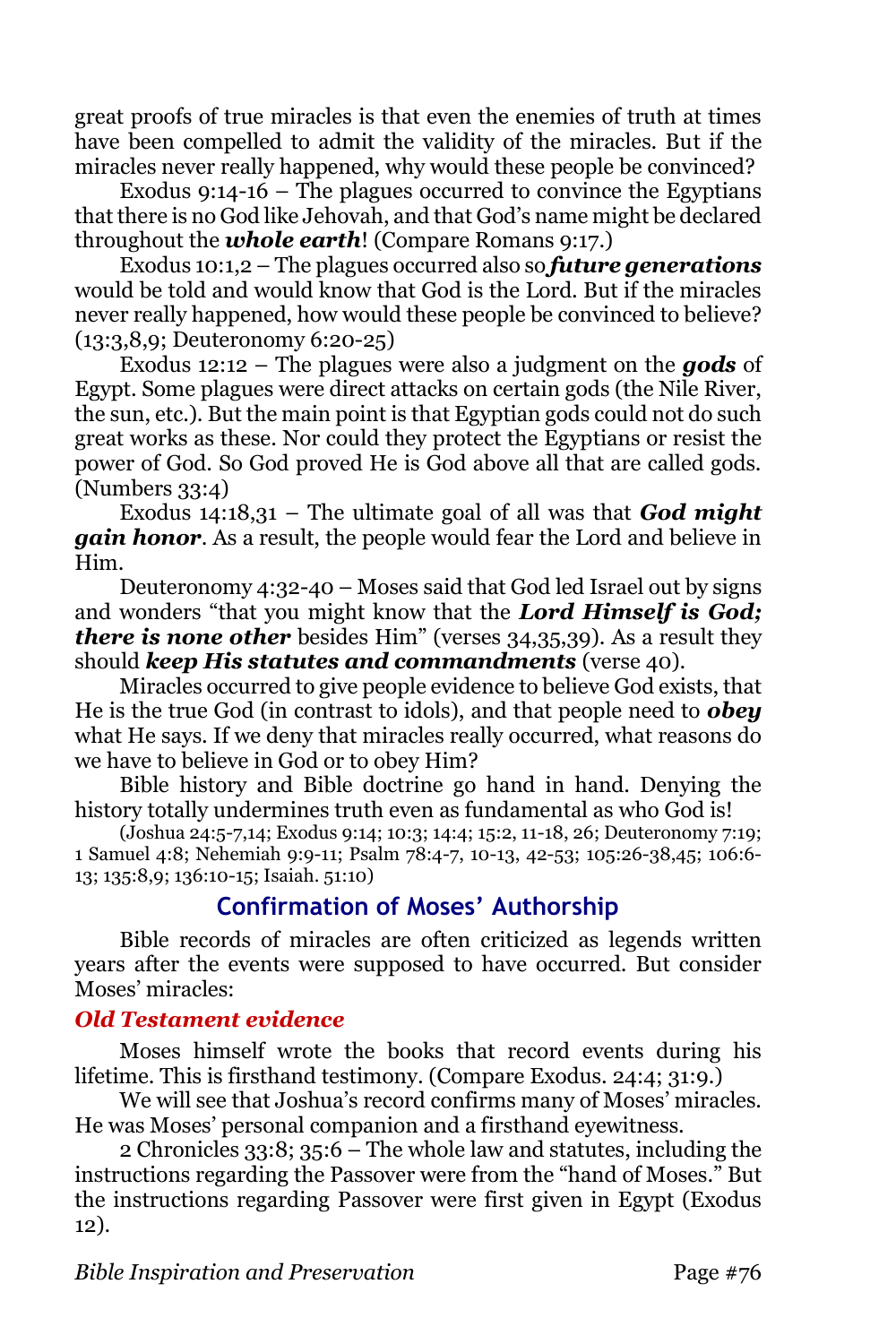Many other Old Testament writers also confirm their conviction that Moses wrote the books that record these events. (2 Chronicles 25:4; 35:12; Ezra 6:18; Nehemiah 13:1)

#### *New Testament evidence*

New Testament writers not only accepted the events during Moses' life as historic reality, they confirmed that Moses himself wrote the record. Consider these examples, then note other examples as we look at specific events:

John 1:45; 5:46 – The things Moses wrote included prophecies of Jesus. (Luke 24:47)

Acts 15:21 – Moses was read in the synagogues.

Mark 12:26 – Jesus quotes Exodus 3:6 as being "the book of Moses." So, Jesus claims Exodus – the book that records the miracles in Egypt – was a book Moses wrote. (Luke 20:37)

Clearly the New Testament writers believed that Moses wrote the record of these miracles. None of them ever imply any doubts about this. This makes Moses' record a firsthand eyewitness account. To deny it is to deny the accuracy of the whole of Scripture.

Consider now the evidence regarding specific miracles in Moses' life.

(Matthew 8:4; 19:7,8; Luke 16:29; Mark 10:4,5)

# **The Burning Bush**

## *Moses' account*

Exodus 3:1-4,6,10 – God called Moses to lead Israel from Egyptian slavery. He appeared to him in a bush that burned but was not consumed. He spoke from the bush and identified Himself as the God of Abraham, Isaac, and Jacob.

## *New Testament confirmation*

Acts 7:30-36 – In giving a summary of the history of the nation of Israel, Stephen retold the story of the burning bush, confirming it as historic fact. Notice that Stephen accepted it as fact just like all the other events he summarized.

Mark 12:26,27 – Jesus confirmed that God spoke to Moses from the bush. Then He quoted God's statement to Moses and used it as proof of the resurrection.

New Testament teachers, including Jesus, viewed this event as historic fact, not legend. Further, Jesus based the doctrine of the resurrection on it. If God never really spoke to Moses, that destroys Jesus' proof of the resurrection.

Bible history and doctrine go hand in hand.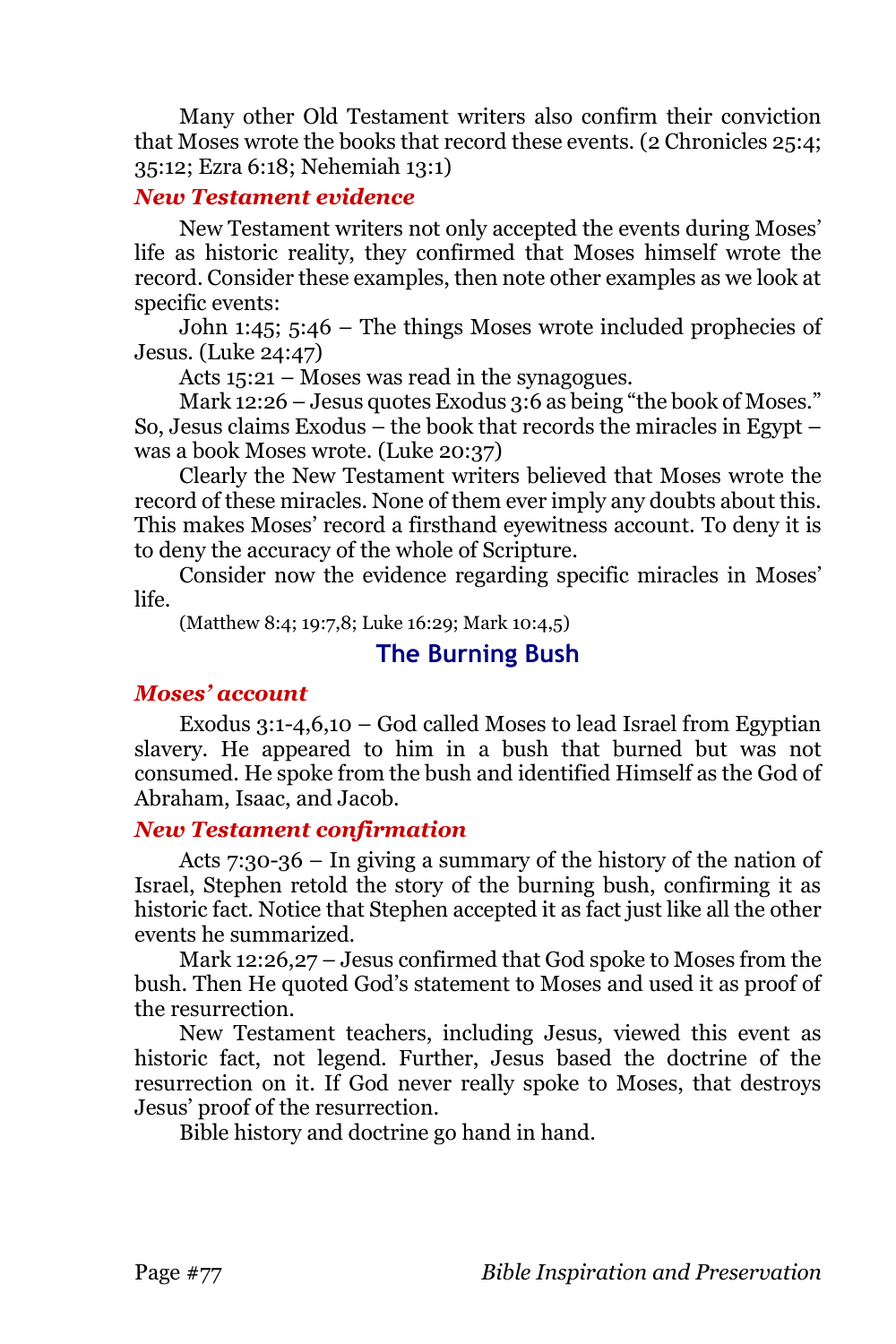# **Ten Plagues, including the Death of the Firstborn**

#### *The plagues in general*

Exodus 7-12 – Moses obviously intended to write a historic record of events involving Israel's release from Egyptian bondage. This included a record that God brought the plagues on Egypt to give evidence that He is God (as described above). The last plague involved the death of the firstborn son of every family of the Egyptians. If these plagues did not really happen, why believe the reality of any other event Moses recorded, including the giving of the Ten Commandments, the building of the tabernacle, the Wilderness Wandering, etc.?

Joshua 24:17 – The next generation confirmed to Joshua that they had seen these events. They and Joshua expressly claimed that they were eyewitnesses of these events.

Psalms 105:26-36 – Psalms confirmed the plagues in detail, including the death of the firstborn.

Jeremiah 32:20,21 – Jeremiah also believed that the signs and wonders in Egypt were historic facts.

Acts 7:36 – Stephen likewise, in the New Testament, confirmed the plagues as fact. And remember that he included them in his summary of the history of Israel. If the plagues never really happened, why believe any other event Stephen recounts really happened?

The Bible consistently treats these events as reality, not legend.

(Psalms 78:43-53; 135:8,9; 136:10; 1 Samuel 4:8; Micah 7:15)

## *The significance of the Passover*

Exodus 12:21-28 – God instituted the Passover as a memorial that He spared the firstborn of the Israelites when He slew the Egyptians. The feast was repeatedly annually to teach the children what had happened. The purpose of a memorial is to remind people of real events. Did God want the Israelites to commemorate a legend about something that never really happened? In fact, the Passover was instituted at the time of the event, not years later on the basis of a legend.

Luke 22:8,11,15 – Jesus kept the Passover religiously, testifying that He considered the event it memorialized to be a real event.

Hebrews 11:28 – The Hebrew writer also considered this a real event, and uses the fact that Moses kept it as an example to us of faith.

1 Corinthians 5:7 – The Passover lamb was not just a memorial but also a symbol of Christ as our sacrifice. We believe Jesus died to save us, like the Passover lamb died to save the firstborn. But if the first Passover never really happened, what does that prove about the meaning of Jesus' sacrifice for us?

Bible history and doctrine go hand in hand. To deny the historical nature of the plagues in Egypt is to deny the significance of Jesus' death!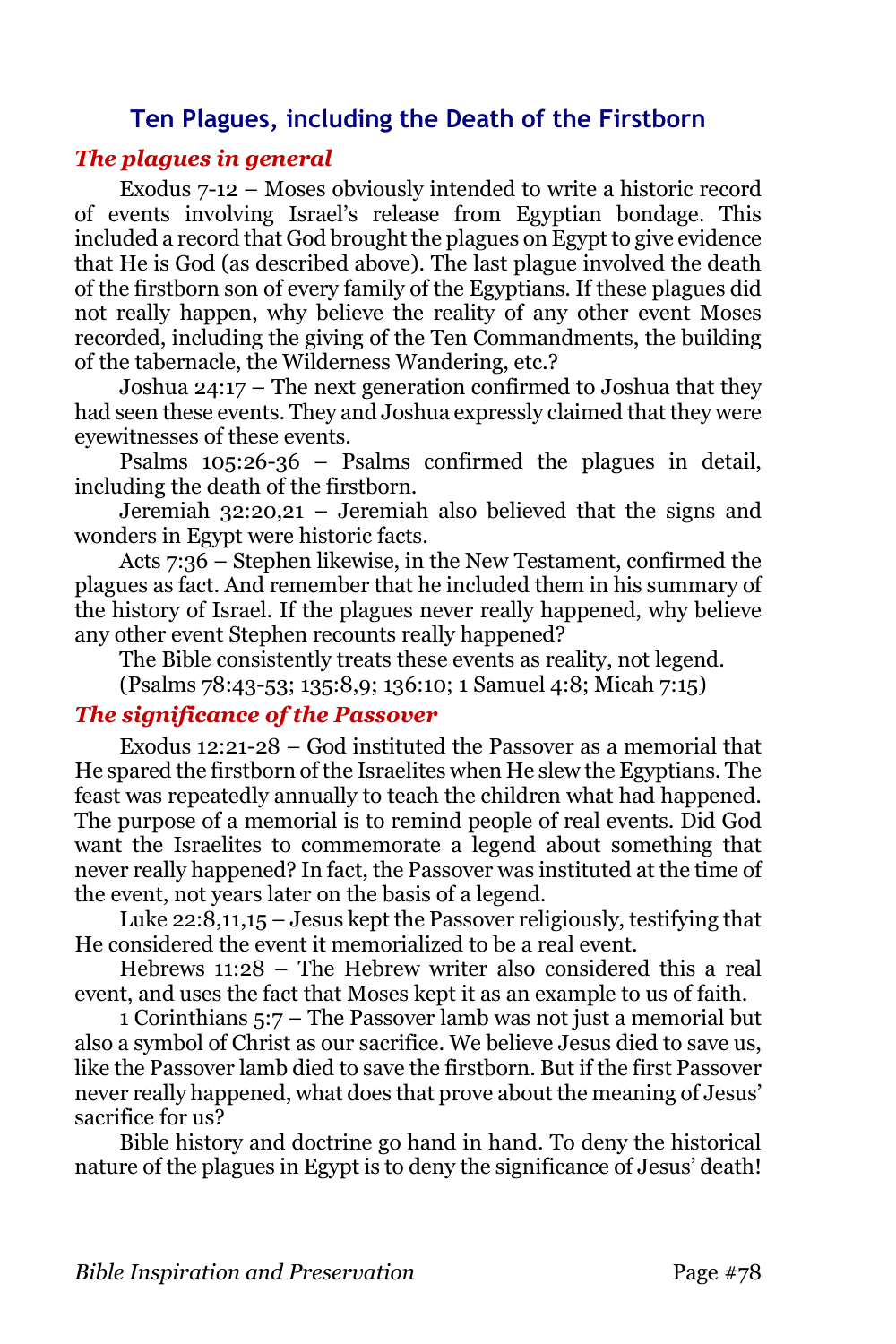# **Crossing the Red Sea**

#### *Old Testament statements*

Exodus 14:15-18,21-23,26-29 – Moses recorded that, as Israel left Egypt, Pharaoh pursued them to the Red Sea. God caused the Sea to part, so Israel passed through on dry ground. Pharaoh's army, attempting to follow them, was drowned in the sea.

Joshua 24:5-7 – Joshua confirmed the event, but remember he would have been an eyewitness. (2:10; 4:23)

Nehemiah 9:9-11 – Nehemiah also repeated the event and recognized it as historical fact.

Psalms 106:7-12; 136:10-15 – Likewise the Psalms memorialize it as a real event.

#### *New Testament statements*

1 Corinthians 10:1,2 – The New Testament likewise confirms that the Israelites passed through the sea under the cloud. Paul accepted it as a historical fact. He also viewed it as a "baptism" that committed the people to the guidance of Moses, like water baptism commits us to follow Jesus as Lord. But if Israel never really passed through the sea, what does that say about baptism in the New Testament?

Hebrews 11:29 – By faith Israel passed through the Red Sea as by dry land, and the Egyptians were drowned. The event is viewed as historic fact and an example of the kind of faith we need to be saved (10:39). If the event never occurred, what does that say about faith? Are events that never really occurred convincing evidence of the kind of faith we need in order to be saved?

Modern critics try to "de-mythologize" these events as legends, but Bible writers commend them as acts of faith! Bible history and doctrine go hand in hand? Why would anyone claim to have faith and then belittle the Bible events that serve as examples of saving faith? When people deny the events, they admit that they simply do not have faith!

(Psalms 78:13; 106:21,22; Isaiah 51:10; 63:11,12; Acts 7:36)

#### **The Manna**

#### *Old Testament statements*

Exodus 16:13-15,31-35 – God provided Manna as food for Israel for forty years as they traveled to Canaan. It fell like dew on the ground, so each morning they had simply to gather it for food. To confirm the manna, He had Moses put a pot of it in the ark, so Israel could carry it with them into Canaan. God wanted people to remember this as a real event, and gave evidence to testify so they would believe.

Joshua 5:12 – As an eyewitness, Joshua confirmed that this manna continued till the day Israel ate food in Canaan. Notice how he plainly described it as an historic event that he saw really happen.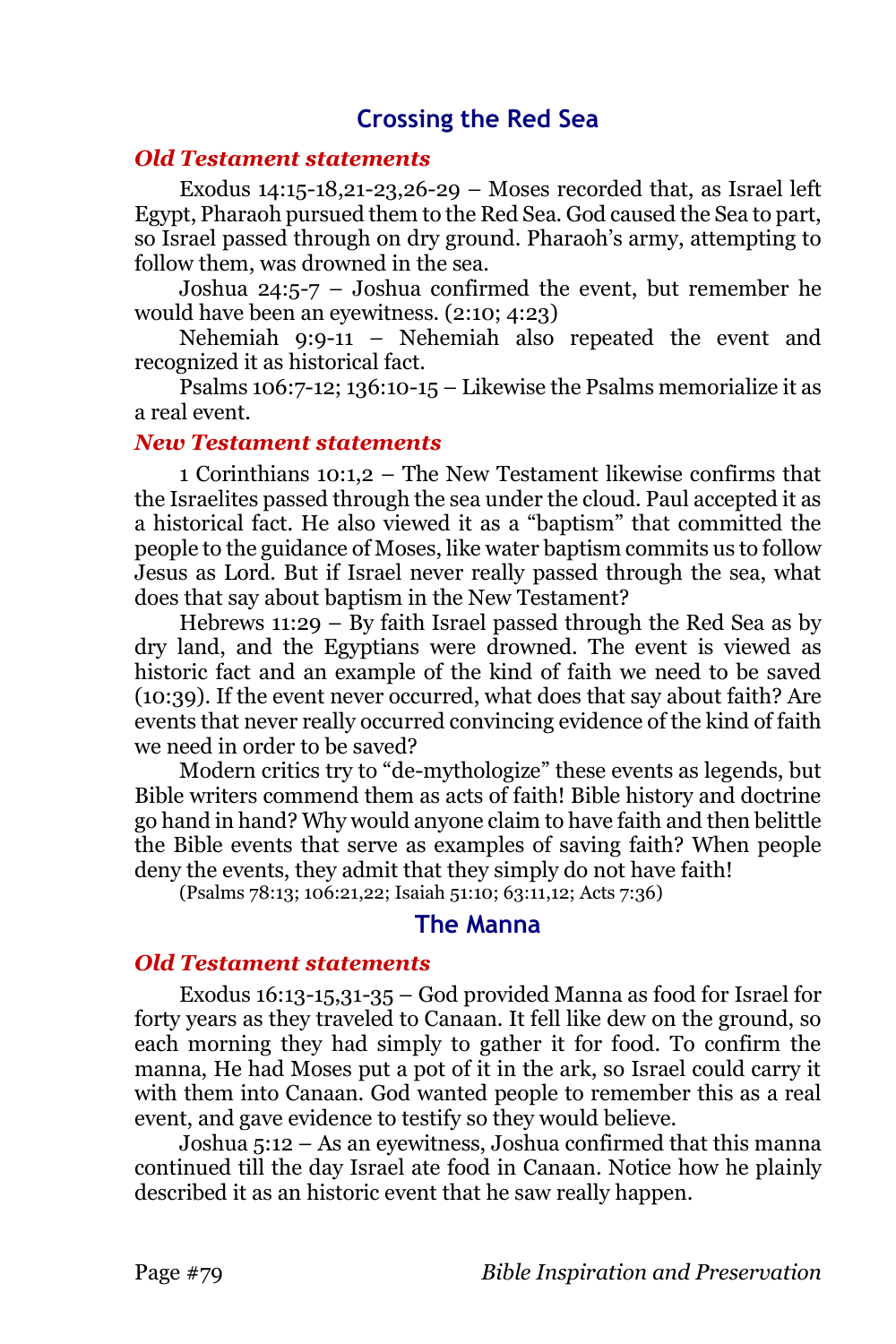Nehemiah 9:15,20 – Nehemiah confirmed the manna to be a historic event, and also that God gave them water to drink from a rock.

Psalm 78:15,16,24 – Psalms also confirm both the manna and the water from the rock.

#### *New Testament statements*

Hebrews 9:4 – The New Testament not only views this as an historic event, but confirms that a pot of the manna was in the ark. Was the pot really in the ark? If so, then the manna really occurred. If not, what's the point of mentioning it?

John 6:31-35,48-58 – Jesus used the manna, bread sent from God, as an illustration of Himself as One sent from God. Just as Israel was sustained physically by partaking of the manna, so we can have eternal life only by having fellowship with Jesus.

Again, Jesus Himself confirmed the manna to be a historical fact (verse 49). But what if the manna was just a legend? Not only does this make Jesus' statements inaccurate, but He has compared our hope for eternal life to a mere legend! If the manna never happened, why should we believe He really can give us eternal life?

# **Conclusion**

# *Acts 7:37; 3:22,23*

Moses predicted a prophet like himself whom we must follow or be destroyed. Jesus is that prophet (3:20,21). But Moses was proved to be a prophet by the miracles God did through him. If the miracles never really happened, there is no reason to believe Moses spoke for God.

Now Jesus is a prophet like Moses. But if we deny the proofs that Moses was from God, why should we believe Jesus is from God?

## *John 5:46*

Jesus said, "For if you believed Moses, you would believe Me; for he wrote about Me." The evidence that Moses was a prophet from God becomes evidence that Jesus was from God, because Moses' work prepared the way for Jesus and was fulfilled in Jesus. But if the evidence for the inspiration of Moses consists of events that never really happened, then our evidence for Jesus is substantially weakened.

In fact, we will see that some people who claim to believe in Jesus likewise deny *His* miracles! In so doing, they deny the evidence that is the basis of our faith. Why should anyone claim to believe in Moses or Jesus or any of the Bible, if the miracles it records are mere myths? People who deny the miracles of Moses have no basis to believe in Jesus.

## *Remember the issue.*

The miracles of the Bible are repeatedly confirmed by Jesus and by Bible writers to be real historic events. If these events are not historically accurate, then the Bible is so full of error that it would be nonsense for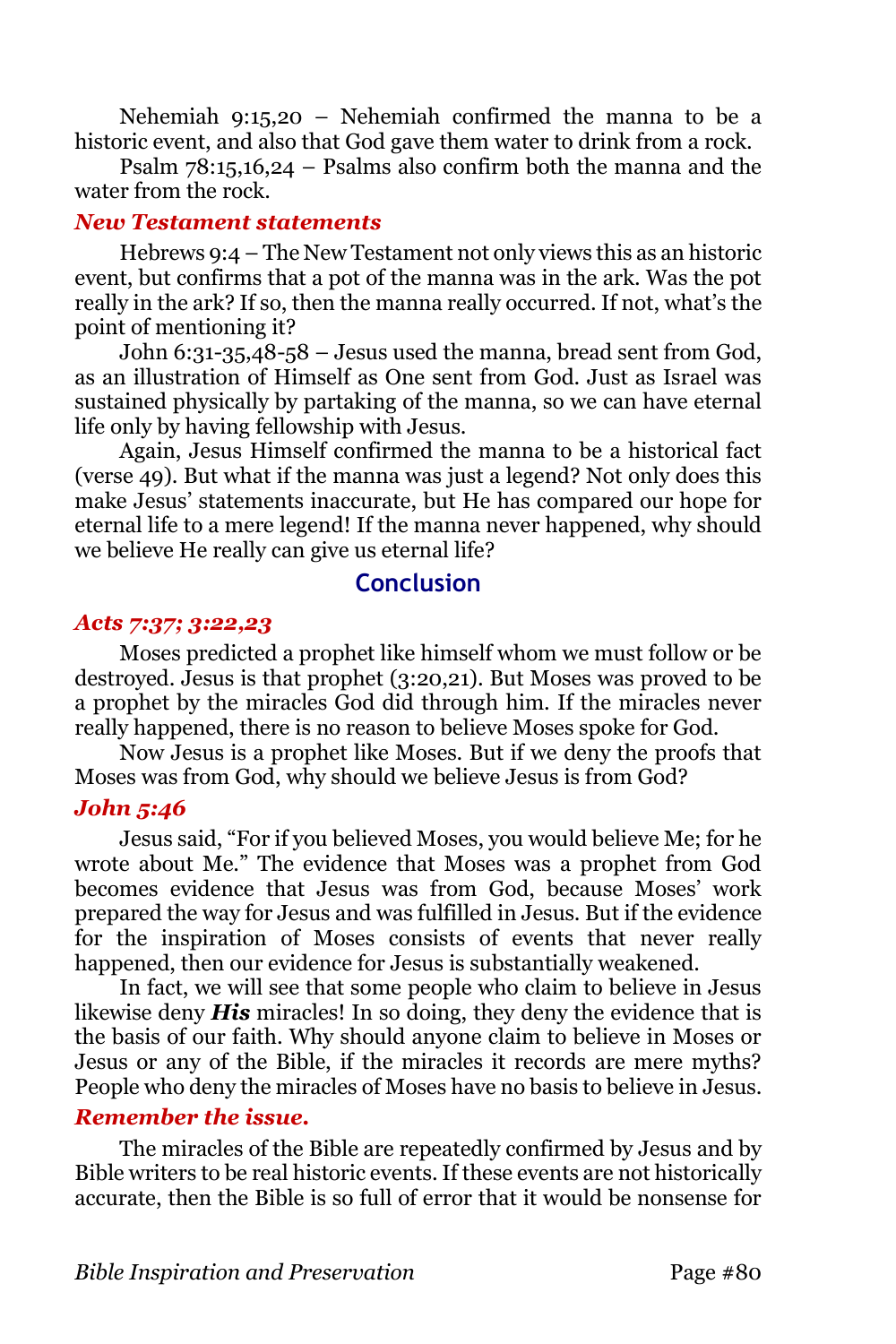the writers to claim to be historically accurate or to be inspired by an infallible God.

But the writers did claim to be guided by God and to be writing historic fact. The very nature of what they themselves said will not allow us to claim that they wrote mere legends or that historical accuracy did not matter to them.

This leaves us with only three alternatives. Either they were lunatics or they were liars or their message is an absolute, infallible revelation of God's will for man. If we deny they were liars or lunatics, then we are left with only one conclusion: The writers spoke the truth, and we must believe and obey their message.

# **Historical Claims Regarding Jonah**

The Old Testament records other miracles, but the remaining one that is frequently ridiculed and denied is Jonah in the great fish.

# **The Old Testament Record**

# *The book of Jonah*

Note the indications that this is presented as historic fact.

1:1 – Jonah and his father are named.

1:2,3 – Physical locations are named: Nineveh, Tarshish, and Joppa. These were real geographic locations known to people then and now. One may tell a legend naming real places, but the general implication would be that this is a factual account.

God told Jonah to preach to Nineveh. He did not want to, because the Assyrians were enemies of Israel, so he fled another direction by ship. Eventually God convinced him to preach to Nineveh. The city repented, so God spared it. Jonah was angry, so God convinced him that it was right to want these people to be saved. All these facts are believable as real history.

The part that upsets people is that Jonah was swallowed by a great fish, lived there 3 days, then was spit out and lived. Yet this is told just as factually as the account that he preached to Nineveh and they repented. If the rest of the story is real history, why view the great fish as legend? (See 1:15-2:10.)

## *Note 2 Kings 14:25*

This passage is part of the historic record of the lives of the kings. It confirms:

\* Jonah really lived and was a prophet.

\* His father was Amittai.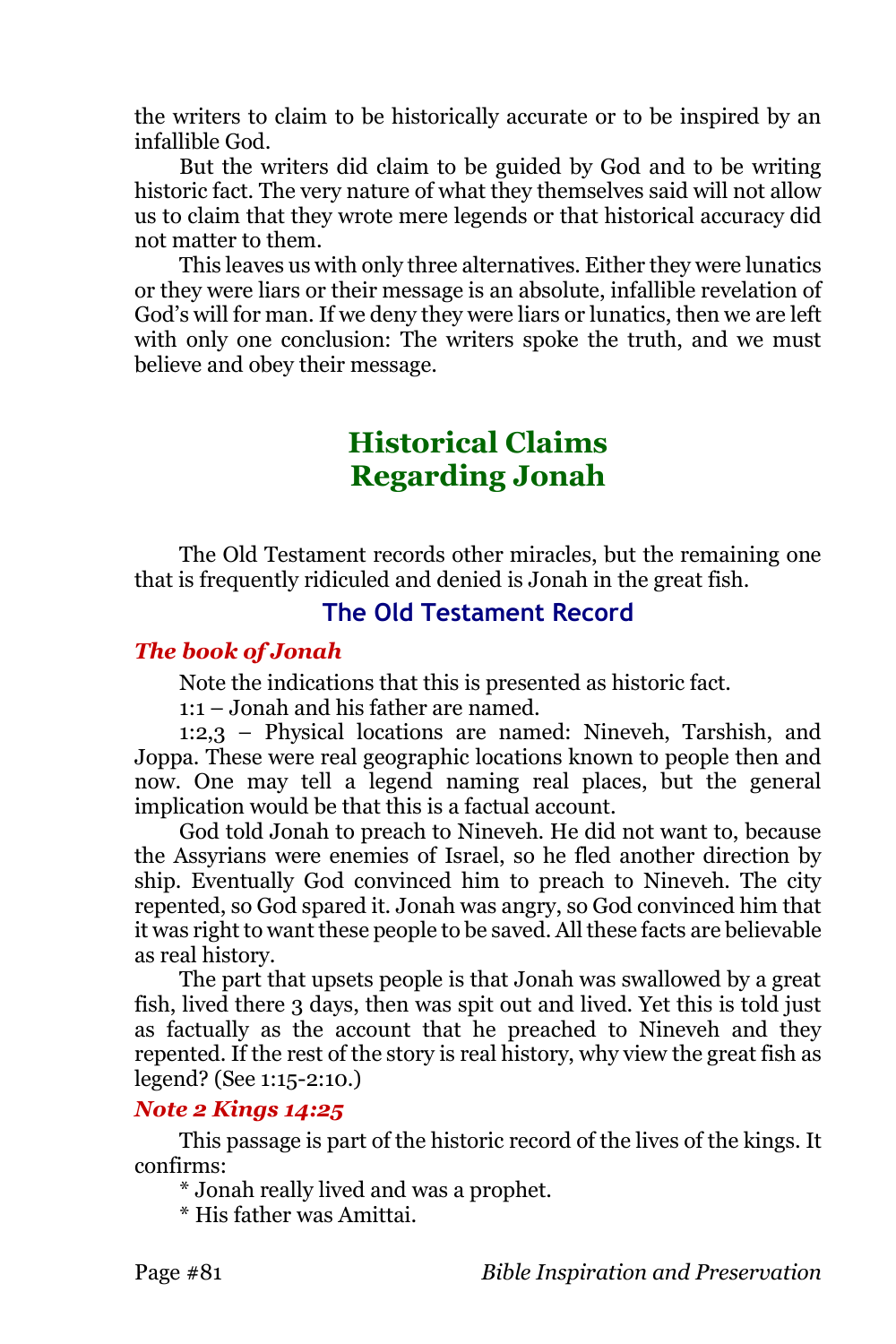\* A geographic fact is added: he was from Gath Hepher.

This is clearly intended to be taken historically, and it confirms Jonah as a real historical character. Again, the Bible is a unit. Deny part of it and you end up denying more and more of it. Are the records of the kings of Israel and Judah also legends, not intended to be taken as real history?

# **New Testament References**

Luke 11:29-32 – Jesus confirmed that Jonah preached to Nineveh and that the Ninevites repented. So, Jesus accepted the account of Jonah to be historic truth. Did Jesus teach error? Further, Jesus compared Jonah to Himself. If Jonah was not a real historical character, then was Jesus also not real? (Matthew 16:4)

Matthew 12:39-41 – This writer repeats the above facts, but he also explains the parallel between Jonah and Jesus. As Jonah was three days and nights in the great fish, so Jesus would be three days and nights in the earth!

This confirms as historic fact, not just that Jonah existed and preached to Nineveh and Nineveh repented, but that he lived three days and nights in the fish. Jesus accepted as historic fact the very part of the Jonah account that skeptics deny! To deny the accuracy of the Jonah account is to deny the accuracy of Jesus! Further, Jesus said He was greater than Jonah. If Jonah was just legend, then was Jesus just a legend?

Above all, Jesus compared the record of Jonah to His own resurrection. If Jonah was not in the fish three days and came forth, was Jesus not really raised from the dead?

History and doctrine go hand-in-hand. The story of Jonah is not a legend, nor were Bible writers unconcerned about historic accuracy. The account is an Old Testament foreshadowing of Jesus' resurrection. People who really believe the Bible, believe it all! To deny parts is to admit we simply are not believers!

# **Historical Claims of New Testament Miracles in General**

Remember, we are discussing the view that the Bible writers wrote mere legends years after the supposed events took place, or that they did not intend for their accounts to be taken as historic fact. This is argued to explain how the writers could be sincere, despite the fact that the miraculous events they record never historically occurred.

Our point is that the statements made by the writers completely disallow such explanations. The Bible writers themselves demonstrate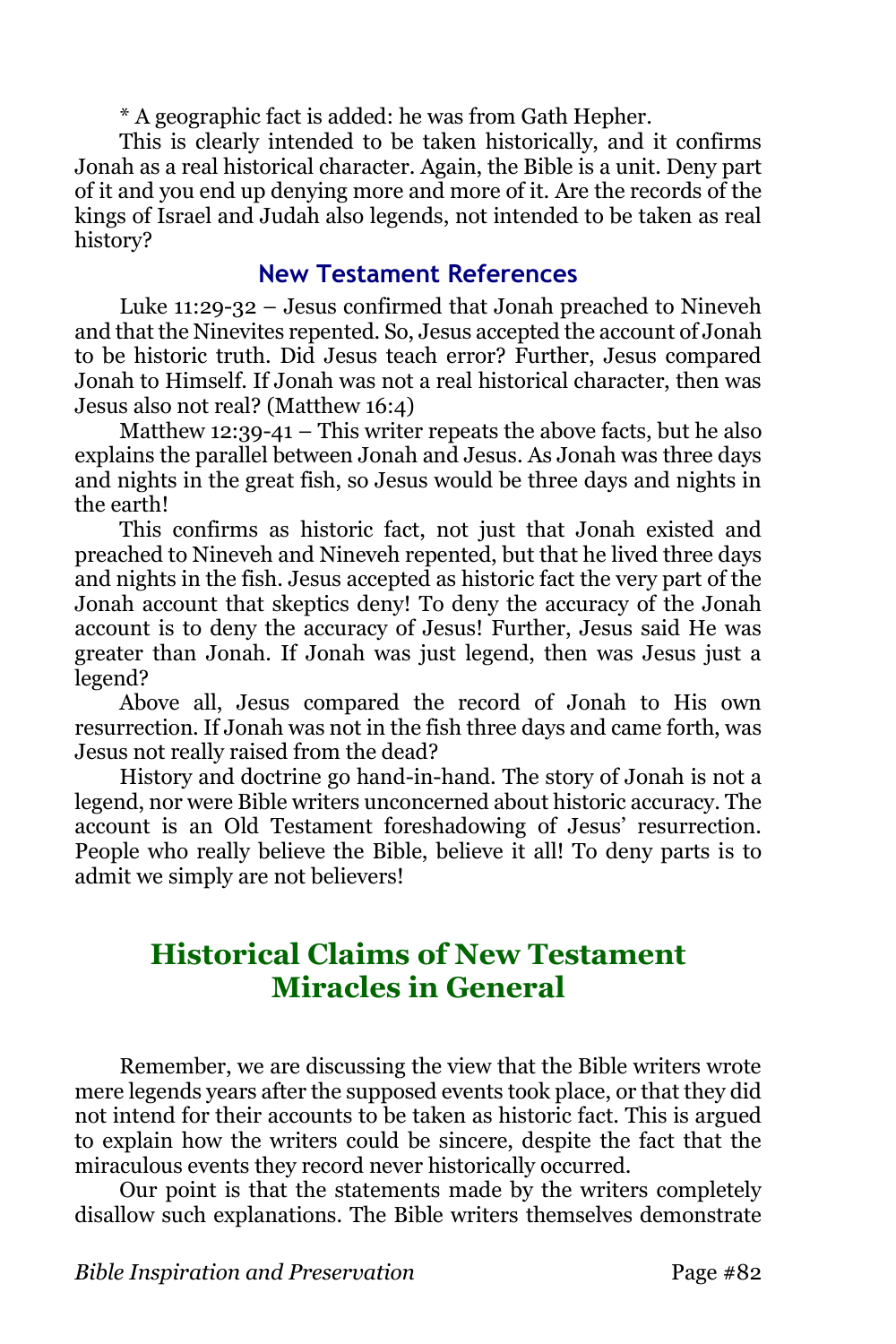that they intended the miraculous accounts to be taken as literal, historic truth. Furthermore, they denied they were writing legend or myth. Either their claims are valid, or else they were liars or lunatics.

Consider now the evidence that New Testament writers really intended for their accounts to be taken as historic facts, not legends or myths.

# **The Purposes of Miracles**

#### *Miracles are a major proof that the God of the Bible is the true God.*

Old Testament writers made this claim.

Exodus 9:14-16; 10:1,2 – Old Testament miracles (plagues, crossing of the Red Sea) occurred so people in the whole world and even future generations would know Jehovah is the true God. We are included in those future generations.

Deuteronomy 4:34,35,39 – God did signs and wonders so people would know He Himself is God, and there is no other.

Joshua 24:5-7,14 – As a result of these miracles, God would be honored and people would forsake other gods and serve only the true God. (Exodus 7:3-5,17; 12:12; 14:14-18,21-31)

New Testament miracles also served this purpose; but by the time of the New Testament, the Deity of God had been well established by Old Testament miracles. So this purpose is less emphasized.

If Bible miracles are not historic fact, how can they prove anything about the nature of God? How can mere legends constitute proof about the Deity of the God of the Bible? How can they prove that some idol is not just as much Deity as the God of the Bible?

## *Miracles are a major proof that the Bible writers were spokesmen for God.*

Bible writers said miracles confirmed that their message was from God.

Acts 14:3 – God spoke through Paul and Barnabas. He bore witness to the word of His grace, granting signs and wonders to be done by their hands. (Note the Bible emphasis on testimony, proof.)

Mark 16:20 – The apostles preached everywhere, the Lord confirming the word through the accompanying signs. (Again, note the emphasis on confirmation.)

God does not intend for speculation or blind faith to adequately convince people to believe that He spoke through Bible. He offers proof.

If these events are not historic fact, how can they prove that Bible writers were guided by God? In fact, they would prove just the opposite. Would God guide men to write errors? If we deny the miracles, instead of concluding that the writers were from God, we must conclude that they were *not* from God!

(Deuteronomy 18:20-22; Jeremiah 28:9; Hebrews 2:3,4)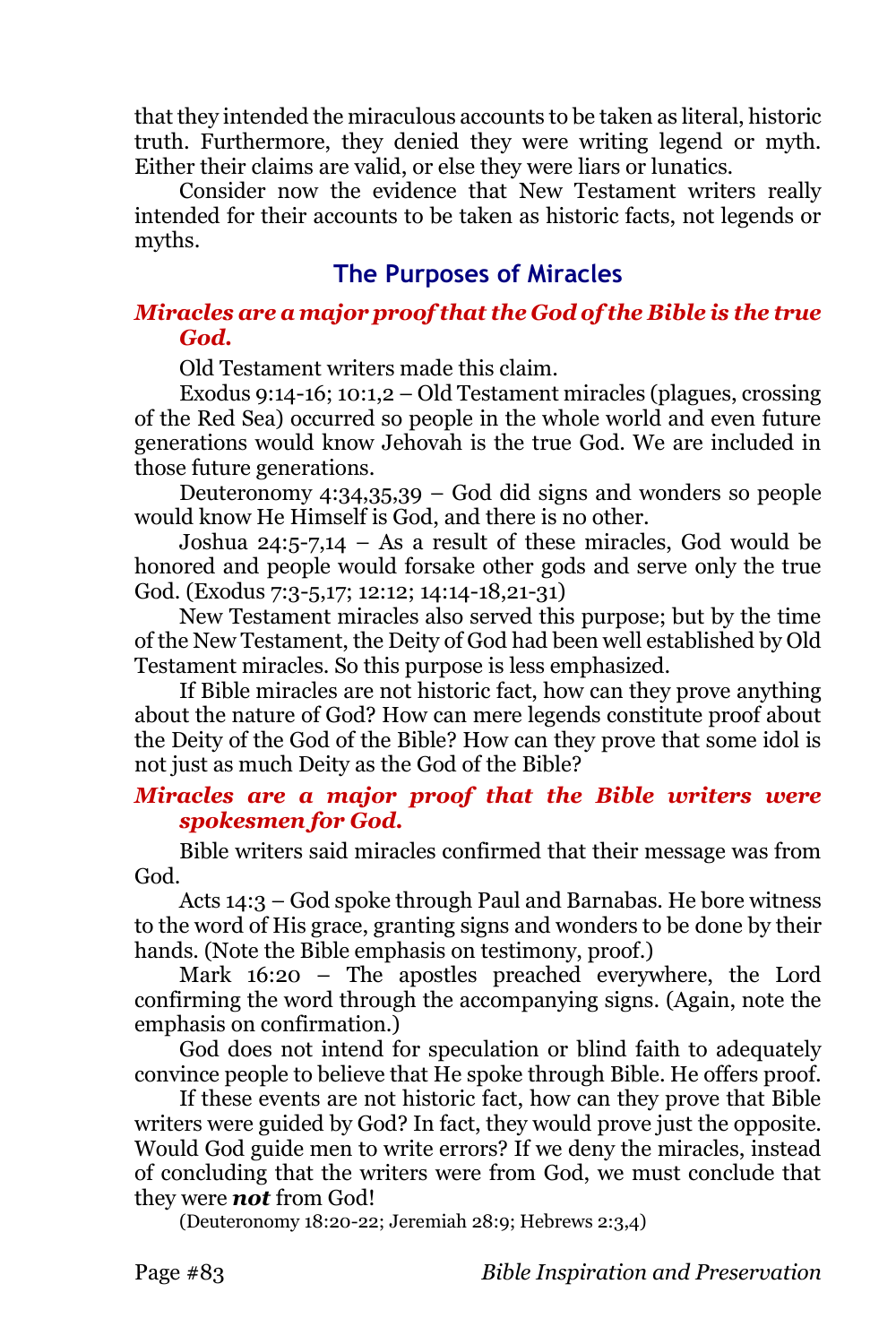# *Miracles are a major proof that Jesus is the Son of God.*

John 20:30,31 – The signs Jesus did are written in the Bible so we can believe Jesus is the Son of God and we can have life in His name. Note that the deliberate intent of the Bible record is to give us evidence on which to base our faith.

Acts 2:22-24 – God gave testimony to Jesus by doing wonders, signs, and miracles through Him. Note again that God gives us testimony on which to base our faith.

Furthermore, the very people to whom Peter was speaking knew about the things Jesus did. As Peter spoke, he could not possibly have been presenting legends. He publicly preached the testimony of Jesus' miracles just fifty days after Jesus' resurrection. If there was no historic evidence for these events, the people would have testified against them and would surely not have been convinced. However, 3000 believed and obeyed. (Compare verses 25-41.)

Jesus and His apostles claimed that His miracles prove He is Christ and Savior, so we can believe in Him and be saved. If we deny the miracles really happened, how can we believe? If we have no evidence for our faith, how can we be saved? (John 5:36; Acts 3:14-19)

The only way that miracles can constitute proof of any of these things is if they are historic facts. To say that the writers did not intend to write historic fact is to deny the very purposes for which the writers wrote the accounts. Furthermore, legends would never constitute proof of God, Jesus, or the Bible.

If we deny the factualness of Bible miracles, how do we know any of the Bible is true? How do we know the God of the Bible is the true God and Jesus is His Son? Why should anyone even want to be a Christian? People who deny that Bible miracles really happened have left themselves with no reason for believing!

# **Genealogies**

Matthew 1:1-16; Luke 3:23-38 – Genealogies prove that Jesus was a descendant of David and therefore was the rightful heir to the throne of David. Were the people in these genealogies real historic characters? If so, why doubt that the writers intended to record real history?

The New Testament does not emphasize genealogies to the extent the Old Testament did. This is because physical ancestry was a basic characteristic of inclusion under the Old Covenant, but not so under the New Covenant. Nevertheless, the New Testament includes genealogies of Jesus.

Again, nothing is so historical as genealogies. The whole point of including them is to demonstrate the historic validity of the account. If the writers did not mean for us to believe they were writing historic fact, why include genealogies?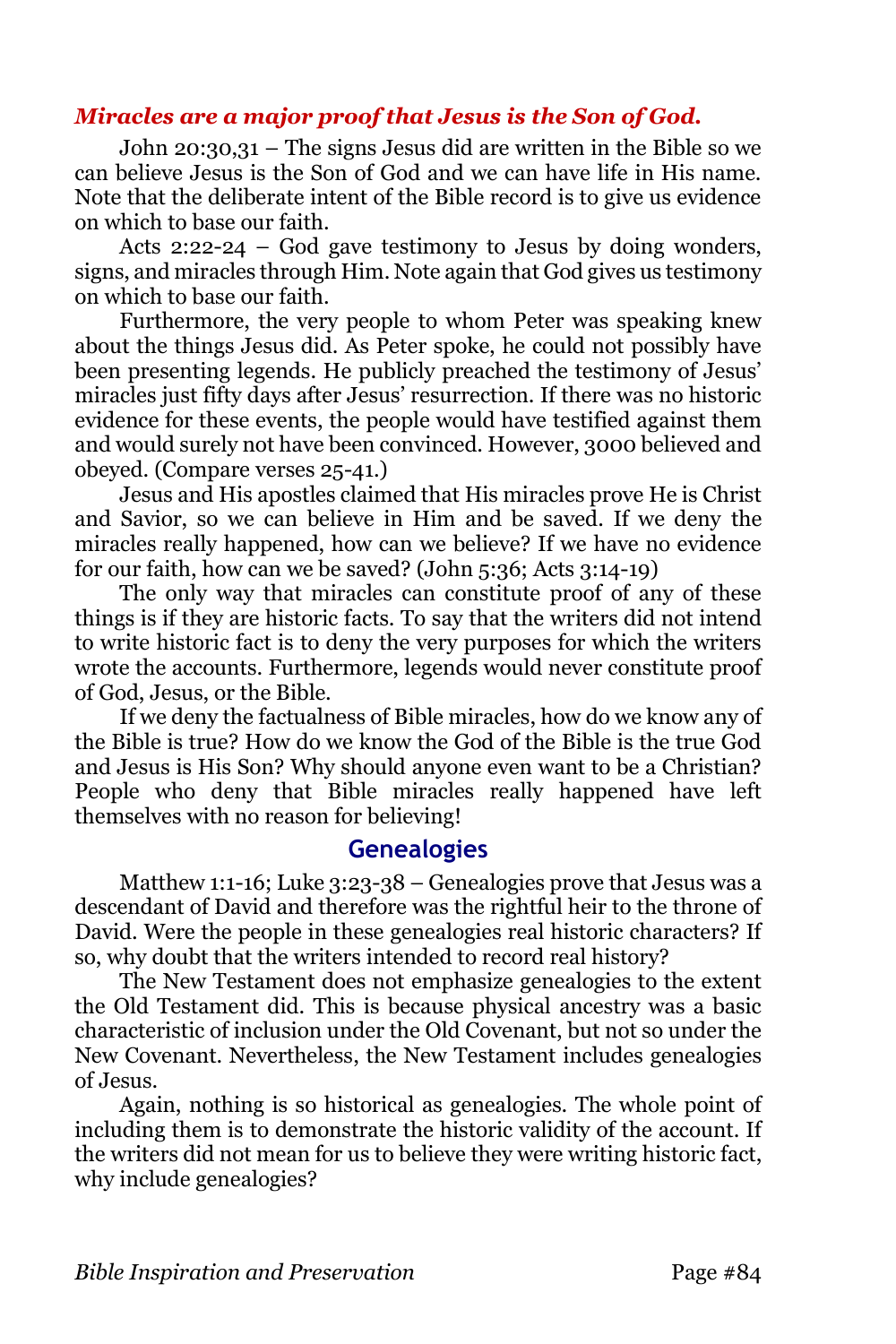# **Dates**

The Bible does not give dates as BC or AD numbers; that method did not begin till years after Jesus' death. Instead people dated events according to the reign of rulers. The New Testament often does this.

Luke 1:5 – The birth of John was promised to Zacharias during the days of Herod, king of Judah. (Matthew 2:1)

Luke 2:1,2 – Jesus was born during the reign of Caesar Augustus, Quirinius being governor of Syria.

Luke 3:1,2 – The ministries of John and Jesus began in the fifteenth year of the reign of Tiberius Caesar, Pontius Pilate being governor of Judea, Herod being tetrarch of Galilee, his brother Philip tetrarch of Iturea and the region of Trachonitis, and Lysanias tetrarch of Abilene, while Annas and Caiaphas were high priests.

Clearly this is historic data. There can be no purpose for it whatever except to locate these events as real, historic events. To say that the Bible writers did not intend to write historical fact is to fly in the face of their own statements.

(See also Acts 11:28; 18:2,12; 23:26; Compare the proven geographical accuracy of Acts.)

# **Condemnation of Fables and Human Tradition**

The Bible writers knew the difference between fact and legend. They expressly denied that they were writing legends handed down by word of mouth but not necessarily true.

# *The writers condemned human traditions that differed from truth.*

Matthew  $15:2,9$  – Jesus personally rebuked people who follow human tradition that did not come from God. Teaching it as doctrine makes worship vain.

Colossians 2:8 – Traditions of men are empty deceit, because they did not come from Christ. (1 Peter 1:18)

What is legend but tradition passed down for so many generations that it is no longer accurate? The Bible writers distinguished their teachings from mere human traditions, let alone legends. They repeatedly warned people to follow only what is true, not mere human tradition.

# *The writers warned people not to follow fables.*

1 Timothy 4:7 – We must reject "old wives' fables" and instead follow after godliness. (1:4)

2 Timothy 4:4 – Paul warned about some who would not want sound doctrine, but would turn their ears away from the truth and be turned aside to fables. Clearly the Bible writers considered their teachings to be truth, not fable.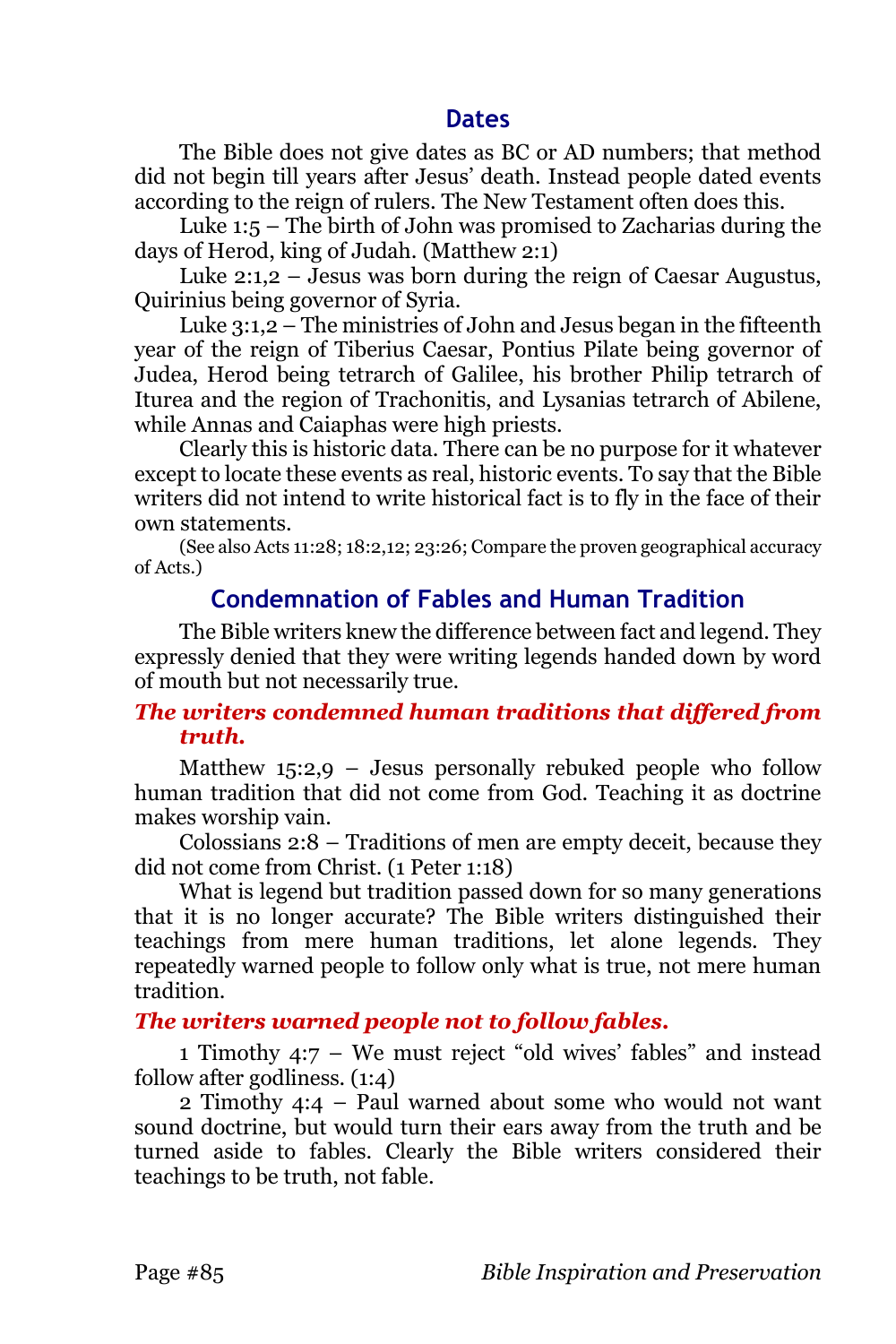Titus 1:14 – We should not give heed to Jewish fables and commandments of men who turn from the truth. Again, Bible writings are presented as truth, not fables or human commands.

2 Peter 1:16 – Specifically, Peter claimed that the apostles did not follow cunningly devised fables when they made known the power and coming of Jesus Christ. He speaks expressly of the miracle of the Transfiguration during Jesus' lifetime (verses 16-18).

So, the writers knew the difference between truth and legend, and they claimed that they did not write fables/legends or human traditions. Specifically, their record of New Testament miracles was not legend or fable but truth.

Further, they taught men to reject fables and to follow only truth. If in fact they themselves were writing myths and legends, not historic fact, then they condemned themselves! By their own teaching, we should not follow what they wrote but should reject it!

The statements of the Bible writers themselves show that we cannot claim to be real believers if we reject the factualness of the miracles they record. To claim that the writers did not care whether or not they were historically accurate is to make them stand self-condemned. If that were true, we should not try to make excuses for them, but should completely reject their writings.

# **Appeals to Eyewitness Testimony**

The whole thrust of efforts to deny the historic accuracy of Bible miracles is that the writers did not record true eyewitness accounts. Rather, they wrote years after the events had occurred, so they recorded legends and myths that had built up over the years.

Such claims would be valid if one was talking about Mohammed and Islam or other world religions. But the unique characteristic of the Bible is that its writers claim to record eyewitness testimony.

## *Some background information regarding the New Testament text*

## **Dating of the gospel accounts of Jesus' life**

Skeptics used to claim that the earliest accounts of Jesus' life were written in AD 250 or later. Therefore, these could not be eyewitness accounts but just recorded legends that had developed over the years.

But we now have fragments of copies of gospel accounts of Jesus' life dated as far back as 125 AD. So even the postmodern skeptics generally admit that the gospel accounts were written at least as early as 70-85 AD (Matthew, Mark, and Luke) and 80-100 (John). Jesus died in AD 26-30, so we have at most only 40-45 years from His death till the first record was written.

Even using the skeptics' dates, this would mean that eyewitnesses could have written the accounts or at least would have been alive to contradict the accounts if they were mistaken. Many people can

*Bible Inspiration and Preservation* Page #86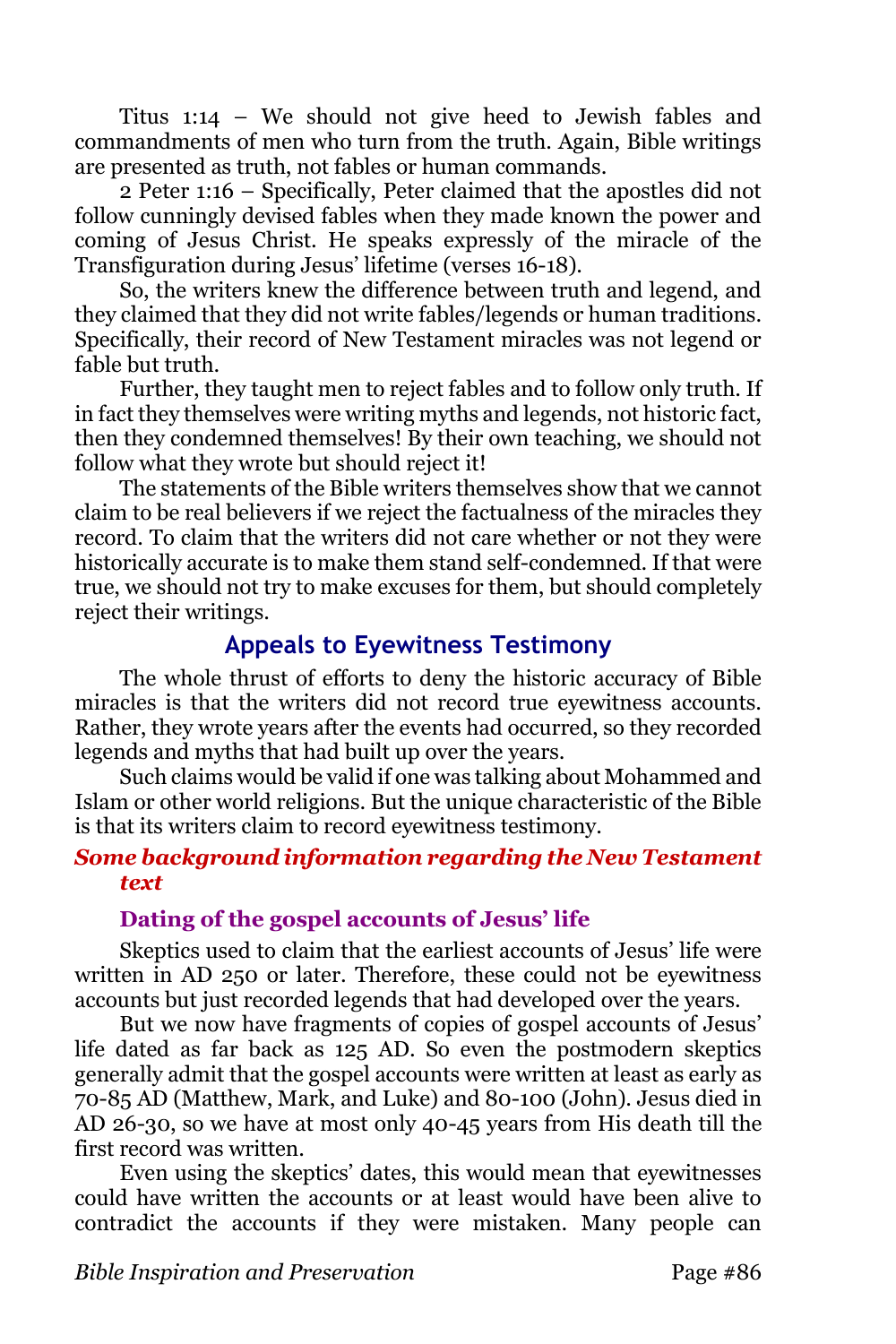remember quite well events we saw and people we knew just 40 years ago. How could false legends of miraculous events develop in so short a time and convince people who were there to believe in them?

# **Dates of Paul's writings**

But skeptics generally ignore the writings of Paul. He wrote his earliest books about 51-55 AD (1 Thessalonians, 1 Corinthians, and Romans). This would have been just 20-25 years after Jesus died, and yet these writings make claims about New Testament miracles.

Consider things that happened in modern times just 20-25 years ago. If people began falsely claiming miraculous events occurred that recently, would they be able to convince you if you had been there and seen what really happened?

# *New Testament claims regarding eyewitness testimony*

#### **Statements from Jesus**

John 8:17,18 – It is written that the testimony of two men is true. Jesus recognized that the validity of historic fact is established on the testimony of eyewitnesses. He claimed that He had such witnesses.

John 15:27 – He told His apostles that they would bear witness of Him, because they had been with Him from the beginning.

Jesus recognized the validity of the testimony of witnesses. He intended for His apostles to be witnesses. He chose witnesses that had been with Him, so they could really see what He did.

## **Statements from Luke**

Luke 1:1-4 – Luke did not claim that he was himself an eyewitness of what Jesus did. But he was an eyewitness of the apostles, and he served as a historian to give a first-hand record of what the eyewitnesses said and did. His reputation as an historian is well established.

Note that Luke denied he wrote legends handed down for generations. Rather, he wrote what had been told him by eyewitnesses. He did this so we could know that these things are "certain" (verse 4), not myth or fable.

Luke  $24:36-43$  – In Luke's accounts of Jesus' resurrection, the eyewitnesses saw Jesus, spoke with Him, touched Him, and ate with Him. These are undeniable claims of real events.

Here are some things he recorded in his account in Acts:

Acts 1:8 – Jesus told the apostles they would be His witnesses throughout the earth.

Acts 1:21,22 – To be an apostle one had to be an eyewitness of Jesus' resurrection. These men were not chosen randomly. This was the deliberate intent of Christ (verse 24).

Acts 2:32 – Peter stated that he and the other apostles were witnesses that God had raised Jesus. They saw Him die and they saw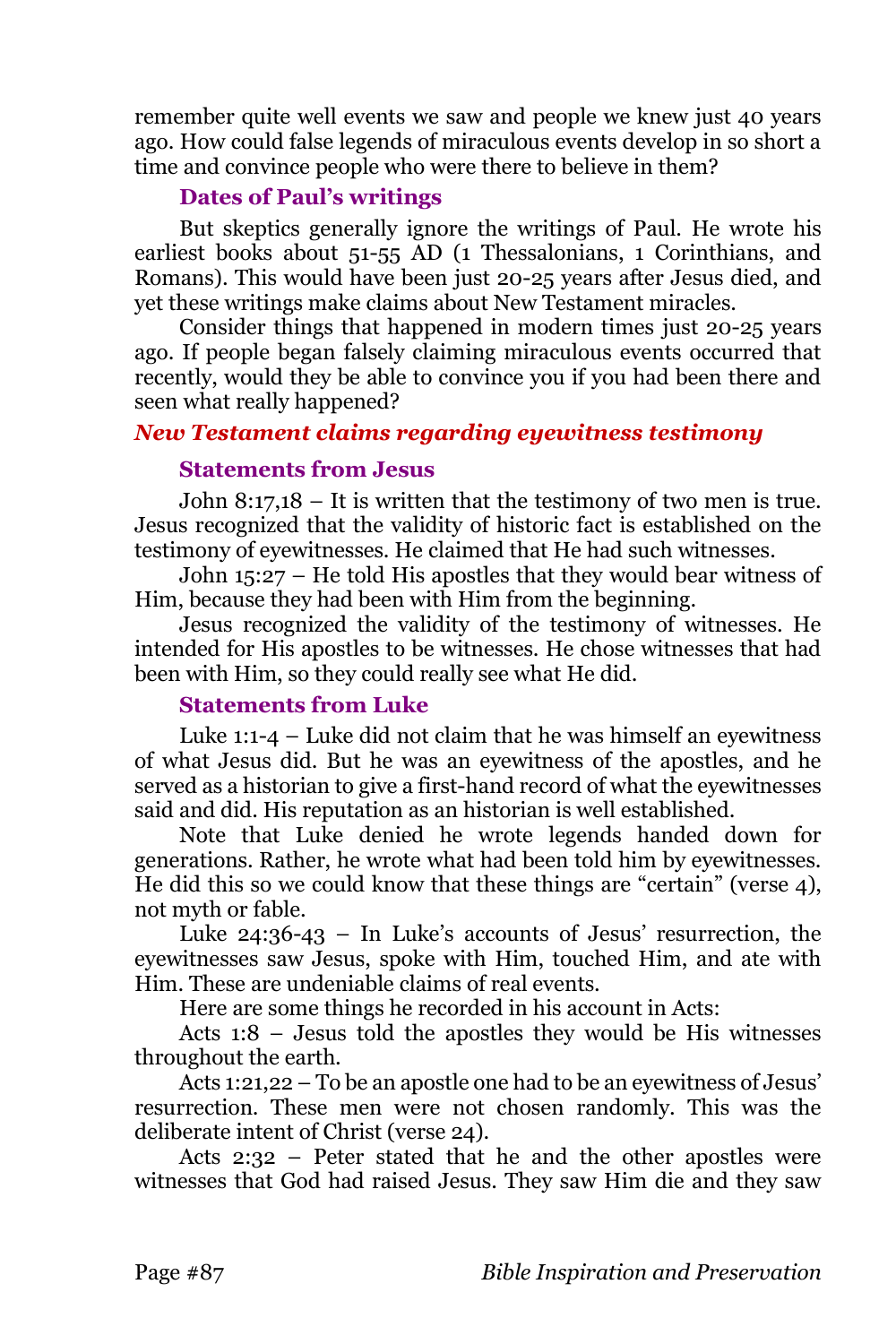Him alive again. This was preached, not hundreds of years later, but just fifty days after the events occurred.

Acts 10:39-41 – Peter and the other apostles were witnesses of all things Jesus did. The people killed Him, but God raised Him up on the third day and showed Him openly to witnesses. The witnesses ate and drank with Him after He arose from the dead.

In Acts Luke often speaks in the first person ("we") demonstrating that he was personally present to witness many of the miracles he records.

Luke clearly claims that he was recording evidence for Jesus' miracles that he had heard from actual eyewitnesses and that he himself was a witness of many miracles of the apostles. They were not legends recorded generations later.

#### **Statements from John**

John 20:30,31 – John recorded Jesus' miracles in writing so we could believe and have life in His name. The miracles were done in the very presence of the apostles. In the resurrection accounts, the apostles saw Jesus, spoke with Him, and touched Him to confirm the reality of the events.

John 21:24 – John wrote his personal testimony and testified that it was true. He was not writing fables.

1 John 1:1-3 – He bore witness about what he and others heard, saw with their eyes, and handled with their hands. This is the basis of our fellowship with God and Christ.

Even if John did write in his later years, he was still telling what he personally saw as an eyewitness. He expressly denies he wrote legends and affirmed these events physically happened.

#### **Statements from Peter**

2 Peter 1:16-18 – Peter denies they had followed fables about Jesus. They were eyewitnesses of His majesty. Specifically, he testifies about the miracle of the Transfiguration. They saw the event and heard the voice that spoke on the mountain, saying that this was the Son of God.  $(5:1)$ 

These men specifically deny they wrote legends. They wrote eyewitness testimony. To deny this is to say they were liars or lunatics.

# **Statements from Paul**

1 Corinthians 15:1-8 – Paul declared the gospel he had preached, including the resurrection of Jesus and the fact He appeared to many people. Paul lists various appearances, including the one to him. Paul's testimony is also that of an eyewitness. He names other eyewitnesses, and claims that most were still alive at the time he wrote.

These were not legends written generations after the events. 1 Corinthians was one of the first books Paul wrote, just 20-25 years after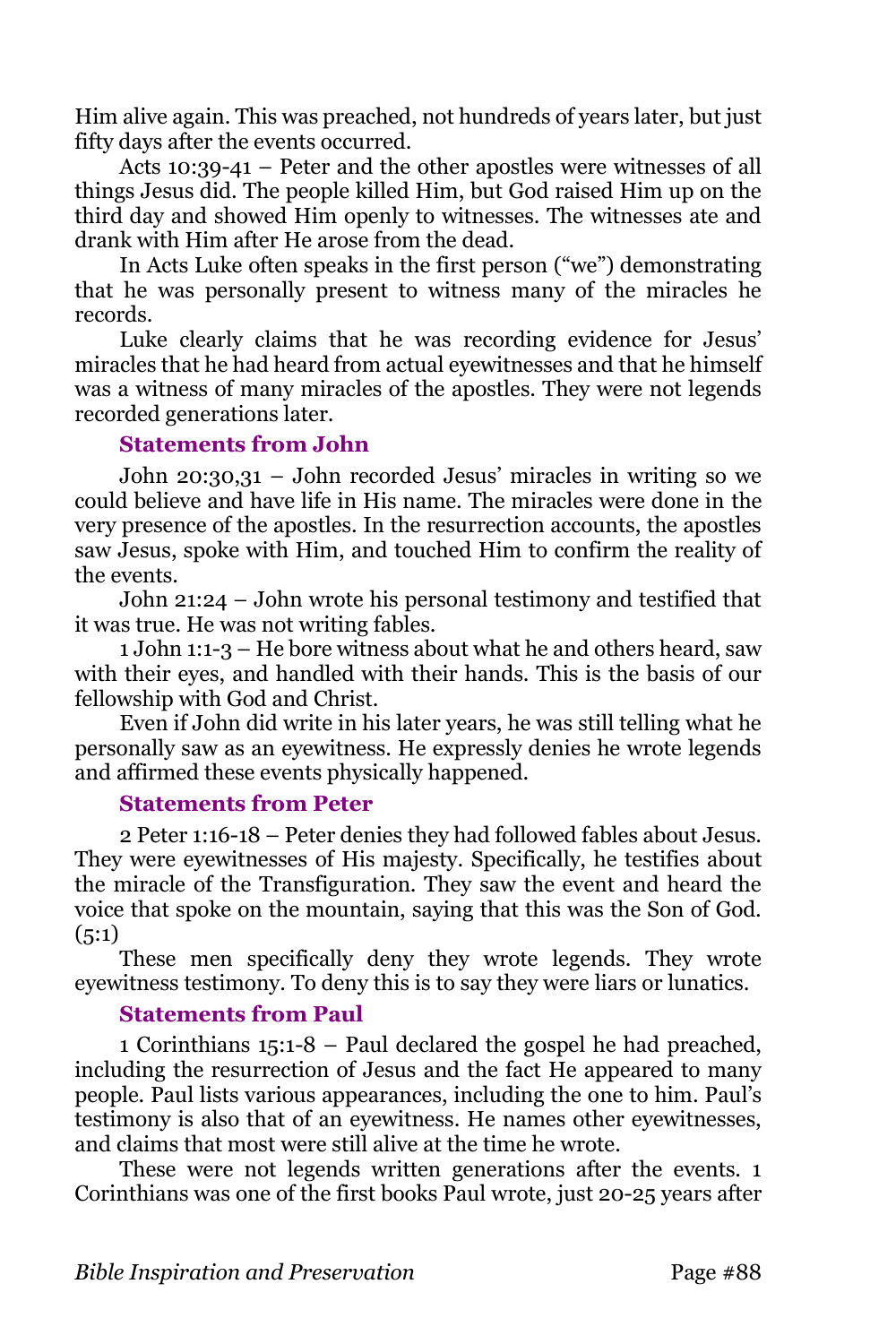Jesus' death. Paul says the other witnesses were still alive and could be examined.

15:14,15 – If Christ was not raised, Paul and others were false witnesses, because they testified that he was raised.

The whole point of eyewitness testimony is to establish an event as historic fact. History is based on eyewitness testimony. It happens in our courtrooms every day. To repeatedly claim to be recording eyewitness testimony, as New Testament writers did, is to clearly deny that they were writing legends or that they were not attempting to be historically accurate.

The testimony of the writers themselves will not allow us to say they were sincere but just wrote legends or did not mean to write historical fact. To deny the factuality of their accounts is to call them false witnesses. There is no middle ground.

This leaves us with only three alternatives. Either they were lunatics, or they were liars, or else their message is an absolute, infallible revelation of God's will for man. If we deny they were liars or lunatics, then we are left with only one conclusion: The writers spoke the truth, and we must believe and obey their message.

(Acts 13:31; 22:15; 26:16)

# **Historical Claims Regarding Some Specific Miracles of Jesus**

Regarding New Testament miracles in general, we cannot say the writers were sincere but may have been historically inaccurate. The statements of the writers will not allow us to conclude that they just recorded legends or did not mean to write historical fact.

Let us consider three specific miracles of Jesus recorded in the New Testament. Notice how the records of these miracles specifically confirm the historical nature of Scripture and show the consequences of disbelieving.

# **The Virgin Birth**

According to *Redbook Magazine,* Episcopal bishop James A. Pike claimed that Joseph was probably the physical father of Jesus. (O'Neal in *Vanguard*, 6/9/77, page 9)

Andre Resner, Bible professor at Abilene Christian University, said regarding the dream in which an angel told Joseph that Mary had conceived by the power of the Holy Spirit:

A dream that was real, yes, but still a dream. Could it have been a message from God? Or, could it have been his own imagination, his wanting to believe her so much that his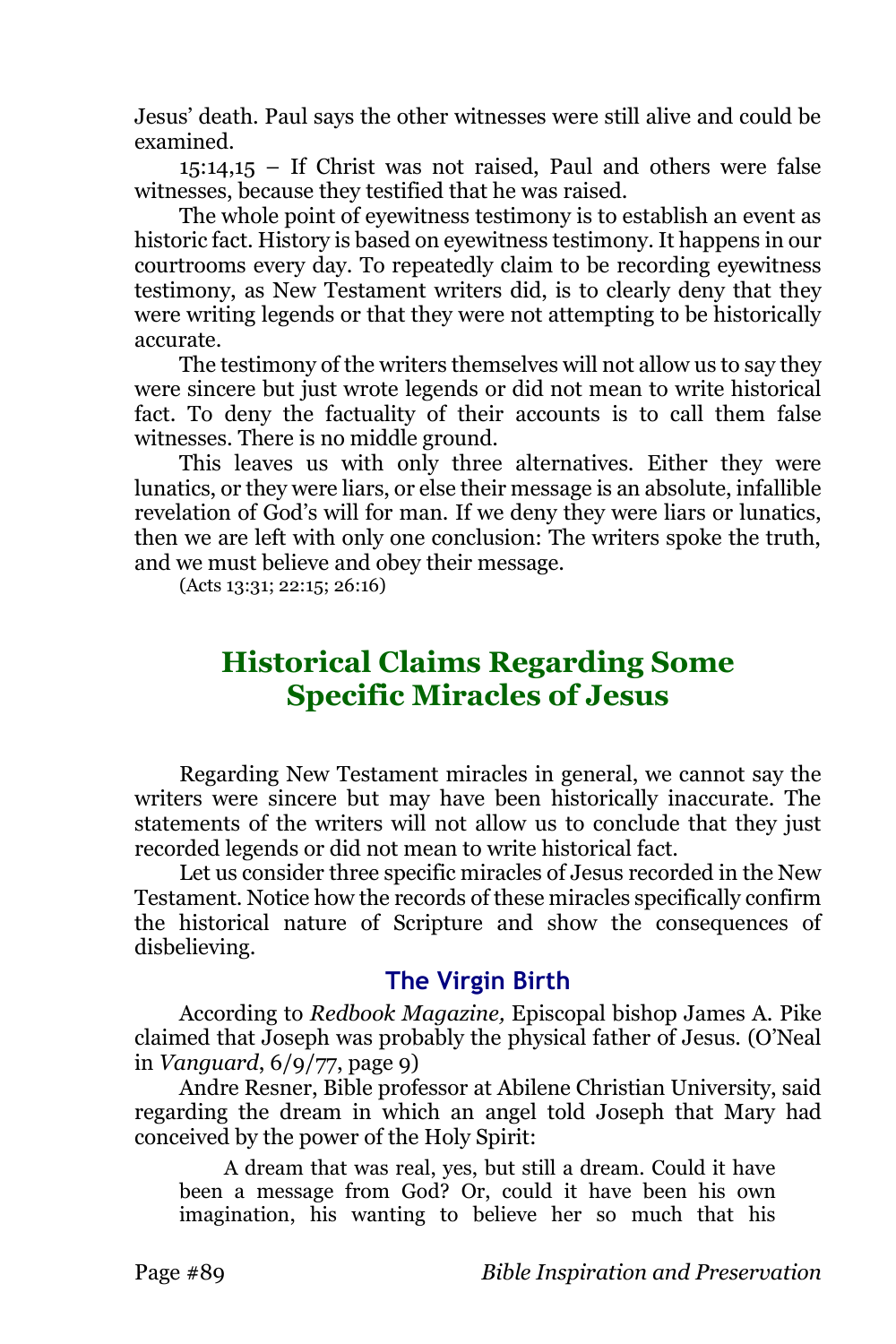subconscious produced a nocturnal justification for marrying her, even in the face of such an outlandish excuse! (via Willis in *Preceptor*, 7/93, page 4)

So men try to rationalize away the Virgin Birth as not historic fact. But consider the nature of the Bible record regarding Jesus' birth.

# *Bible accounts record the virgin birth as historical fact.*

# **Matthew's account – Matthew 1:18-25**

1:18 – Mary was found with child *before* she and Joseph came together.

1:18-20 – Joseph was considering putting Mary away, when an angel told him not to do so, because the One within her was conceived of the Holy Spirit.

1:22,23 – She was a virgin, as prophesied by Isaiah.

1:25 – Joseph knew her not until Jesus had been born.

# **Luke's account – Luke 1:26-38**

Luke 1:27 – She was a virgin.

Luke 1:31,34 – She had not known a man.

Luke  $1:26,31,35$  – An angel told her she would conceive by the power of the Holy Spirit.

Note that this account is recorded as a real appearance of the angel, not a dream!

Matthew and Luke are written as historical records of Jesus' life. If the virgin birth is not a historical fact, why believe any other statement in the records of Jesus' life or in the Bible?

Specifically, the Bible claims this was revealed by angels. This is a claim to Divine revelation. If this is not reliable, why believe anything in the Bible was revealed or inspired by God?

# *The Virgin Birth is recorded in connection with genealogies.*

Matthew 1:16 – The chapter lists a whole genealogy of men (verses 1-16) who were "begotten" by other men, till we get to Jesus. He "was born" of Mary, whose husband was Joseph. Why doesn't the account say Joseph begat Jesus, like every other man in the genealogy was begotten by a human father? Note that the record of Jesus' birth immediately follows the genealogy.

Luke 3:23 – The genealogy of Jesus is given. Every man is listed along with his father. But regarding Jesus we are told that it was "supposed" that He was Joseph's son. Chapter 1 explained why Jesus is not really Joseph's son: the Holy Spirit conceived Jesus miraculously. The genealogy harmonizes with the account of the Virgin Birth by not listing Jesus as the son of a human father.

What could be more historical than genealogies? If genealogies do not constitute history, then what does constitute history? If the Virgin Birth is not intended to be taken as history, why is it told in conjunction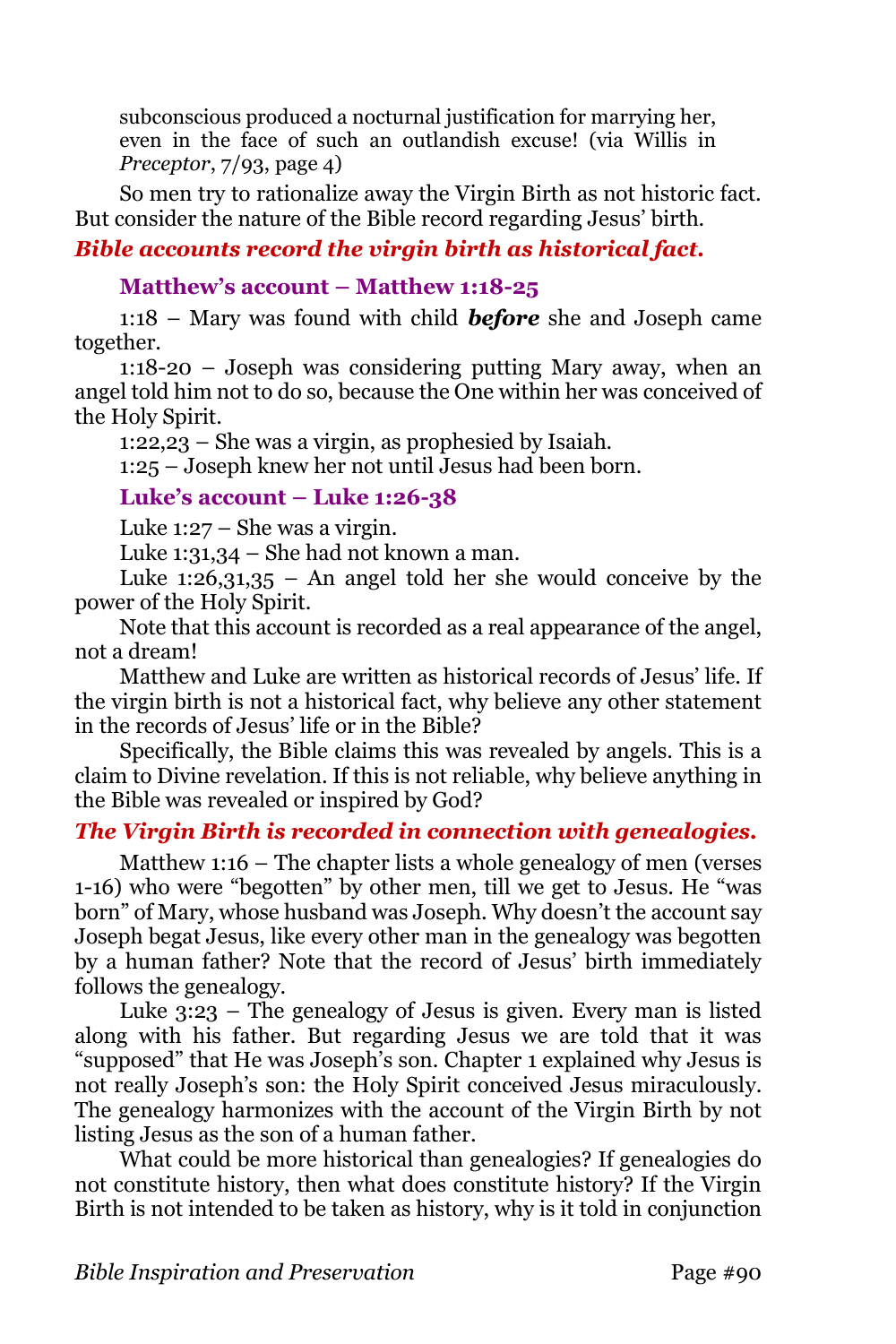with genealogies, and why do the genealogies themselves imply that Jesus was an exception to the other men all of whom had earthly fathers?

# *The Virgin Birth is recorded in the context of historical dates and geographical places.*

Matthew 2:1 – In chapter 1 the angel told Joseph that Jesus had been conceived of the Holy Spirit and would be born of a virgin. Immediately afterward, Matthew records that Jesus was born in Bethlehem of Judea during the days of Herod the king.

Luke 2:1,2 – Chapter 1 records the account of the angel who told Mary that, though she was a virgin, she would conceive by the power of the Holy Spirit. Then it records the birth of John the Baptist. Then Jesus was born during the reign of Caesar Augustus, Quirinius being governor of Syria. Because of a census, Joseph went from Nazareth in Galilee to Bethlehem in Judea, where Jesus was born.

Events in those days were dated by naming the rulers in power at the time. Were Caesar Augustus, Quirinius, and Herod historical characters? Did they really rule in the regions described? Was the birth of John the Baptist a historical fact? Then why doubt that the virgin birth was historic fact?

The whole context of the records of the virgin birth is historical. All the evidence given by the writers themselves indicates that they were not recording legends, but they intended their accounts to be taken historically.

# *If Jesus was not conceived by the Holy Spirit, then He was born of fornication.*

If Jesus was not conceived by the Holy Spirit, then who was Jesus' father?

Matthew 1:18-20,25 – Joseph clearly knew he had done nothing to cause Mary to conceive. Why would he even consider putting her away if he knew the child was his? The genealogies do not list Joseph as Jesus' father. If neither Joseph nor the Holy Spirit caused Mary to conceive, then she must have committed fornication!

Luke 1:28,30,42,43,48 – An angel and an inspired woman both told Mary that she conceived because she was blessed and highly favored by God. God was with her. How can this be so, if she conceived as a result of fornication?

Fornication is a sin which keeps those who practice it from entering the kingdom of heaven (Galatians 5:19-21; 1 Corinthians 6:9-11; Revelation 21:8; 22:14,15). Did God bring His Son into the world by such a sin? If so, where is the blessing and honor in it for Mary? How could God be "with her"?

If the Bible records of the Virgin Birth are not historically accurate, then serious consequences follow regarding the morality of Jesus'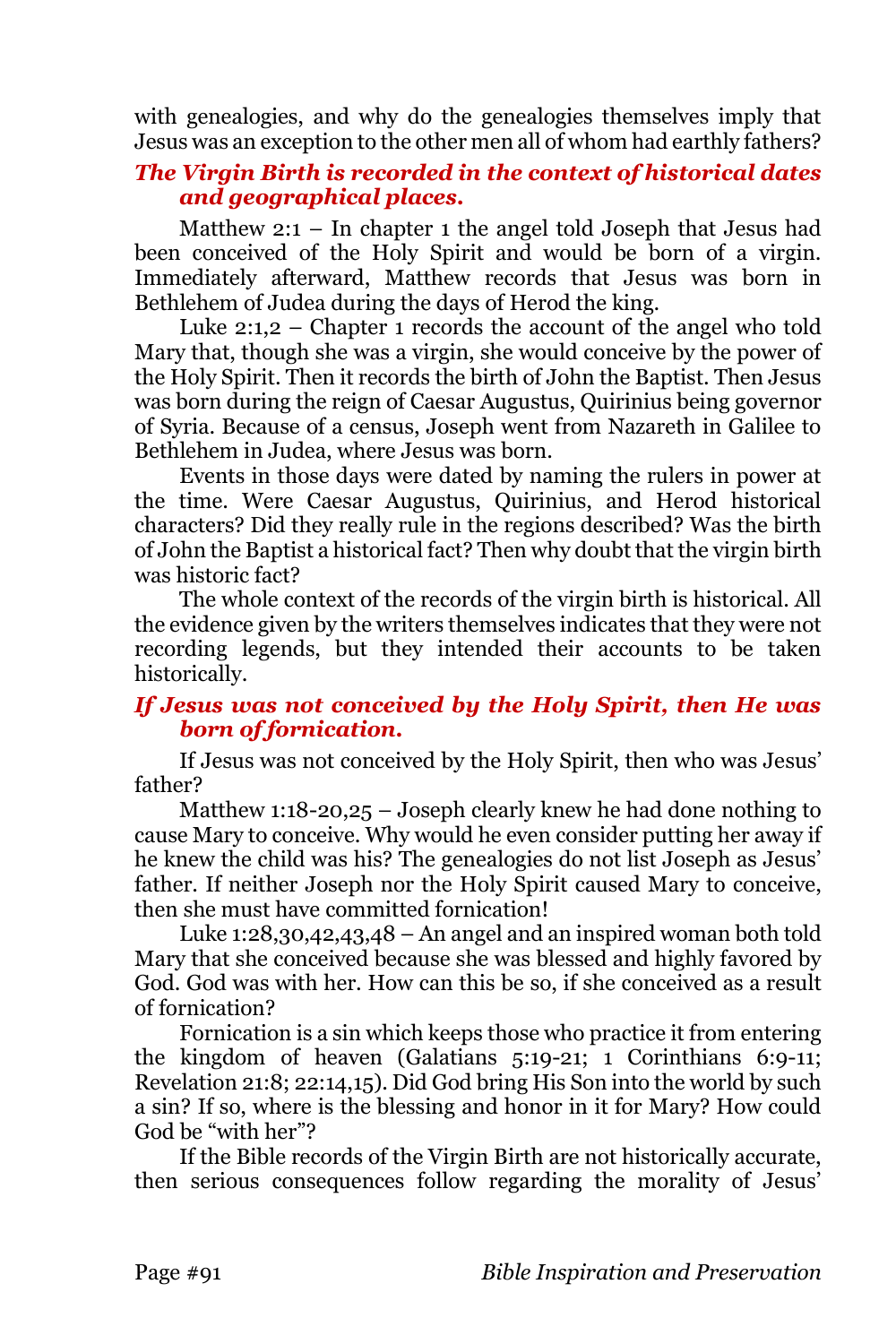conception, the reputation of His mother, and the honesty of Bible writers.

# *To deny the Virgin Birth is to deny Old Testament prophecy as a proof that Jesus was Christ.*

Matthew 1:22,23 clearly says that Jesus' birth fulfilled the prophecy that a virgin would conceive, as predicted in Isaiah 7:14. (Some claim that the word for "virgin" in Isaiah 7:14 can mean just a young maiden. But the word used in Matthew 1 and the context there clearly show that the word means one who had not had relations with a man.)

Fulfilled prophecy is a major proof that Jesus was Christ and Savior. To deny the Virgin Birth is to deny a major proof that Jesus is the Son of God and Savior of mankind. If we deny fulfilled prophecy, why claim to believe in God, in the Bible, or in Jesus at all?

## *To deny that the Virgin Birth was historical fact is to deny evidence that Jesus was Christ and Savior.*

Matthew 1:18,20,22,23; Luke 1:27,34,35 – Mary was a virgin, who had not known man. She conceived because the power of the Holy Spirit came on her. All this was affirmed by angels to Joseph and to Mary. If this is historically true, then it constitutes a miracle.

Luke 1:32,35; Matthew 1:22,23 – Because He was born of a virgin by the power of the Holy Spirit, Jesus is called the Son of God (compare verse 32). He is Immanuel or "God with us." If the story is not historically accurate, what reason is there in it to believe He is the Son of God?

Matthew 1:20,21 – The One to be born would save His people from their sins. If the story is not historically accurate, then why should we believe He can save us?

To deny the Biblical record of miracles is to deny the very basis of our faith. If the Bible is not reliable here, why believe it about anything? Doctrine and inspired history go hand in hand. Specifically, the miracles of Jesus and the authority of Jesus go hand in hand. To deny one is to deny the other.

# **The Transfiguration**

… At the Transfiguration, an unknown friend of Jesus, hidden in the morning mists, called out in the hearing of the apostolic three "This is my beloved Son." (H.R. Mackintosh, via Willis, *Truth Magazine*, 8/1/74, page 3)

So some seek to explain the Transfiguration accounts as not historic fact.

# *The Bible records the Transfiguration as historic fact.*

Matthew 17:1-6; Mark 9:2-8; and Luke 9:28-36 record the Transfiguration as follows:

Jesus took three disciples with Him upon a mountain: Peter, James, and John.

*Bible Inspiration and Preservation* Page #92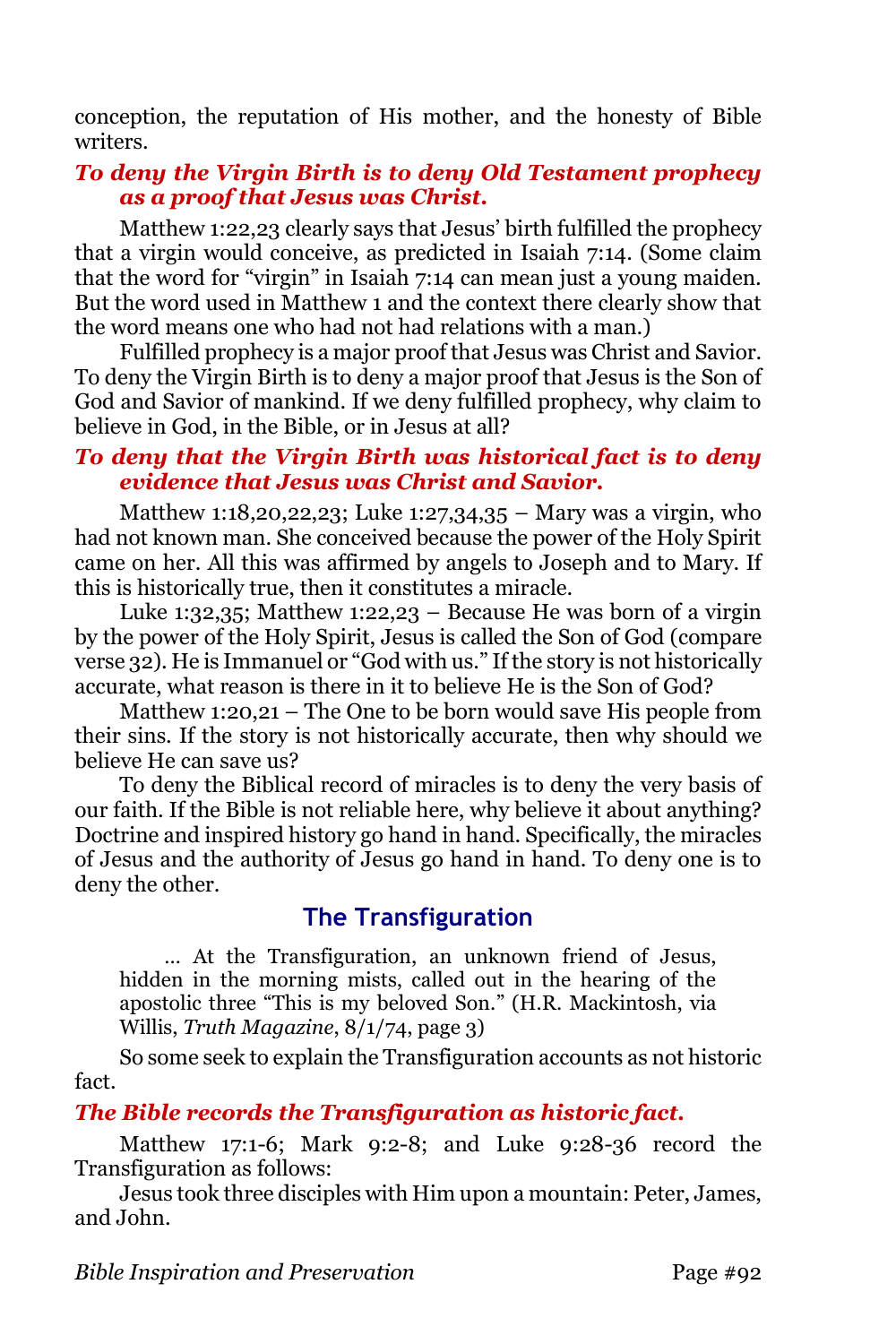His face shone like the sun and His clothing became white as light (Matthew 17:2).

Moses and Elijah appeared, talking to Him.

Peter, James, and John had been asleep, but they fully awoke (Luke 9:32), saw his glory, and saw the men talking with him.

As Moses and Elijah were about to leave, Peter suggested making dwelling places for the three men, so they could all stay there (Luke 9:33).

A cloud overshadowed them, and a voice from the cloud said, "This is my beloved Son, in whom I am well pleased. Hear Him!"

When the cloud was taken up, Moses and Elijah were gone, and only Jesus remained.

All these facts are recorded as part of the history of Jesus' life. They are as much historic fact as any other facts in His life. If we deny it, we may as well deny any and all other facts described by the gospel writers.

# *To deny the historic nature of the event is to deny a major proof of Jesus' nature and authority.*

Consider the significance of the Transfiguration.

Exodus 34:29-35 -- God spoke to Moses in a cloud upon a mountain to give him the law (33:2,5; compare 19:9; etc.). Moses' face then shone as evidence that he was a spokesman for God and a giver of God's law.

New Testament teachers accepted this Old Testament event as a historic fact (2 Corinthians 3:7,13). The fact Jesus' face likewise shone on the mount of Transfiguration was clearly intended to remind us of how God gave the law to Moses. It was a miracle to demonstrate that God likewise spoke through Jesus.

The one who spoke from the cloud was clearly the Heavenly Father. Speaking from a cloud as He had to Moses, He called Jesus His beloved Son. This was His testimony of approval upon Jesus. He claimed Jesus as His Son and said He was well pleased with Him!

Finally, He said men should listen to Jesus. When Peter wanted to place Jesus alongside Moses and Elijah, God removed the other men and left only Jesus, saying we should hear Him. Clearly, Jesus is more than just a prophet and lawgiver like those men. He was greater than they were (compare Matthew 16:13-18). He was the Divine Son of God, whose New Testament teachings now replace those of the Old Testament prophets. (Compare Hebrews 1:1,2.)

The whole purpose of this event was to record the direct testimony of the Heavenly Father and give His miraculous confirmation of Jesus' identity and authority. But if it is just a legend that never really happened, why should we believe it proves anything? To deny the historic reality of the Transfiguration is to seriously undermine faith in who Jesus is.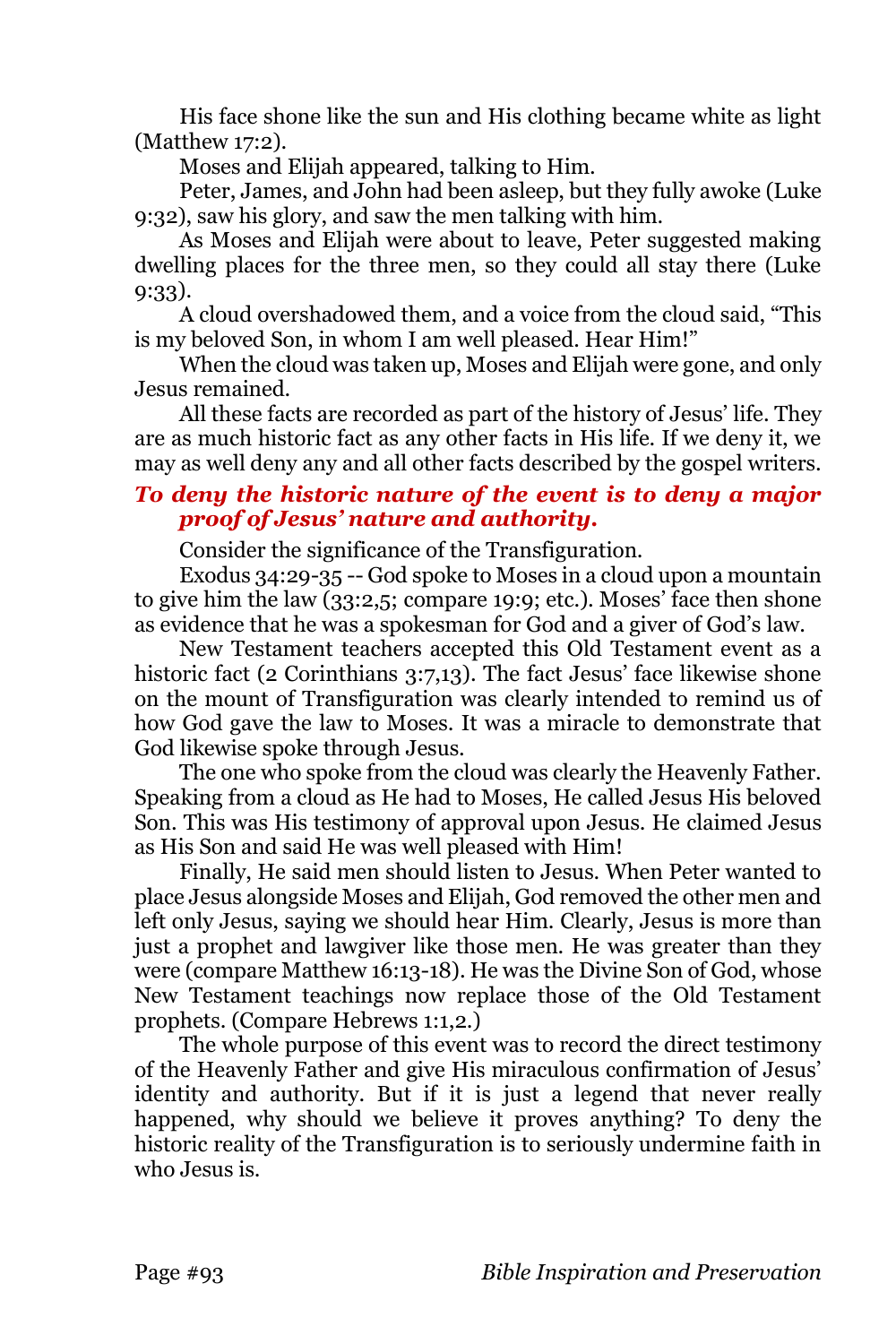# *Peter expressly testified to the nature of the Transfiguration – 2 Peter 1:12-21.*

Remember that Peter was one of the three men who saw Jesus on the mountain. What was his testimony regarding the event?

#### **Verses 12-15**

Knowing that he was about to die, Peter wrote so that, after he died, people could have a record of the truth he had revealed. This is exactly why we need the Scriptures! What was Peter's view of what he was writing?

## **Verses 16-18**

Note Peter's testimony:

\* He describes the event in which he and others were on a mountain and the voice of God the Father came from heaven. The Father testified regarding the Lord, "This is my beloved Son, in whom I am well pleased." Peter said this was the Father giving honor and glory to the Son. Clearly this refers to the Transfiguration.

\* As he tells this very story, Peter says that he was not following a cunningly devised fable (verse 16). So, he denies this is just a legend or otherwise untrue.

\* He says furthermore that he was speaking as an eyewitness of Jesus' majesty (verse 16).

\* And all this makes known the power of our Lord Jesus (verse 16). Peter expressly denies that the Transfiguration was a fable. He insists he was an eyewitness to it, and that this proves the authority of Jesus as Lord!

## **Verses 19-21**

All of this confirms that we have the word of prophecy made more sure. For prophecy never came by the will of man, but holy men of God spoke as moved by the Holy Spirit.

New Testament events fulfilled Old Testament prophecies, so that together they give us assurance that the Scriptures really are God's word.

The conclusion is that what is written in the Bible is the word of God, given to inspired men, through the Holy Spirit. It is not just legends of fallible men.

## **Chapter 2**

Verses 1,2 -- Peter then immediately proceeds to warn about false teachers who bring in destructive heresies and deny the Lord who bought them. Such men bring on themselves swift destruction. And unfortunately, many people will follow them, so that the way of truth will be spoken against.

This is exactly the proper conclusion regarding those who deny that the miracles in the Bible are historic fact. They are denying what the writers themselves say. The writers say they are not writing legends.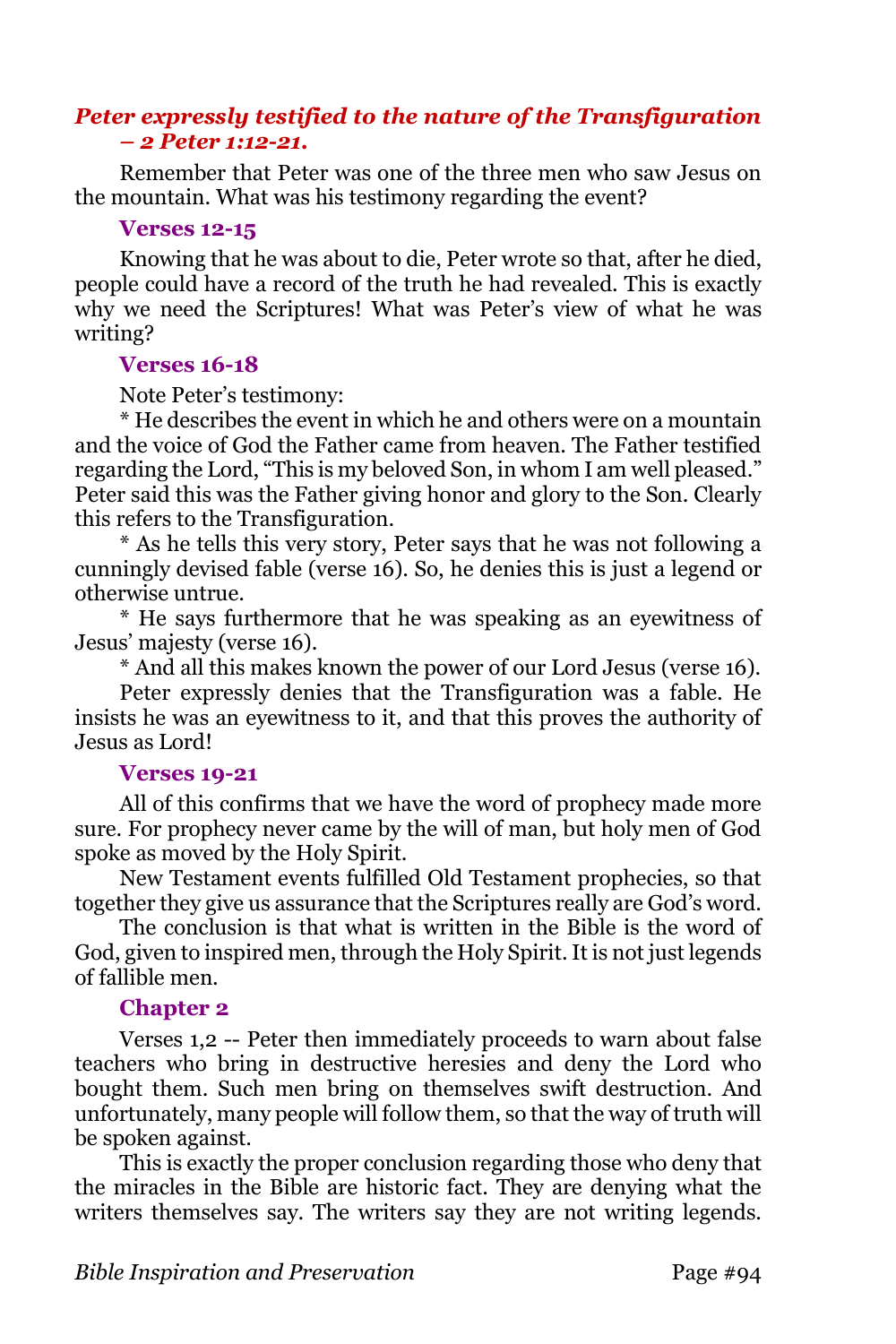They recorded miracles as eyewitnesses, and their record was guided by the Holy Spirit.

Those who deny this to be true are false teachers who deny the Lord who bought them!

# **Jesus Resurrection**

"The Resurrection, for example, was no more than recovery from apparent death…" (H.R. Mackintosh, via Willis, *Truth Magazine*,  $8/1/74$ , page 3)

The resurrection is in many ways the most important miracle of the Bible. If we believe in the resurrection, believing in the other miracles is easy. If we deny the resurrection, we cannot be saved even if we believe in the other miracles!

For these reasons, skeptics have attacked the resurrection mercilessly. But for these same reasons, Bible writers repeatedly give evidence that they viewed it as historic fact and that it really occurred. Consider the evidence:

# *Bible writers repeatedly claimed that they and/or others were eyewitnesses of the resurrection.*

Acts 2:23,24,32; (compare Luke 24:44-49; Acts 1:21,22; 3:15; 4:33; 5:30-32; 10:38-42; 13:28-31). – All the apostles claimed that they were eyewitnesses, having seen Jesus alive again after he died.

Matthew 28:1-20 and John 20:1-21:25 -- Matthew and John record in writing appearances of Jesus after His resurrection. These include appearance to all the apostles, which would have included Matthew and John themselves (Matthew 28:16,17; John 20:19-21:25). So, their records of these appearances constitute eyewitness testimony. In these appearances, they saw Jesus, spoke with Him, touched Him, and ate with Him. All this shows they intended their record to be history.

John 21:24 – John specifically stated that he recorded these events as eyewitness testimony that they were true (compare 20:30,31; 1 John  $1:1-4$ ).

Mark 16:1-20 and Luke 24:1-53 – Mark and Luke also record appearances of Jesus to eyewitnesses. They themselves were not necessarily among those eyewitnesses, but they acted as historians recording what had been told them by eyewitnesses (compare Luke 1:1- 4). In these appearances, the eyewitnesses saw Jesus, spoke with Him, touched Him, and ate with Him.

1 Peter 1:3,21; 5:1 – Peter was the apostle who first preached on Pentecost that the apostles were eyewitnesses. In his writings he also affirms the resurrection as historic fact.

1 Corinthians 15:3-8 – Paul lists a number of eyewitnesses to the resurrection. Note that 1 Corinthians was one of the first New Testament books written. Paul states that many of the eyewitnesses were still alive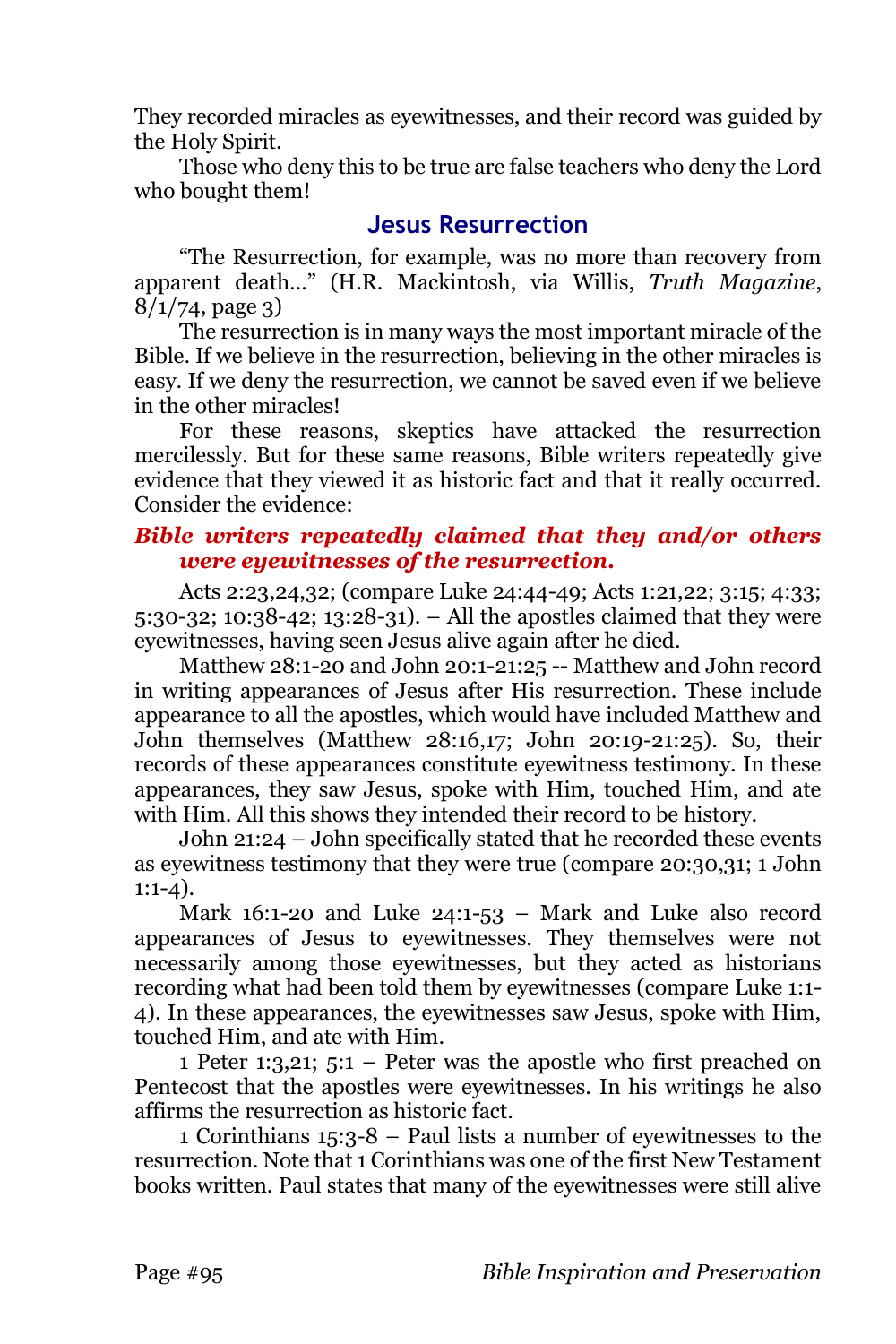(verse 6), so people could personally speak to them. This clearly presents the resurrection as historic fact, not a legend.

Furthermore, Paul lists himself as a witness (verse 8), so this is his personal eyewitness testimony as an apostle. Jesus appeared to Paul on the road to Damascus (compare Acts 9:1-9; 22:4-11; 26:9-18).

1 Corinthians 15:14,15 – Finally, Paul said that all these people would be false witnesses if Jesus did not rise.

Incredibly, people today deny that the resurrection is historic fact, yet they want to somehow avoid admitting that they have called the apostles false witnesses. The eyewitnesses themselves will not allow such a position! Either we accept their testimony that Jesus did arise from the dead, or else they themselves say we are calling them liars!

The whole point of eyewitness testimony is to establish an event as historic fact. History is based on eyewitness testimony. It happens in our courtrooms every day. Clearly the apostles and other witnesses intended their testimony to establish the resurrection of Jesus as historic fact. To repeatedly claim to be recording eyewitness testimony, as New Testament writers did, is to clearly deny that they were writing legends or that they were not attempting to be historically accurate. If their accounts are not real history, then the writers are liars or lunatics.

To deny the resurrection is to make the apostles out to be false witnesses and false teachers, by their own statements. Either we accept the resurrection as historic fact or we must admit we are saying the Bible writers were liars or lunatics. Their statements allow no other alternatives!

## *To deny the resurrection as historic fact is to deny the major proof that Jesus is God's Son and our Savior.*

Romans 1:4 – Jesus was declared to be the Son of God by the resurrection from the dead. But if the resurrection is just a legend, what proof do we have that He is the Son of God?

Luke 24:44-47 – He said that, according to prophecy, He had to suffer and rise and that remission of sins would be preached in His name. But if He didn't rise from the dead, how can we be sure He can give remission?

John 20:24-31 – We have life through Him because we believe He is the Son of God. But we believe He is the Son of God because of the miracles He did, especially the resurrection. If the resurrection is just a myth, why should we believe He can give us eternal life?

Acts 2:23,24,29-32,36,38 – The apostles repeatedly preached that the resurrection proved Jesus to be the Christ, the Son of God (see other examples above). If He is the Son of God, then we can have remission of sins in His name. But if we deny that the resurrection really occurred, why should we believe in Jesus at all?

When people claim that the resurrection never really occurred, they almost universally deny the historical nature of all miracles. But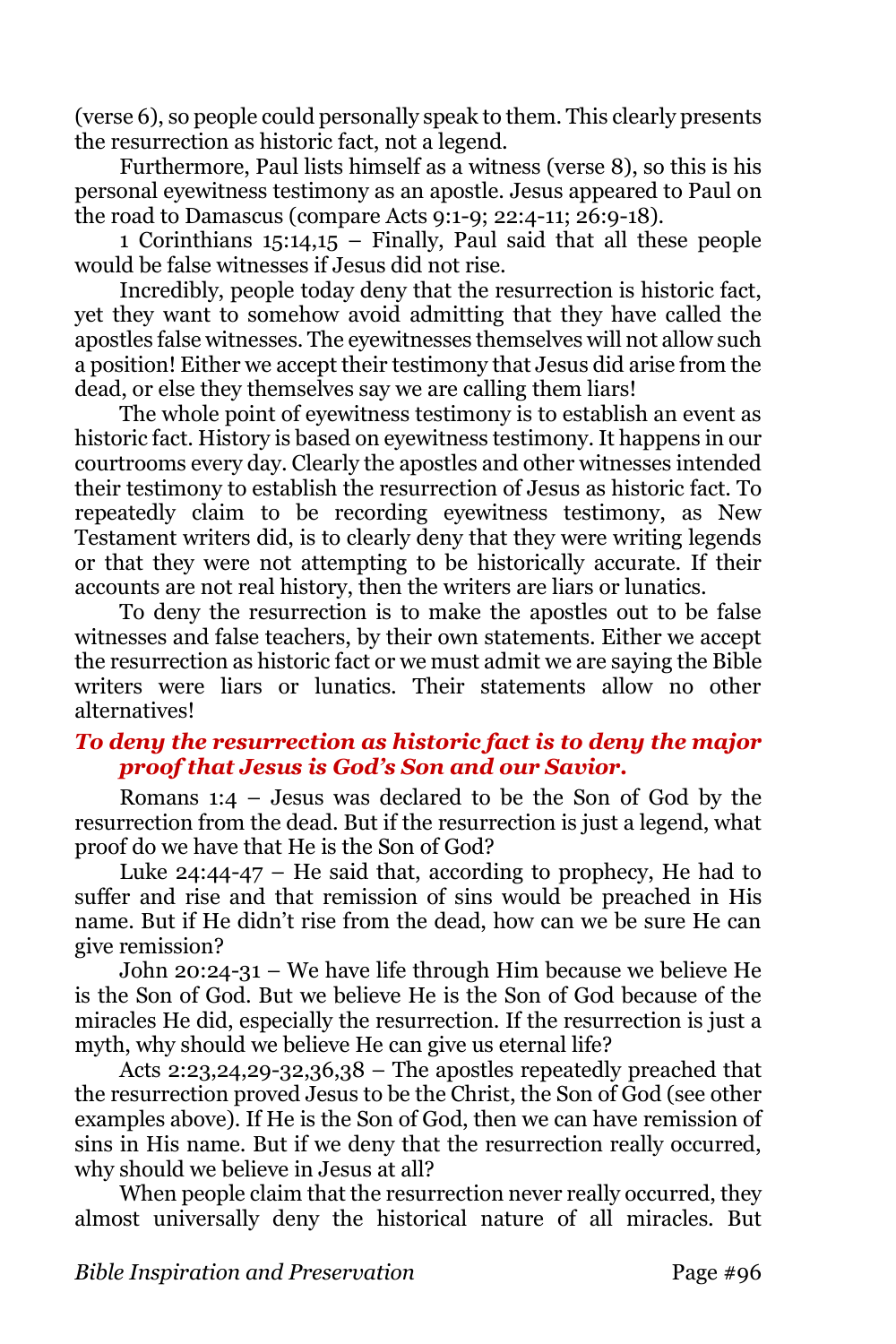miracles, especially the resurrection, are the proof that Jesus is Christ! Why would anyone want to claim to be a follower of Christ, if he has denied the evidence that Jesus is the Christ? The fact is that such people are not true believers.

# *To deny the resurrection as fact is to deny the evidence that we will be raised, judged, and receive eternal rewards.*

1 Corinthians 15:20-23; 6:14; 1 Thessalonians 4:13-18 – Jesus' resurrection is the proof that we will be raised. (Both of these books are among the first New Testament books, written within 20-25 years after the resurrection occurred.)

Acts 17:30,31 – Jesus' resurrection is the assurance that we will be judged.

1 Peter 1:3,4 – We are begotten to our inheritance in heaven by the resurrection of Jesus.

Bible history and Bible doctrine go hand in hand. All future hope of the gospel is based on Jesus' resurrection. If the resurrection is not historic fact, why should we expect our resurrection, judgment, and eternal reward to occur as real events?

## *To deny the resurrection as historic fact makes our faith vain and leaves us without salvation.*

Romans 10:9,10 – We must believe in the resurrection to be saved. If we deny the resurrection really happened, we fail to meet the conditions of salvation!

1 Peter 3:21 – Baptism saves us by the resurrection of Jesus.

Colossians 2:12,13; Romans 6:3-5 – Baptism puts us in contact with Jesus' death, but we are also raised to walk in newness of life in likeness to Jesus' resurrection. But if Jesus was not really raised, what good is baptism? Why should we believe we have newness of life (the new birth)?

1 Corinthians 15:1-4,14,17-19 – Jesus' resurrection is just as essential to our salvation as His death. Bible writers expressly stated that, if Christ was not raised, our faith is vain, we are yet in our sins, and we are of all men most pitiable. Yet incredibly, skeptics want to deny the resurrection and somehow claim they have a valid faith!

Again, Bible history and Bible doctrine go hand in hand. Those who deny the resurrection as historic fact are yet in their sins and are left without hope for salvation.

# **Conclusion**

Many people today, who claim to be Christians and even preachers and religious leaders, deny that many Bible events actually happened. Yet they say the Bible writers were not liars or lunatics, but just honestly mistaken: they recorded legends, thinking they were true. Or maybe they just never intended to write historical fact.

We have shown that the testimony of the writers themselves will not allow us to take this middle-ground position. They denied that they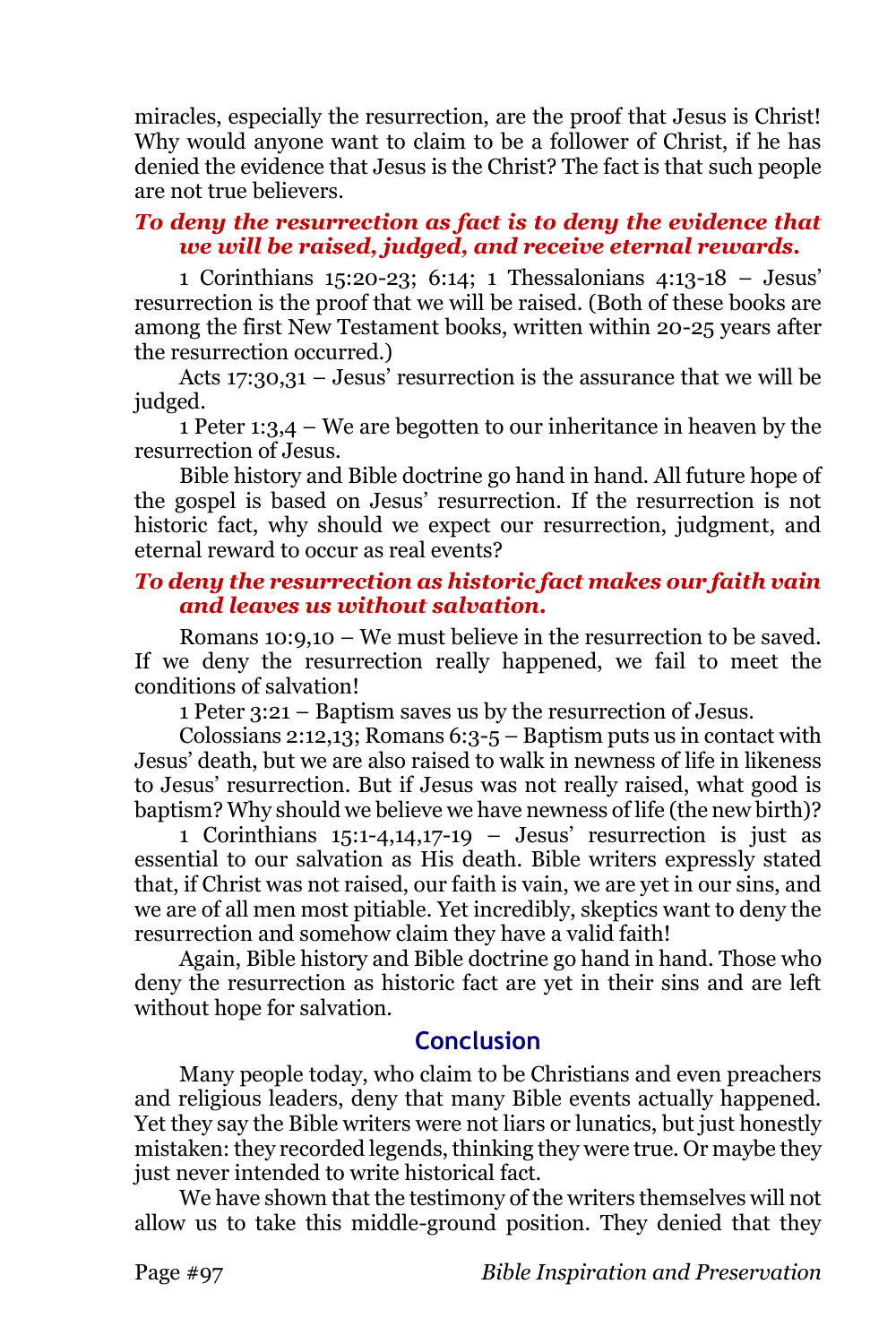wrote legends and repeatedly claimed they wrote historic fact. They themselves say that to deny the factuality of their accounts is to call them false witnesses.

This leaves us with only three alternatives. Either they were lunatics, or they were liars, or else their message is an absolute, infallible revelation of God's will for man. If we deny they were liars or lunatics, then we are left with only one conclusion: The writers spoke the truth, and we must believe and obey their message.

We have also seen that Bible history and Bible doctrine go hand in hand. Specifically, faith in Bible miracles is essential to a saving faith in Jesus. To deny the fact of Bible miracles removes the very heart from the gospel. Nothing of any value is left. We are of all men most miserable!

If Bible miracles are not historic fact, you don't know there is a God, you don't know Jesus is God's Son, you don't know where you came from, why you're here, where you're going, or how to live while you're here. It is an exercise in futility! You are left with no reason to claim to be a Christian. And if you do claim to be a Christian anyway, God's word proves your claim is not true.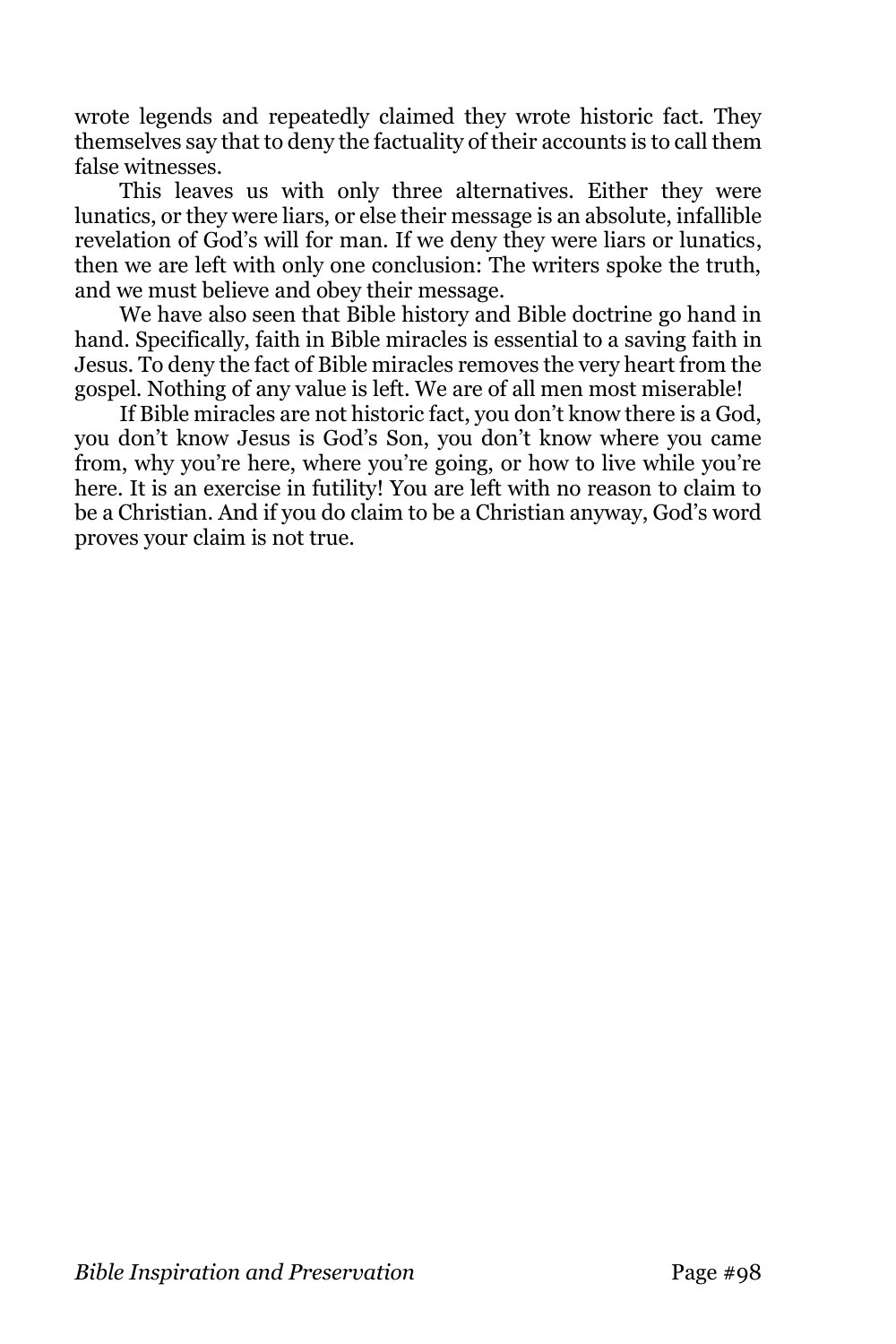# **"The Truth Will Be with Us Forever": The Preservation of the Bible**

## *Introduction:*

## *People sometimes wonder whether the Bible, as we have received it, is an accurate record of God's will.*

The Bible claims to be a message that tells how God wants us to live. Many people trust it as the standard of spiritual right and wrong. But can we be sure that the text of God's original message has been accurately transmitted to us over the centuries?

Critics often claim that "hundreds of errors" have crept into the Scriptures over the years.

Some religious groups, such as Mormons and Muslims, claim that we need new revelation because the Bible has become corrupted over the years.

Many claim that the Catholic Church removed portions or added uninspired portions.

The result is that some people claim that the Bible, as we have it, is not the pure word of God as originally given, so we don't need to follow it. Even those who do seek to follow it sometimes have doubts or at least cannot answer these critics.

#### **The purpose of this study is to consider the preservation of the text of the Bible.**

Can we be sure that the word of God has been accurately transmitted to us over the centuries? Have parts been lost? Have uninspired parts been added?

How should we answer those who claim the Bible has been corrupted over the years?

Note: It is not in the scope of this study to provide evidence that the Bible was inspired by God to begin with. That evidence must be reserved for a separate study. In this study we will assume that the Bible was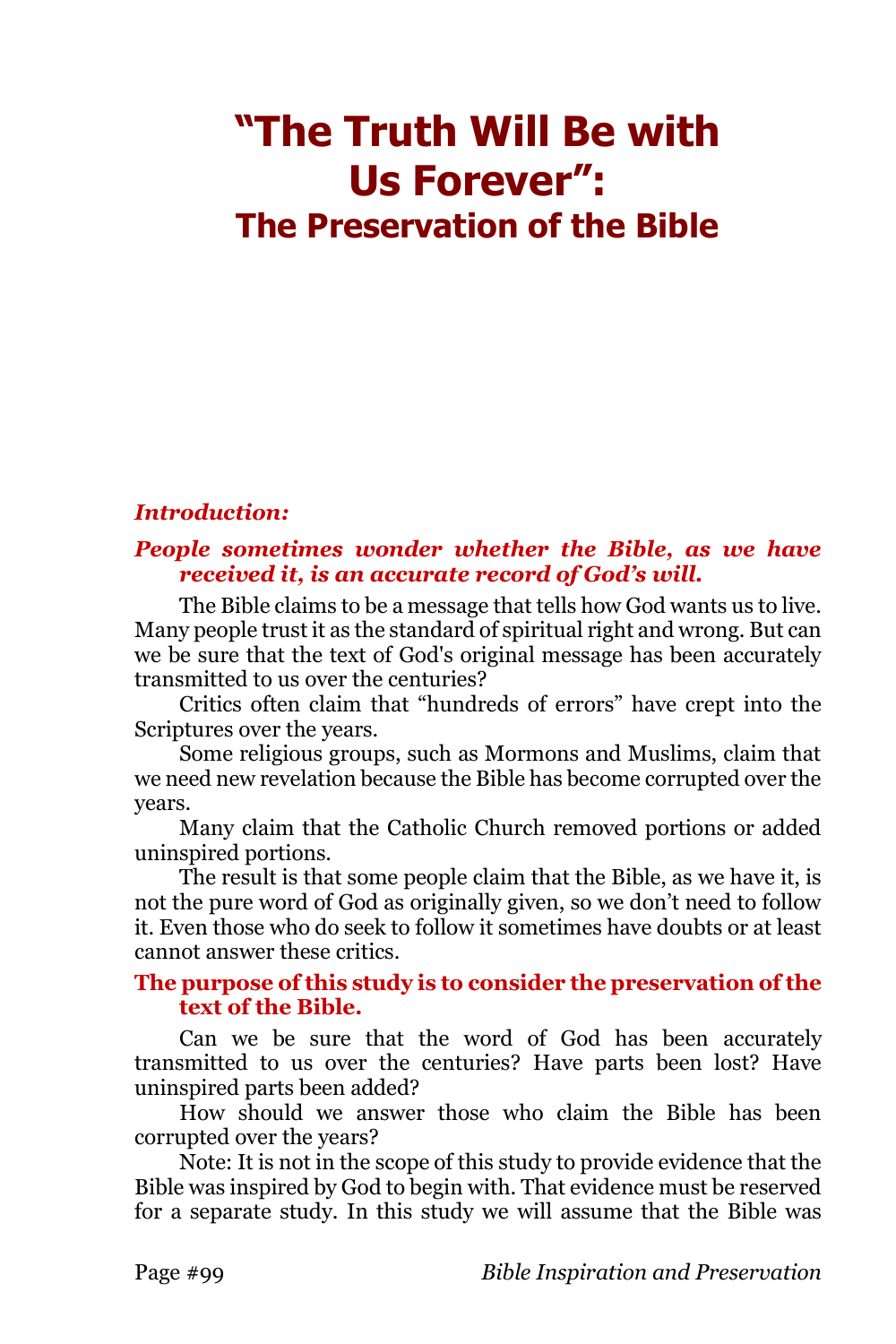originally revealed by God, and we will consider only the question of whether it has come to us accurately in the time since He gave it.

# **Part I. Bible Assurances that God Intended to Preserve the Scriptures**

What does the Bible itself say? Did God intend to protect the Scripture throughout the ages after it was revealed and recorded?

God wants everybody to have the opportunity to be saved from sin (1 Timothy 2:4; 2 Peter 3:9; Titus 2:11,12; 1 Timothy 2:6; Hebrews 2:9; John 3:16; Matthew 11:28-30). But to be saved, men must obey the gospel (John 6:44,45; 8:24,32; Hebrews 5:9; 2 Thessalonians 1:8,9; 1 Peter 1:22; Romans 6:17,18; 1:16; 10:14,17). It follows that God wants people even today to have the opportunity to learn and obey the gospel (1 Timothy 2:4; Mark 16:15,16; Matthew 28:18-20; Acts 2:38,29; 17:30,31; Luke 24:47; Colossians 1:28). This would lead us to expect that God would make sure that the gospel is available today.

The Bible teaches that God is all-powerful and can do anything He chooses to do (Jeremiah 32:17,27; Matthew 19:26; Mark 14:36; Job 42:2). So if He chose to preserve the Scriptures so that man cannot destroy them, He is completely able to do so.

So we seek to determine what the Scriptures themselves tell us about God's intent. Does the Bible tell us that He intended to preserve the Scriptures as an accurate record of His will or not?

#### **God Revealed the Scriptures So Men Could Know His Will.**

#### *God inspired the Old Testament to teach the nation of Israel His will.*

Exodus  $24:3,4,7$  – Moses wrote in a book all the words and ordinances of God that the people were to obey.

Deuteronomy  $28:58,59$ ;  $30:9,10$  – If the people obeyed the commands written in the book, they would be blessed. If not, they would suffer.

Deuteronomy 31:9-13,24-29 – Moses wrote the law and placed it where the people could read it in the future and learn to fear God and observe all the words of that law.

Jeremiah 36:1-4 – God commanded Jeremiah to write in a book all the words God gave him to teach Israel to repent.

(See also 2 Peter 1:21; Zechariah 7:12; Joshua 1:7,8; 23:6; 24:26; Deuteronomy 17:18-20; Jeremiah 30:1-4; 2 Samuel 23:2; Acts 1:16; Matthew 15:1-9; 22:31,32,43; 2 Kings 17:37; Exodus 17:14; Hab. 2:1,2; Isaiah 30:8.)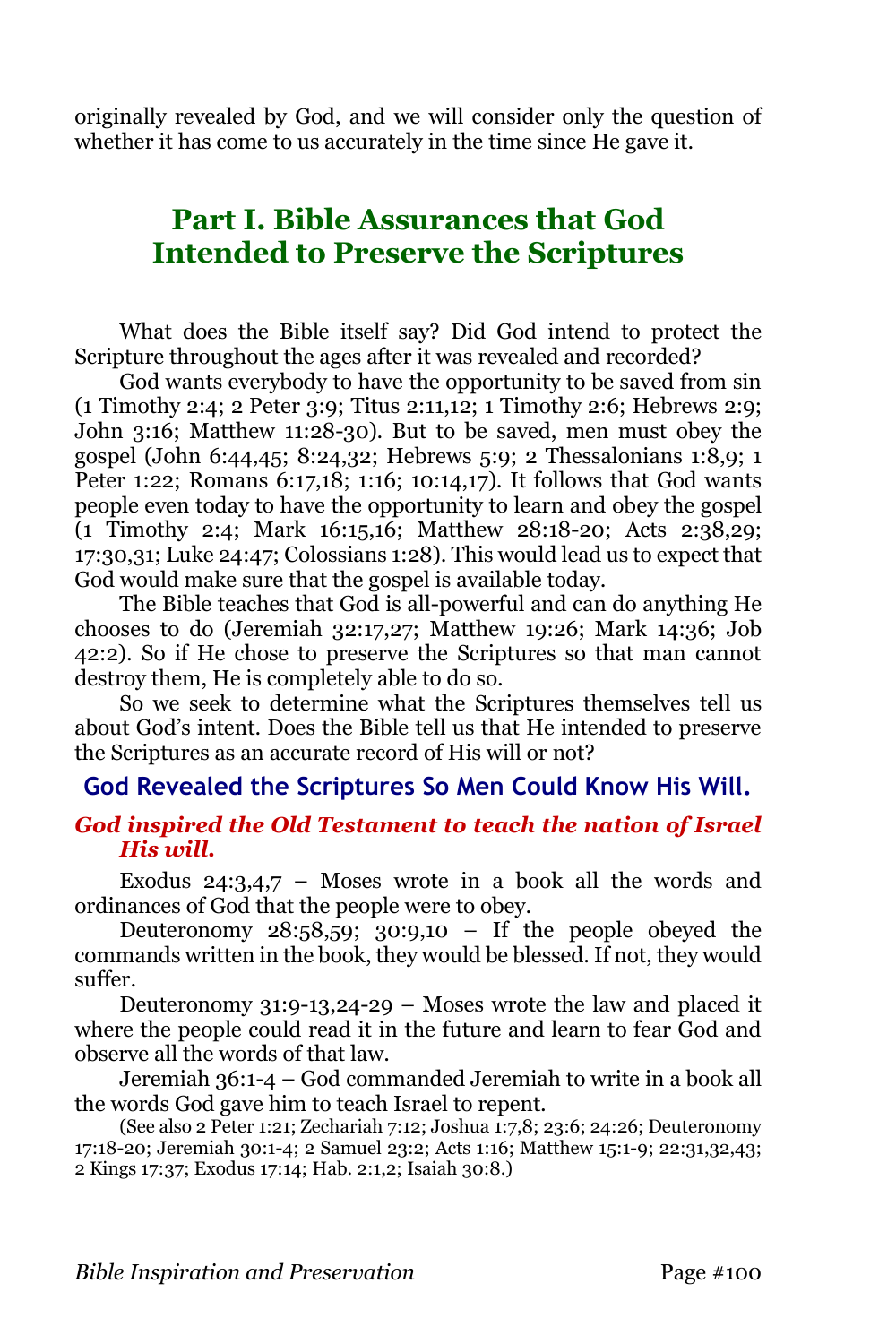# *Likewise, God inspired the New Testament to teach men His will.*

1 Corinthians 14:37 – What Paul wrote were commands of the Lord.

1 John 1:1-4; 2:1-17 – John wrote to give his testimony so people could have fellowship with God, could know we should not sin, and could be told God's commands we should obey.

Revelation 1:1,2,10,11,19; chapter  $2 \& 3$  – Jesus instructed John to write God's instructions to the churches of Asia (compare 14:13; 19:9;  $21:5$ ).

2 Timothy 3:14-17 – *All* Scripture is inspired by God and was given to teach and instruct men so they could know all good works. But the New Testament is "Scripture" just as the Old Testament was (1 Timothy 5:18 compare Luke 10:7; 2 Peter 3:15,16).

All men need to know God's will, and God desires all men to have that opportunity. To meet this need, God inspired men to record His message in writing in the Scriptures. Just as Old Testament writings were given to guide the people to please God in their day, so the New Testament serves as an inspired guide in this age.

(See also John 20:29-31; Ephesians 3:3-5; Luke 1:1-4; Acts 1:1,2; Jude 3; 1 Timothy 4:1; 2 Thessalonians 2:13-15; 3:6-15; John 14:26; 16:12,13; 1 Corinthians 2:4,5,10-16; Galatians 1:8-12; Luke 10:16; Revelation 22:18,19; James 1:25; 1 Peter 5:12; 2 Peter 1:12-15; 3:1,2.)

# **God Intended the Scriptures to Guide People of Future Generations**

One disadvantage of the spoken word is that it benefits only the people who immediately hear it. It cannot be repeated to others except by memory (with all the fallibility and weaknesses that human memory involves).

One reason God had the Scriptures recorded in writing was so the message could be copied, circulated, and made available to other people besides those to whom it was immediately addressed. In particular, God intended for the written word to guide and instruct future generations of people, even after the generation in which it was written.

The application of this to our study is that it would require God to make sure that the word was accurately preserved so it could guide later generations.

## *Old Testament Scriptures were intended to benefit future generations.*

Deuteronomy 17:18-20 – Future kings of Israel were to copy God's law, study it, and obey it strictly without variation. But note that Israel did not even have a king until several generations after this was spoken (verse 14).

Deuteronomy 31:9-13,24-29 – The law was written down and made available to the people. Every seven years, after Moses died, the laws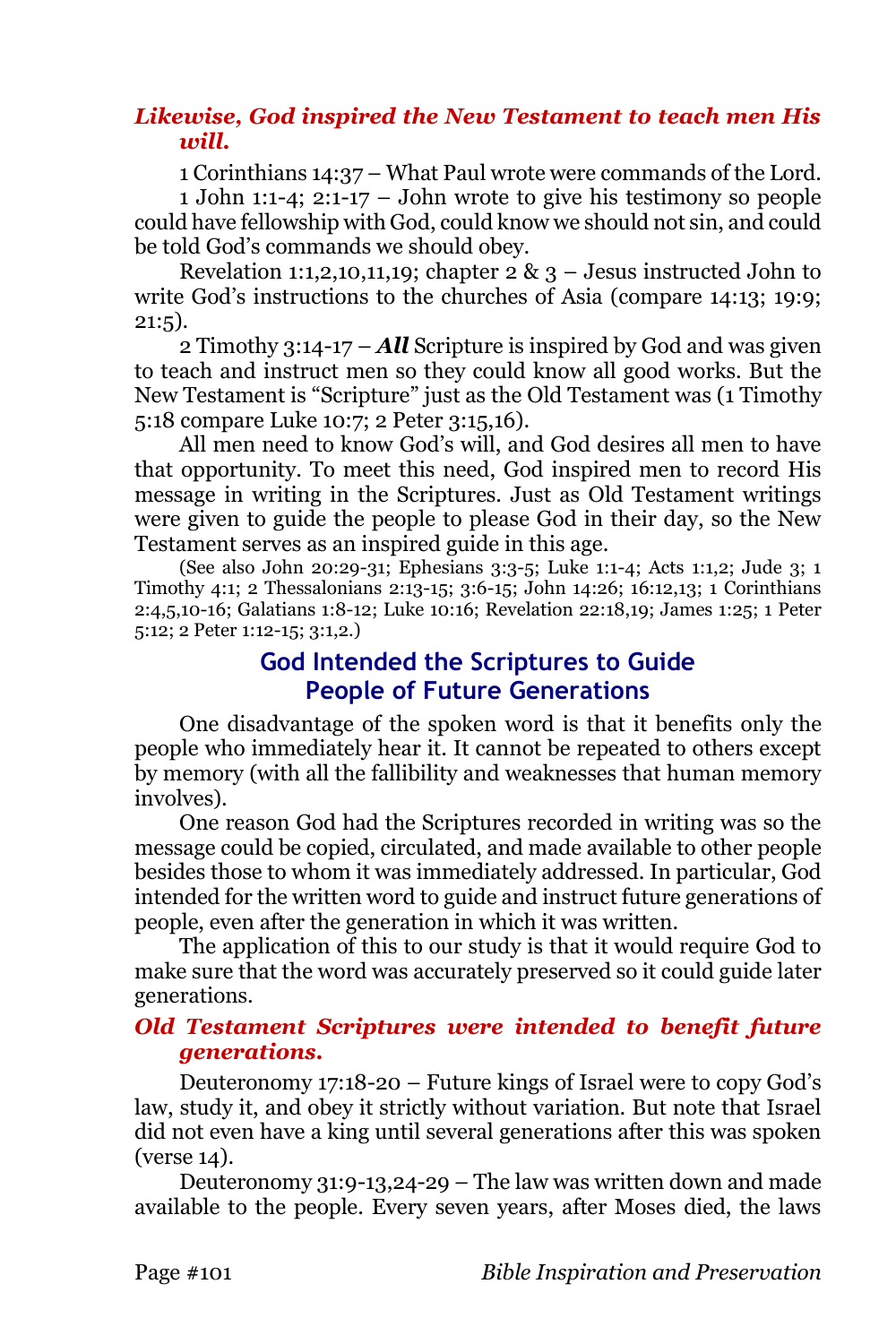should be read to the people so they could remember them, their children (who did not know the laws) could learn them, and all would obey.

Psalm 102:18 – The psalmist wrote "for the generation to come."

So, the Old Law was intended to be a pattern or standard of authority for future generations. The fact God intended this would require Him to preserve the written word. Subsequent Bible history shows that this law was preserved and was still being followed as authority hundreds of years later, just as God intended.

(See also Psalm 78:1-7; Exodus 17:14; Isaiah 30:8; Deuteronomy 28:58,59; 29:20,21,27; 30:9,10; Jeremiah 30:1-4.)

# *New Testament Scriptures were also intended to benefit future generations.*

John 20:29-31 – John wrote so people, who had not seen Jesus or witnessed His miracles, could read the eyewitness record of them and so could believe on Jesus and have eternal life. The value of the written message is that it continues to guide people of all ages, including people who were not personally alive or present when Jesus preached on earth. Surely this would include future generations, like us today. But this requires that the written message be preserved.

2 Peter 1:12-15  $(3:1,2)$  – Peter expressly states that he wrote so people could have the written record of his teachings to remind them in the future, even after he was dead.

2 Peter  $3:15,16$ ; 1 Timothy  $5:18$  – Even in the first century, the writings of Paul and Luke were classified right along with other "Scripture" They were being circulated, studied, and recognized as authoritative statements of God's will that people should obey, even as the Old Testament had been (compare 2 Timothy 3:16,17; Colossians 4:16; Acts 2:39; Mark 14:9; 1 Thess 5:27.)

God intended that the sacred writings would be used to teach people His will in other places and future times. This was done with the Old Testament, and He clearly intended the New Testament to be used as the Old had been in this regard. Again, the importance of this is that, in order to accomplish this purpose, the written word would have to be preserved accurately for future generations, even till today.

# **Other Inspired Sources of Revelation Have Ceased.**

God chose to reveal His will, not all at once, but gradually over a period of 1500 years from Moses to the end of the first century. During that time, certain men were guided directly by the Holy Spirit, as we have studied, to both speak and write God's will.

But God planned that, when all His will had been revealed and recorded, He would bring to an end the miraculous powers by which the Holy Spirit delivered the message. When that happened, the written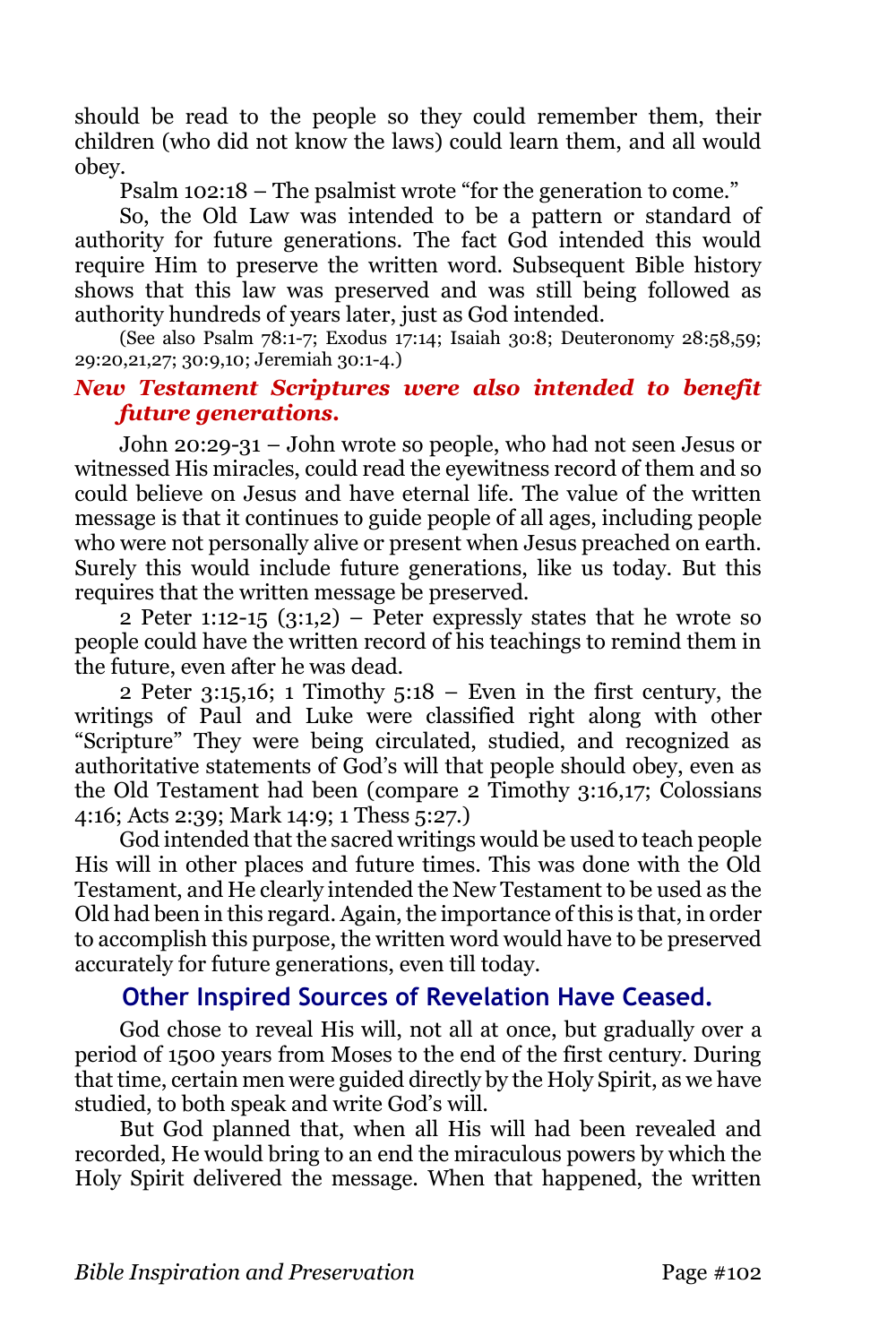word would become the only inspired means people would have to know God's message.

The conclusion would be that, in order for men to know God's will, He would have to preserve that message.

# *1 Corinthians 13:8-10 – God promised that spiritual gifts would cease.*

Prophecies, tongues, and miraculous knowledge were three of the miraculous gifts used by the Holy Spirit to deliver God's will to men (12:7-11). But there is something more important or "more excellent" than these gifts (12:31), and that is love (chapter 13). Love is greater than the spiritual gifts because love, faith, and hope would continue to abide (verse 13) even after the spiritual, miraculous gifts had ceased (verse 8).

These gifts would cease because they were "in part" (verse 9), and they would cease when that which is perfect or complete would come (verse 10). Note: "that which is perfect" is contrasted to the gifts that were "in part." In some sense the gifts were partial and would cease when their partial nature was made complete or was replaced by that which was not partial.

In what sense were the gifts "in part"? The only explanation that harmonizes with Scripture is that, at the time Paul wrote, the gifts had only partially completed their purpose of revealing God's will. These gifts existed to deliver the revelation of God's word, but that work was not yet completed. When the work was completed, the gifts would have fully accomplished their task and would no longer be needed, so they would cease.

"That which is perfect" must, therefore, refer to the completed revelation of God's will; and when it had all been completely revealed, the spiritual gifts would cease. But all spiritual truth was revealed to the apostles in the first century, and they recorded it in the Bible (2 Timothy 3:16,17; John 16:13; James 1:25; John 14:26; 2 Peter 1:3; Acts 20:20,27; Matthew 28:18-20).

So, the whole will of God ("the perfect law of liberty" – James 1:25) had been recorded in writing before the end of the first century. When that happened, all other means of revelation from the Holy Spirit ceased, so that the Scriptures or written word became the only inspired means men had to learn God's will.

The "bottom line" is that God must have intended to preserve the Scriptures, else men of later generations would have no inspired source to reveal His will.

## *Jude 3 – The faith was once for all delivered.*

Jude instructs us to contend for "the faith which was once for all delivered to the saints" (NKJV, ASV, etc.; KJV just says "once"). The phrase "once for all" refers to "what is so done as to be of perpetual validity and never need repetition" (Thayer).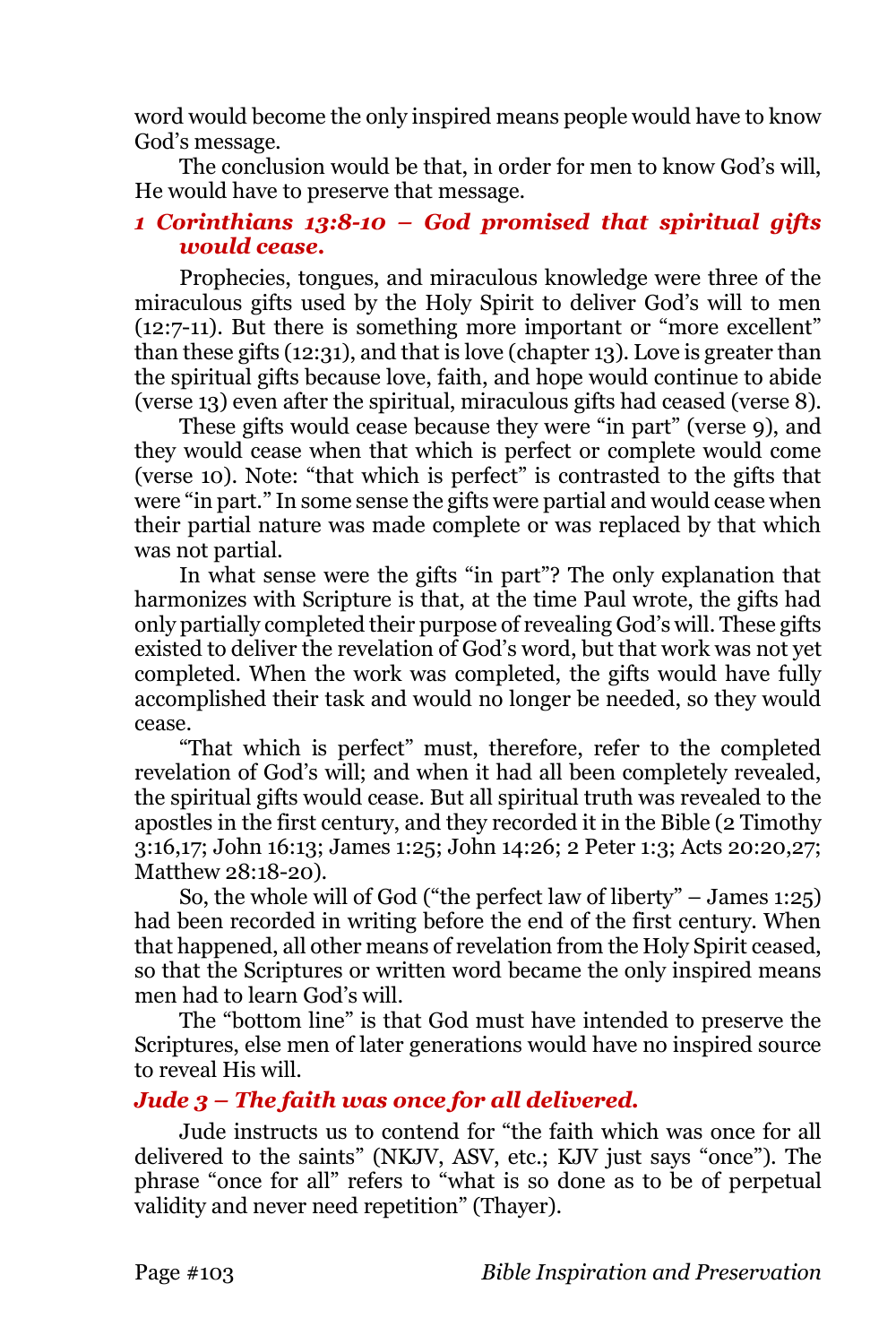The same word is used to refer to Jesus' death, which occurred only one time, in contrast to the Old Testament animal sacrifices which had to continually be repeated (Hebrews 9:26,28; 10:10; 7:26,27; 1 Peter 3:18). So, Jesus' sacrifice was offered perfectly "once for all." It did not need to be repeated, but its effects would continue to benefit all future generations.

Likewise, the gospel was intended to benefit people through all succeeding generations, so it was delivered to God's people "once for all." When it had been completely delivered, it did not need to be repeated. The written message would continue to benefit even future generations. We may as well affirm that Jesus' sacrifice needs to be repeated as to affirm that the gospel needs to be delivered by inspired men again.

The application: Since God wants people to have the gospel, but it is not to be delivered to people again, then it necessarily follows that God intended to preserve that message, as originally delivered, to make it available to people of all future generations.

## *There are no apostles today to deliver the message again.*

**Apostles were always involved whenever anyone received the power to reveal the gospel message by the direct guidance of the Holy Spirit.** 

Acts 1:2-8; 2:1-11 – The apostles themselves received the gift of direct revelation on the day of Pentecost.

Acts 8:14-21; 19:1-7 – Others received such power when apostles personally laid their hands on them.

Acts 10:1-11:18 – In order to convince Jews that Gentiles could obey the gospel, Cornelius' household received power to speak in tongues as the apostle Peter was teaching them.

But in every case, without exception, apostles were involved whenever anyone received this power. (Compare John 14:26; 16:13.)

#### **But there can be no apostles today, so there is no means for anyone today to receive God's word directly.**

Acts 1:21,22; 26:16; 1 Corinthians 9:1; 15:1-8; John 15:27 – To be an apostle, one had to be an eyewitness of Jesus after His resurrection.

2 Corinthians 12:12 – One also had to have miraculous powers to confirm his apostleship.

But no one today can be an eyewitness of the resurrected Christ, and no one can do miraculous signs like the apostles could do. So, there are no apostles today, nor is anyone alive today that the apostles have laid their hands on. This means that there is no way for people since the first century to receive miraculous, spiritual powers of direct guidance from the Holy Spirit.

*Application***:** All of these facts lead us to the necessary conclusion that the Bible is the only inspired source from which people today can receive the will of God. But people still need the truth, and God still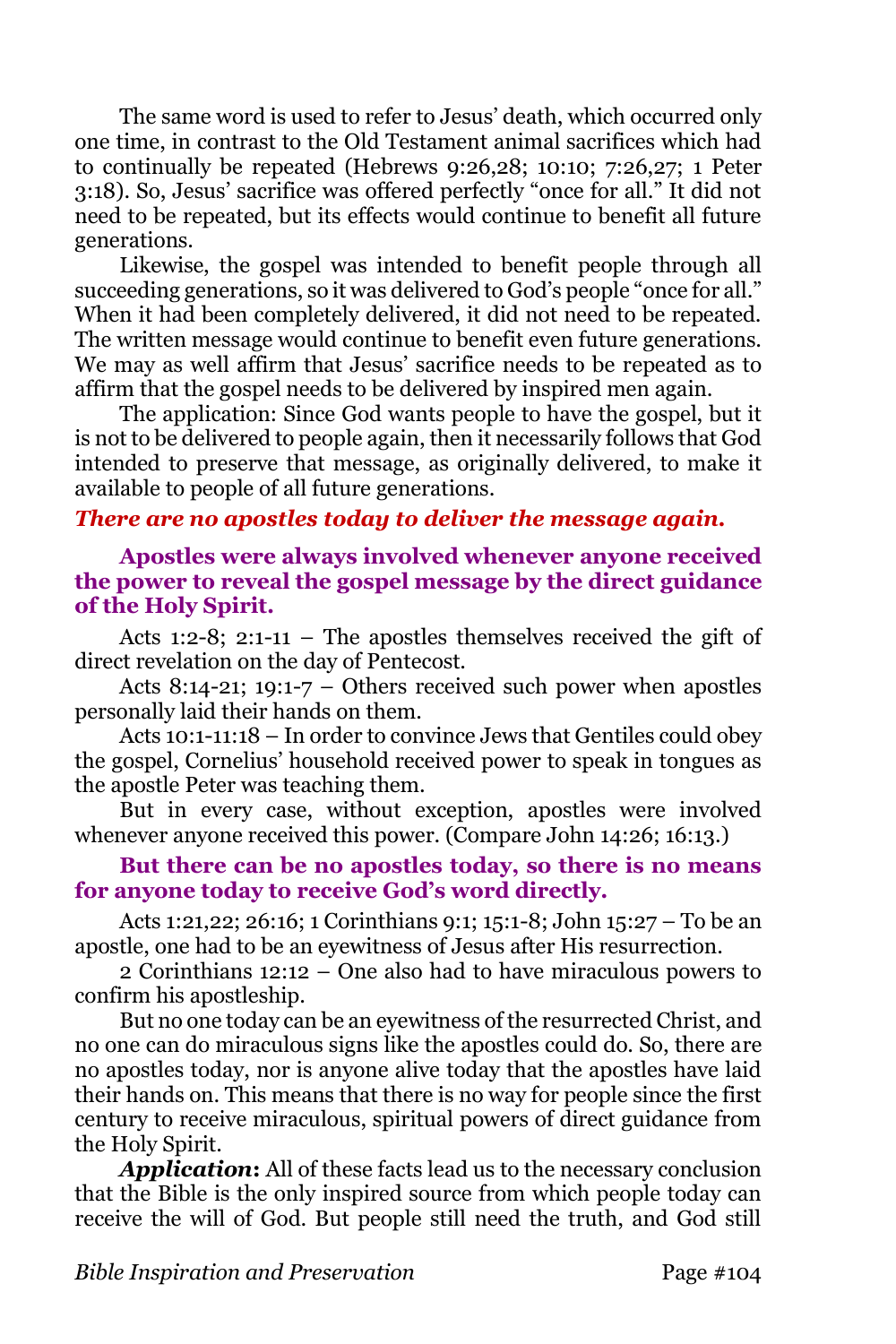wants people to have the truth, so it must follow that He has accurately preserved the Scriptures to our day so people can know the truth.

# **So, God Promised to Preserve His Word for People of All Ages.**

To this point, our study of God's purpose for the Scriptures has led to the conclusion that He must have intended to preserve His written word as an accurate revelation of His will for future generations. Now consider some passages that directly state that indeed this was His intent.

# *God intended to preserve the Old Testament Scriptures.*

Psalm 119:152,160 – Every one of God's ordinances endures forever.

Isaiah 40:8 – God's word is not like a flower that blooms and then dies. God's word will stand forever.

Isaiah 30:8 – God's words were to be written in a book that it may be for the time to come for ever and ever.

Note that, not only will God's words endure forever, but one express reason why He had them put in *writing* was so they might endure forever.

(Psalm 117:2 – check various translations; 12:6,7 (?); Deuteronomy 31:9-13,24- 26)

# *God also intended to preserve the New Testament Scriptures.*

John 12:48 – Jesus' words will judge us at the last day. It necessarily follows that they must endure till the judgment and must be available to men so we can know what to do to prepare for the judgment. The Scriptures are the only inspired source of Jesus' words today. So, God's justice and His desire to see men saved require Him to preserve the Scriptures throughout all ages till the judgment.

2 John 2 – The truth will be with us forever.

2 Peter 1:15 – Peter wrote so that, after he died, people would be able to remember these teachings "always" (KJV, NKJV) or "at every time" (ASV).

1 Peter 1:22-25 – We must obey the truth in order to be cleansed from our sins and be born again. That truth will live, abide, and endure forever. It will not be like grass or a flower that springs forth then dies. This is exactly what Isaiah 40:8 said about the Old Testament, but here the promise is applied to "the gospel." God will preserve the New Testament just like He did the Old Testament.

2 Timothy 3:16,17 – God intends for "Scripture" to instruct men and provide us to all good works. But remember that the New Testament constitutes "Scripture," just like the Old Testament (2 Peter 3:15,16; 1 Timothy 5:18). Just as God preserved the Old Testament Scriptures so they could guide people to know God's will, so He must preserve the New Testament Scriptures, if they are to provide men to "all good works."

(See also Matthew 24:35; Hebrews 13:20.)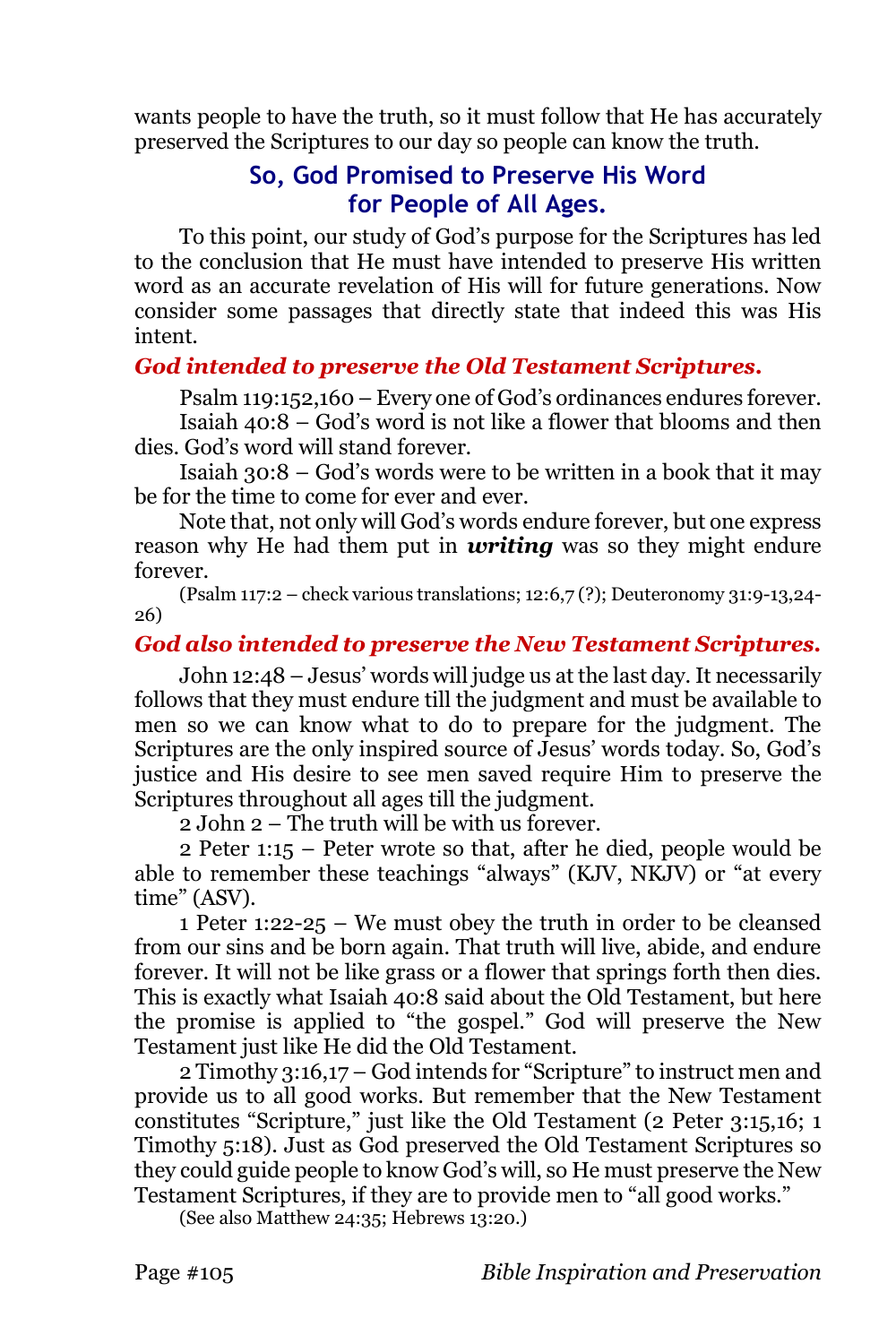# **Conclusion to Part 1**

At this point we have learned the following important applications: 1) God is an all-powerful Supreme Being who always keeps His promises.

2) He wants all people to have opportunity to learn His will, and He gave the Scriptures to accomplish that purpose.

3) He intended the Scriptures to reveal His will and provide a standard of guidance, not just to the people alive when it was written, but also to future generations.

4) When the Scriptures had been completely revealed in the first century, He eliminated all other means for people to receive revelation of His will.

5) He repeatedly promised that He would preserve His word. If He wants people to know His will, then He must preserve the Scriptures, since that is the only way people can know it.

Just as surely as God is a God who faithfully keeps His promises, just that surely you and I can know that we do have in the Bible a true and accurate revelation of God's will preserved for us down through the ages. *Our faith that we have God's true word today rests, not on any church or humans, but on the promises and power of Almighty God!*

We need to appreciate these truths and use them when people question or deny the accuracy of Scripture.

Do you appreciate that fact that you have in your possession the true, pure word of God in a form that you can read and study for yourself as the complete revelation of His will? Do you study it as God's only revelation for your life? Do you obey it as the guide He has revealed? Have you submitted to His teaching for being forgiven of sin and becoming one of his children? Are you living a faithful life?

# **Part II. Evidence that God Has Fulfilled His Purpose to Preserve His Word.**

We have learned that God's purpose and promises regarding His word require Him to preserve it as His message to mankind throughout all ages. Consider now the history of Scripture down through the centuries and see how God has fulfilled these promises.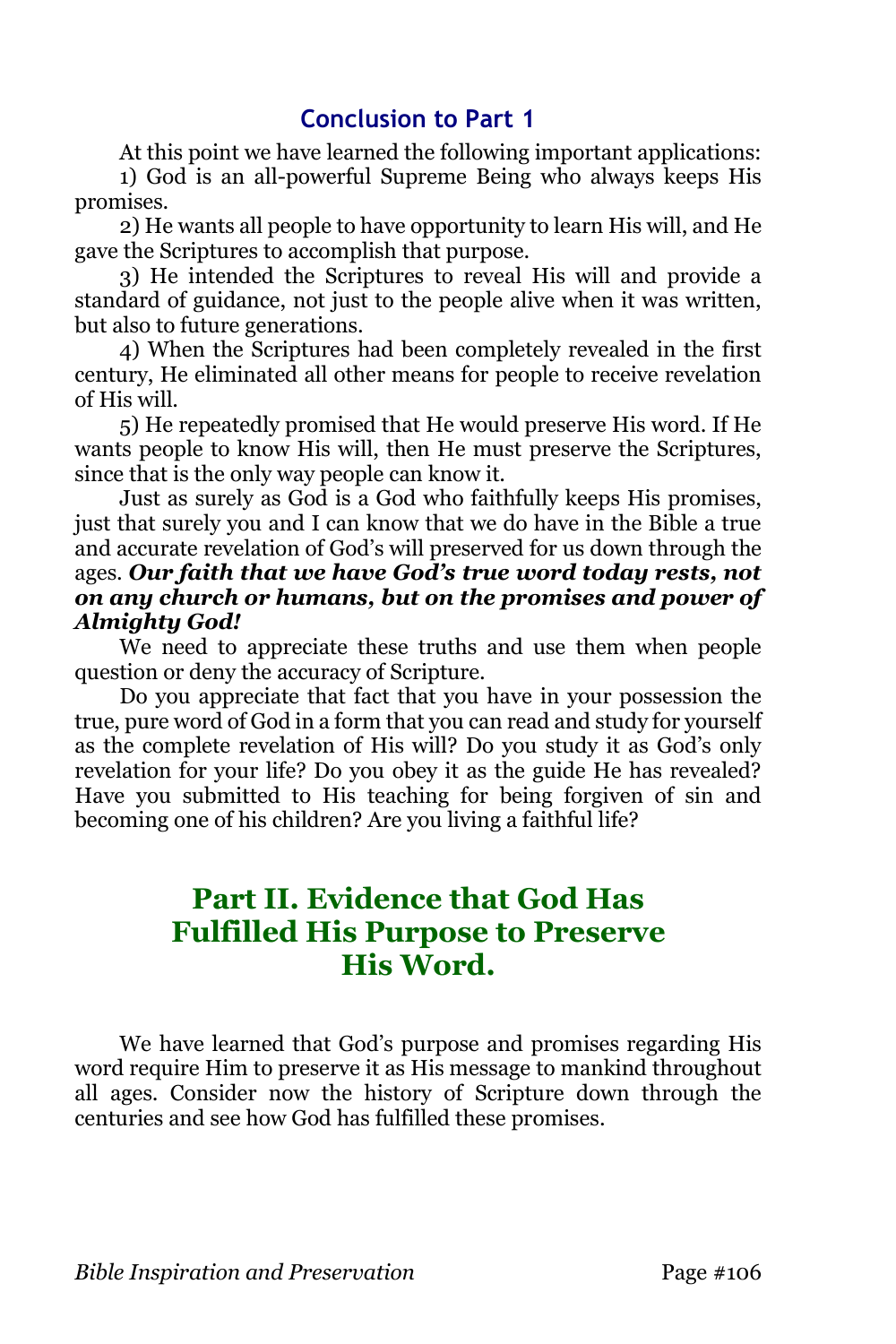# **The Old Testament Demonstrates God's Preservation of His Word**

God has not just promised to preserve the Scriptures for future generations, He has also given a convincing demonstration to prove that He has kept and will keep this promise. This demonstration is the Old Testament.

#### *Note the parallels in the background of the Old and New Testaments.*

#### **1. Both testaments were given by inspiration of God.**

For both Old and New Testaments, we have already cited Scriptures showing that the Holy Spirit gave inspired men the very words they should write down.

#### **2. Both testaments were collected, copied, circulated, studied, and translated over a period of years.**

Some critics have questioned the accuracy of the New Testament, because it was written by different men in different places. The writings were gradually collected and determined to be canonical, then they were translated to other languages. Some say we cannot be confident all this was done accurately, since uninspired men were involved.

But the same can be said for the Old Testament as for the New. Both testaments were gradually written, collected, copied, and lists of canonical books were developed. Both were translated so people of other languages could know them. For example, the Septuagint is a translation of the Old Testament from Hebrew to Greek, which was made several centuries before Jesus' time.

If it turns out that the Old Testament was accurately preserved though these methods were used, who can doubt that the New Testament has been accurately preserved when the same methods were used for it?

#### **3. Both testaments were intended to serve as a standard of authority even for future generations.**

We have cited Scriptures showing that God intended for people to keep the inspired writings, study them, obey them, and pass them on to future generations. The very reason why people copied, circulated, and translated the Scriptures was so that they would be available to the people who needed them.

#### **4. Both testaments passed through generations in which no new revelations were added, and generations in which people neglected the Scriptures.**

Some people say we cannot be sure we today have accurate New Testaments, because it has been so long since inspired men were alive to confirm it. Others claim that parts of the New Testament may have been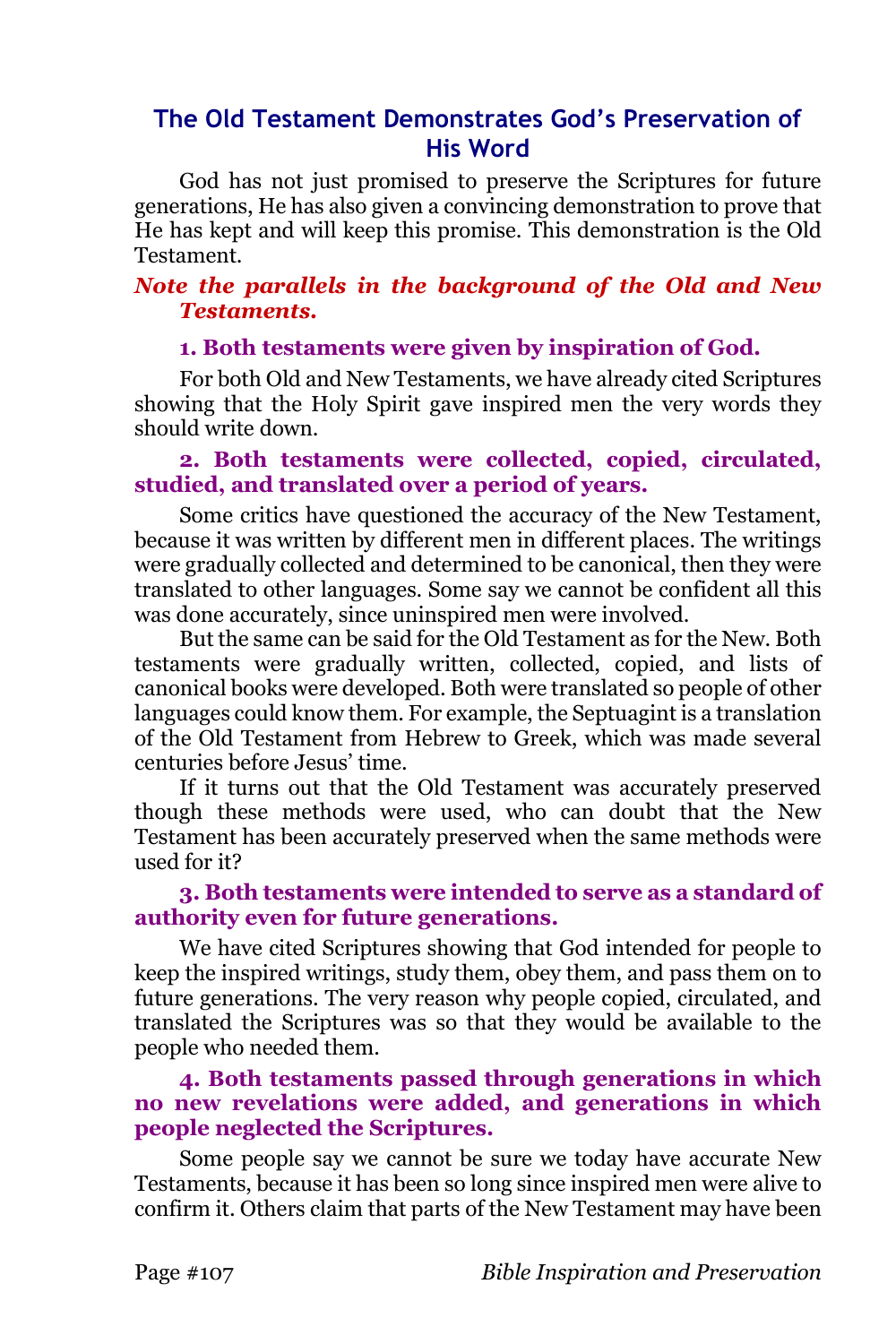perverted or lost during the generations when people generally neglected the Bible or were guilty of widespread apostasy.

But the same is true of the Old Testament. It too passed through many generations when God's people neglected it and were guilty of wholesale apostasy. Many generations passed in which no prophets lived and no new Scriptures were written. Specifically, there were over 400 years from the time the last Old Testament book was written till the birth of Jesus.

If our study of the history of the Old Testament shows that it was accurately preserved despite these problems, who can doubt that the same would be true of the New Testament?

#### **5. Both testaments contain promises that God would preserve them.**

We have already cited passages where God promised, both for the Old Testament and for the New Testament Scriptures, that He would preserve them forever. What He promised for one testament, He also promised for the other. In this sense, the New Testament is as fully "Scripture" as is the Old Testament.

Now if we can clearly demonstrate that God did in fact keep His promise and accurately preserved the Old Testament for multiplied centuries, surely we must conclude that He has and will likewise keep His promise to preserve the whole Bible, including the New Testament. So let us consider the evidence for God's preservation of the Old Testament.

# *The history of the Old Testament prior to Jesus' birth*

The Old Testament writings began approximately 1300-1400 years BC. (all dates in this section are approximate). We can trace the history of these Scriptures throughout the rest of the Old Testament period and into the time of Christ. We can see whether or not they were accurately preserved, and whether or not people were expected to continue to use them as inspired authority.

(Note that *Baker's Bible Atlas* places the date of Moses' writings at about 1280 BC. But this is the late date and is disputed. For simplicity I have used approximate dates.)

Joshua 1:7,8 – About 40 years after Moses wrote, God commanded Joshua to meditate day and night on Moses' words, and to observe and obey them without variation. The writings had been preserved accurately, and should be studied and obeyed as an authoritative standard.

Joshua 23:2,6 – About 60 years after Moses wrote, Joshua died. But just before he died, he charged Israel to exactly keep all Moses wrote. The Scriptures still were accurately preserved and were to be studied and obeyed as God's law.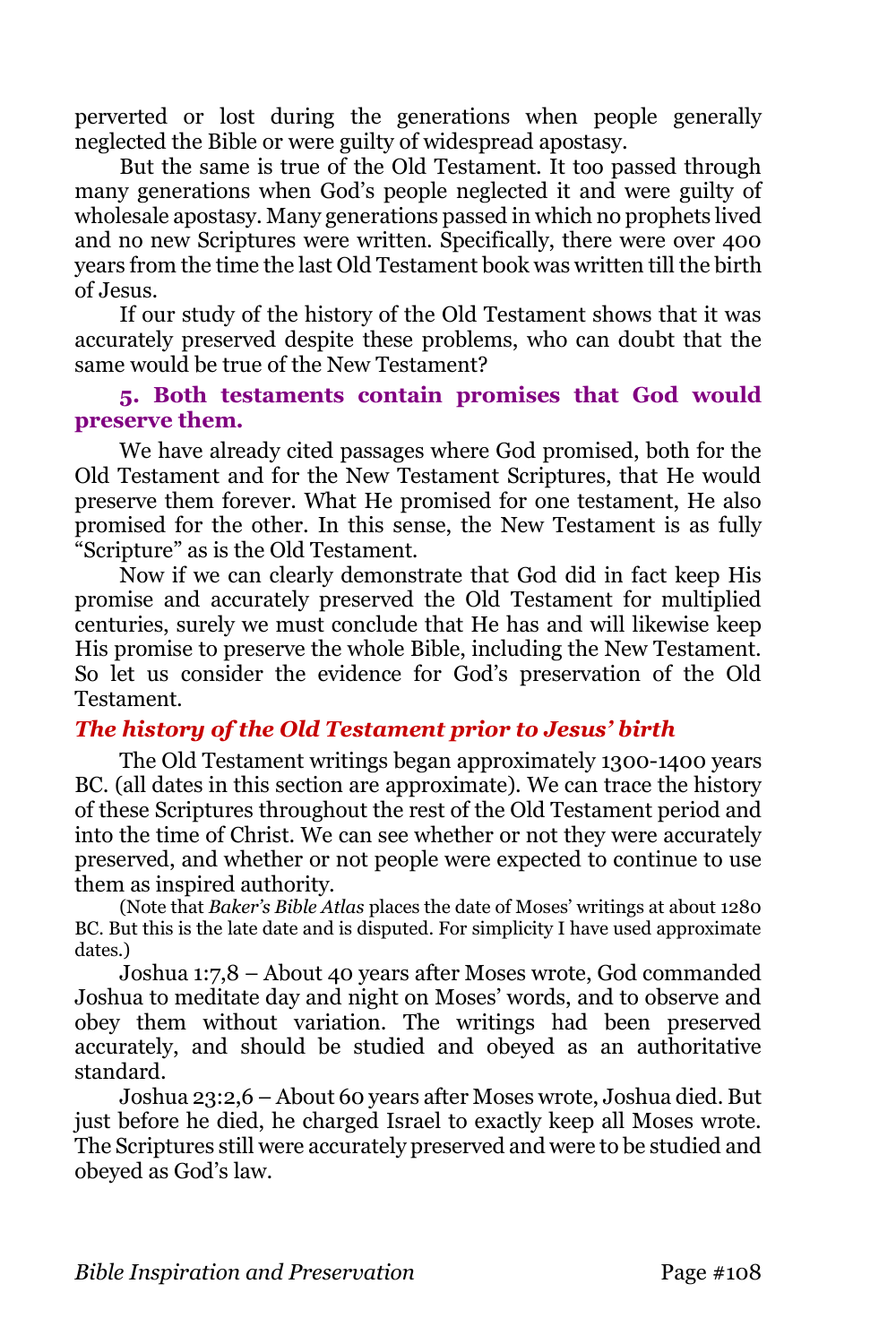1 Kings 2:3 (about 960 BC) – About 400 years after Moses wrote, David charged Solomon to keep God's commands as written in the Law of Moses. The Scriptures were still accurate and authoritative.

2 Chronicles 34:14-19,29-31 (about 605 BC) – About 800 years after Moses, Josiah found Moses' book of the law. He restored the worship and service of God by performing the commands he found written there.

Note that the Scripture was still accurate and authoritative, even though it had been preserved for centuries and though God's people had neglected it and been in apostasy for years. Yet all that was needed to restore faithful service to God was simply to practice what was written in the book. (Compare chapter 35; 2 Kings 22,23.)

Nehemiah 8:1-3,8 (about 450 BC) – Perhaps some 900 years or more after Moses, the people of Israel again reestablished the service of God in Palestine. This occurred following an apostasy so great that it led to the Babylonian captivity. Yet the Scripture was still so accurately preserved that it could be understood and obeyed as authority (compare verses 13-18; 9:3).

Clearly God was keeping His promise to preserve the written word. Furthermore, He continued to expect people to study it and honor it as an inspired pattern for their lives.

(See also Nehemiah chapter 13; Ezra 3:2ff; 7:10; Daniel 9:2,11-13; 2 Kings 17:37; 1 Chronicles 16:40; 2 Chronicles 17:9; 25:4; 31:3,4; Psalm 1:1,2; 19:7-11; chapter 119.)

# *The attitude of Jesus and His disciples toward Old Testament Scripture*

Now we come to the lifetime of Jesus and His disciples. This was at least 1300 years after Moses began to write, and over 400 years since the last Old Testament Scripture had been recorded. These men were themselves inspired by the Holy Spirit. They clearly rebuked the Jews of their day regarding any error of which they were guilty. Surely they would have pointed out any problems in the Jewish Scriptures, if such problems existed.

What do we find? Did they say some necessary portions of Old Testament Scripture were missing or uninspired parts had been added? Did they say the Scriptures could no longer be trusted as an accurate revelation of God's will?

# **1. In the first century, copies of the Old Testament were widely circulated and studied as revelation from God.**

Luke 4:16-21 – In the synagogue in Nazareth, Jesus read from the prophet Isaiah and said the passage was fulfilled in Jesus Himself.

Acts 8:28-35 – The Ethiopian treasurer was reading Isaiah. Philip used it as authority to teach about Jesus.

Acts 15:21 – For many generations, every city had a copy of the Scriptures (of Moses), and they were read in the synagogue every Sabbath.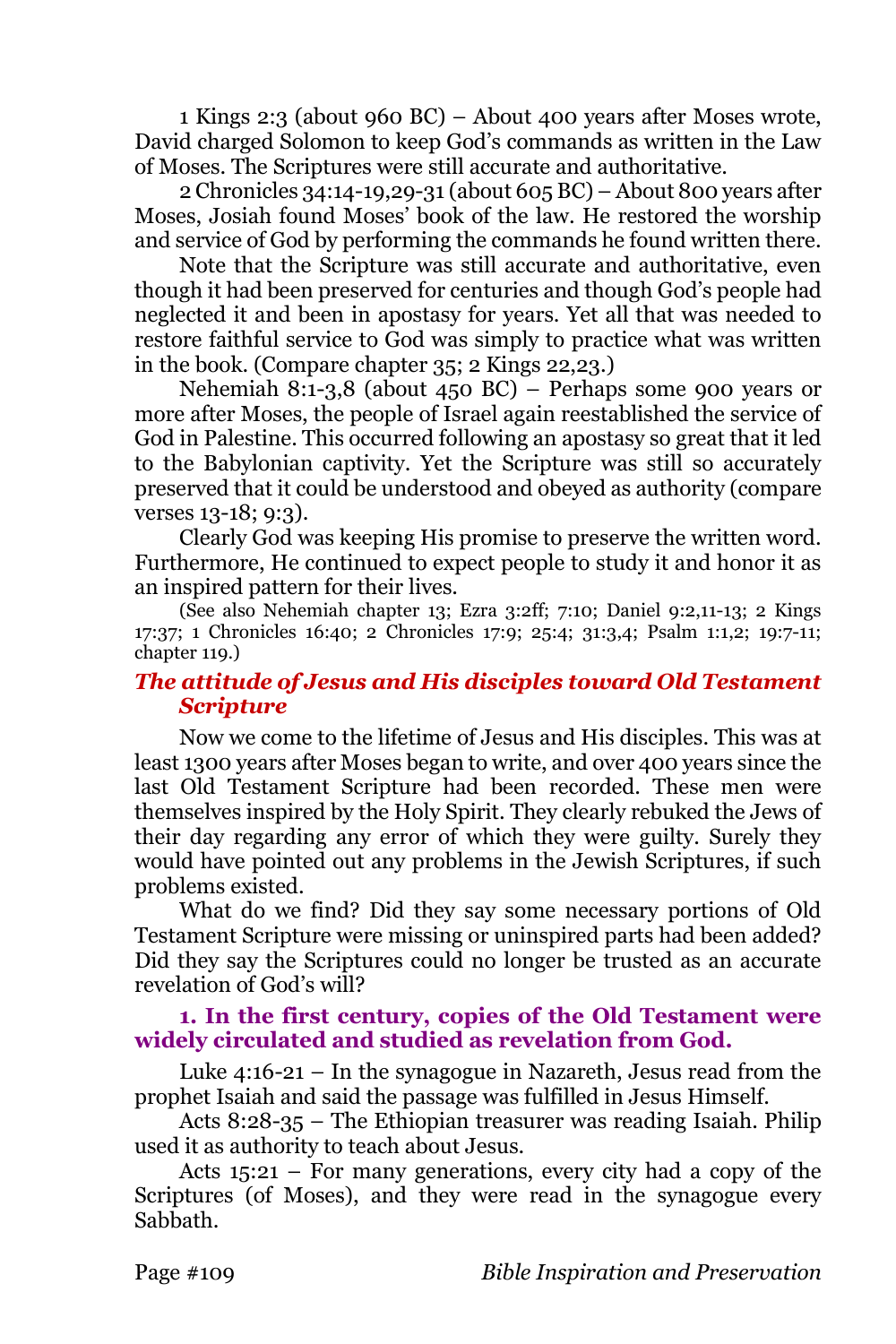The message was still preserved, had been copied and circulated, and was being studied and cited as authority. Did Jesus and His apostles believe this was proper treatment of Scripture?

### **2. Inspired men quoted Old Testament Scriptures, and expected people to study and respect them as accurate, authoritative revelation from God.**

Matthew 4:4,7,10 – Jesus quoted Scripture to defeat Satan's temptations.

Matthew 22:29-33 – Jesus rebuked people for not knowing the Scriptures. He then quoted Moses, saying that God said this "to you" (to the people in Jesus' day). Though this passage had been written some 1300 years earlier, Jesus still expected people in His day to understand it and respect it as God's message to them.

1 Corinthians 10:11; Romans 15:4 – Paul said the Old Testament Scriptures were written for the learning and admonition of people in his day, even though they lived many centuries after the passages were written.

Acts 17:11 – The Bereans were noble-minded, because they were willing to search the Scriptures to determine whether or not they were being taught the truth.

Matthew 15:1-9 – Jesus quoted the Old Testament as being the commandment of God, and He rebuked those who did not obey it.

Jesus and His apostles expected people to view the Scripture as authority to be studied and respected as revelation from God, even though it had been in existence for as much as 1300 years. This necessarily implies that the Scriptures had been accurately preserved. All of this is exactly how we are saying that the Scriptures should still be viewed and used today.

(See also John 10:35; Luke 10:25-28; 16:29-31; Matthew 22:41-45; 21:13; 13:13-15; Mark 12:10,11; Romans 11:2-4; 2 Timothy 3:14-17.)

### **3. Inspired men appealed to Old Testament authority to confirm their own teaching.**

Luke 24:27,44-46 – Jesus claimed He fulfilled Moses, all the prophets, and the psalms. Here Jesus appeals to the whole Old Testament as being authoritative.

Acts  $17:2,3$  – Paul demonstrated that Jesus was the Christ by reasoning from the Scriptures.

John 5:39,45-47 – Jesus said that Moses and the Scriptures testify of Him.

(Note that Jesus and His apostles taught that the gospel would replace the Old Testament as God's commandments for His people, but this was because the Old Law had fulfilled its purpose and God had intended all along to replace it – Hebrews 8:6-13; 10:1-10; Romans 7:2- 7; Colossians 2:14,16; Galatians 3:23,24; etc. At no point did they imply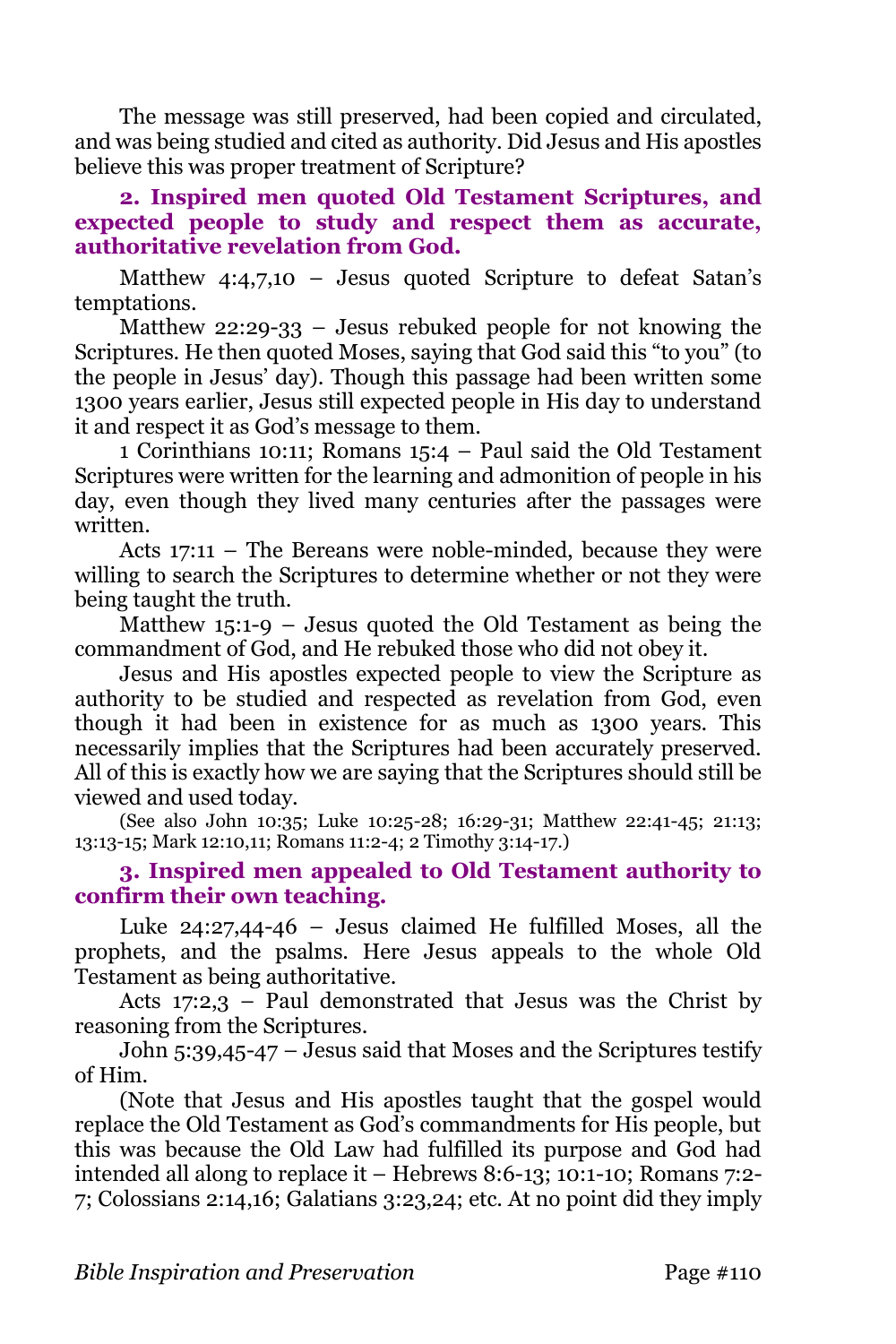that the reason the law should be replaced was that the written record of it had become lost or perverted in content.)

(See also Luke 7:24-27; 18:31; 22:37; John 13:18; 19:24,28,36f; Acts 18:28; 2:16-36; 15:13-21; Romans 1:1-4; 1 Corinthians 15:1-4.)

### **4. Inspired men used evidence based on minute details of the Scriptures.**

Matthew 22:31,32 – Having rebuked men for being ignorant of the Scriptures, Jesus proved the resurrection because God said, "I *am* the God of Abraham …" (Compare Galatians 3:16.)

Jesus' proof was based on a quotation from Moses – the oldest part of the Scriptures. It depended on the accuracy of the written word in verb tense and would have meant nothing had there been any possibility the written word had become inaccurate.

Clearly inspired men viewed the Scriptures as accurate revelation from God, and they expected other people in their day to do likewise. But remember, these men rebuked every point in which the Jews of their day were in error. Had there been any error in the Jews' Scriptures, these inspired men would surely have told them so. Instead, they quoted the Scriptures and respected them as authority from God.

But the New Testament was written, copied, circulated, collected, translated, and preserved in exactly the same way as the Old Testament had been. God described the New Testament as "Scripture," just like He did the Old Testament. He clearly stated that the New Testament should be used as written proof of His will for man, just as the Old Testament had been. He promised to preserve the New Testament, exactly as He had promised to preserve the Old Testament.

If God fulfilled His promises to accurately preserve the Old Testament multiplied centuries till Jesus' day, who can doubt that God has likewise preserved the whole Bible through the centuries till today? All who believe in God's power ought to accept the Bible as God's word today and ought to use it as the absolute and infallible standard of God's will.

# **Evidence that God Has Preserved His Word Since the First Century.**

We accept our modern Bible as being an accurate record of God's word because of our faith in God's power and His promises to preserve His word. The actual fulfillment of these promises regarding the New Testament, however, had to occur after the New Testament was completed. By examining the history of the Scriptures, we can appreciate how thoroughly God has fulfilled His promise to preserve His word.

# *Modern evidence for the original text of Scripture*

We today do not have any of the "autographs" – the original manuscripts of the Bible in the very handwriting of the authors. But as mentioned earlier, men carefully copied, quoted, circulated, and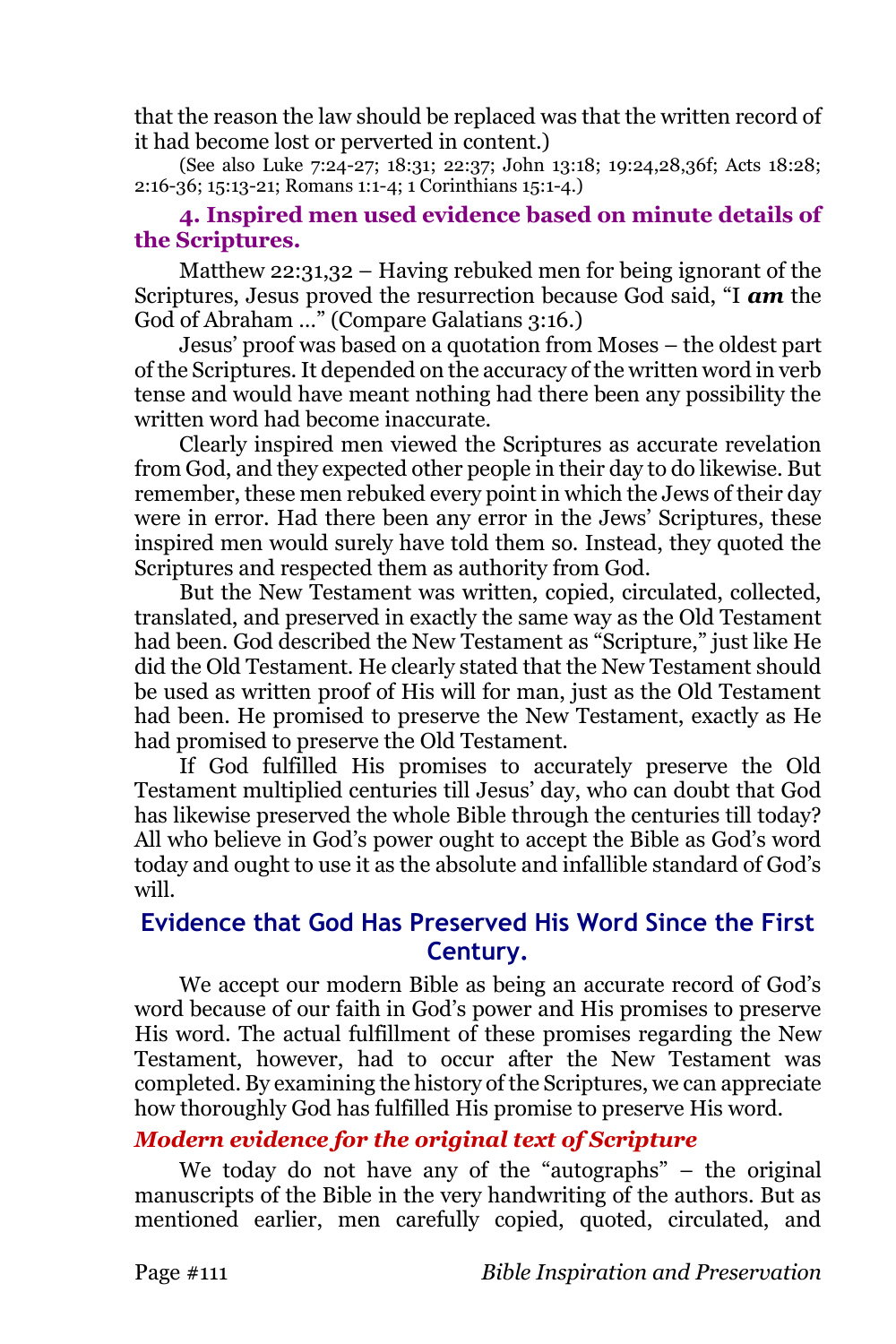translated God's word through the years. As a result, we today have volumes of evidence to establish what the original texts said.

### **1. We have over 4500 handwritten copies of the Bible in the original languages.**

Some of these manuscripts are complete, others are partial or fragments. Some of them are dated to within a few centuries of the time of the New Testament writers, and a few are dated to within a few decades of their time.

These manuscripts were copied by men such as the "scribes" of Jesus' day, who were fanatically precise in their work. They checked their work by counting number of letters and words per line, per page, etc. No errors were tolerated. Remember that Jesus often disagreed with these men about their explanations of the Scriptures, but He never criticized the accuracy of their copies of the Scriptures.

# **2. We have many ancient translations of the Bible into other languages.**

### **3. We have thousands of Scripture quotations in ancient non-inspired writings.**

In fact, all but a few verses of the New Testament could be reproduced just from these uninspired quotations.

Compared to other ancient writings, our evidence for the Bible's content is overwhelming. For other writings, "convincing evidence" may consist of just a few manuscripts dated less than 1000 years of when the men lived. But with the Bible we have thousands of manuscripts dated less than 1000 years of when Jesus lived, and many manuscripts dated within just a few centuries or even decades.

### *Variations in the manuscripts*

But what are the "thousands of errors" critics claim exist in the text? These refer to differences or variations that can be found when ancient manuscripts are compared to one another. With all these handwritten copies, one would naturally expect some variations to have crept into the text, despite the copyists' best efforts.

But the main reason we have so many variations is that we have so many manuscripts to work with. For example, if 2000 manuscripts spell a word one way and 2000 others spell the word a little differently, that is counted as "thousands of variations."

So the large number of variations is a direct result of having so much evidence to begin with. This should be taken as evidence supporting the preservation of the Bible, instead of evidence against it. Would critics be better satisfied if we had far fewer manuscripts and therefore far fewer variations?

What is the nature of these variant readings?

*Bible Inspiration and Preservation* Page #112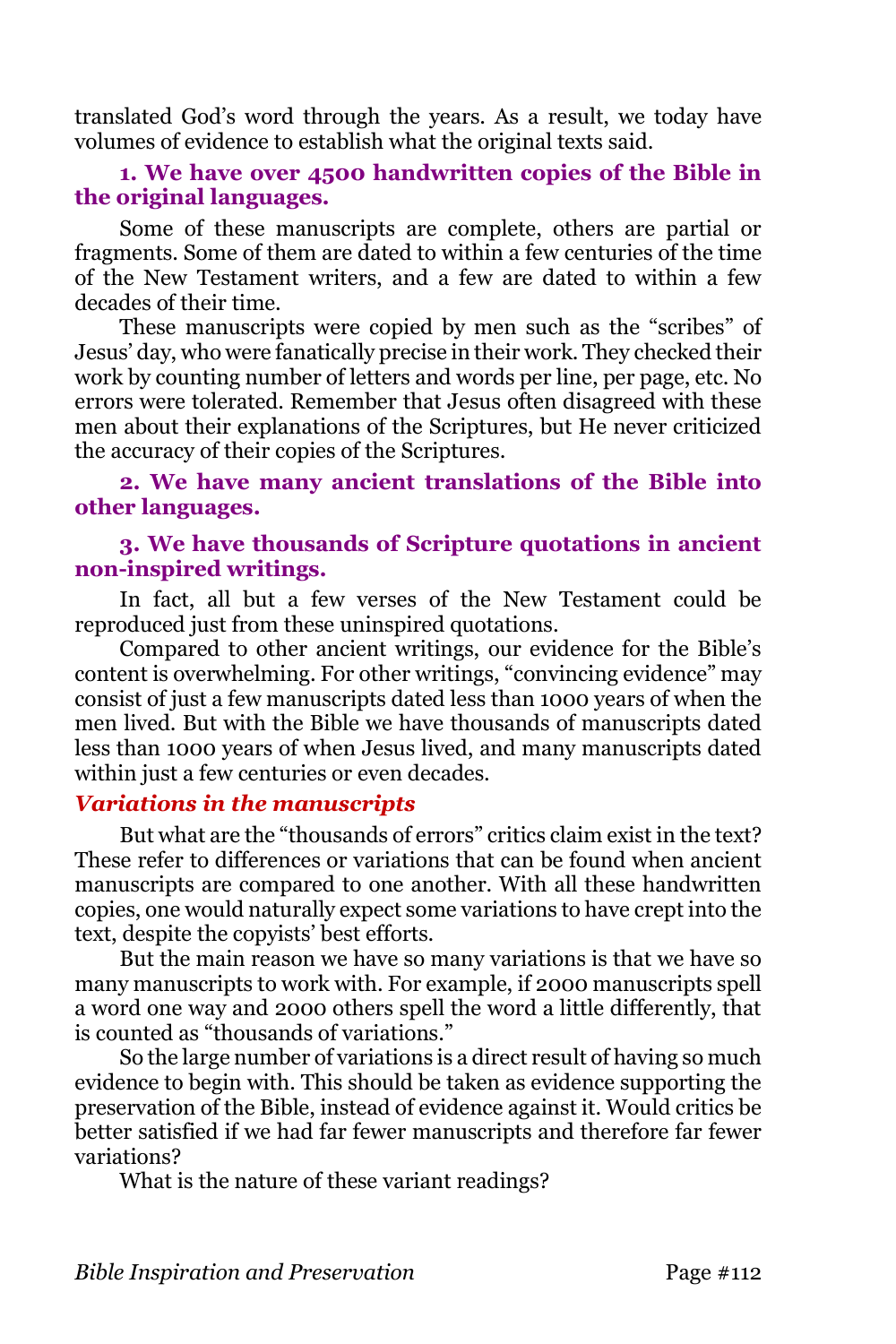### **1. Different spellings that in no way affect the meaning of the text**

These account for fully one half of the variant readings! This would be like the difference between "Elias" and "Elijah" in our English versions. No diligent student could ever misunderstand God's word because of such variations.

### **2. Differences in word order that in no way affect the meaning**

Examples might be "the Lord Jesus Christ" as compared to "Jesus Christ the Lord." No one could be misled by such instances. And due to the grammatical structure of the languages, such variations in word order are of far less significance in Hebrew or Greek than they are in English.

# **3. Insertion or omission of a word, or use of a different word, but the meaning is not affected**

Examples might be "God your Father" compared to "God the Father," or simply "the Father."

# **4. Variations in which whole phrases or sentences are inserted or omitted.**

These may seem to be real problems. But in fact none of these variations affect our understanding of God's word, because the teaching in the questionable texts can be found clearly taught in other passages which are unquestioned. Often a questionable phrase (for example, perhaps a phrase in Matthew's account) can be found word-for-word in a parallel account which is beyond question (such as perhaps in Mark's account).

In other cases, the teaching may not be found word-for-word elsewhere, but the concept is unquestionably taught elsewhere. Men who study these problems say these "significant variations" make up less than 1/1000 of the text of the New Testament. If all of them were put together, they would take up less than half a page. And none of them affect the total content of teaching of God's word!

Sir Frederic Kenyon, who served 21 years as Director and Principal Librarian of the British Museum (which houses many significant ancient manuscripts of the Bible) said: "The Christian can take the whole Bible in his hand and say without fear or hesitation that he holds in it the true word of God, handed down without essential loss from generation to generation throughout the centuries." Many similar statements can be quoted from other such men.

(Material in this section is gathered mainly from: *How We Got the Bible*, by Neil Lightfoot; *The Theme of the Bible*, by Ferrell Jenkins; and *A Book about the Book*, by John Jarrett.)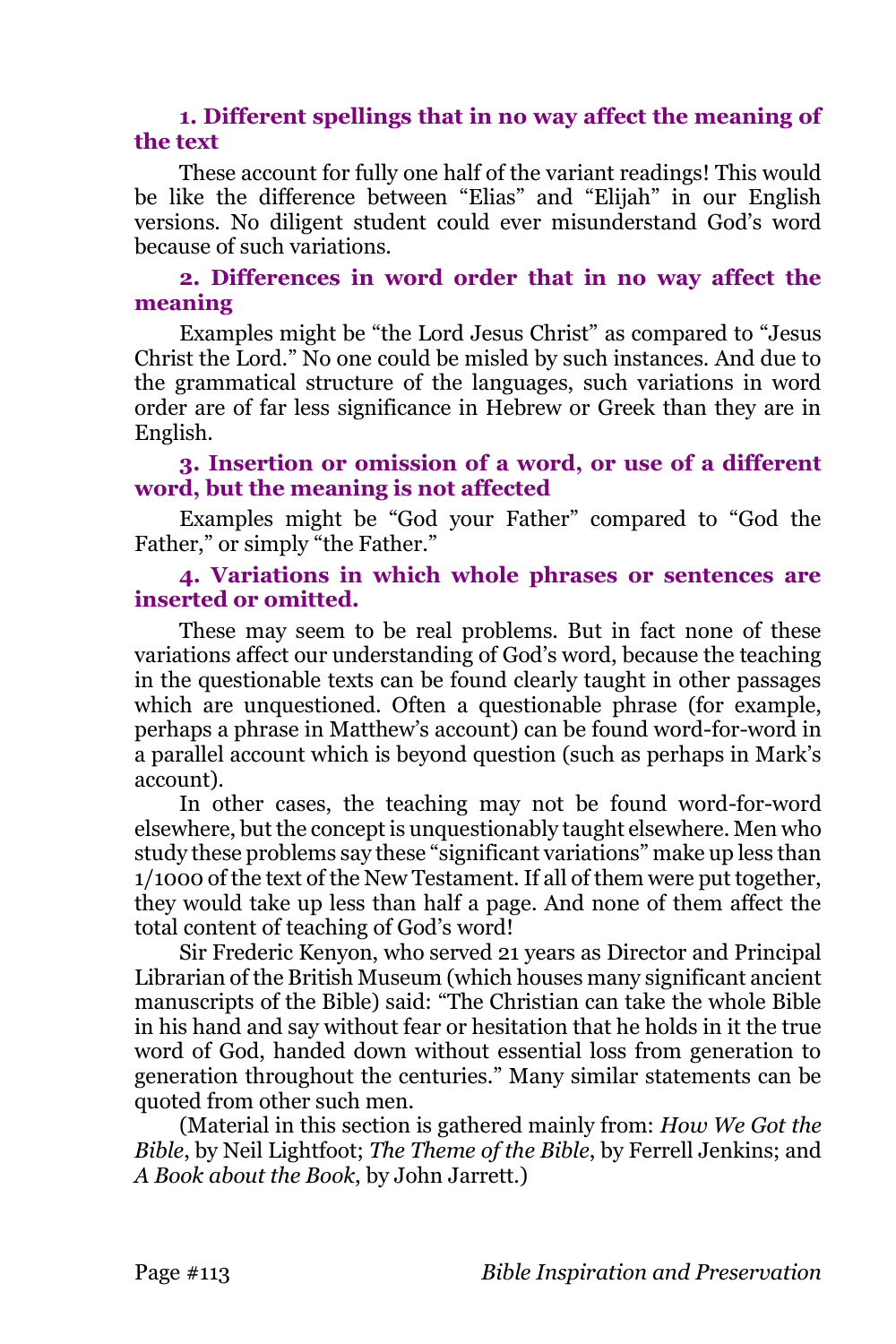# *The Apocrypha*

The Apocrypha refers to 7 Old Testament books plus portions of other books, that are accepted by the Roman Catholic Church as being inspired, but are rejected as uninspired by non-Catholics. Consider these observations regarding the inspiration of the Apocrypha.

### **There is no disagreement regarding which books belong in the New Testament.**

The disagreement concerns only Old Testament books. But God's commands for today are in the New Testament, not in the Old. So the Apocrypha are of little doctrinal significance. A person can learn the truth about how to be saved by studying the Catholic Bible, provided he obeys the New Testament instructions, not the Old Testament.

# **The Hebrew Old Testament, as accepted by Jews both today and in Jesus' day, rejects the inspiration of the Apocrypha.**

This fact is also undisputed. For example, Catholic Bibles plainly admit the following in the introduction to the apocryphal book of 1 Maccabees: "Jews and Protestants do not regard these books as Sacred Scripture…" (quoted from the *St. Joseph New Catholic Edition*).

Note the clear admission that non-Catholics agree with Jews about these books, but the Catholic Church disagrees. But remember that Jesus and His apostles used the Old Testament as the Jews of Palestine accepted it. They taught Jews from the Jewish Scriptures and corrected the Jews on every point in which the Jews erred, but they never once disagreed with them about what books they accepted in the Scriptures. Clearly Jesus and His apostles agreed with the Jews about which books to accept in the Old Testament. And the Apocrypha were not included.

Furthermore, Jesus and His apostles repeatedly quoted Old Testament books, but they never quoted nor appealed to the authority of any of the apocryphal books.

# **Even the Catholic Church did not officially require Catholics to accept the Apocrypha as canonical until the Council of Trent in 1546 AD.**

*The Catholic Dictionary* by Addis and Arnold (pages 107-110), while claiming that the books are canonical, yet admits the following facts: (1) The tradition of Palestinian Jews in Jesus' time did not accept the Apocrypha (remember, Jesus was a Palestinian Jew who lived and taught among Palestinian Jews). (2) Church "fathers" held various views on the issue, and at least one Catholic council held the books to be noncanonical. (3) Finally, the Council of Trent declared the books must be accepted as "sacred and canonical" under penalty of anathema.

More could be said, but this is enough to show that the Apocrypha does not constitute true Scripture. And again there is no doubt about

*Bible Inspiration and Preservation* Page #114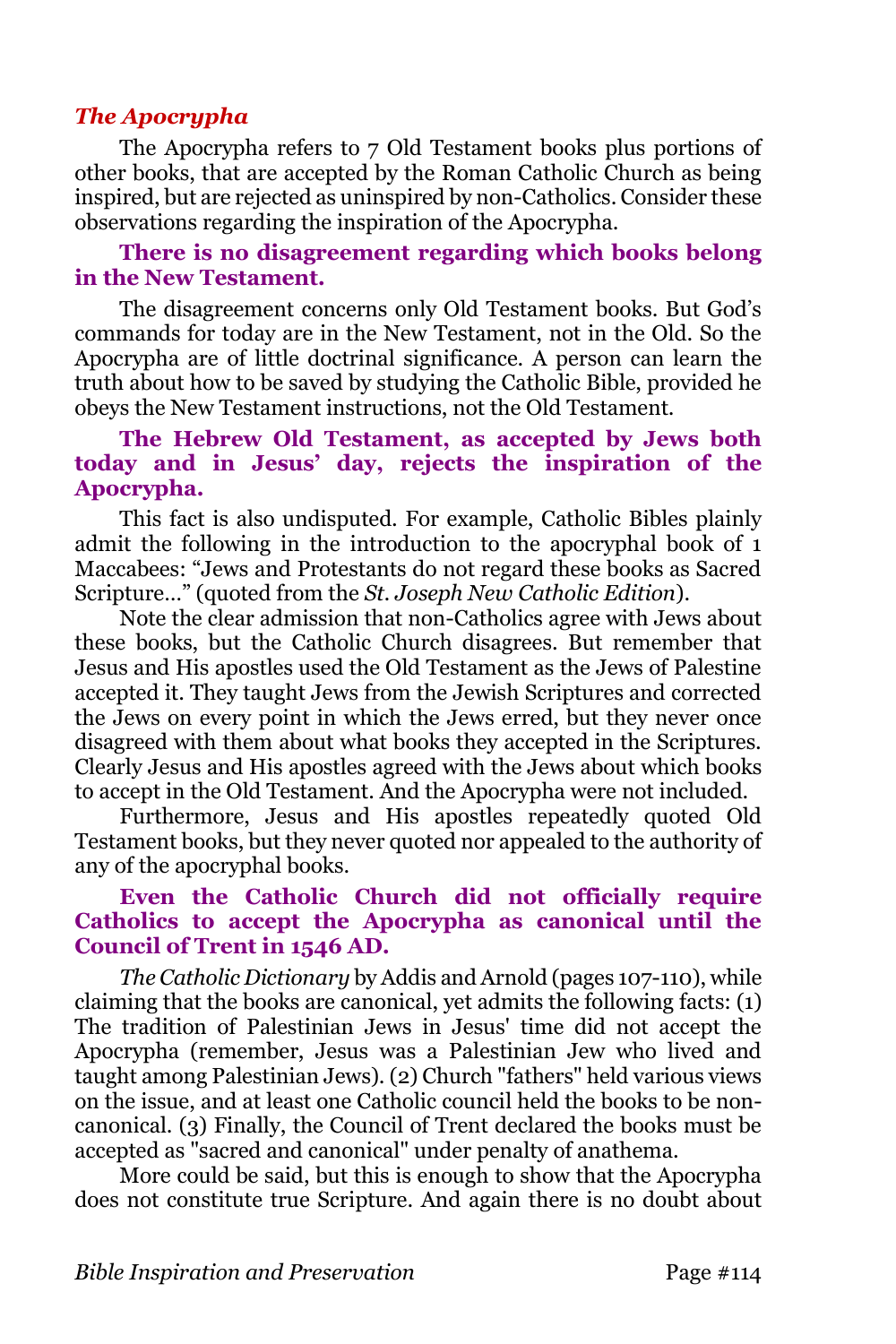what books should be included in the New Testament, which we must obey to be saved.

# **Conclusion**

What does all this mean to you?

1) God gave the Scriptures because He wants you to have the opportunity to know His will.

2) The Scriptures are the only inspired source you have to reveal God's will.

3) God repeatedly promised that He would preserve His word for you.

4) Both Bible history and secular history confirm that God has preserved His word.

### *We can be sure that we have God's true word today. That faith rests, not on any church or human beings, but on the promises of Almighty God!*

Do you appreciate that fact that you have in your possession the true, pure word of God in a form that you can read and study for yourself as the complete revelation of His will? Do you study and obey it as God's only revelation for your life? Have you submitted to His teaching for being forgiven of sin and becoming one of his children? Are you living a faithful life?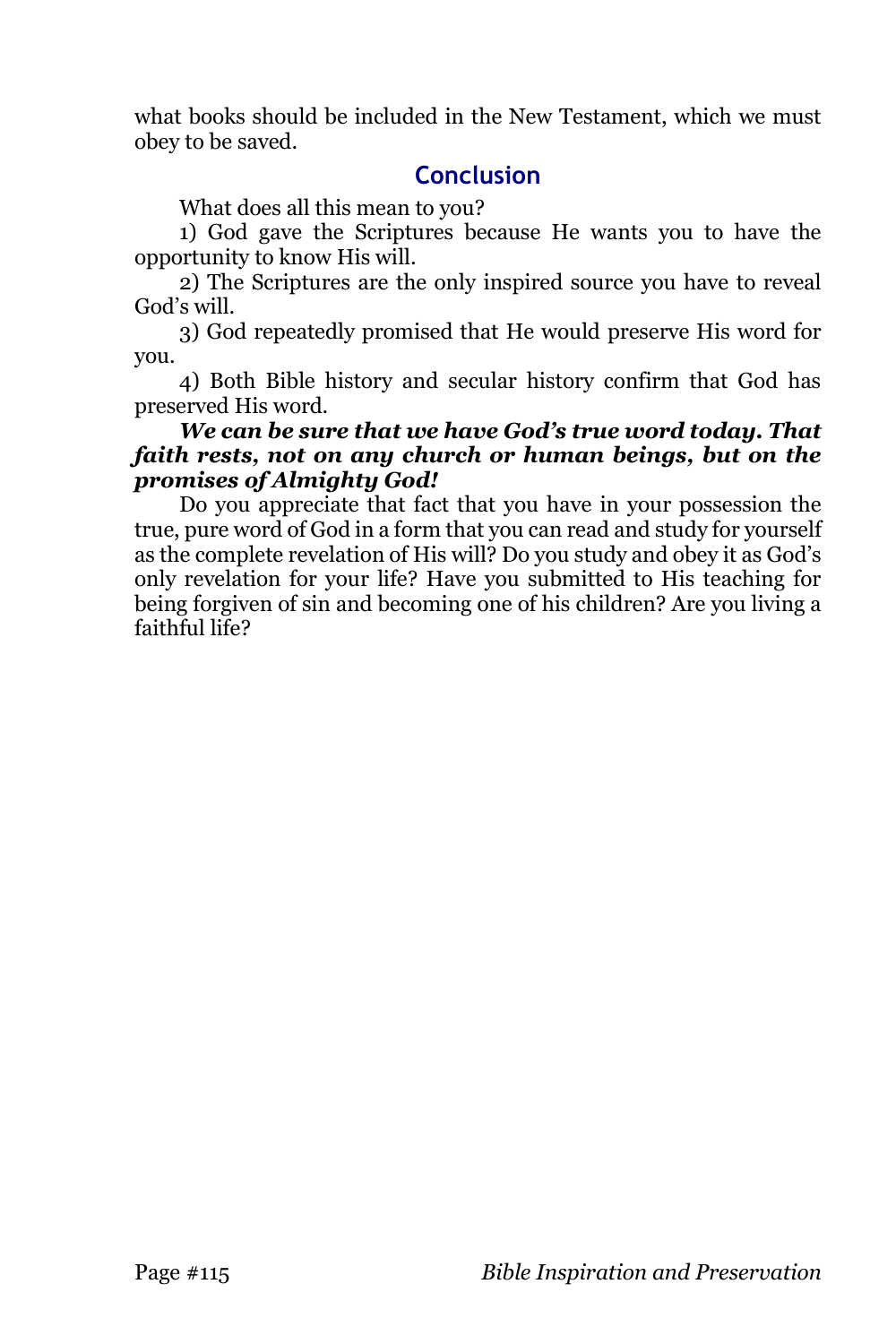# **The Gnostic Gospels: A Study in the Canon of Scripture**

# *Introduction:*

"The **Gnostic Gospels** are a collection of about fifty-two ancient texts … written from the 2nd to the 4th century AD. … These gospels are not part of the standard Biblical canon of any mainstream Christian denomination…" – "Gnostic Gospels," Wikipedia

The Gnostic gospels have been promoted and popularized in various aspects of the media. As society drifts further from faith in the accuracy of the Bible, people are attracted to alternatives, especially those that seem to offer views that contradict or modify Bible teaching.

# *The purpose of this study is to examine the Gnostic gospels in light of Scripture.*

Some claim that these books belong in the New Testament and would have been included except that the Catholic Church banned them. (Brown, page 234)

Others have claimed that these books prove the New Testament is inaccurate.

Some have called them "the earliest Christian records." (Brown, page 245)

Our purpose is to determine what role, if any, should be given to the Gnostic gospels as authority in our service to God. In the process, we will learn much about the canon of Scripture, since the principles we will study have application in many other areas.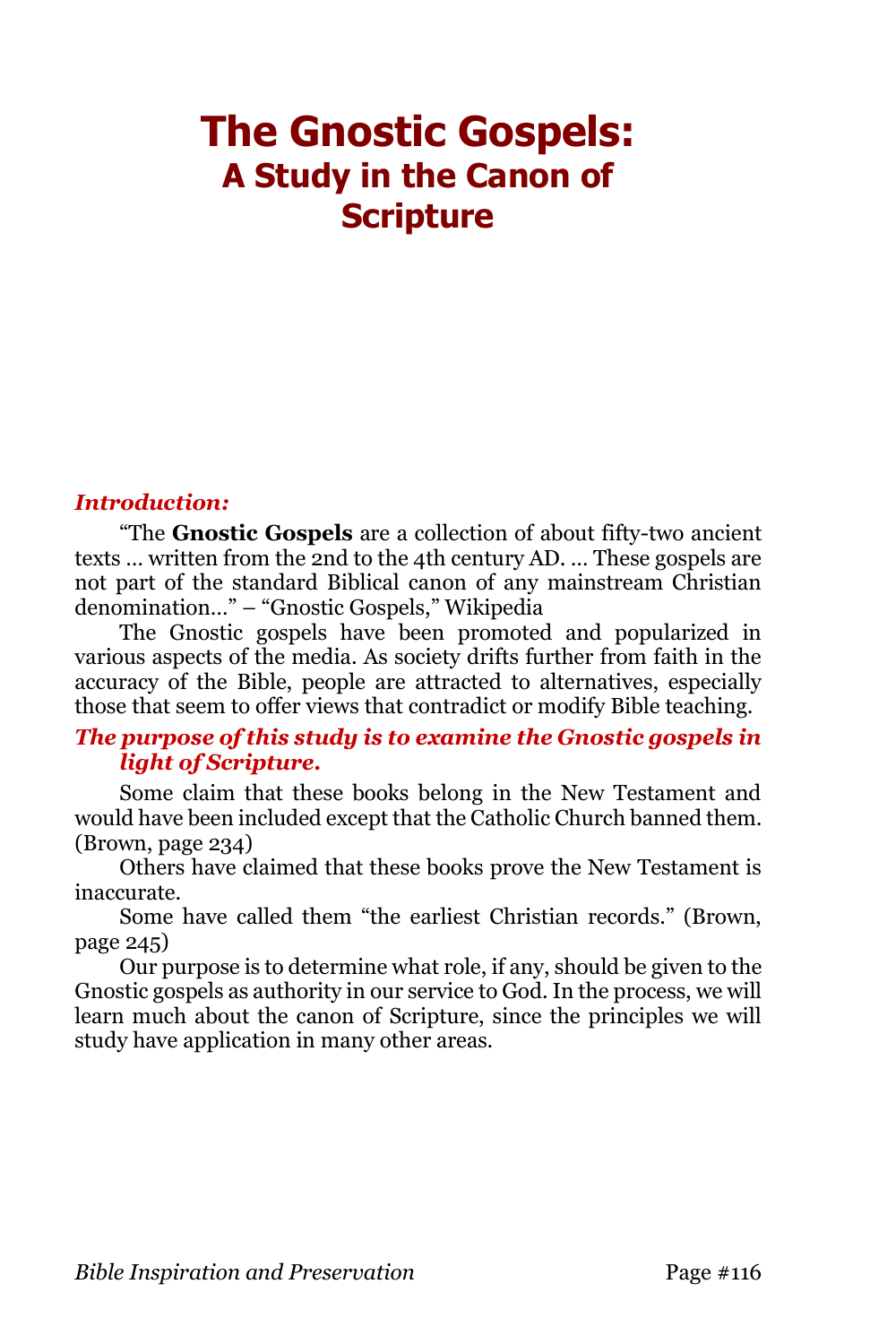# **Facts about the Gnostic Gospels**

# **Information from the "Gnostic Gospels," Wikipedia**



(Left: A page of the Gospel of Judas from the Codex Tchacos.)

*Though there are many documents that could be included among the Gnostic gospels, the term most commonly refers to the following:*

Gospel of Mary (recovered in 1896)

Gospel of Thomas (versions found in Egypt in 1898,

and again in the Nag Hammadi Library)

Gospel of Truth (Nag Hammadi Library)

Gospel of Philip (Nag Hammadi Library)

Gospel of Judas (recovered in 1983, and then reconstructed in 2006)

# *Other facts from Wikipedia:*

It is now generally believed that Gnosticism was a Jewish movement which emerged directly in reaction to Christianity. The name Christian gnostics came to represent a segment of the Early Christian community that believed that … the answers to spiritual questions are to be found within, not without.

…

The documents which comprise the collection of gnostic gospels were not discovered at a single time, but rather as a series of finds. The Nag Hammadi Library was discovered … in December 1945. … the Gospel of Mary, … was recovered in 1896 … and published in 1955. [For] others, such as with the Gospel of Mary Magdalene, only one copy is currently known to exist.

…

… the majority of scholars date authorship of the Gnostic gospel [sic] of Nag Hammadi to the 2nd and 3rd century. …

# **information from Other Sources**

# *None of the Gnostic "gospels" are narratives of Christ's life (like the New Testament gospels).*

The Nag Hammadi texts included 45 titles, only five of which are classed as gospels (Bock, pages 61,62; compare Olson, pages 174,175). Even these are not "gospels" in the sense of the four New Testament gospels, since they are not narratives of Christ's life.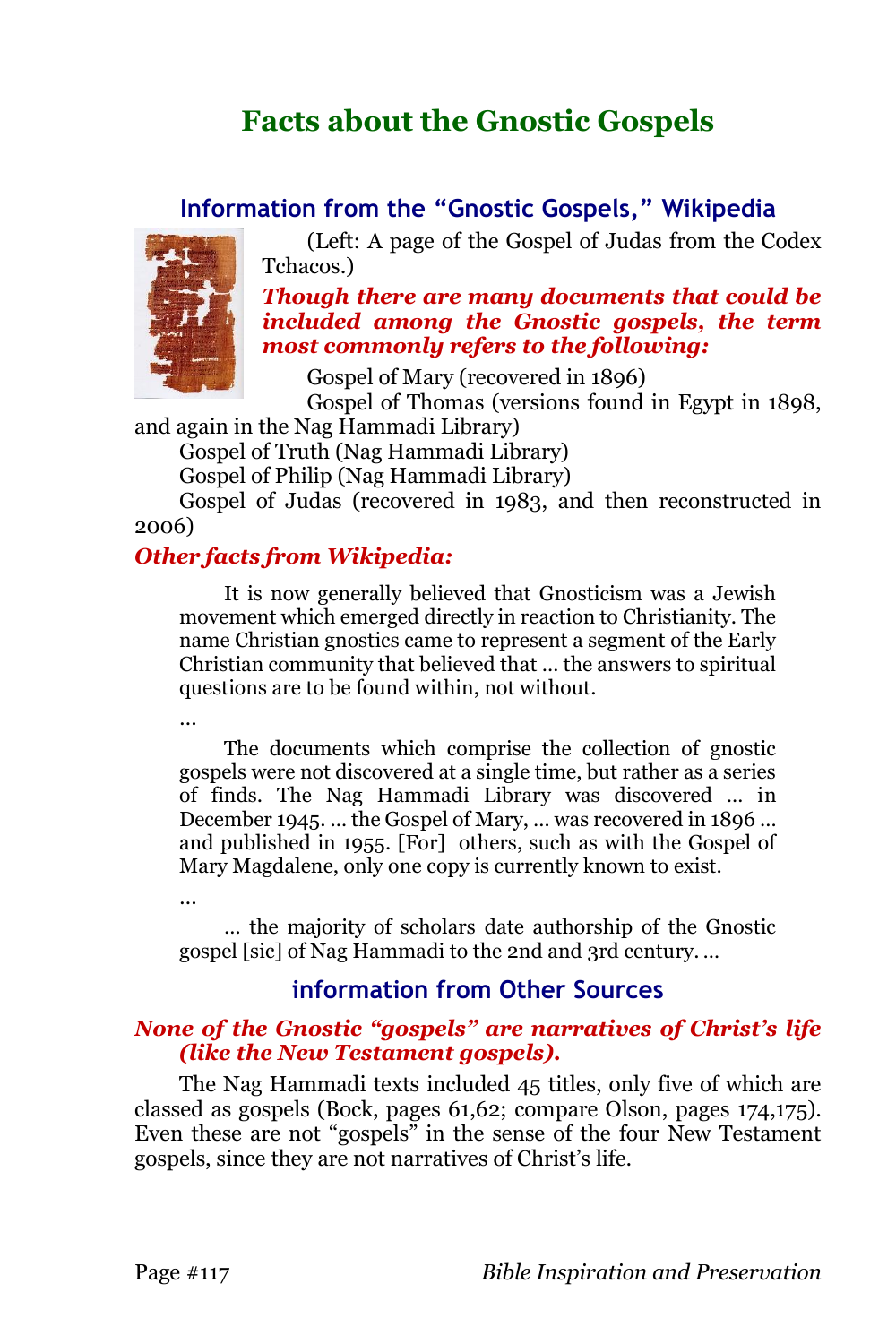### *The Gnostic writings were written anonymously, not by the Bible characters whose names are attached to them!*

The writers adopted the names of Bible characters, such as Adam, Seth, Mary, etc., but these Bible characters did not write the books! The author of the Gospel of Phillip, for example, is completely unknown. (Kirkwood, pp 80-82,91,92; Olson, pages 62,66,67)

Some have claimed that the "Gospel of Mary Magdalene" was written in the Magdalene's words (Brown, page 247). But we do not know who actually wrote the book. We do not even know that the "Mary" referred to is Mary Magdalene. (Kirkwood, pages 96,97) It was written so long after the first century that Mary Magdalene could not have been alive to write it.

# *The Gnostic writings were written after the New Testament books, being dated from the early second century to the fourth or fifth century.*

The main texts were written in the second century to the middle of the third century AD. (Kirkwood, page 91; Bock, page 64; See also Wikipedia above.) The earliest possible dates for a few Gnostic writings may be the early second century, but a few are dated as late as fourth, or even fifth century. (Olson, page 64)

# *Most of them quote the New Testament, so must have been written afterward.*

The Gospel of Phillip quotes the New Testament thirteen times. (Kirkwood, pages 92,93)

We have only two ancient copies of the Gospel of Mary, both very fragmentary, dated in the early third century. It also quotes the New Testament. (Kirkwood, pages 96.97)

The Gospel of Thomas, is believed to have been written before 200 AD, but quotes the New Testament 166 times. (Kirkwood, page 94)

# **Some Doctrines Taught in the Gnostic Gospels**

Gnosticism is difficult to define. Gnostics differ widely in their views. They combine mythology, astrology, and the Occult, much like the New Age Movement. (Olson, pages 48ff,54,55) But here are a few beliefs that often characterize Gnostics and the Gnostic gospels.

### *"Gnosticism" means knowledge. Gnostic texts claim to contain mysterious, secret truths that other Christians did not possess. (Bock, page 65)*

This contradicts the Bible teaching: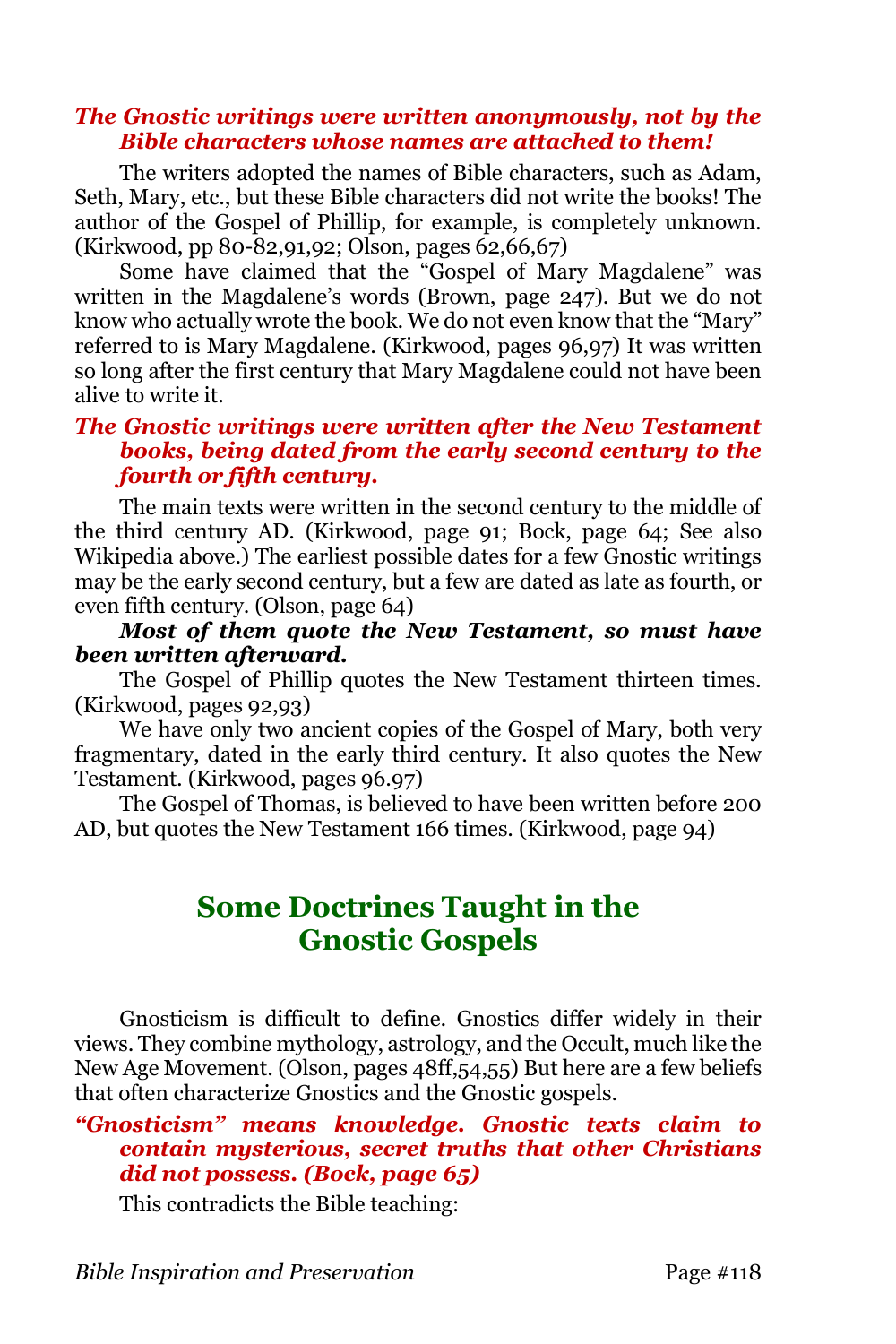John 16:13; 2 Timothy 3:16,17 – God revealed *all truth* and *all good works* through the Scriptures revealed by the apostles.

Mark 16:15,16; 1 Timothy 2:4 – God wanted all men in the whole world to know these truths.

It follows that any later writings, claiming to reveal secret knowledge unknown to the apostles, cannot be from God and cannot be true.

### *Docetism: the doctrine that Christ and Jesus are two separate entities. God can have nothing to do with the physical, material world. So, the real Christ did not live on earth in the flesh and did not die on the cross.*

They claim that Jesus only appeared to be the Christ, but was not really Christ or God in the flesh. (Kirkwood, pages 84,87; Olson, pages 50,67,68; Bock, pages 76-80) The Gospel of Phillip specifically denies that Mary conceived Christ by the power of the Holy Spirit, and denies that Christ died and then arose. (Kirkwood, pages 92,93) The Nag Hammadi documents teach a spiritual resurrection in which Jesus came "alive" through visions and mystical experiences. (*The Gnostic Gospels*, Elaine Pagels, via Brashler)

However:

Matthew 1:18-25; Luke 1:26-38 – The gospel plainly affirms that Jesus was conceived of the Holy Spirit in the womb of Mary.

1 John 4:2-4; 2 John 7; John 1:1-18; Hebrews 2:9-18; Acts 17:2,3 – Bible writers repeatedly claimed (and gave evidence) that Jesus is Christ and came in the flesh so He could die for our sins. Those who deny this are anti-Christ.

1 Corinthians 15:3-11; Matthew 27 & 28; Mark 15 &16; Luke 23 & 24; John 19 & 20 – Jesus' death, burial, and resurrection are fundamental to the gospel. All four gospel writers record His death on the cross, burial, and resurrection.

Mark 16:5-7; John 20:1-9; Matthew 28:11-15; Luke 24:36-43; John 20:24-31; 1 John 1:1-3 – That this was a physical resurrection of Jesus' body is proved by the fact the body left the tomb and appeared to people who touched Him, etc.

### *The Supreme God of Gnostics is not the Creator God of the Old Testament. He has nothing to do with the physical world, because the physical world is evil.*

The Old Testament God who created the world is wicked or evil, is equated with Satan, and only mistakenly thinks he is the one true God. Adam was born as the result of sexual intercourse between Jehovah and Sophia (wisdom). Cain and Abel were not sons of Adam and Eve, but were conceived when Jehovah forced himself sexually on Eve. (Kirkwood, pages 84-86; Olson, page 52,71; Bock, pages 68-73)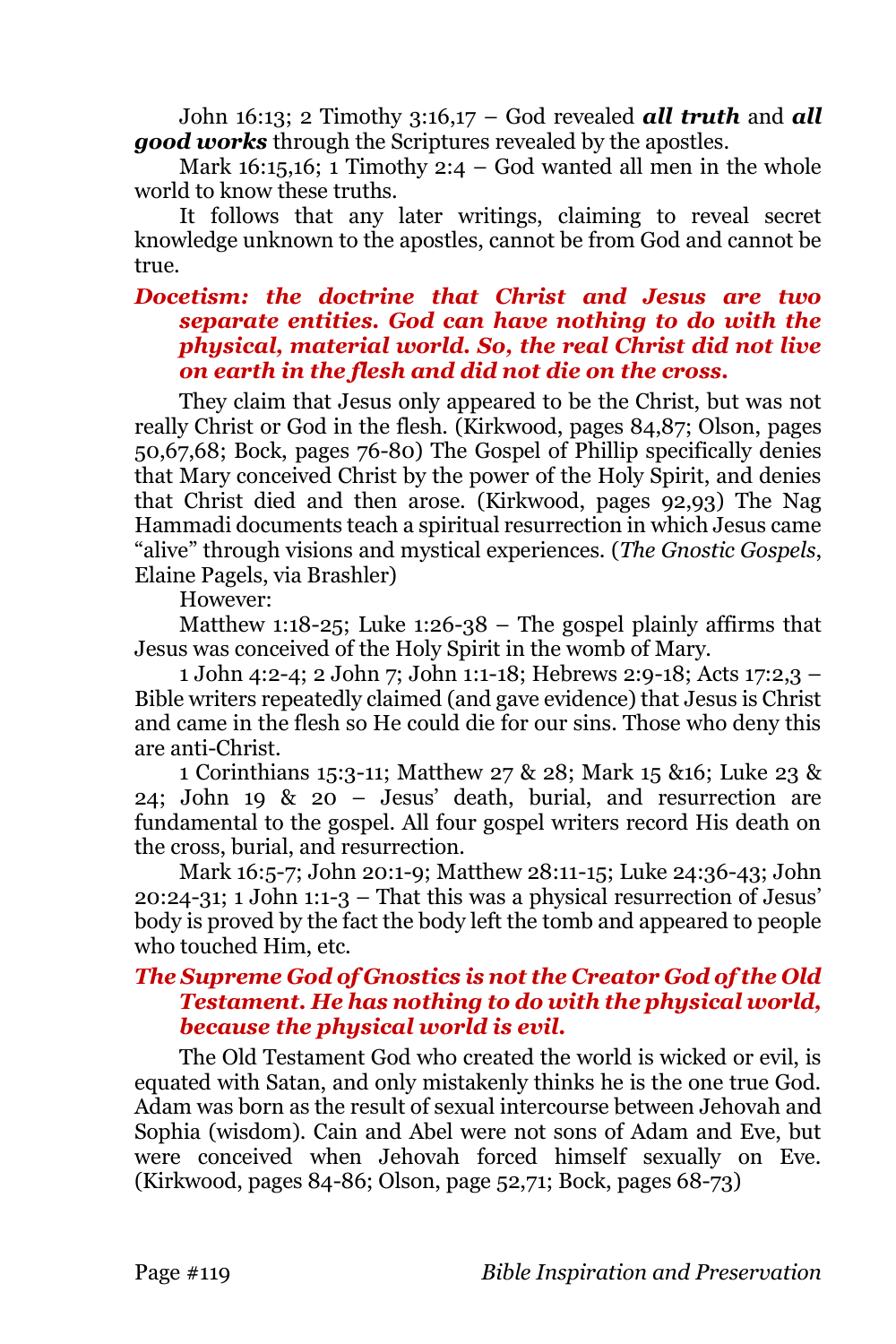"Several of these Gnostic works ridicule the creator God as a blind and ignorant tyrant… In the Apocryphon of John, for example, the creator God is said to be weak and 'impious in his madness.'" (Brashler writing about *The Gnostic Gospels* by Elaine Pagels)

But the Bible teaches:

John 1:1-3; Acts 14:15; 17:24; Hebrews 1:10; 11:3 – The New Testament confirms the Old Testament teaching that the one true God made the heavens, the earth, and everything in them.

Leviticus 11:44; 1 Samuel 2:2; Psalm 99:5,9; Revelation 4:8; 15:3,4; 16:5. – God is always infinitely righteous and holy, never wicked.

Genesis 2:7; 4:1,2 – God created Adam from the dust. Cain and Abel were sons of Adam and Eve.

# *Confusion of Gender. God is both god and goddess, both Father and Mother.*

They claim Jesus said: "I am the Father, I am the Mother, I am the Son." (Bock, page 74; see also Olson, pages 50-52 and *The Gnostic Gospels* by Elaine Pagels via Brashler) The Gospel of Thomas says, "Jesus said … 'For every woman who makes herself male will enter the kingdom of heaven.'" (Kostenberger, page 165)

But the Bible repeatedly calls God our "Father," never our "mother" nor "goddess" nor by any other feminine name or term – Matthew 6:9; Hebrews 12:9; James 3:9; 2 Corinthians 6:16-18; 1 Peter 1:17; Matthew 5:43-48; 1 John 1:3; John 14:6-11,20-31.

### *Salvation comes through secret knowledge, not Divine forgiveness.*

The Bible teaches that salvation comes through forgiveness on the basis of the sacrifice of Jesus Matthew 26:28; 20:28; Ephesians 1:7; 1 Peter 1:18,19; 2:24; Hebrews 2:9; Revelation 1:5; 5:9; Hebrews 10:9-13; Romans  $5:6-11 -$ .

### *Reincarnation (repeated life cycles)*

(This frees one from the bonds of materiality and the cycle of reincarnation – Kirkwood, page 86; see also Olson, pages 49,50. See also *The Gnostic Gospels*, Elaine Pagels, via Brashler.)

### **But the Bible teaches humans have only one earthly life and death.**

Hebrews 9:27 – It is appointed unto man *once* to die.

Ecclesiastes 12:7 – At death, the body returns to dust and the spirit returns to God who gave it (not to another body).

It follows that there is no such thing as reincarnation.

(Luke 16:26 – When one has died, his destiny is fixed.)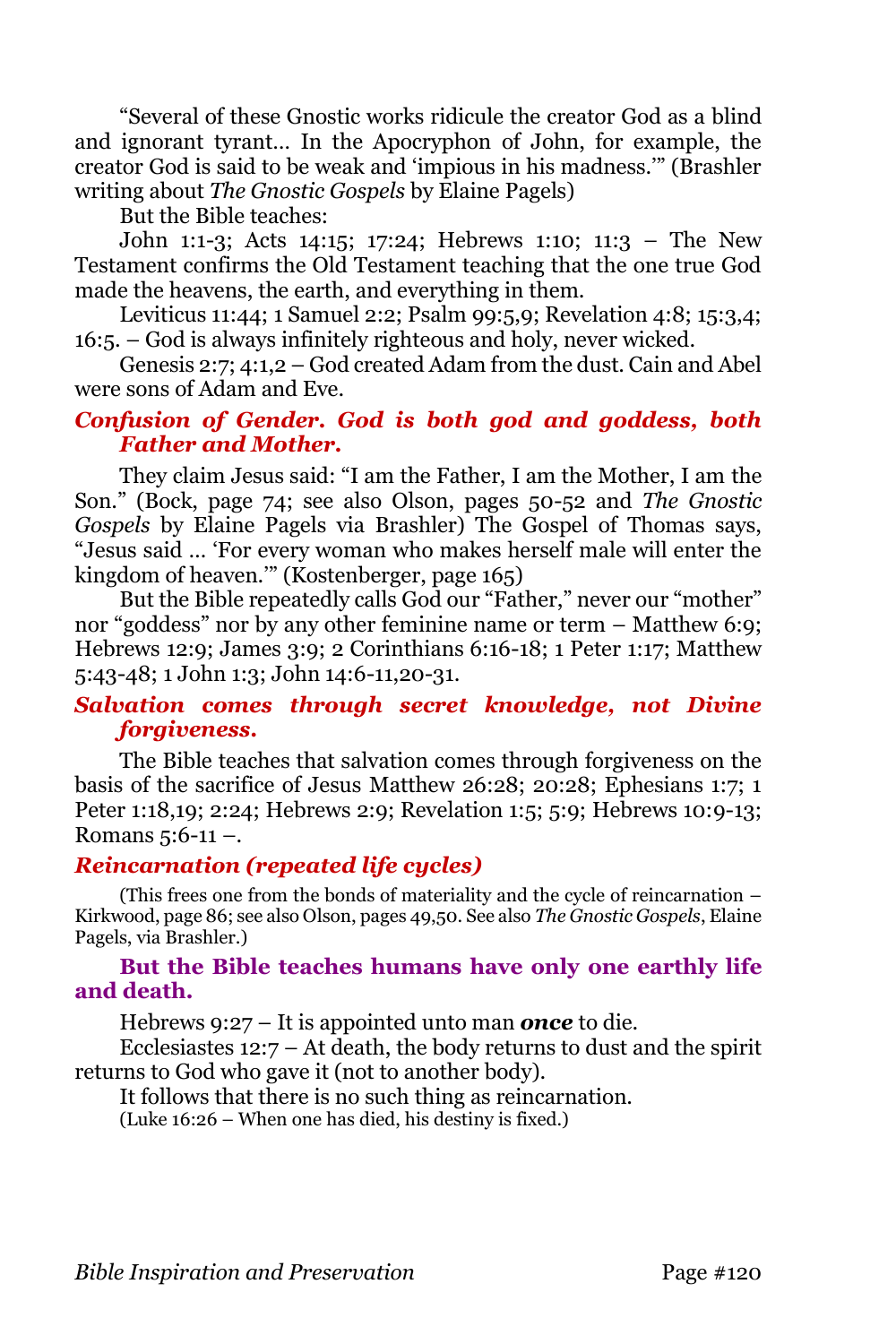### **Rather than reincarnation, the Bible teaches resurrection.**

John 5:28,29 – All in the tombs will come forth to the resurrection of life or damnation.

Hebrews 9:27; 2 Corinthians 5:10; Acts 17:30,31 – Just as man is appointed once to die, so he is appointed after that to face judgment. Each person is rewarded for what he did in *the body –* just one body, not many.

(1 Corinthians 15:22)

Gnosticism is a thorough perversion. One accepts it only if he has rejected the Bible as the word of God.

# **The Preservation of Scripture**

Some have claimed that the Catholic Church, led by Constantine and the Council of Nicea, determined the New Testament canon and forbade the Gnostic gospels. They claim further that the Catholic Church rewrote the Scriptures to defend their doctrine.

However, the question of what books belonged in the New Testament was largely settled in the second century AD, long before the Council of Nicea in 325 AD. The Gnostic gospels had been rejected long before Nicea. Constantine made no effort to determine what books should be in the Bible. (Kirkwood, page 72,73; Bock, pages 102,110-123; Olson, pages 64-66,176)

This raises the issue of the preservation of Scripture. What evidence is there that the Scriptures as we have them are accurate records of the original messages? Consider a brief summary of the evidence we have presented elsewhere. **Study our free articles on that subject on our Bible study web site at [www.gospelway.com/instruct.](http://www.gospelway.com/instruct)**

# **God Promised to Preserve His Word for People of All Future Ages.**

Psalm 119:152,160 – Every one of God's ordinances endures forever. Isaiah 30:8 – God's words were written in a book for the time to

come for ever and ever.

Isaiah 40:8 – God's word will stand forever, unlike a flower that blooms and then dies.

John 12:48 – Jesus' words will judge us at the last day. This means they must endure till the judgment and must be available to men, so we can know what to do to prepare for the judgment.

2 Peter 1:15 – Peter wrote so that, after he died, people would be able to remember these teachings "always" (KJV, NKJV) or "at every time" (ASV).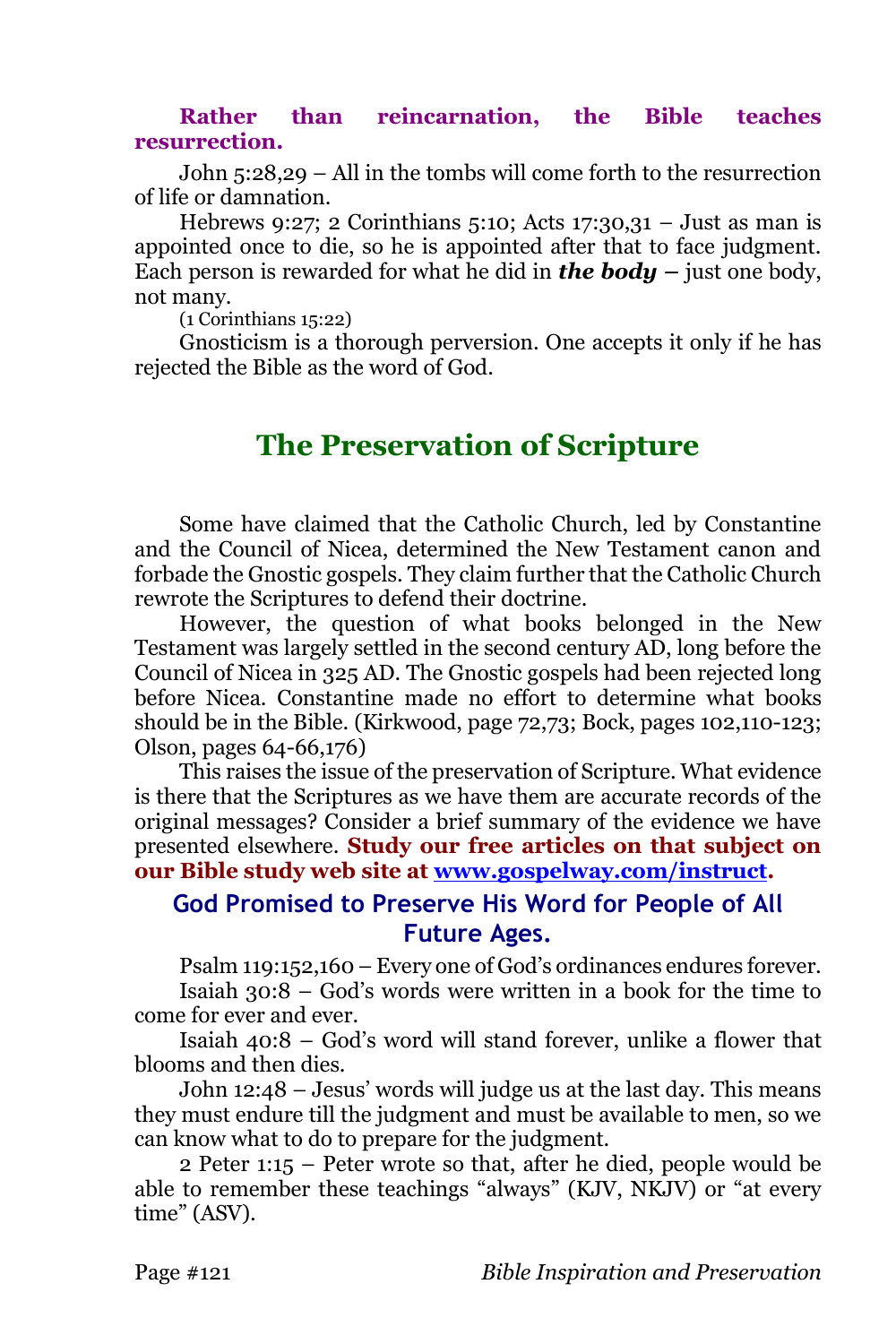1 Peter 1:22-25 – The gospel will live, abide, and endure forever. It will not be like grass or a flower that springs forth then dies. This quotes Isaiah 40:8, but applies it to the gospel.

2 John 2 – The truth will be with us forever.

If we believe that God is an all-powerful Supreme Being who always keeps His promises, then we must believe that He has accurately preserved His will for man in the Scriptures.

(Psalm 12:6,7 (?); Deuteronomy 31:9-13,24-26; Matthew 24:35; Hebrews 13:20)

# **The Old Testament Demonstrates God's Preservation of His word.**

For both the Old and the New Testaments, similar methods were used to write, collect, copy, and make a list of canonical books. But we can trace the history of Old Testament Scriptures from their writing till the time of Christ and His apostles. We can see whether or not they were accurately preserved. If they were, then we can trust God to keep His promise to preserve the New Testament by using these same methods. (Dates cited here are approximate.)

# *Old Testament evidence*

The oldest Old Testament books were written by Moses about 1400 years BC.

Joshua 23:2,6 – About 60 years after Moses, Joshua charged Israel to keep all Moses wrote.

1 Kings 2:3 – About 400 years after Moses, David charged Solomon to keep God's commands as written in the Law of Moses.

2 Chronicles 34:14-19,29-31 – About 800 years after Moses, Josiah found Moses' book of the law. He restored the worship and service of God by obeying the commands written there.

Nehemiah 8:1-3,8 – Some 900 years or more after Moses, the people of Israel again re-established the service of God by following the Scriptures. (Compare verses 13-18; 9:3.)

Note that Scripture was still accurate and authoritative centuries after it was written.

# *New Testament evidence*

Jesus and His disciples lived about 1400 years after Moses and over 400 years since the last Old Testament Scripture had been recorded. At this time, copies of the Old Testament were widely circulated and studied as revelation from God (Luke 4:16-21; Acts 8:28-35; 15:21). How did these New Testament teachers view Old Testament Scripture?

Matthew 15:1-9 – Jesus quoted the Old Testament as being the commandment of God, and He rebuked those who did not obey it.

Luke 24:27,44-46; John 5:39,45-47 – Jesus claimed He fulfilled Moses, all the prophets, and the psalms.

*Bible Inspiration and Preservation* Page #122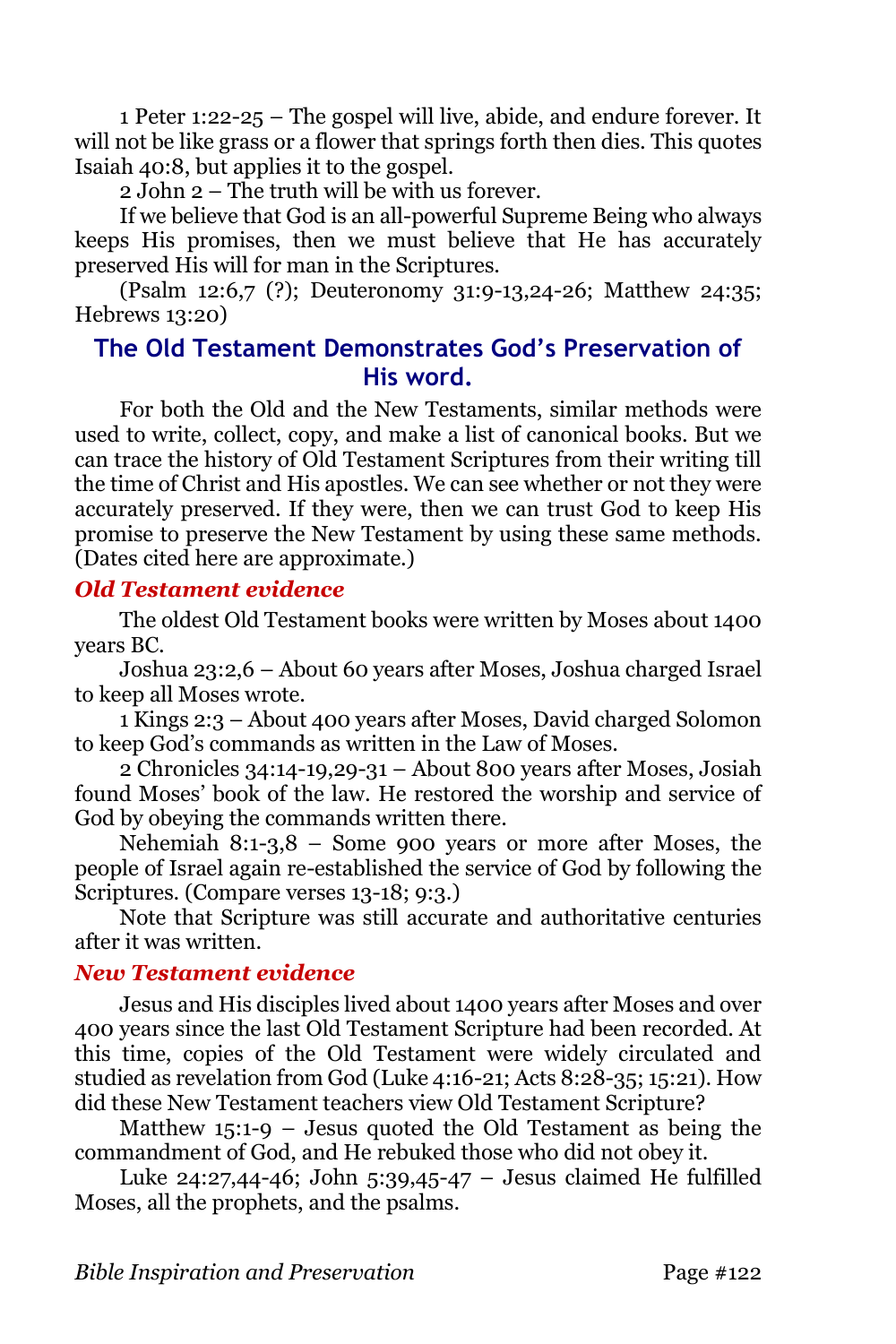Acts 17:2,3 – Paul demonstrated that Jesus was the Christ by reasoning with people from the Scriptures.

Acts 17:11 – The Bereans were noble-minded, because they searched the Scriptures to determine whether or not they were being taught the truth.

Matthew 22:29-33 – Jesus rebuked people for not knowing the Scriptures. He then quoted Moses, saying that God spoke this to the people in Jesus' day. Then He proved the resurrection by an argument that depended on the accuracy of the verb tense and would have meant nothing had there been any possibility the written word had become inaccurate.

Jesus and His apostles rebuked the Jews of their day regarding any error of which they were guilty. Surely, they would have pointed out any problems in the Jewish Scriptures, if such problems existed. Instead, they quoted Old Testament Scriptures and expected people to study and respect them as accurate, authoritative revelation from God.

The *Dead Sea scrolls*, discovered in 1947, include portions of nearly every Old Testament book. They are dated to 200-100 BC. Comparing them to our existing copies showed essentially no change in the Old Testament text over a span of nearly 1000 years!

The New Testament was written, copied, circulated, collected, translated, and preserved in exactly the same way as the Old Testament. If God accurately preserved the Old Testament multiplied centuries till Jesus' day, in fulfillment of His promises, who can doubt that He has likewise preserved the whole Bible through the centuries till today?

(See also Matthew 4:4,7,10; 1 Corinthians 10:11; Romans 15:4; John 10:35; Luke 10:25-28; 16:29-31; Matthew 22:41-45; 21:13; 13:13-15; Mark 12:10,11; Romans 11:2-4; 2 Timothy 3:14-17; Nehemiah chapter 13; Ezra 3:2ff; 7:10; Daniel 9:2,11-13; 2 Kings 17:37; 1 Chronicles 16:40; 2 Chronicles 17:9; 25:4; 31:3,4; Psalm 1:1,2; 19:7- 11; chapter 119; Luke 7:24-27; 18:31; 22:37; John 13:18; 19:24,28,36f; Acts 18:28; 2:16-36; 15:13-21; Romans 1:1-4; 1 Corinthians 15:1-4.)

# **Ancient Manuscripts and Other Evidence Confirm the Preservation of Scripture.**

We accept our modern Bible as an accurate record of God's word because of our faith in God's power and His promises to preserve His word. The actual fulfillment of these promises regarding the New Testament, however, had to occur after the New Testament was completed. Our faith does not stand in men; however, history confirms that God's providence has kept His promises to preserve the New Testament, just as He did the Old Testament.

We today do not have any of the "autographs" – the original manuscripts of the Bible in the very handwriting of the authors. But the scribes, who copied and circulated God's word through the years, were fanatically precise in their work. As a result, we today have volumes of evidence to establish what the original texts said.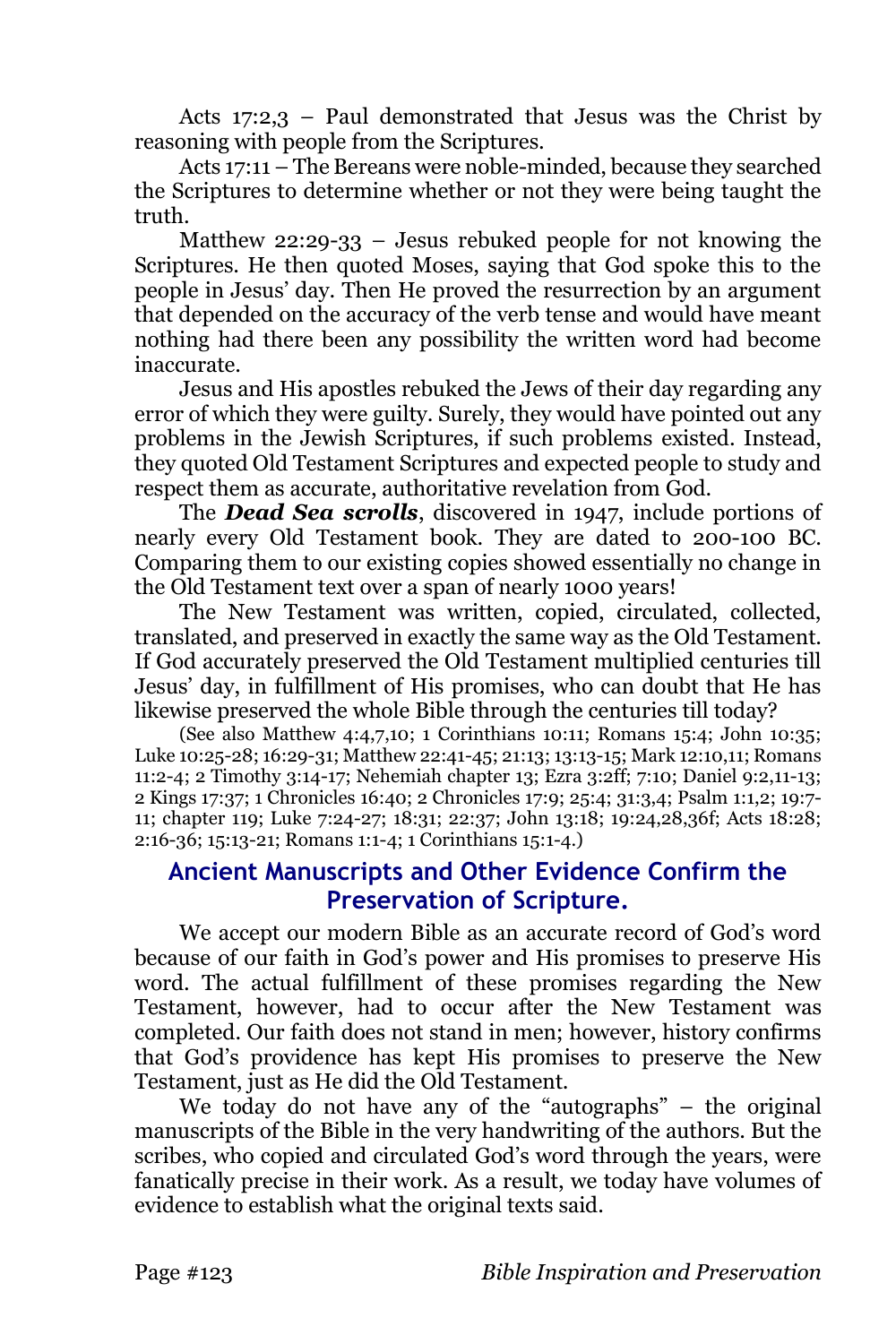### *We have more than 4500 ancient hand-written* **copies** *of New Testament Scriptures in the original Greek*

Some of these manuscripts are complete, others are partial or fragments.

Our oldest *complete* (or nearly complete) manuscripts are dated to the mid 300's: Vatican – 350 AD, Sinaitic – 350 AD, Alexandrian – 375-450 AD.

The Chester Beatty papyri, found in Egypt in the 1930s contain portions of almost every New Testament book, including large portions of some of them. It is dated to the 200s – before the Council of Nicea.

### *We have many ancient* **translations** *of the Bible into other languages.*

The Old Syriac and Syriac Peshitto are two translations from Greek to Syriac, made in the 100s, containing nearly all the New Testament.

The Old Latin translation from Greek to Latin was made about 150 AD and contains portions of nearly every New Testament book.

Again, these translations were made before the Council of Nicea.

# *We have thousands of Scripture* **quotations** *in the writings of early "Christians."*

In fact, we have 32,000 quotations of the New Testament books written prior to the Council of Nicea in 325 AD. (Kirkwood, page 109)

As a result, we have sufficient evidence that we can easily compare the Scriptures from before Nicea to those afterward. If the Catholic Church changed the teaching at the Council of Nicea in 325 AD or afterward, we would know it. But the evidence shows no evidence of change.

Sir Frederic Kenyon, who served 21 years as Director and Principal Librarian of the British Museum (which houses many significant ancient manuscripts of the Bible) said: "The Christian can take the whole Bible in his hand and say without fear or hesitation that he holds in it the true word of God, handed down without essential loss from generation to generation throughout the centuries." Many similar statements can be quoted from other such men.

(Material in this section is gathered mainly from: *How We Got the Bible*, by Neil Lightfoot; *The Theme of the Bible*, by Ferrell Jenkins; and *A Book about the Book*, by John Jarrett.)

# **That the Catholic Church Did Not Rewrite the Bible Is Confirmed by the Fact that the Bible Repeatedly Condemns Catholic Doctrine!**

If the Catholic Church rewrote the Bible to defend their doctrine, then shouldn't we expect it to agree with their doctrine? If in fact it repeatedly contradicts Catholic doctrine, then this is proof positive that they did not rewrite it to defend their doctrine!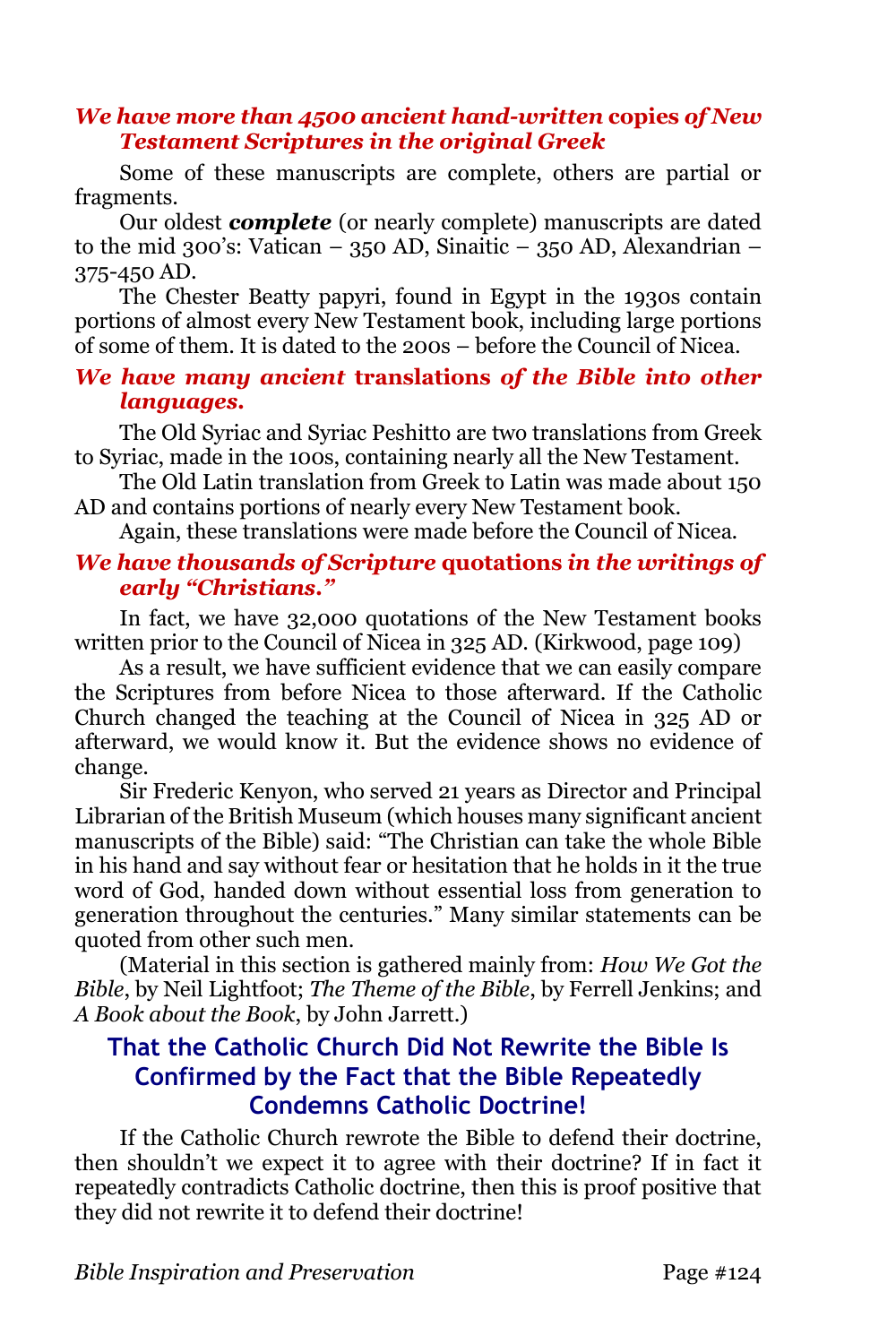Consider two examples:

### *A fundamental Catholic doctrine is that Peter was the first Pope, the head and foundation of the church.*

But that doctrine is nowhere found in Scripture.

Ephesians 1:22,23; 5:22-25 – The Bible says Christ is head over all things to the church.

1 Corinthians 3:11 – There can be no foundation other than Jesus Christ.

1 Corinthians 9:5; Matthew 8:14 – Peter was a married man, contrary to Catholic requirements of Popes.

Acts 10:25,26 – Peter refused to allow anyone to bow to honor Him religiously as the Catholic Church does with the Pope.

Matthew 23:9 – Jesus said to call no one on earth "Father," but "Pope" means "Father."

Nowhere is the office of Pope mentioned in Scripture. If the Catholic Church had rewritten the Bible to defend their view of Peter, it would read considerably different!

# *The Catholic Church has exalted Mary the Mother of Jesus to the position of a virtual goddess.*

They pray and bow to her and claim she was sinless, the coredemtrix and co-mediatrix with Christ. Yet, not one of these doctrines or practices are mentioned anywhere in Scripture!

Whole hosts of Catholic doctrines are not found in Scripture, and many are flatly contradicted by Scripture. The truth is that the Catholic Church has never felt a need to argue their beliefs strictly on the basis of Scripture. They are content to defend their views by the decrees of councils, Popes, and tradition, so why would they try to rewrite the Bible?

The Bible has been accurately preserved and transmitted through the years to today. We can know this because we have God's repeated promise that He would preserve it. The Old Testament demonstrates His faithfulness to that promise. And we have many ancient Bible manuscripts and uninspired records to confirm that He has accurately preserved it.

# **Inspiration of the Gnostic Gospels**

# **Principles to Determine What Books Belong in the New Testament**

The question of what books belong in the New Testament is a question first and foremost of what books are inspired by God.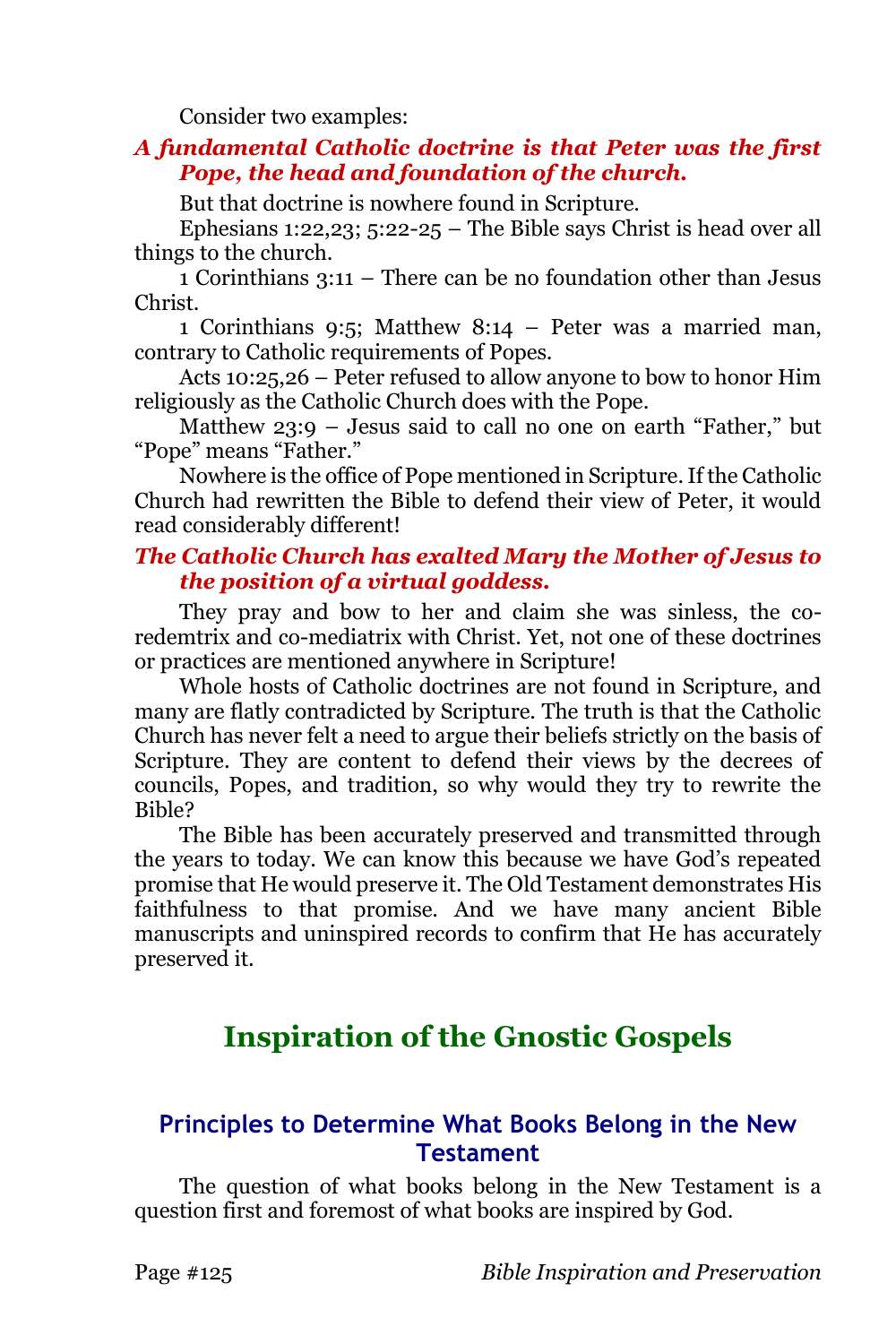2 Timothy 3:16,17 – All Scripture is inspired by God; so to be part of the Bible, a writing must have been directly inspired by God.

2 Peter 1:20,21 – No prophecy (of Scripture) ever came by will of man. Rather, Holy men of God spoke as moved by the Holy Spirit. A defining characteristic of Scripture is that it must have been written by direct guidance of the Holy Spirit.

This is the fundamental and defining issue of this study! If the Bible writers were directly guided by God, then their teachings constitute absolute authority in spiritual matters. If the Gnostic writers were not guided by God, then they have no religious authority whatever, and we are free to ignore them.

Four specific questions should be considered in deciding whether or not any writing belongs in the New Testament. Note that these principles can be used for other writings too, not just the Gnostic gospels.

# *1) Was the book written by an apostle or an associate of an apostle?*

Apostleship is an essential issue, since (after Jesus' death) inspiration was given only to apostles or to people in their direct, immediate association.

# **Jesus promised that the apostles would be inspired.**

John 16:13; 14:26 – Jesus promised that the Spirit would guide the apostles into all truth. This was fulfilled in Acts 1:2-8; 2:1-11,14ff. (John 15:27 shows that these promises were addressed to the apostles.)

Matthew 10:19,20 – The Holy Spirit would tell the apostles (verse 5) what and how to speak.

1 Corinthians 14:37 —Paul wrote the commands of the *Lord*.

Ephesians 3:3-5 – The Spirit revealed to the apostles and prophets the mystery of the gospel. These men then wrote it down so others could know.

(Luke 10:16; 1 Corinthians 2:10-13; 2:3-5; Galatians 1:8-12; 1 Thessalonians 2:13)

### **Other people received direct guidance only by the personal involvement of an apostle.**

Acts 8:14-21 – The Holy Spirit was given through the laying on of *apostles'* hands (verse 18). Philip did miracles in Samaria (verses 6- 13), yet the people he converted did not receive the Holy Spirit till the apostles came from Jerusalem and laid hands on them (verses 14,15). (Compare Acts 6:6.)

Acts 19:1-7 – Men received the Holy Spirit when Paul laid his hands on them.

Since Scripture must be written by men directly inspired by the Holy Spirit, it necessarily follows that New Testament books could be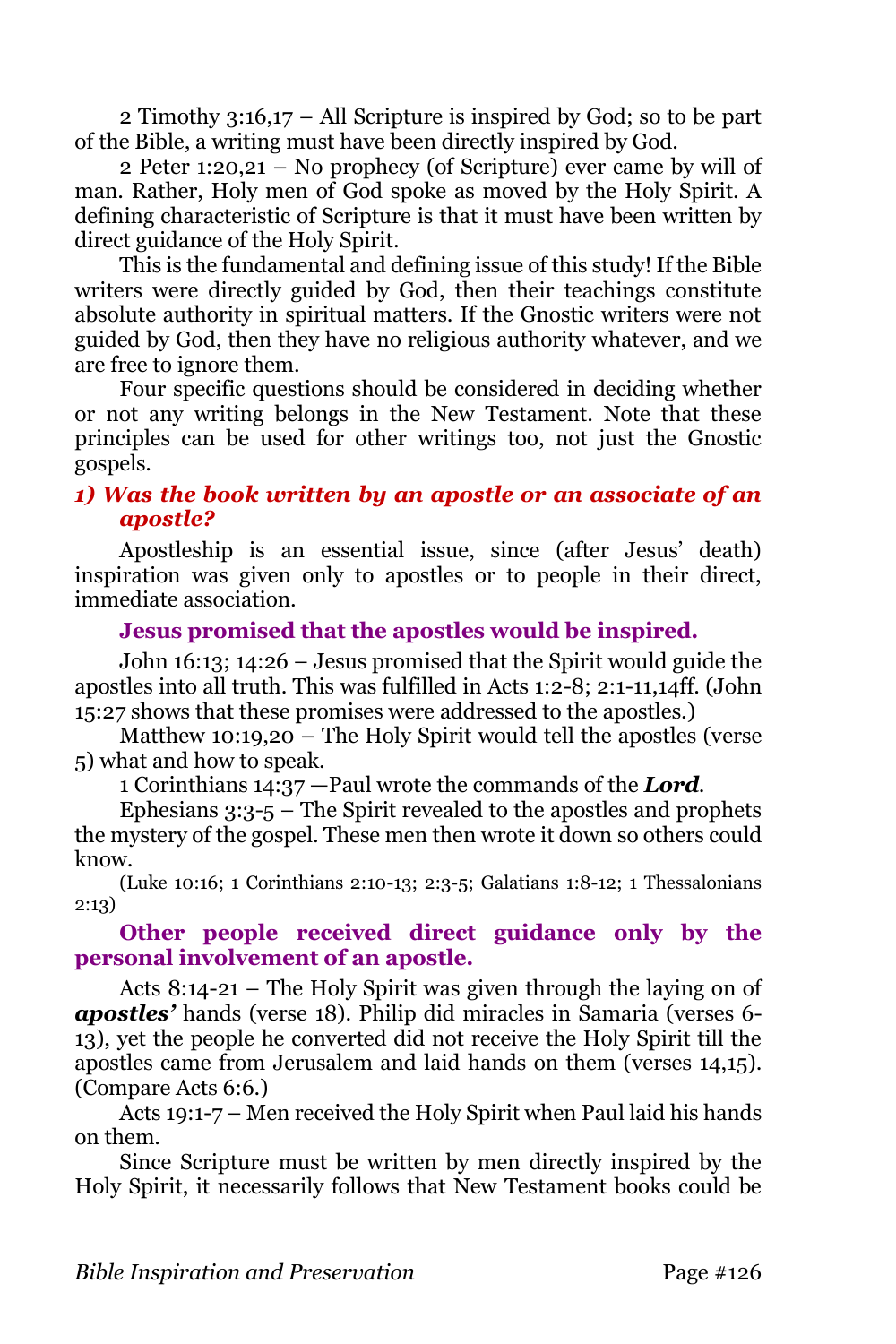written only by an apostle or by someone who received the power through direct involvement of an apostle.

(Romans 1:8-11; 2 Timothy 1:6; Acts 10 – Cornelius received the Holy Spirit directly from heaven, but an apostle had to be present.)

# *2) Was the book written within a lifetime of Jesus' death?*

This follows from the first point: Only apostles and those on whom apostles personally laid hands were inspired. Since the apostles were all alive in Jesus' lifetime, they and all on whom they laid hands would have passed away by about the end of the first century. After that, no New Testament books could be written, because there would be no inspired people alive.

A consequence of these first two points is that *all New Testament books were written by eyewitnesses of Jesus or people closely associated with eyewitnesses***.** This follows since all the apostles were chosen to be eyewitnesses of Jesus (Acts 1:21,22). This means that, not only were the gospel writers inspired, but they were qualified to testify about what they had personally witnessed or what they had personally heard from those who were eyewitnesses.

# *3) Does the teaching of the book agree with other inspired books?*

This is necessary since all inspired writing must agree with all other inspired writing.

Galatians  $1:8,9$  – If any man taught a different gospel, he was accursed.

2 John 9-11 – Anyone who did not abide in the doctrine of Christ does not have God. And any who brought a different doctrine should not be supported or encouraged.

1 John 4:1,6 – Since there are many false prophets, we should test to see whether or not they are from God. This is determined by comparing their teachings to the teachings of the apostles.

1 Timothy 1:3 – Faithful preachers will charge men not to teach any other doctrine.

Jesus promised that the apostles would be guided to speak all spiritual truth. So, if any book teaches a doctrine different from what the apostles taught, that book cannot be inspired and does not belong in Scripture.

(Revelation 22:18,19; 1 Peter 4:11; 2 Timothy 1:13; John 5:43; Matthew 7:15- 27; 1 Corinthians 14:33; John 16:13; Acts 17:11)

### *4) Was the book generally recognized by churches soon after the first century?*

This point involves conclusions reached by humans. But the early church had people with the spiritual gift of discerning spirits (1 Corinthians 12:10). And those churches personally knew the apostles and prophets. They would have seen their miracles and could know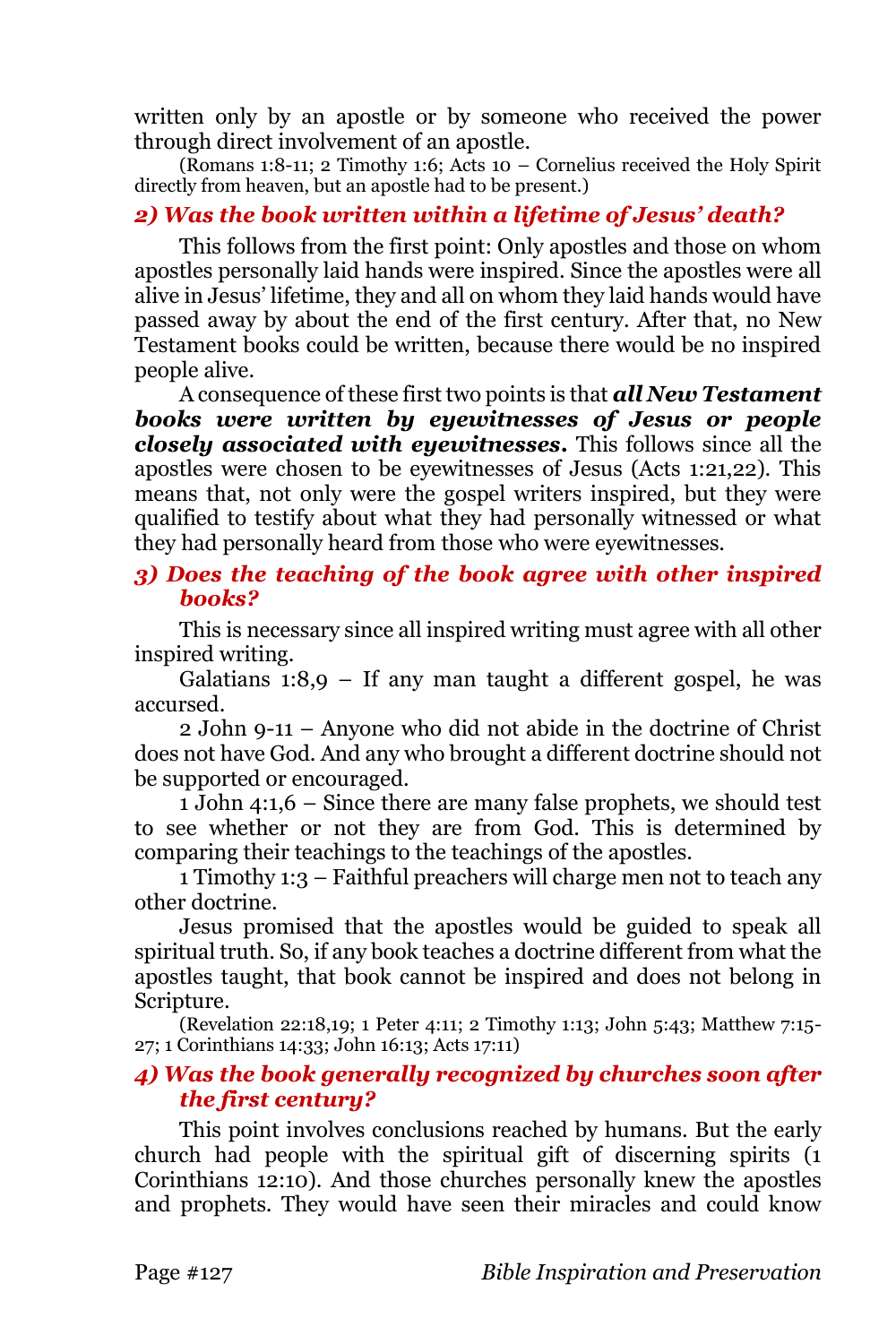whether or not they were inspired (2 Corinthians 12:12). If the firstcentury Christians considered a book to be inspired or uninspired, how are we going to disprove them 2000 years later?

These four tests are sufficient to determine the canonicity of any book. We can use them to examine, not just the Gnostic gospels, but any book that people claim belongs in the New Testament.

# **Evidence for the Inspiration of New Testament Books**

Do the New Testament books, as we have them today, meet the tests that show they belong in the Bible?

### *All New Testament books were written by apostles or associates of apostles.*

**We already cited passages in which Jesus promised that the apostles would be directly guided by the Holy Spirit.** 

**God confirmed the inspiration of these writers by miracles done through them.**

Mark 16:20 – Jesus sent apostles to preach (verses 14,15), and as they did so, He worked with them, *confirming the word* by the signs He gave them (verses 17,18).

Acts 14:3 – God bore witness to the word, granting signs and wonders to be done by the hands of the inspired teachers.

Hebrews 2:3,4 – God bore *witness* to the message of salvation by signs, wonders, etc.

2 Corinthians 12:11,12 – Paul claimed that the signs, wonders, and miracles he did confirmed his apostleship.

### **New Testament writers confirmed the inspiration of other New Testament writers.**

Matthew 10:1-4,8; Mark 16:14,17-20; Luke 6:13-16; 9:1,2 – Matthew, Mark, and Luke testified to the miracles done by the original apostles:

Luke 10:16 – Jesus said that whoever heard the teaching of the apostles and prophets heard His teaching. And whoever rejected them, rejected Him and His Father.

In Acts, Luke recorded miracles done by Peter and John (Acts 3:1- 10; Acts 4:10,14-16; 9:32-43) and by Paul (Acts 13:6-12; 14:8-20; 16:16- 19; 19:11-17; 20:9-12; 28:2-10).

1 Timothy 5:18 – Paul quotes a passage written by Luke and calls it "Scripture," right alongside Old Testament Scripture.

2 Peter 3:15,16 – Peter refers to all the letters of Paul as "Scripture" like "other Scripture."

So Peter testified to the inspiration of Paul, Paul testified to the inspiration of Luke, Luke testified to the inspiration of Paul, Peter, John, and all the apostles. And the inspiration of all the apostles was confirmed by Jesus and by miracles.

*Bible Inspiration and Preservation* Page #128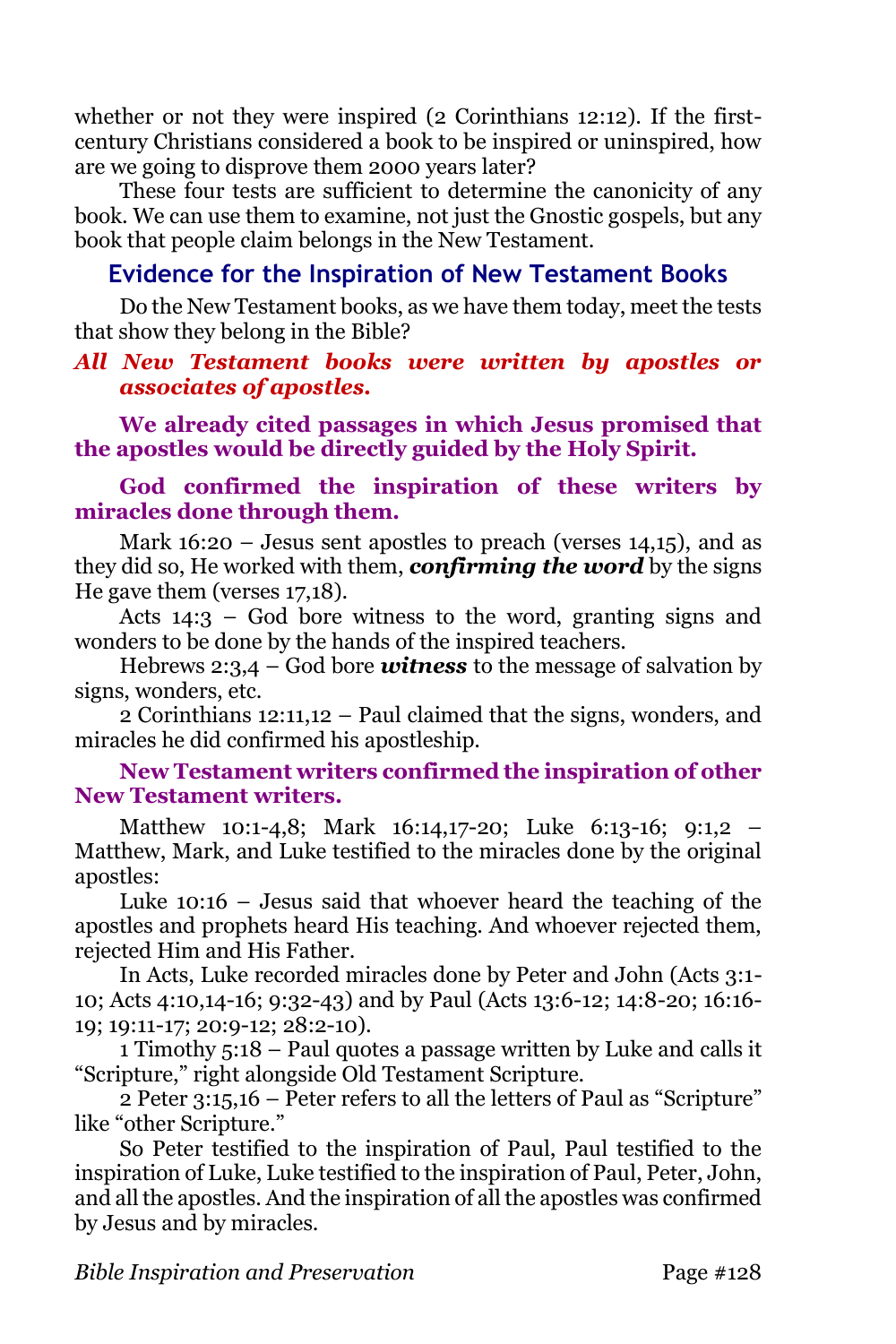This process confirms the inspiration of all books written by the apostles Peter, Paul, Matthew, and John. It also gives evidence for the writings of Luke and Mark, who were close associates of the apostles. This is virtually all the New Testament! This illustrates the process used in the early centuries to determine what books would be included in the New Testament.

### *All New Testament books were written in the first century by eyewitnesses or personal acquaintances of eyewitnesses.*

All New Testament books were written in the first century, within a lifetime of Jesus' death. And the apostles repeatedly claimed that they were eyewitnesses of Jesus and His teaching.

Acts 10:39-41 – Peter said he and the other apostles were witnesses of all things Jesus did. They traveled with Him for three years, observing His miracles, hearing his teaching, and learning from His example.

Acts 1:1-3,8 – The apostles saw and spoke with Jesus for forty days following His death. He promised they would be His witnesses throughout the earth.

Acts 1:21,22 – To be an apostle one had to be an eyewitness of Jesus' resurrection. (2:32)

John 20:30,31; 21:24 – John wrote his eyewitness testimony about Jesus' teaching and miracles. He testified that it was true. (Compare 19:35; 1 John 1:1-3.)

2 Peter 1:16-18 – Peter testified that, rather than following fables about Jesus, the apostles were eyewitnesses of His majesty. (5:1)

1 Corinthians 15:1-8 – Paul claimed He was an eyewitness of the resurrection, right alongside other witnesses. (15:14,15; Acts 13:31; 22:15; 26:16)

Luke 1:1-4 – As a historian, Luke recorded the life of Christ based on eyewitness testimony from those whom he personally knew. He likewise wrote a history of the early church (compare Acts 1:1-3), but he himself was an eyewitness of many events in the early church.

All New Testament writers meet the requirement of being apostles or personally knowing apostles. This means they all lived in the first century, and all were witnesses or knew witnesses of Jesus' life and the events in the early church.

# *All New Testament books harmonize in their doctrinal teaching.*

Since the apostles were all guided by the Holy Spirit, they all taught the same doctrine. The writings of those who were associates of apostles can easily be confirmed by comparing them to the writings of the apostles.

A few attempts have been made to claim that Paul's teaching conflicted with Peter's. But Peter himself endorsed Paul's letters and stated that their teaching harmonized (2 Peter 3:15,16).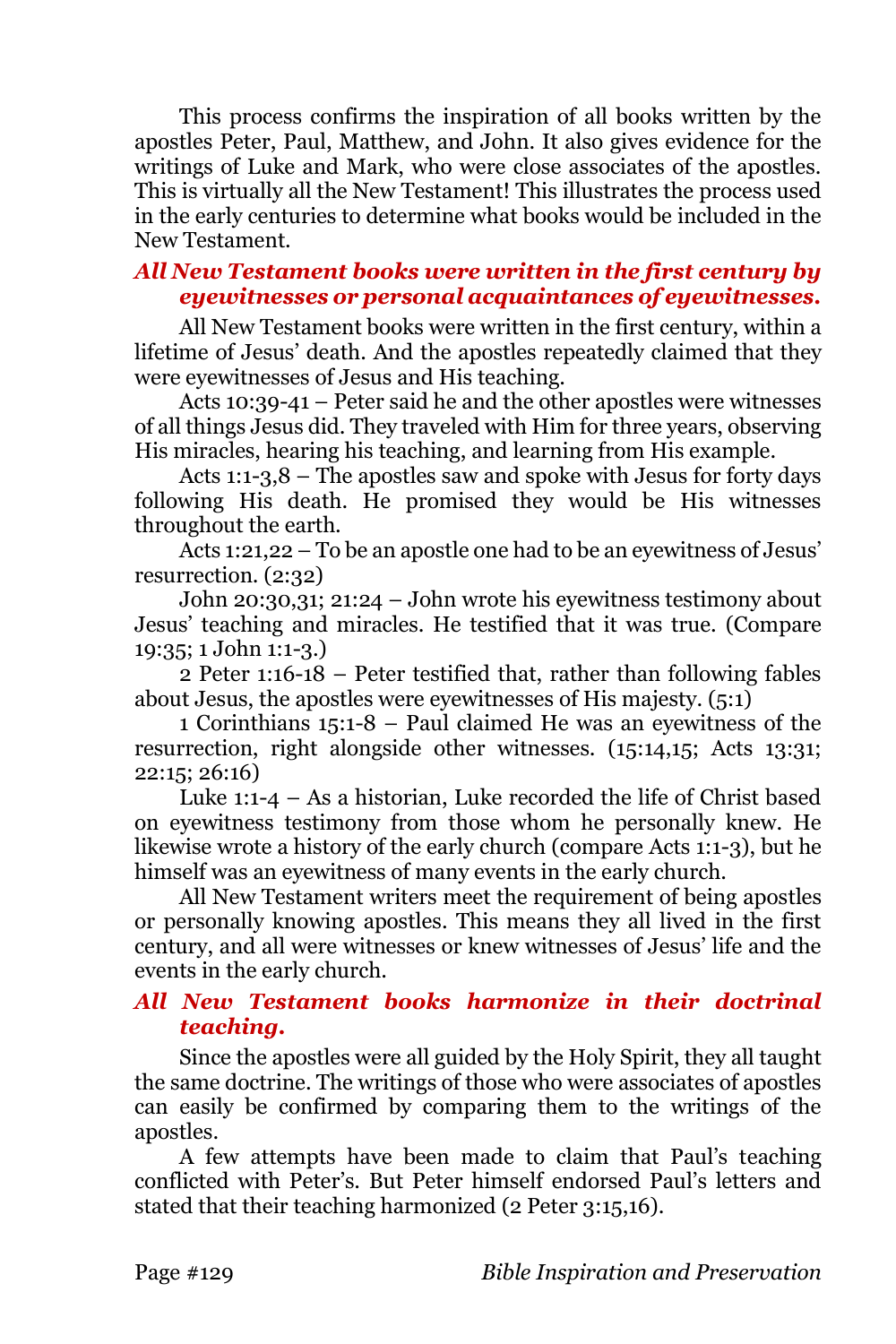### *All New Testament books were included in lists of inspired books within a few generations of the first century.*

As already discussed, the list of inspired books was well known even in the second century, with only a handful of books in doubt. These doubts were resolved by the fourth century. But there was never any doubt that the four New Testament gospel accounts of Jesus' life were inspired, and there was never any doubt that the Gnostic gospels were not inspired.

As discussed earlier, this process was guided by God, not by direct revelation, but by providence in fulfillment of His promises. He promised that His word would be protected and preserved. He demonstrated His power to keep that promise by preserving the Old Testament. And the means used to preserve the Old Testament were the same means used for the New Testament. We can be sure we have the proper books in the New Testament because of God's Divine promise.

# **Evidence Regarding the Inspiration of the Gnostic Gospels**

Compare the evidence for the inspiration of the New Testament books to the evidence for the Gnostic writings.

### *1) Gnostic books were not written by apostles or associates of apostles.*

The Gnostic gospels cannot have been written by apostles or associates of apostles, because they were written too late! To qualify, they had to be written by the end of the first century. But none of them were. All were written in the second century or afterward!

As already noted, the books were not written by the Bible characters whose names they wear. This is understood even by those who accept the Gnostic gospels as valid. No one knows who the writers were, so how can we establish their inspiration?

Where is the evidence of miracles done by Gnostic writers to confirm their inspiration, like the eyewitness evidence we have for the miracles of New Testament writers? Where did any apostle confirm the accuracy of any Gnostic writing?

### *2) The Gnostic writings were not written by eyewitnesses of New Testament events nor by people associated with eyewitnesses.*

Unlike the New Testament writers, the Gnostic writers cannot even claim the authority of eyewitness testimony. They were simply written too late! As a result, they cannot claim any serious historic value, let alone the authority of inspiration.

# *3) Gnostic teaching contradicts Bible teaching on many points.*

We have already documented many points on which the Gnostic texts thoroughly contradict the Bible. They are anti-Christian to the core.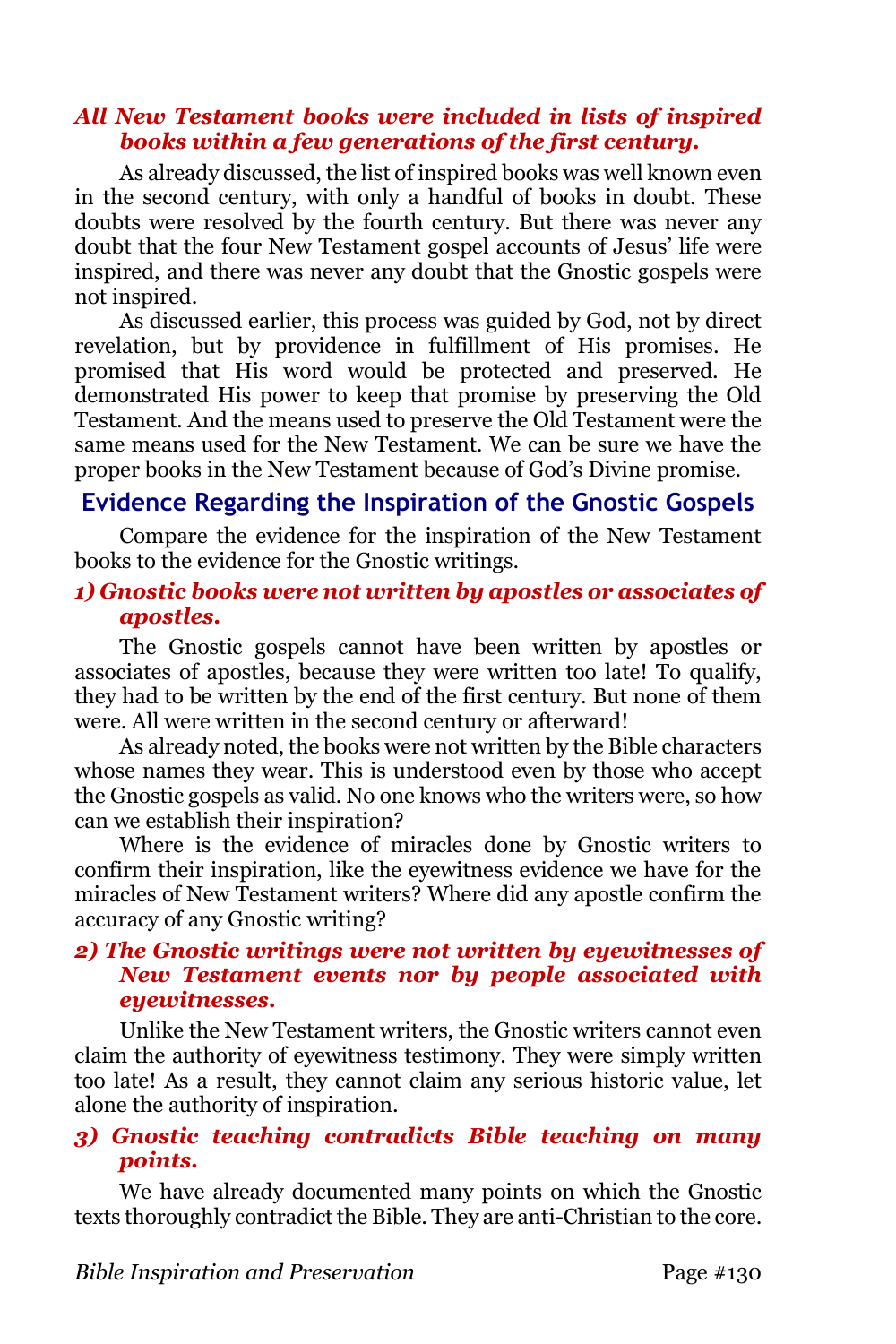They are hopelessly incompatible and can never be harmonized with Scripture. If the Bible is true, the Gnostic texts cannot be true.

### *4) The early Christians did not accept but expressly rejected the Gnostic gospels.*

Both the early Christians and the early Gnostics recognized that their views were mutually incompatible. When the Gnostic texts were written, instead of including them in the New Testament, Christian writers of that day refuted them as heresy.

In short, true Christians believed the Gnostics were wrong, and the Gnostics believed the Christians were wrong. To characterize Gnosticism as true Christianity, or to promote some broad "Christianity" that embraces them both, is to misrepresent both true Christianity and true Gnosticism. (Bock, pages 89-97; see also our earlier notes on Gnosticism)

It follows that the Gnostic writings were rejected from the Bible, because they were not inspired. They are entirely human in origin!

#### *5) The Gnostic gospels were not preserved and available through the centuries.*

God promised to preserve His word and make it available. But we had virtually no copies of the Gnostic writings till some were discovered in the 1900s. And for many of these writings, the only copies we have now are fragmentary, so we still are not sure what they contained.

Why should we take the Gnostic writings as authority, when they were unavailable to guide people for over 1000 years? God promised to preserve His word on earth to guide men. He did preserve the Bible, but He did not preserve the Gnostic texts in a form so they could guide men.

Some may claim this is because influential people opposed the Gnostic texts, but many attempts have also been made by powerful people to destroy the Bible. Yet the Bible survived in fulfillment of God's promises. If the Gnostic writings were from God, He would likewise have made them available through the years.

# **Conclusion**

People who defend the Gnostic gospels believe, in effect, that we should view them as acceptable religious teaching alongside the New Testament because they are old. This agrees with the current emphasis on diversity, political correctness, and the postmodern view that there are many truths and whatever you believe is true, for you it is true: No one should oppose any alternative views as being wrong.

Such views demonstrate, not just a lack of faith in the New Testament but also a lack of belief in the existence and power of evil and Satan. Scripture repeatedly warns that the devil is the world's greatest counterfeiter. Whatever God makes for the good of His people, Satan will make a counterfeit that is similar but different enough to condemn.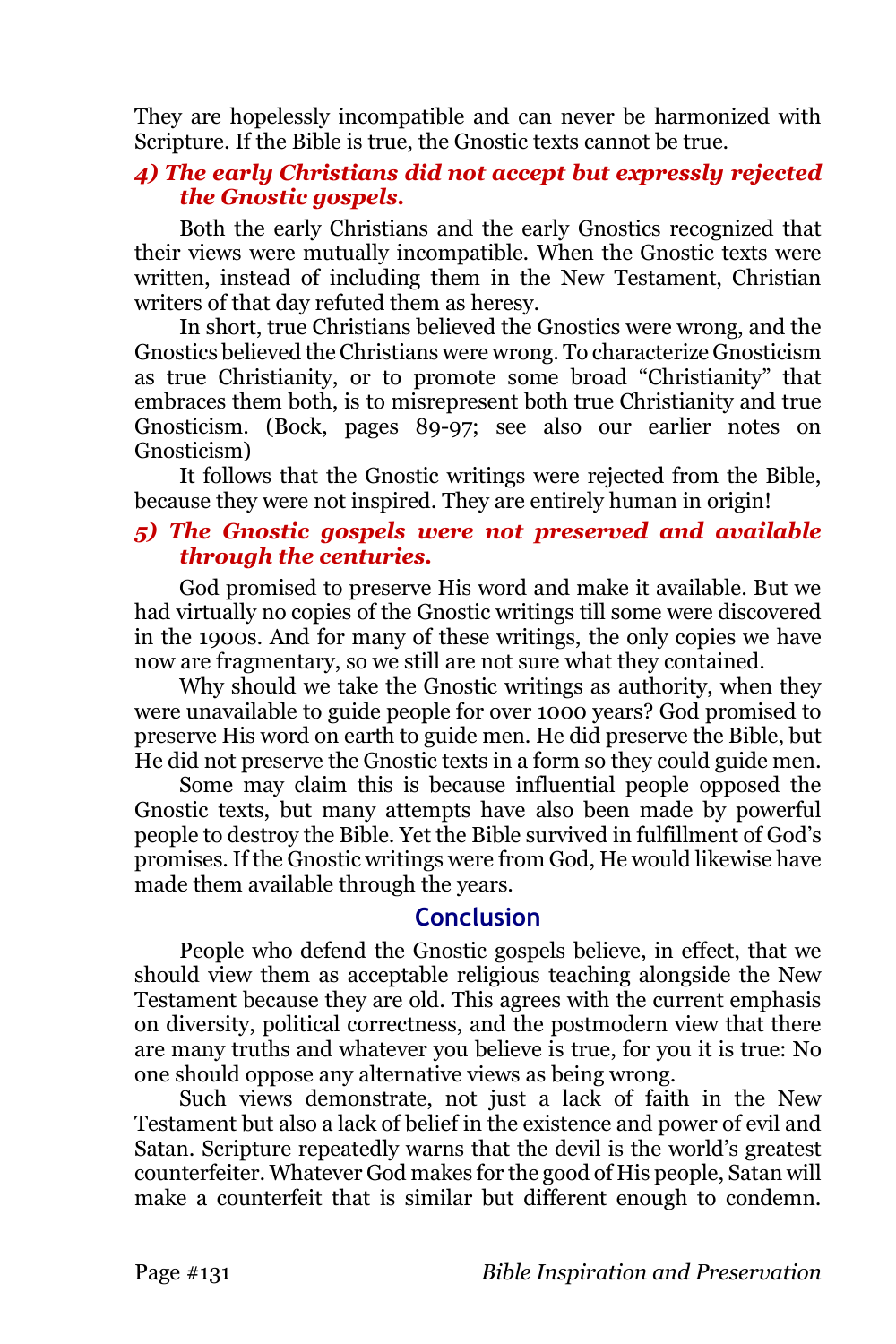Satan has false plans of salvation, false plans of worship, false churches, false miracles, and false revelations.

The Bible repeatedly warns about the dangers of Satan's temptations and, in particular, false teachers. Are there books today that claim to teach the truth but differ from the Scriptures? They are all around us! So why should we be surprised if some existed shortly after the New Testament? What should we do about these books? We should do the same things we do with any teaching. We should compare it to the New Testament. If it does not agree, we should reject it just like we do the Book of Mormon, the Qur'an, Greek mythology, etc.

# **Bibliography**

*Breaking the Da Vinci Code,* Darrell L. Bock; Nelson Books, 2004 (cited in these notes as "Bock")

*The Da Vinci Code*, Dan Brown; Doubleday publishers, 2003 (cited in the notes as "Brown")

*The Da Vinci Hoax*, Carl Olson and Sandra Miesel; Ignatius Press, 2004 (cited in the notes as "Olson")

*The Heresy of Orthodoxy,* Andreas Kostenberger and Michael Kruger, Crossway, 2010

"Nag Hammadi Codices Shed New Light on Early Christian History," James Brashler; *Ten Top Biblical Archaeology Discoveries,*  Joey Corbett – Editor; 2011; Biblical Archaeology Society, Washington, DC 20016; [www.biblicalarchaeology.org](http://www.biblicalarchaeology.org/) (cited in these notes as "Brashler")

*Unveiling the Da Vinci Code*, Bo Kirkwood; Selah Publishing Group, 2005 (cited in these notes as "Kirkwood")